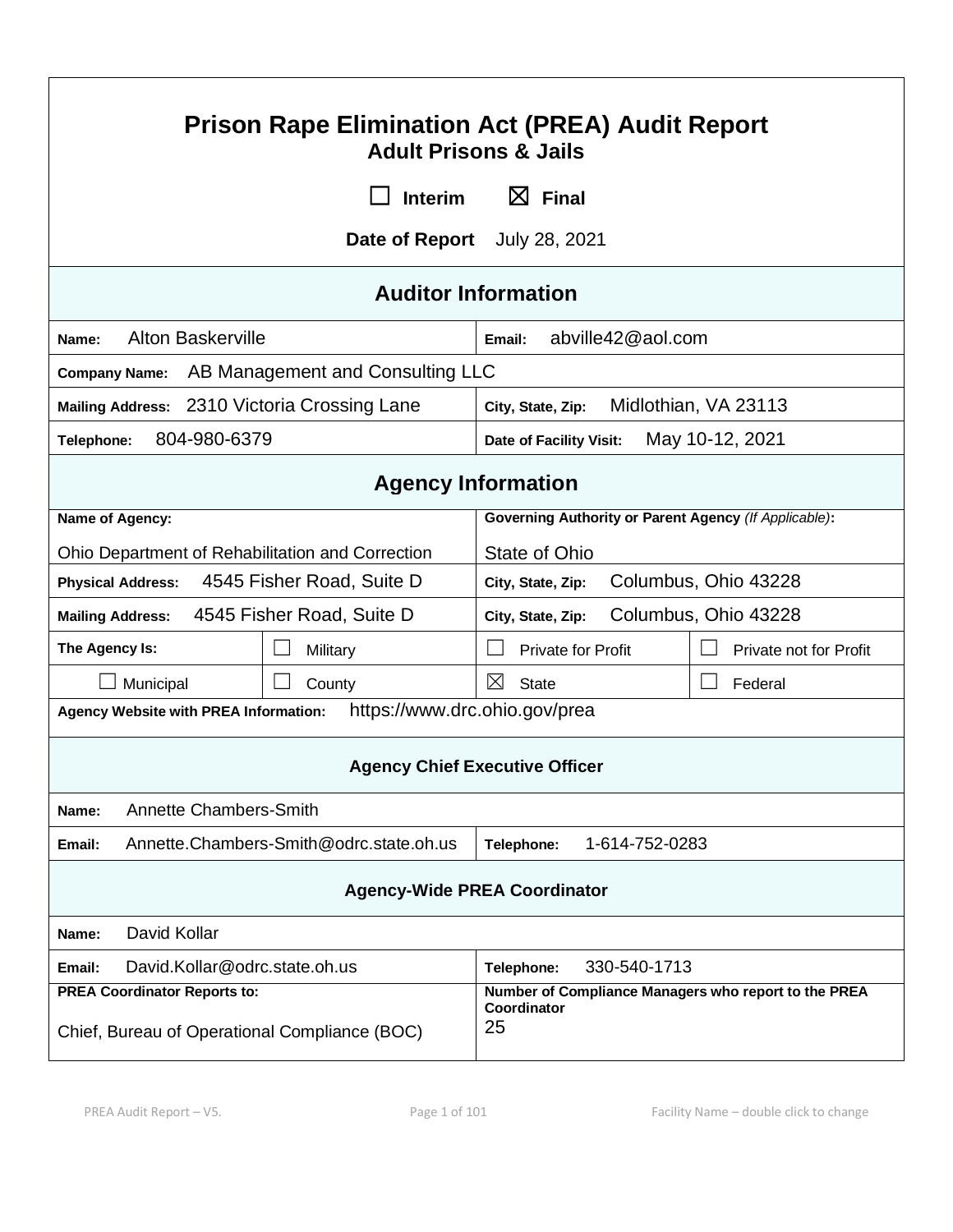| <b>Facility Information</b>                                                                                                                                                                           |                                                                                                                           |                 |          |                           |                        |
|-------------------------------------------------------------------------------------------------------------------------------------------------------------------------------------------------------|---------------------------------------------------------------------------------------------------------------------------|-----------------|----------|---------------------------|------------------------|
| <b>Madison Correctional Institution</b><br><b>Name of Facility:</b>                                                                                                                                   |                                                                                                                           |                 |          |                           |                        |
|                                                                                                                                                                                                       | Physical Address: 1851 State Route 56<br>London, Ohio 43140<br>City, State, Zip:                                          |                 |          |                           |                        |
|                                                                                                                                                                                                       | Mailing Address (if different from above):<br>London, Ohio 43140<br>City, State, Zip:<br>P.O. Box 740 1851 State Route 56 |                 |          |                           |                        |
| The Facility Is:                                                                                                                                                                                      | Military                                                                                                                  |                 |          | <b>Private for Profit</b> | Private not for Profit |
| Municipal                                                                                                                                                                                             | County                                                                                                                    |                 | $\times$ | <b>State</b>              | Federal                |
| <b>Facility Type:</b>                                                                                                                                                                                 | $\times$                                                                                                                  | Prison          |          |                           | Jail                   |
| <b>Facility Website with PREA Information:</b>                                                                                                                                                        | https://www.drc.ohio.gov/prea                                                                                             |                 |          |                           |                        |
| Has the facility been accredited within the past 3 years?                                                                                                                                             |                                                                                                                           | $\boxtimes$ Yes |          | <b>No</b>                 |                        |
| If the facility has been accredited within the past 3 years, select the accrediting organization(s) - select all that apply (N/A if<br>the facility has not been accredited within the past 3 years): |                                                                                                                           |                 |          |                           |                        |
| $\boxtimes$ ACA                                                                                                                                                                                       |                                                                                                                           |                 |          |                           |                        |
| $\lrcorner$ мсснс                                                                                                                                                                                     |                                                                                                                           |                 |          |                           |                        |
| $\Box$ CALEA                                                                                                                                                                                          |                                                                                                                           |                 |          |                           |                        |
| Other (please name or describe: Click or tap here to enter text.                                                                                                                                      |                                                                                                                           |                 |          |                           |                        |
| N/A                                                                                                                                                                                                   |                                                                                                                           |                 |          |                           |                        |
| If the facility has completed any internal or external audits other than those that resulted in accreditation, please describe:<br>Internal Management Audit                                          |                                                                                                                           |                 |          |                           |                        |
| Warden/Jail Administrator/Sheriff/Director                                                                                                                                                            |                                                                                                                           |                 |          |                           |                        |
| <b>Tom Schweitzer</b><br>Name:                                                                                                                                                                        |                                                                                                                           |                 |          |                           |                        |
| Thomas.Schweitzer@odrc.state.oh.us<br>Email:                                                                                                                                                          |                                                                                                                           | Telephone:      |          | 740-852-9777 ext. 65050   |                        |
| <b>Facility PREA Compliance Manager</b>                                                                                                                                                               |                                                                                                                           |                 |          |                           |                        |
| Roy Payton<br>Name:                                                                                                                                                                                   |                                                                                                                           |                 |          |                           |                        |
| Roy.Payton@odrc.state.oh.us<br>Email:                                                                                                                                                                 |                                                                                                                           | Telephone:      |          | 740-852-9777 ext. 65063   |                        |
| Facility Health Service Administrator L N/A                                                                                                                                                           |                                                                                                                           |                 |          |                           |                        |
| Jessica Casto<br>Name:                                                                                                                                                                                |                                                                                                                           |                 |          |                           |                        |
| Jessica.Fraley@odrc.state.oh.us<br>Email:                                                                                                                                                             |                                                                                                                           | Telephone:      |          | 740-852-9777 ext. 65150   |                        |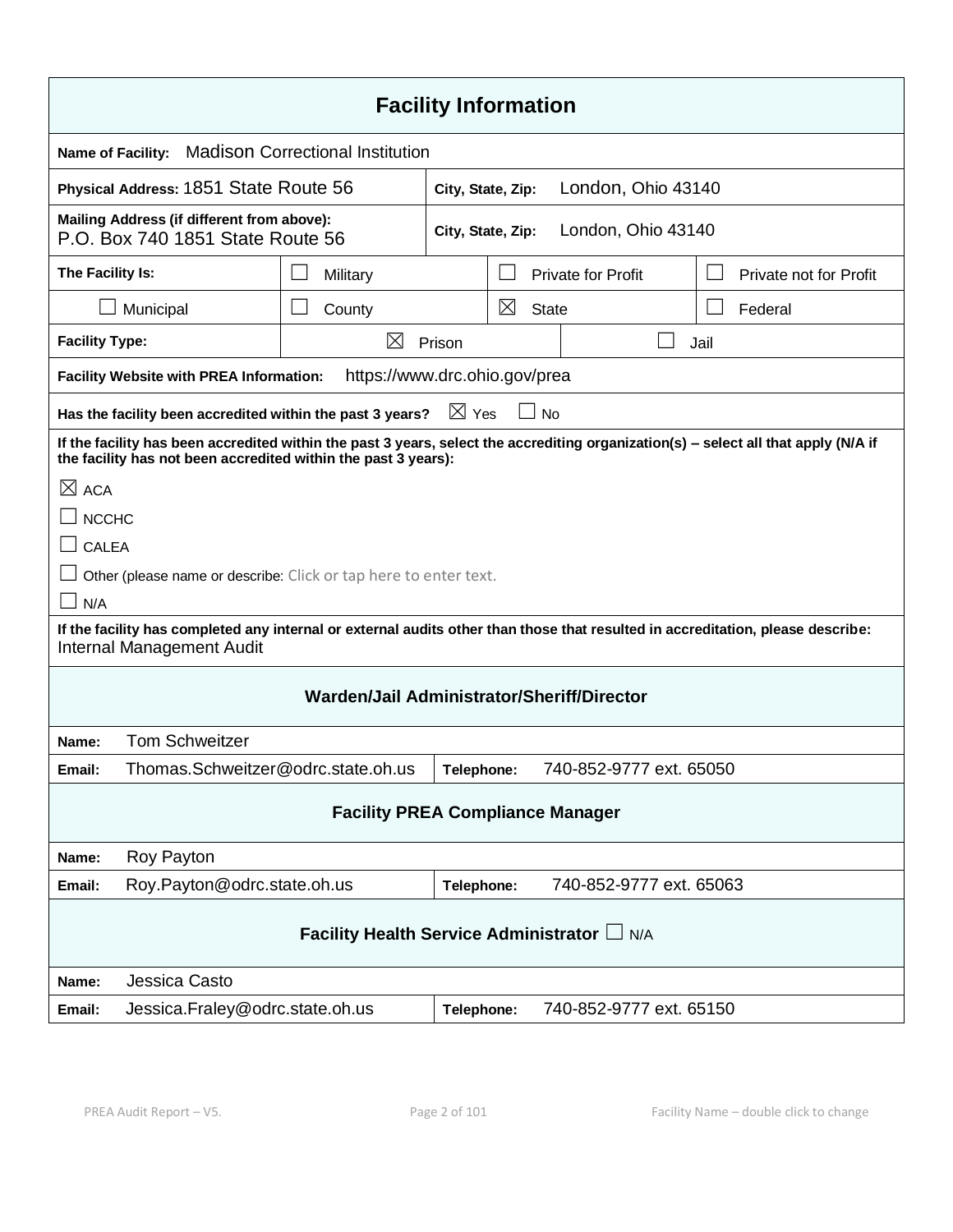| <b>Facility Characteristics</b>                                                                                                                                                                            |                                                                                           |                                  |  |
|------------------------------------------------------------------------------------------------------------------------------------------------------------------------------------------------------------|-------------------------------------------------------------------------------------------|----------------------------------|--|
| <b>Designated Facility Capacity:</b>                                                                                                                                                                       | 2,473                                                                                     |                                  |  |
| <b>Current Population of Facility:</b>                                                                                                                                                                     | 2,165                                                                                     |                                  |  |
| Average daily population for the past 12 months:                                                                                                                                                           | 2,137                                                                                     |                                  |  |
| Has the facility been over capacity at any point in the<br>past 12 months?                                                                                                                                 | $\boxtimes$ No<br>$\Box$ Yes                                                              |                                  |  |
| Which population(s) does the facility hold?                                                                                                                                                                | $\boxtimes$ Males<br>$\Box$ Females<br><b>Both Females and Males</b>                      |                                  |  |
| Age range of population:                                                                                                                                                                                   | 18-85                                                                                     |                                  |  |
| Average length of stay or time under supervision:                                                                                                                                                          | 3.7 yrs.                                                                                  |                                  |  |
| Facility security levels/inmate custody levels:                                                                                                                                                            | 1, 2, 3, E                                                                                |                                  |  |
| Number of inmates admitted to facility during the past 12 months:                                                                                                                                          |                                                                                           | 619                              |  |
| Number of inmates admitted to facility during the past 12 months whose length of stay<br>in the facility was for 72 hours or more:                                                                         |                                                                                           | 619                              |  |
| Number of inmates admitted to facility during the past 12 months whose length of stay<br>in the facility was for 30 days or more:                                                                          |                                                                                           | 619                              |  |
| Does the facility hold youthful inmates?                                                                                                                                                                   | $\boxtimes$ No<br>$\Box$ Yes                                                              |                                  |  |
| Number of youthful inmates held in the facility during the past 12 months: (N/A if the<br>facility never holds youthful inmates)<br>$\boxtimes$ N/A                                                        |                                                                                           | Click or tap here to enter text. |  |
| Does the audited facility hold inmates for one or more other agencies (e.g. a State<br>correctional agency, U.S. Marshals Service, Bureau of Prisons, U.S. Immigration and<br><b>Customs Enforcement)?</b> |                                                                                           | $\boxtimes$ No<br>$\Box$<br>Yes  |  |
|                                                                                                                                                                                                            | <b>Federal Bureau of Prisons</b>                                                          |                                  |  |
|                                                                                                                                                                                                            | U.S. Marshals Service                                                                     |                                  |  |
|                                                                                                                                                                                                            | □ U.S. Immigration and Customs Enforcement                                                |                                  |  |
|                                                                                                                                                                                                            | <b>Bureau of Indian Affairs</b>                                                           |                                  |  |
| Select all other agencies for which the audited                                                                                                                                                            | U.S. Military branch                                                                      |                                  |  |
| facility holds inmates: Select all that apply (N/A if the                                                                                                                                                  | State or Territorial correctional agency                                                  |                                  |  |
| audited facility does not hold inmates for any other<br>agency or agencies):                                                                                                                               | County correctional or detention agency                                                   |                                  |  |
|                                                                                                                                                                                                            | Judicial district correctional or detention facility                                      |                                  |  |
|                                                                                                                                                                                                            | City or municipal correctional or detention facility (e.g. police lockup or<br>city jail) |                                  |  |
|                                                                                                                                                                                                            | Private corrections or detention provider                                                 |                                  |  |
|                                                                                                                                                                                                            | Other - please name or describe: Click or tap here to enter text.                         |                                  |  |
|                                                                                                                                                                                                            | $\boxtimes$ N/A                                                                           |                                  |  |
| 501<br>Number of staff currently employed by the facility who may have contact with inmates:                                                                                                               |                                                                                           |                                  |  |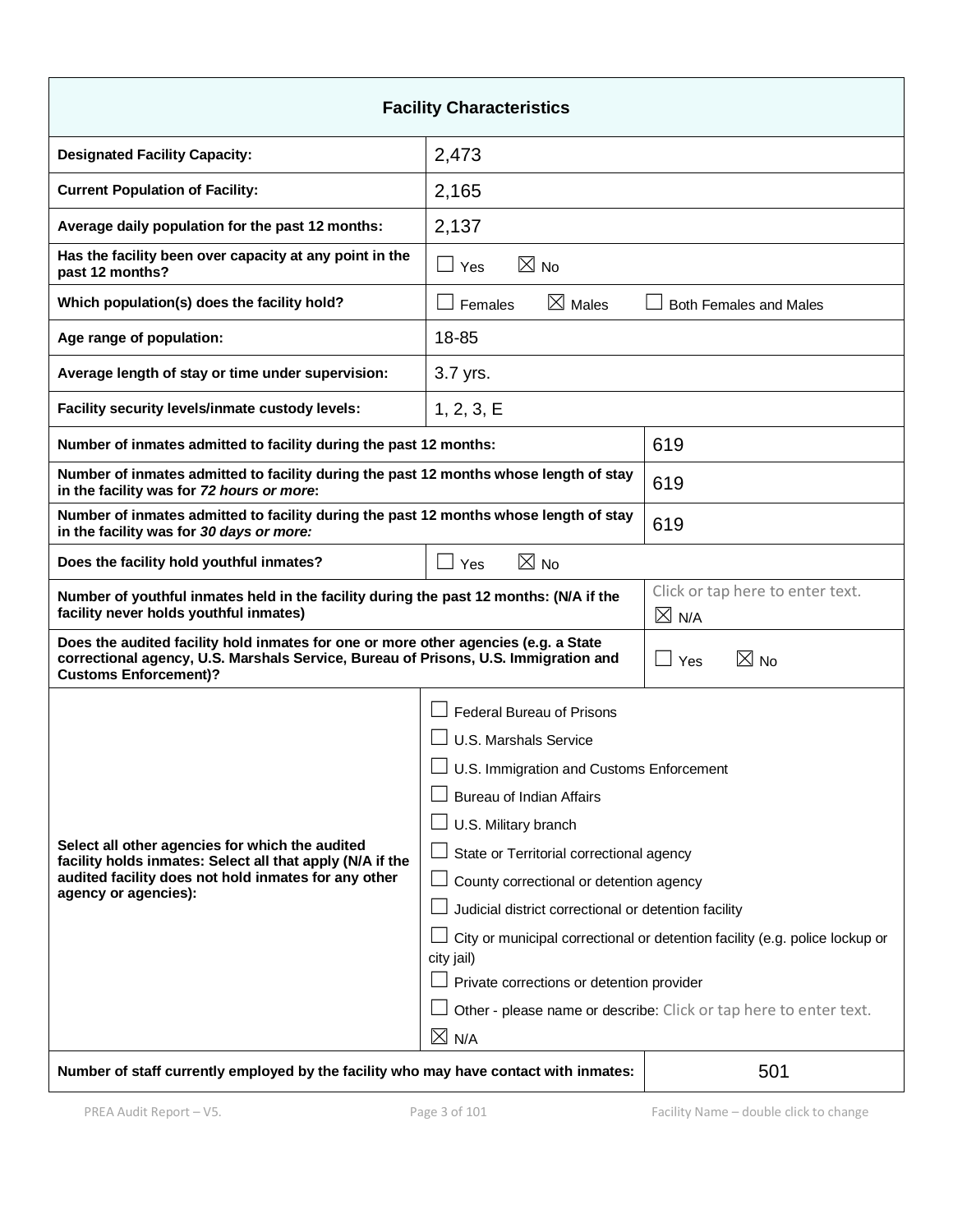| Number of staff hired by the facility during the past 12 months who may have contact<br>with inmates:                                                                                                                                                                                                                                                                                                                                                                                                                                                                                                                                                                                                                                                                                                                                                                                                                                                                                                                                                                                                                                                                                                                                                                                                                                                                                                                                                                                                                                                                                                                                                                                                                                                                                         | 130                          |
|-----------------------------------------------------------------------------------------------------------------------------------------------------------------------------------------------------------------------------------------------------------------------------------------------------------------------------------------------------------------------------------------------------------------------------------------------------------------------------------------------------------------------------------------------------------------------------------------------------------------------------------------------------------------------------------------------------------------------------------------------------------------------------------------------------------------------------------------------------------------------------------------------------------------------------------------------------------------------------------------------------------------------------------------------------------------------------------------------------------------------------------------------------------------------------------------------------------------------------------------------------------------------------------------------------------------------------------------------------------------------------------------------------------------------------------------------------------------------------------------------------------------------------------------------------------------------------------------------------------------------------------------------------------------------------------------------------------------------------------------------------------------------------------------------|------------------------------|
| Number of contracts in the past 12 months for services with contractors who may<br>have contact with inmates:                                                                                                                                                                                                                                                                                                                                                                                                                                                                                                                                                                                                                                                                                                                                                                                                                                                                                                                                                                                                                                                                                                                                                                                                                                                                                                                                                                                                                                                                                                                                                                                                                                                                                 | 69                           |
| Number of individual contractors who have contact with inmates, currently authorized<br>to enter the facility:                                                                                                                                                                                                                                                                                                                                                                                                                                                                                                                                                                                                                                                                                                                                                                                                                                                                                                                                                                                                                                                                                                                                                                                                                                                                                                                                                                                                                                                                                                                                                                                                                                                                                | 69                           |
| Number of volunteers who have contact with inmates, currently authorized to enter the<br>facility:                                                                                                                                                                                                                                                                                                                                                                                                                                                                                                                                                                                                                                                                                                                                                                                                                                                                                                                                                                                                                                                                                                                                                                                                                                                                                                                                                                                                                                                                                                                                                                                                                                                                                            | 167                          |
| <b>Physical Plant</b>                                                                                                                                                                                                                                                                                                                                                                                                                                                                                                                                                                                                                                                                                                                                                                                                                                                                                                                                                                                                                                                                                                                                                                                                                                                                                                                                                                                                                                                                                                                                                                                                                                                                                                                                                                         |                              |
| Number of buildings:                                                                                                                                                                                                                                                                                                                                                                                                                                                                                                                                                                                                                                                                                                                                                                                                                                                                                                                                                                                                                                                                                                                                                                                                                                                                                                                                                                                                                                                                                                                                                                                                                                                                                                                                                                          |                              |
| Auditors should count all buildings that are part of the facility, whether inmates are<br>formally allowed to enter them or not. In situations where temporary structures have<br>been erected (e.g., tents) the auditor should use their discretion to determine whether<br>to include the structure in the overall count of buildings. As a general rule, if a<br>temporary structure is regularly or routinely used to hold or house inmates, or if the<br>temporary structure is used to house or support operational functions for more than a<br>short period of time (e.g., an emergency situation), it should be included in the overall<br>count of buildings.                                                                                                                                                                                                                                                                                                                                                                                                                                                                                                                                                                                                                                                                                                                                                                                                                                                                                                                                                                                                                                                                                                                       | 24                           |
| Number of inmate housing units:                                                                                                                                                                                                                                                                                                                                                                                                                                                                                                                                                                                                                                                                                                                                                                                                                                                                                                                                                                                                                                                                                                                                                                                                                                                                                                                                                                                                                                                                                                                                                                                                                                                                                                                                                               |                              |
| Enter 0 if the facility does not have discrete housing units. DOJ PREA Working Group<br>FAQ on the definition of a housing unit: How is a "housing unit" defined for the<br>purposes of the PREA Standards? The question has been raised in particular as it<br>relates to facilities that have adjacent or interconnected units. The most common<br>concept of a housing unit is architectural. The generally agreed-upon definition is a<br>space that is enclosed by physical barriers accessed through one or more doors of<br>various types, including commercial-grade swing doors, steel sliding doors,<br>interlocking sally port doors, etc. In addition to the primary entrance and exit,<br>additional doors are often included to meet life safety codes. The unit contains<br>sleeping space, sanitary facilities (including toilets, lavatories, and showers), and a<br>dayroom or leisure space in differing configurations. Many facilities are designed with<br>modules or pods clustered around a control room. This multiple-pod design provides<br>the facility with certain staff efficiencies and economies of scale. At the same time, the<br>design affords the flexibility to separately house inmates of differing security levels, or<br>who are grouped by some other operational or service scheme. Generally, the control<br>room is enclosed by security glass, and in some cases, this allows inmates to see into<br>neighboring pods. However, observation from one unit to another is usually limited by<br>angled site lines. In some cases, the facility has prevented this entirely by installing<br>one-way glass. Both the architectural design and functional use of these multiple pods<br>indicate that they are managed as distinct housing units. | 10                           |
| Number of single cell housing units:                                                                                                                                                                                                                                                                                                                                                                                                                                                                                                                                                                                                                                                                                                                                                                                                                                                                                                                                                                                                                                                                                                                                                                                                                                                                                                                                                                                                                                                                                                                                                                                                                                                                                                                                                          | 1                            |
| Number of multiple occupancy cell housing units:                                                                                                                                                                                                                                                                                                                                                                                                                                                                                                                                                                                                                                                                                                                                                                                                                                                                                                                                                                                                                                                                                                                                                                                                                                                                                                                                                                                                                                                                                                                                                                                                                                                                                                                                              | 4 units $= 8$ cell blocks    |
| Number of open bay/dorm housing units:                                                                                                                                                                                                                                                                                                                                                                                                                                                                                                                                                                                                                                                                                                                                                                                                                                                                                                                                                                                                                                                                                                                                                                                                                                                                                                                                                                                                                                                                                                                                                                                                                                                                                                                                                        | 6 units $= 12$ dorms         |
| Number of segregation cells (for example, administrative, disciplinary, protective<br>custody, etc.):                                                                                                                                                                                                                                                                                                                                                                                                                                                                                                                                                                                                                                                                                                                                                                                                                                                                                                                                                                                                                                                                                                                                                                                                                                                                                                                                                                                                                                                                                                                                                                                                                                                                                         | 100                          |
| In housing units, does the facility maintain sight and sound separation between<br>youthful inmates and adult inmates? (N/A if the facility never holds youthful inmates)                                                                                                                                                                                                                                                                                                                                                                                                                                                                                                                                                                                                                                                                                                                                                                                                                                                                                                                                                                                                                                                                                                                                                                                                                                                                                                                                                                                                                                                                                                                                                                                                                     | $\boxtimes$ N/A<br>Yes<br>No |
| Does the facility have a video monitoring system, electronic surveillance system, or<br>other monitoring technology (e.g. cameras, etc.)?                                                                                                                                                                                                                                                                                                                                                                                                                                                                                                                                                                                                                                                                                                                                                                                                                                                                                                                                                                                                                                                                                                                                                                                                                                                                                                                                                                                                                                                                                                                                                                                                                                                     | $\boxtimes$ Yes<br>No        |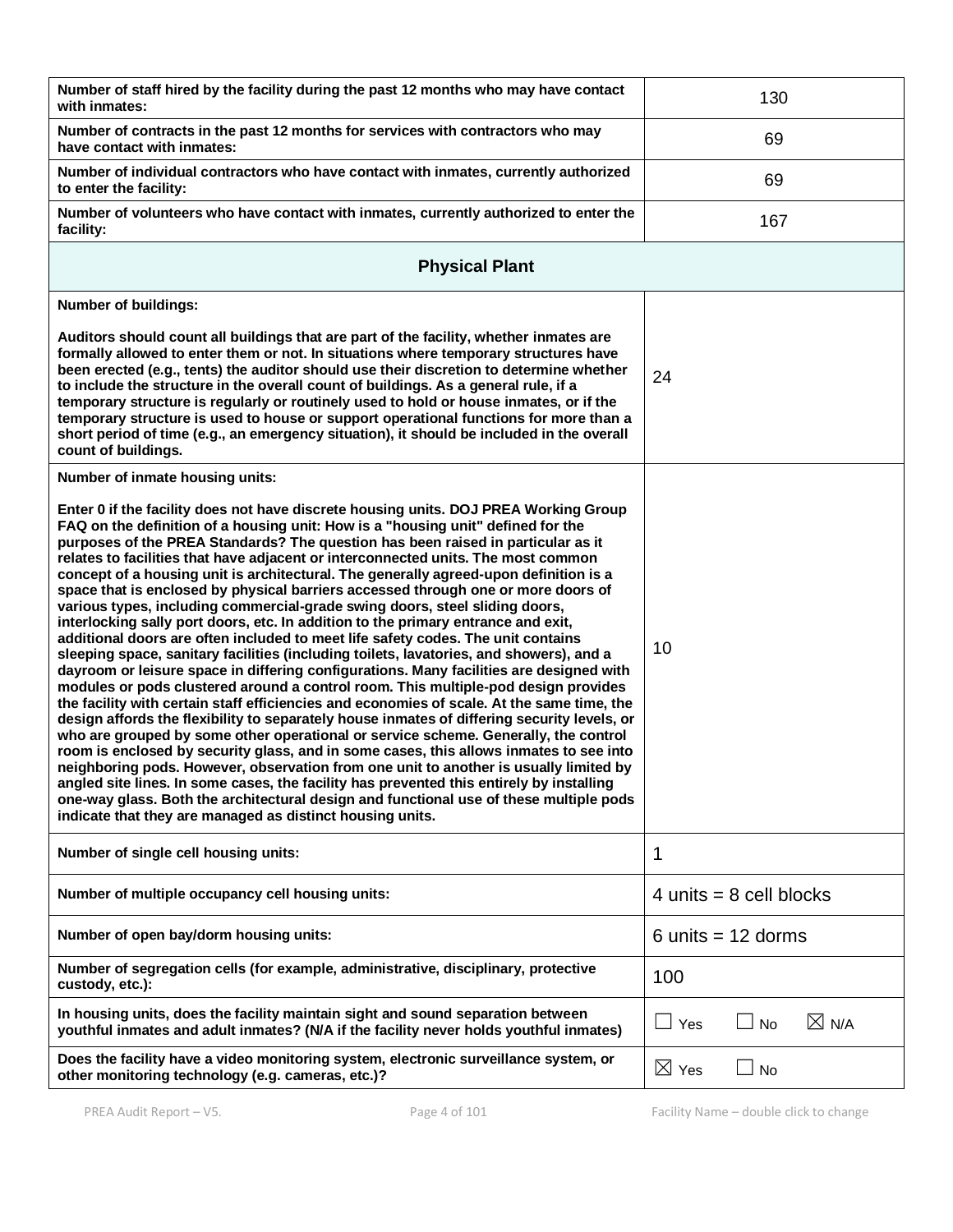| Has the facility installed or updated a video monitoring system, electronic surveillance $\Box$ Yes | $\boxtimes$ No |
|-----------------------------------------------------------------------------------------------------|----------------|
| system, or other monitoring technology in the past 12 months?                                       |                |

| <b>Medical and Mental Health Services and Forensic Medical Exams</b>                                                                                                                                                                                                                                                 |                                                                                                                                    |                                                                                                |
|----------------------------------------------------------------------------------------------------------------------------------------------------------------------------------------------------------------------------------------------------------------------------------------------------------------------|------------------------------------------------------------------------------------------------------------------------------------|------------------------------------------------------------------------------------------------|
| Are medical services provided on-site?                                                                                                                                                                                                                                                                               | $\boxtimes$ Yes<br><b>No</b>                                                                                                       |                                                                                                |
| Are mental health services provided on-site?                                                                                                                                                                                                                                                                         | $\boxtimes$ Yes<br>No                                                                                                              |                                                                                                |
| Where are sexual assault forensic medical exams<br>provided? Select all that apply.                                                                                                                                                                                                                                  | On-site<br>Local hospital/clinic<br>Rape Crisis Center                                                                             | $\boxtimes$ Other (please name or describe: Ohio State University Hospital                     |
|                                                                                                                                                                                                                                                                                                                      | Investigations                                                                                                                     |                                                                                                |
|                                                                                                                                                                                                                                                                                                                      | <b>Criminal Investigations</b>                                                                                                     |                                                                                                |
| Number of investigators employed by the agency and/or facility who are responsible<br>for conducting CRIMINAL investigations into allegations of sexual abuse or sexual<br>harassment:                                                                                                                               |                                                                                                                                    | 0                                                                                              |
| When the facility received allegations of sexual abuse or sexual harassment (whether<br>staff-on-inmate or inmate-on-inmate), CRIMINAL INVESTIGATIONS are conducted by:<br>Select all that apply.                                                                                                                    |                                                                                                                                    | Facility investigators<br>Agency investigators<br>$\boxtimes$ An external investigative entity |
| Local police department<br>Local sheriff's department<br>Select all external entities responsible for CRIMINAL<br>$\boxtimes$ State police<br>INVESTIGATIONS: Select all that apply (N/A if no<br>external entities are responsible for criminal<br>A U.S. Department of Justice component<br>investigations)<br>N/A |                                                                                                                                    | Other (please name or describe: Click or tap here to enter text.)                              |
|                                                                                                                                                                                                                                                                                                                      | <b>Administrative Investigations</b>                                                                                               |                                                                                                |
| Number of investigators employed by the agency and/or facility who are responsible<br>for conducting ADMINISTRATIVE investigations into allegations of sexual abuse or<br>sexual harassment?                                                                                                                         |                                                                                                                                    | 3                                                                                              |
| When the facility receives allegations of sexual abuse or sexual harassment (whether<br>staff-on-inmate or inmate-on-inmate), ADMINISTRATIVE INVESTIGATIONS are<br>conducted by: Select all that apply                                                                                                               |                                                                                                                                    | $\boxtimes$ Facility investigators<br>Agency investigators<br>An external investigative entity |
| Select all external entities responsible for<br>ADMINISTRATIVE INVESTIGATIONS: Select all that<br>apply (N/A if no external entities are responsible for<br>administrative investigations)                                                                                                                           | Local police department<br>Local sheriff's department<br>State police<br>A U.S. Department of Justice component<br>$\boxtimes$ N/A | Other (please name or describe: Click or tap here to enter text.)                              |
| PREA Audit Report - V5.                                                                                                                                                                                                                                                                                              | Page 5 of 101                                                                                                                      | Facility Name - double click to change                                                         |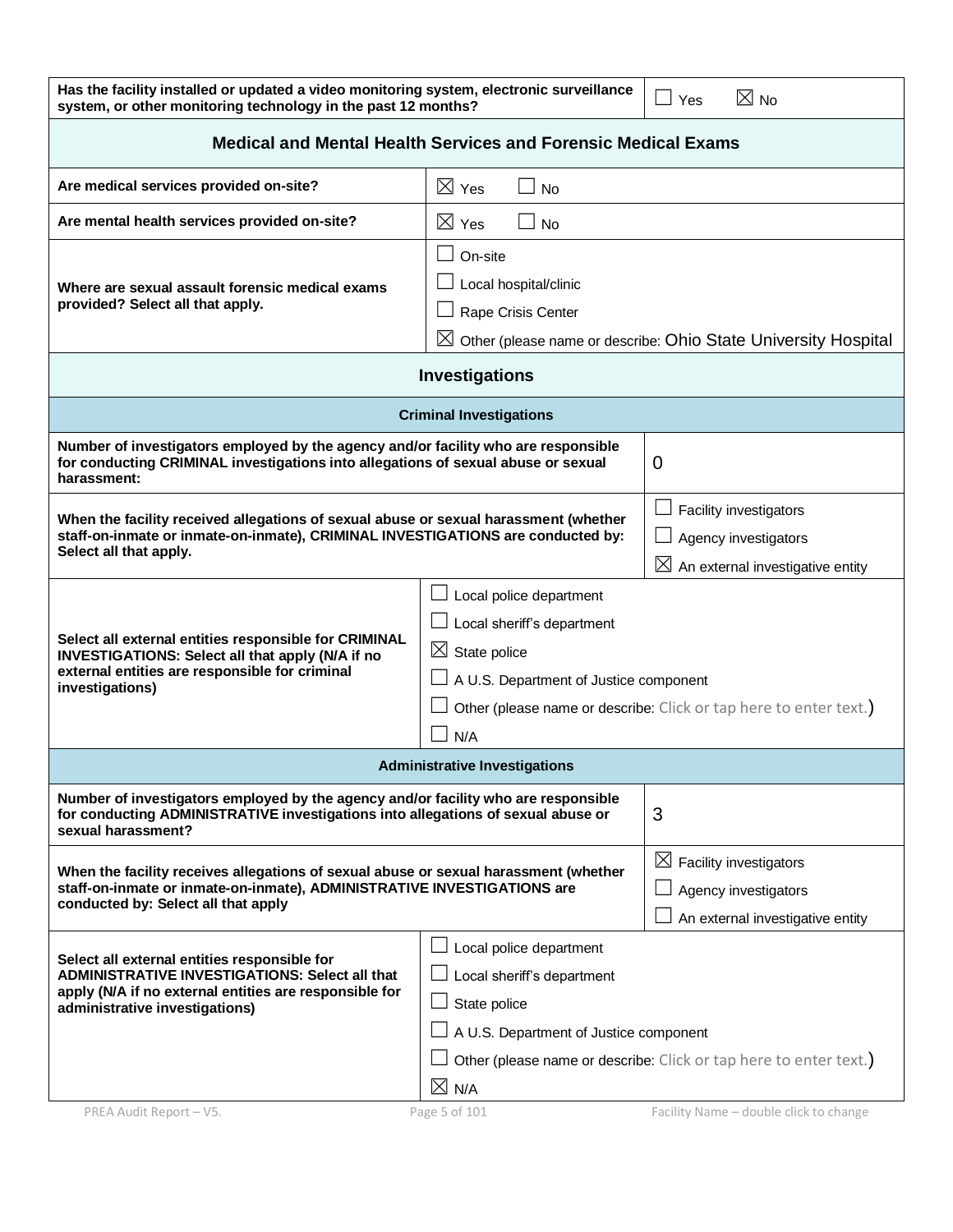# **Audit Findings**

# **Audit Narrative**

*The auditor's description of the audit methodology should include a detailed description of the following processes during the pre-onsite audit, onsite audit, and post-audit phases: documents and files reviewed, discussions and types of interviews conducted, number of days spent on-site, observations made during the site-review, and a detailed description of any follow-up work conducted during the post-audit phase. The narrative should describe the techniques the auditor used to sample documentation and select interviewees, and the auditor's process for the site review.*

On May 12-14, 2021, DOJ Certified PREA Auditor Alton Baskerville conducted a recertification PREA audit of Madison Correctional Institution (MACI). Pre-Audit Notifications were sent to the PREA Compliance Manager on March 15, 2021. The notifications were posted throughout the facility on March 24, 2021. I received pictures of the notices posted on bulletin boards in the facility with the posted date on them. The notices were in English and in Spanish. The notifications will remain posted at least six weeks after the onsite audit. I received the Pre-Audit Questionnaire, policy and procedures on April 3, 2021.

I did not receive letters from offenders concerning PREA issues prior to the onsite visit. On May 09, 2021, this auditor received a booklet including the list of random staff with shift and post assignments, a list of specialized staff with titles, a list of random and targeted inmates according to their numbers and housing assignments.

On May 12, 2021 at approximately 12:30 P.M. this auditor met with Warden Tom Schweitzer, Deputy Warden Operations David Caughman, Deputy Warden Special Services Ericka Burks-White, PREA Compliance Manager Roy Payton, Operational Compliance Bureau Chief Amanda Moon, Justin Johnson, PREA Compliance Administrator, Warden's Assistant Kelly Blakeman and Case Manager Amber Berry. The meeting took place in an administrative conference room. We introduced ourselves and shared the audit schedule, expectations and logistical matters concerning the audit. After the entry meeting, we began the audit of (MACI) with a tour of the facility and the interviews of inmates and staff. There were 2093 inmates assigned to the facility on the first day of the audit.

During the tour, I saw the PREA Notification letters posted throughout the prison. PREA posters in English and Spanish were posted in all the housing areas. PREA hot line numbers and instructions were posted on the walls in the dayrooms. The Ohio Department of Youth Services handles the hot line system for MACI. I tested the hot line system and received timely verification of my call the same day; it allows anonymity for the caller.

I spoke with offenders in all housing, program and work areas. The inmates communicated freely, and demonstrated knowledge of PREA requirements, specifically how to make notifications if needed. All areas appeared to be PREA compliant. There are cameras throughout the prison. Master control room officers are monitoring cameras throughout the course of a workday. Senior security staff have access to security cameras and video footage throughout the facility.

I spoke with members of the staff throughout the tour of the facility. Staff were aware that the PREA audit team would be reviewing MACI practices and operations as related to PREA. They were able to answer the auditor's questions and expressed knowledge of PREA policies and procedures. Announcements were made and logged prior to female staff entering the male housing areas. In addition, each staff carries a Spider Alarm fob on their person. The fob when placed in a device attached at the entrance of the housing unit door, will make a loud sound signaling the entrance of a female staff. Supervisors regularly document when they make unannounced rounds and log them in the PREA logbooks.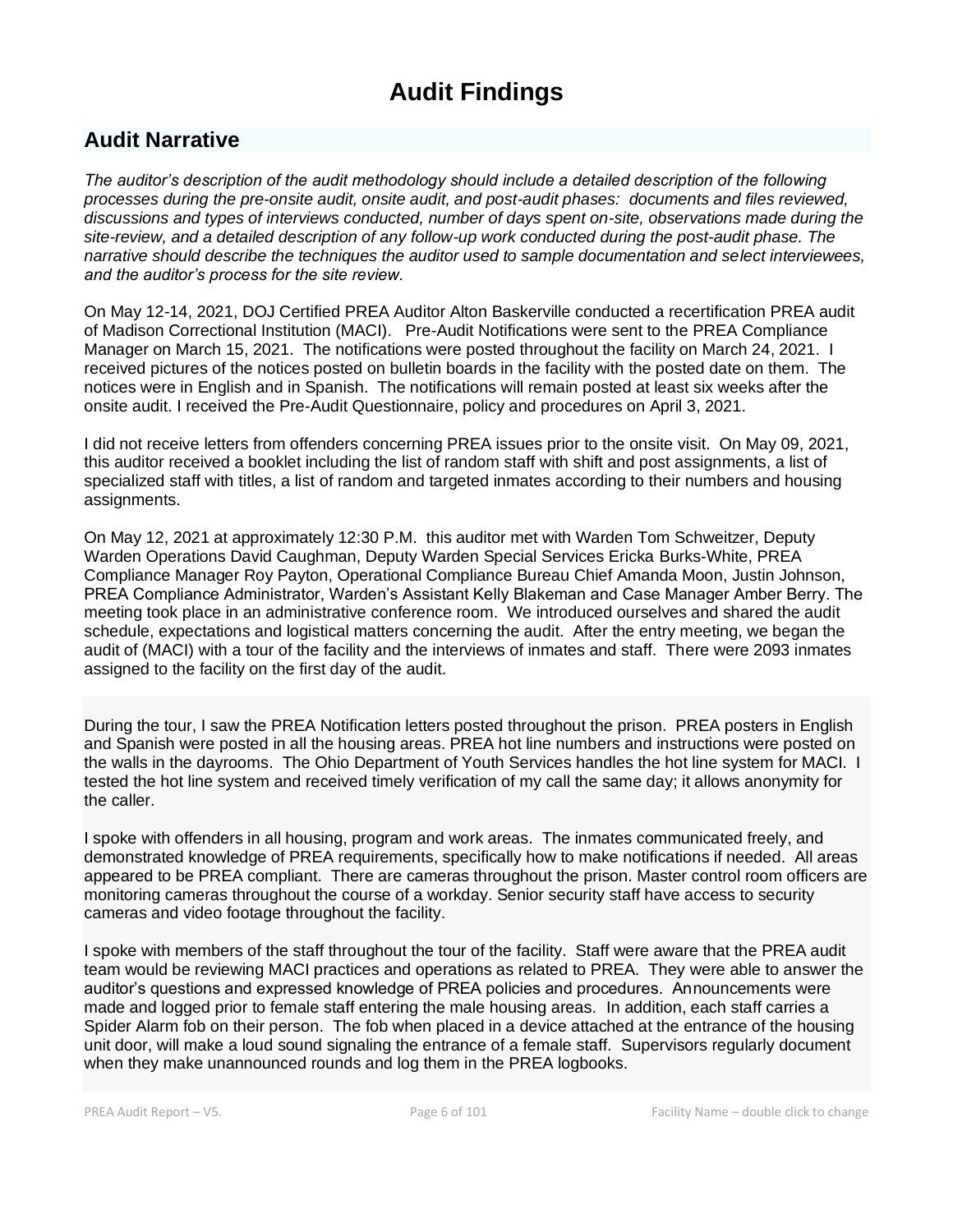Upon completion of the tour, I went to my assigned work area. I began interviewing staff, offenders, and reviewing audit files and documentation.

While interviewing inmates, I received several complaints concerning the ability of inmates to access the LexisNexis program on the state issued GTL tablets. Some inmates were able to see the appeals of other inmates who have sex offenses. Subsequently, inmates have been approached, threatened and harassed by certain inmates and certain staff who learned of their sex offenses through the GTL tablets. I was told by an inmate that he was confronted by an inmate about his criminal conviction. A fight took place between the two inmates. Another inmate said he was confronted by a correctional officer who called him an inappropriate name. A number of inmates and several staff believe that the unrestricted access to LexisNexis on the GTL tablet is a problem and could cause certain inmates to be sexual harassed or sexually abused.

I know that LexisNexis does not violate the standards; however, if inmates are sexually harassed or sexually abused as a result of information a staff member or inmate obtained from this site, it could be a liability issue for Madison Correctional Institution and the Ohio Department of Rehabilitation and Correction. The adverse situation created in the facility as a result of inmates getting access to criminal history information from LexisNexis does implicate PREA standards 115.11, 115.41 and 115.62.

Standard 115.11 requires Zero tolerance of sexual abuse and sexual harassment. Policies 79-ISA-01, 79 ISA-02, contains the Ohio Department of Rehabilitation and Correction (ODRC) comprehensive approach to prevent, detect and respond to sexual abuse and sexual harassment within their agency.

It is recommended that ODRC staff be reminded of ODRC's policies reference zero tolerance of sexual abuse and sexual harassment as related to the use of LexisNexis on the GTL tablets issued to inmates.

Standard 115.41 does place an obligation on the institution to employ appropriate controls on the dissemination of sensitive information, though, this requirement is specific to information gained via the screening tool. It is possible that the screening information and the offense history would intersect. Although the dissemination of the information did not come from your staff but came via LexisNexis, the end result seems to be affecting safety and the culture in the institution which is an issue that institution leadership must consider if they continue to allow the access to LexisNexis. It would be important for an agency to see how this information is controlled, and whether inmates could be restricted from some aspects of it, especially when there is a safety and security concern.

Standard 115.62 requires the institution to take immediate action to protect any inmate at substantial risk of imminent sexual abuse which such access to LexisNexis via the GTL tablet may increase the likelihood and prevalence of happening.

The Ohio Department of Rehabilitation and Correction has addressed the auditor's concern about the inappropriate use of the LexisNexis tablet. Effective July 27, 2021, every ODRC inmate that receives a GTL tablet will receive the following notice that must be read and acknowledged prior to opening the Lexis/Nexis application:

Only the person that was issued the device can use it. Your use will be monitored and may be recorded.

ODRC may review the use of this device and may disclose those records or any associated information as ODRC deems appropriate to ensure the proper and lawful use of its information and resources without prior notice to you.

Madison Correctional Institution has addressed the auditor's concern with the inmates' use of the Lexis/Nexis application of the GTL tablet.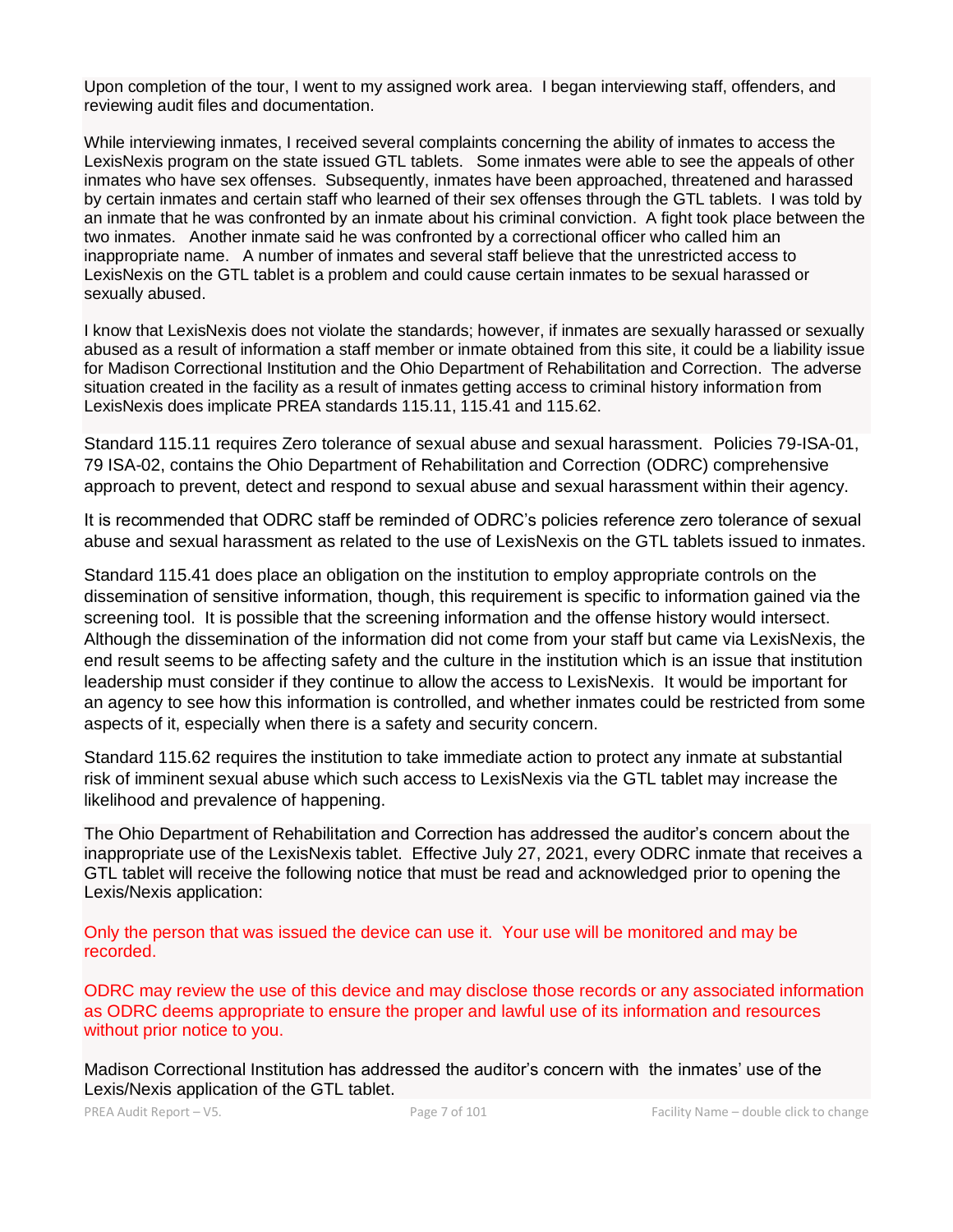20 random inmates and 20 targeted inmates of various ages and ethnic backgrounds were interviewed. The 20 targeted inmates were divided in the following categories and numbers: 1 inmate with a Physical Disability, 1 inmate who was LEP, 4 inmates who identify as Lesbian, Gay or Bisexual, 5 inmates who identify as Transgender or Intersex, 6 inmates Who Reported Sexual Abuse, and 3 inmates Who Reported Sexual Victimization During Risk Screening.

All residents demonstrated a solid understanding of the PREA program and their rights regarding preventing sexual abuse or sexual harassment. Supporting documentation of signed Inmate Orientation Checklist forms were supplied for all inmates interviewed. I received a PREA Classification Report which identified 36 inmates as potential victims or potential abusers during the intake classification process.

20 random staff and 20 specialized staff were interviewed. Random staff interviewed represented all housing units, 1st shift, 2<sup>nd</sup> shift and 3<sup>rd</sup> shift. The specialized staff included the Director Representative, Agency Contract Administrator, Investigative staff, Warden, Intake staff, Higher-Level Facility staff, PREA Compliance Manager, PREA Coordinator, Designated staff member charged with monitoring retaliation, Contractor, Volunteer, Medical and Mental Health staff, Security and Non-Security Staff who have acted as first responders, Staff who perform screening for risk of victimization and abusiveness, Incident Review Team, and Human Resources Staff, and Staff who supervise inmates in segregated housing. All staff had received PREA training or refresher within the past 12 months. Staff were aware of PREA requirements and their duty to act immediately upon any PREA complaint or suspected violation. The auditor reviewed a sampling of employee personnel and training records. Auditor looked for performance of criminal record background checks, consideration of prior incidents of sexual harassment when determining whether to hire or to promote anyone, or to enlist the services of any contractor who may have contact with inmates, and whether the center imposed upon employees a continuing affirmative duty to disclose any previous misconduct. The files reviewed were in compliance with standard [115.17]. In order to determine compliance with each standard, the auditor relied upon information in the DOPs, written memoranda, posts log entries, interviews of inmates and staff, and observations during the tour of the facility.

After concluding the onsite portion of the audit, the auditor held an exit meeting with Warden Tom Schweitzer, Regional PREA Coordinator, PREA Compliance Manager, and other key members of the executive team. I expressed my appreciation for the hospitality, cooperation, and timely assistance with inmate and staff interviews as well as unrestricted access to documents and files that were needed. MACI was well run with experienced staff and good security practices.

I shared that the onsite portion of the audit went well. However; I must complete the post-audit section of the audit in order to determine the final outcome of the audit. The audit report will be completed within 45 days of the onsite audit.

# **Facility Characteristics**

# **Facility Characteristics**

*The auditor's description of the audited facility should include details about the facility type, demographics and size of the inmate, resident or detainee population, numbers and type of staff positions, configuration and layout of the facility, numbers of housing units, description of housing units including any special*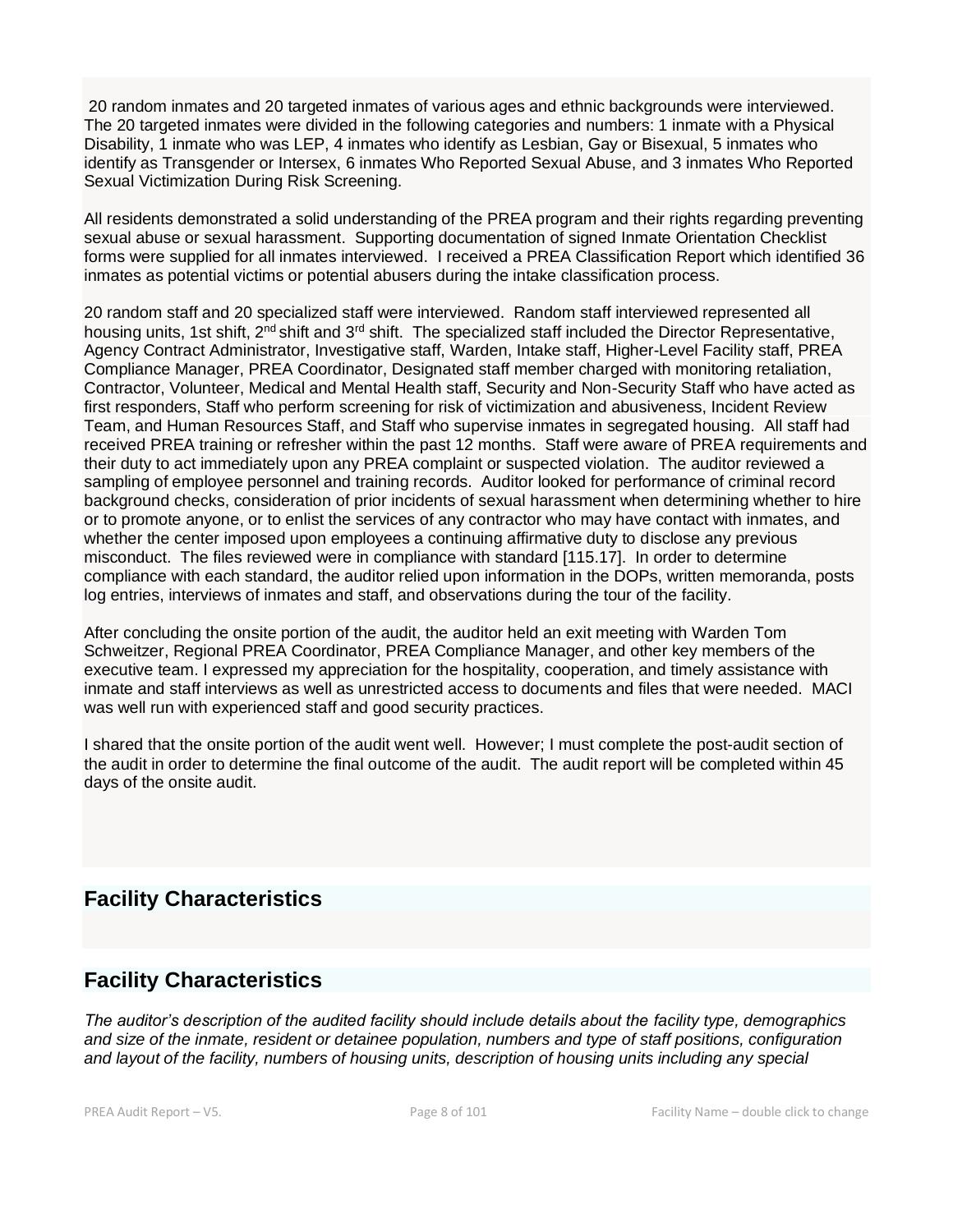*housing units, a description of programs and services, including food service and recreation. The auditor should describe how these details are relevant to PREA implementation and compliance.*

The Madison Correctional Institution (MACI) is an all‐male, adult, Level 1, 2 and Close facility located off U.S. State Route 56 in London, Ohio. The institution grounds cover approximately 125 acres spread across two compounds (70 acres inside fence/55 acres outside fence). The Zone A (Close Security) compound contains nine (9) buildings and the Zone B (Level 1 & 2 Security) compound contains eight (8) buildings. An administration building, Warehouse Garage Building and Pole Barn are located outside of the secure perimeter between the two compounds. The Zone A Compound houses Close Security and Residential Treatment Unit inmates. The segregation unit is also contained on the Zone A Compound. Adams A unit is designated as he Residential Treatment Unit (RTU). The Zone B Compound Houses Level 1 & 2 (Level 1 & 2 Security) general population inmates, to include a merit housing unit, faith-based housing unit, and a military unit. The Administration Building (W-Building) is located at the end of the entry drive onto institution grounds. It is comprised of the Warden's Suite, Human Resources, Business/Cashier's Office, Health & Safety Office, Investigator's Office, Training Office, Network Administrator, and Operational Compliance Manager Office. This area also has training rooms and a conference room upstairs in the Warden's Suite. Restroom facilities are also included. The area encompasses approximately 8,742 sq. ft. of space.

The Warehouse and Garage are located just behind the Administration Building (W‐Building). The Warehouse, with over 14,900 sq. ft. of space, serves as the institution's central storage and distribution facility. The Garage, which is paired with the Warehouse, covers 3,338 sq. ft. of space. They oversee the maintenance and repair of all institutional vehicles and equipment. The Pole Barn is housed behind this building and used as storage.

The 500,000‐gallon water tower is located behind the Warehouse. There are 2‐generators located in close proximity to the Warehouse. Boilers are located in each housing unit on both compounds. Additionally, each compound has a Maintenance Department. Both are responsible for routine maintenance at the facility. There is an electrical shop, plumbing, maintenance repair, and grounds keeping. Zone A Maintenance consists of 6,238 sq. ft. and Zone B Maintenance accounts for a total of 4,681 sq. ft.

Master Control Center is located on the Zone A Compound and serves as the hub for all movement with the institution grounds. Master Control Center contains several touch screen computers, video camera monitors, fence alarm systems, key watch systems, telephone switchboard, and radio charging stations. Many equipment and keys used daily are distributed from this central point. A second control center is located on the Zone B (Minimum Security) Compound. This control center also utilizes a key watch system and has radio charging stations.

Each control center is equipped with restroom facilities for staff. The Zone A Control Center accounts for 584 sq. ft. and the Zone B Control Center covers approximately 156 sq. ft.

Visiting rooms are located close to the entry points for each compound at MACI. Each visiting room has a large open area equipped with small tables and individual chairs. Along the outside of the large open area is a children's reading room, non‐contact visiting booth, attorney visit room, vending area, and a shakedown/inmate processing room. Separate visitor and inmate restroom facilities are in the area as well. The Zone A and Zone B compounds have an outside patio area available for visits when weather permits. Zone A Visiting account for 3,616 sq. ft. and Zone B Visiting occupies 2,536 sq. ft.

Main Segregation is located between Mental Health and Medical Services on the Zone A compound. This area accounts for 7,159 sq. ft. There are 25 two- man cells and 2 dry cells. Each segregation cell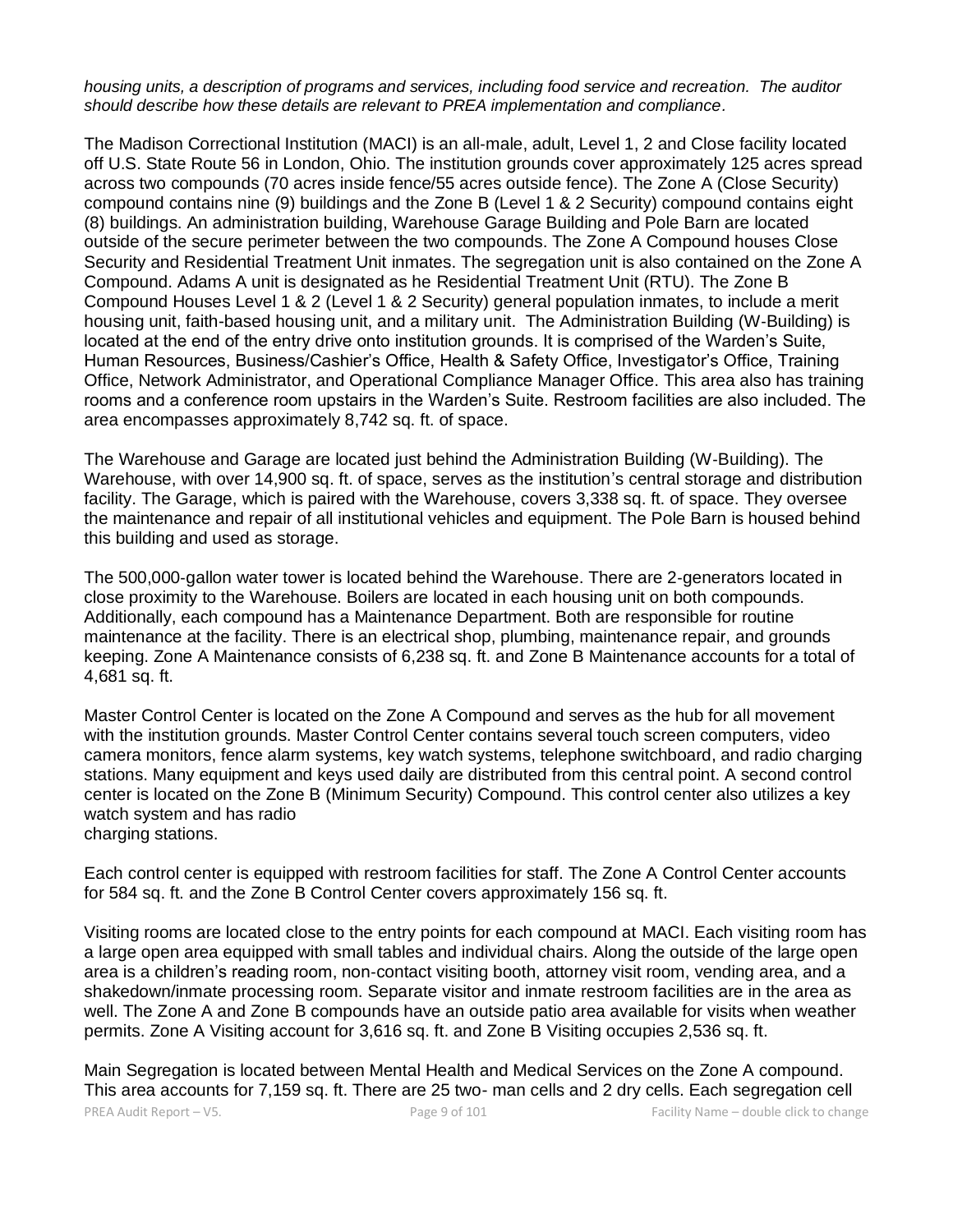also has a shower, sink, toilet, and writing surface. Indoor/outdoor recreation is available five days per week, Monday‐Friday. This area also houses the Rules Infraction Board (RIB), where disciplinary cases are heard Monday‐Friday. A Limited Privilege Housing Unit is located in the Adams B Housing Unit. This area is used for overflow and consists of ten (10) segregation cells and two (2) safe cells, along with an indoor/outdoor recreation area and (3) showers. These segregation cells are also two man cells and include a sink, toilet, and writing surface.

Medical and Mental Health Services are provided on both compounds at MACI. The Zone A Medical Services is the location for five infirmary cells, consisting of 95.63 sq. ft per cell. Two of these cells are also utilized as safe cells. The following services are provided through medical: Chronic Care Clinic, Nurse Sick Call, Doctor Sick Call, Podiatry, Optometry, and various telemedicine services. A dental clinic is also located in each medical area. Mental Health Services include screenings for mental health problems, crisis intervention, psychiatric and psychological evaluations, individual and group counseling, education, and reports required for parole board.

Inmate Food Services consists of two dining halls (one on each compound). Both are equipped with security tables to seat four inmates per table with a total capacity of 184 inmates for Zone A and 214 inmates for Zone B. There are separate serving and dump stations. Each has a full-service kitchen. Zone A Food Service covers approximately 11,627 sq. ft. and Zone B accounts for 12,399 sq. ft.

A commissary is available on both compounds for inmate shopping. A variety of food, health, and entertainment products are available. The Zone A Commissary consists of 1,970 sq. ft. of space and Zone B occupies 2,218 sq. ft.

An inmate Laundry and Quartermaster is also located on each compound at MACI. Cleaning, repair, inventory, and distribution of state issued inmate clothing/uniforms and bedding take place in these departments. The Zone A Laundry occupies 1,190 sq ft. of space and the Zone B Laundry is 1,565 sq. ft. Laundry facilities are also located in each housing unit on both compounds. The Quartermaster for Zone A consists of 2,482 sq. ft. and the Quartermaster for Zone B accounts for 2,453 sq. ft.

A Master Chemical Distribution Department is located on each compound in the laundry area. These areas serve as the central distribution point for chemicals, sanitation supplies, and various safety items. The main mailroom is housed on the Zone B compound in the rear of the Education Building. All incoming inmate mail is sorted in this area and distributed out to the housing units Monday thru Friday. This mailroom accounts for 2,138 sq. ft.

Each compound also has an Education Building, which includes a library/law library. Vocational programs such as horticulture are available to inmates for participation. MACI also offers an Animal Trainer Apprenticeship Program. Inmates can also participate in literacy, Pre‐GED, GED, and College courses. Zone A Education is 9,032 sq. ft. and Zone B is 9,758 sq. ft.

There is a Receiving Department located on each compound with the primary being on Zone A. These areas serve as the central point for all inmate movement into and out of the prison. All inmate transports originate primarily from Zone A Receiving Department. This area consists of one holding cage, an inmate property vault, title vault, ID office, and strip out room. The Zone B Receiving has an inmate property vault, ID office, title vault, strip out room, mail/package distribution room, and a contraband vault. The Zone A Receiving department accounts for 1,906 sq. ft. and the Zone B Receiving department accounts for 1,055 sq. ft.

The OPI Correctional Industries is located on the Zone B Compound, behind the Education Building and next to Maintenance. It accounts for 22,218 sq. ft of space. This area has two operations underway; the manufacturing of modular furniture and tables.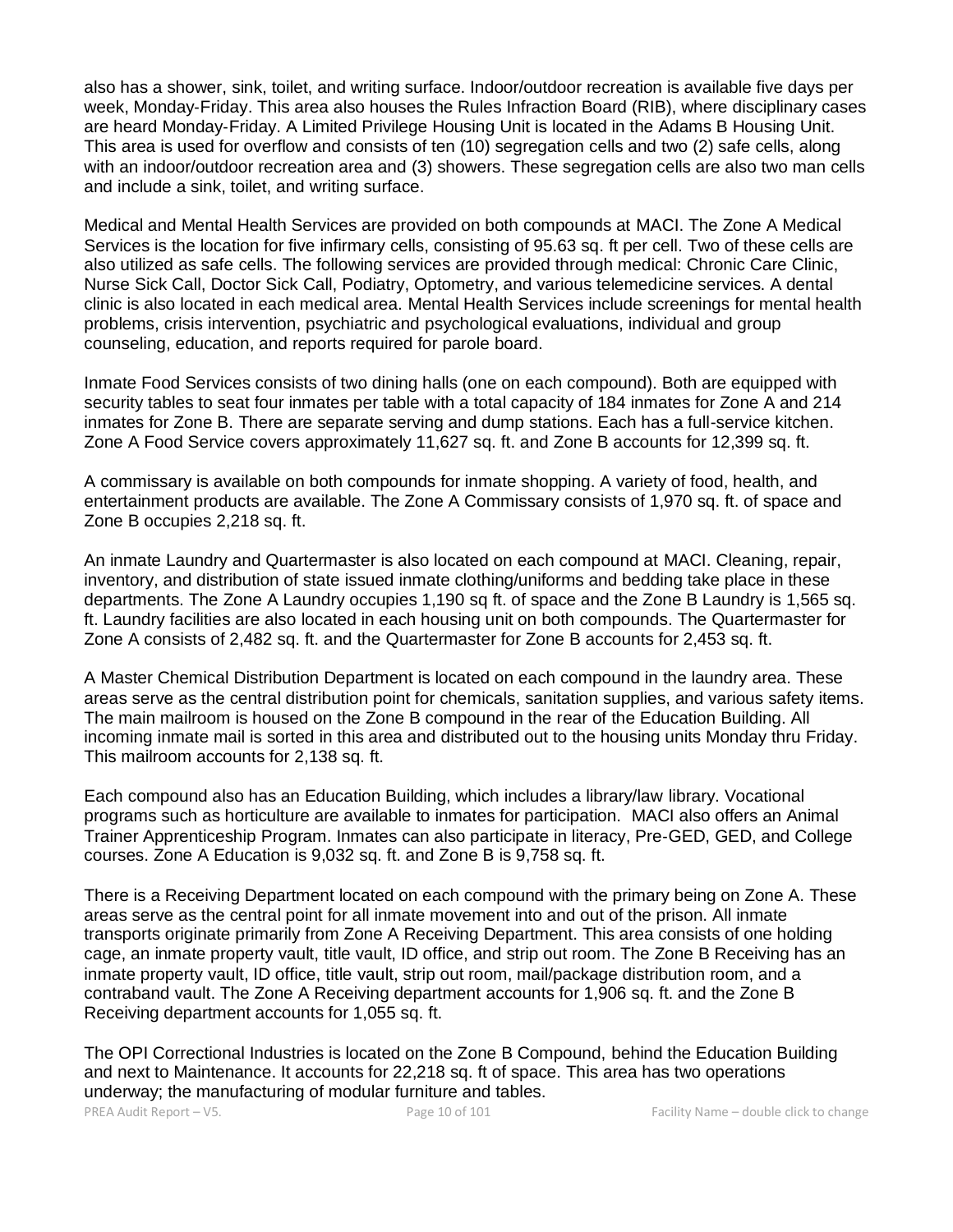MACI has a Recreation Department on each compound. The Zone A Recreation accounts for 16,328 sq. ft of space and the Zone B Recreation accounts for 10,853 sq. ft of space. Inmates also have access to a large outdoor recreational yard that includes a softball diamond, track, horseshoe pits, and handball court. Recreational services include basketball, softball, flag football, volleyball, board games, arts & crafts, music program, and weight room. A chapel and Chaplain's Office (Religious Services) is also included in each Recreation Department.

There are a total of 10 housing units on the Zone A Compound (8 cell blocks, 2 dormitory) and 10 dormitory housing units on the Zone B Compound. Each cellblock on the Zone A Compound, with the exception of Adams A, has 63 inmate cells in a two-story housing unit. The total capacity for each cellblock on Zone A, with the exception if Adams A, is 126 inmates. The Adams A housing unit, which houses the RTU inmates, has a total of 50 cells, 8 segregation cells, and 4 safe cells. It is also equipped with its own outside recreation cages, as well as an indoor recreation area for RTU inmates. Unit Management Offices are located within and between the cell blocks. The Banneker A/B housing unit is the only dormitory housing on the Zone A Compound. This building consists of 216 inmate beds, three classrooms, two dayrooms with TVs, and two- unit management offices. Housing cell blocks and dormitories for Zone A account for 43,895 sq. ft of space. Each dormitory on the Zone B Compound, with the exception of Banneker C/D housing unit, consists of 130 inmate beds in a single-story building. A unit management office is located within each housing unit, just off of the unit dayroom. All dormitories have two TV rooms, a dayroom, laundry room, and restroom/shower facilities. The Banneker C/D Housing unit consists of 236 inmate beds, three- unit management offices, twodayrooms with TVs, laundry room, and restroom/shower facilities. Dormitory housing on Zone B accounts for 55,199 sq. ft of space.

Facility Demographics Rated Capacity: 2,473 Actual Population: 2,165 Average Daily Population for the last 12 months: 2,137/Average Length of Stay: 3.7 years Custody Level: 1,2,3,E Age Range of Inmates: 18-85/Gender: Male Full-Time Staff: 501

# **Summary of Audit Findings**

*The summary should include the number and list of standards exceeded, number of standards met, and number and list of standards not met.*

*Auditor Note: No standard should be found to be "Not Applicable" or "NA". A compliance determination must be made for each standard.* 

| <b>Standards Exceeded</b>                                      |                |                                        |
|----------------------------------------------------------------|----------------|----------------------------------------|
| Number of Standards Exceeded: 0<br>List of Standards Exceeded: |                |                                        |
| <b>Standards Met</b>                                           |                |                                        |
| <b>Number of Standards Met: 45</b>                             |                |                                        |
| <b>Standards Not Met</b>                                       |                |                                        |
| <b>Number of Standards Not Met:</b>                            | $\Omega$       |                                        |
| PREA Audit Report $-$ V5.                                      | Page 11 of 101 | Facility Name - double click to change |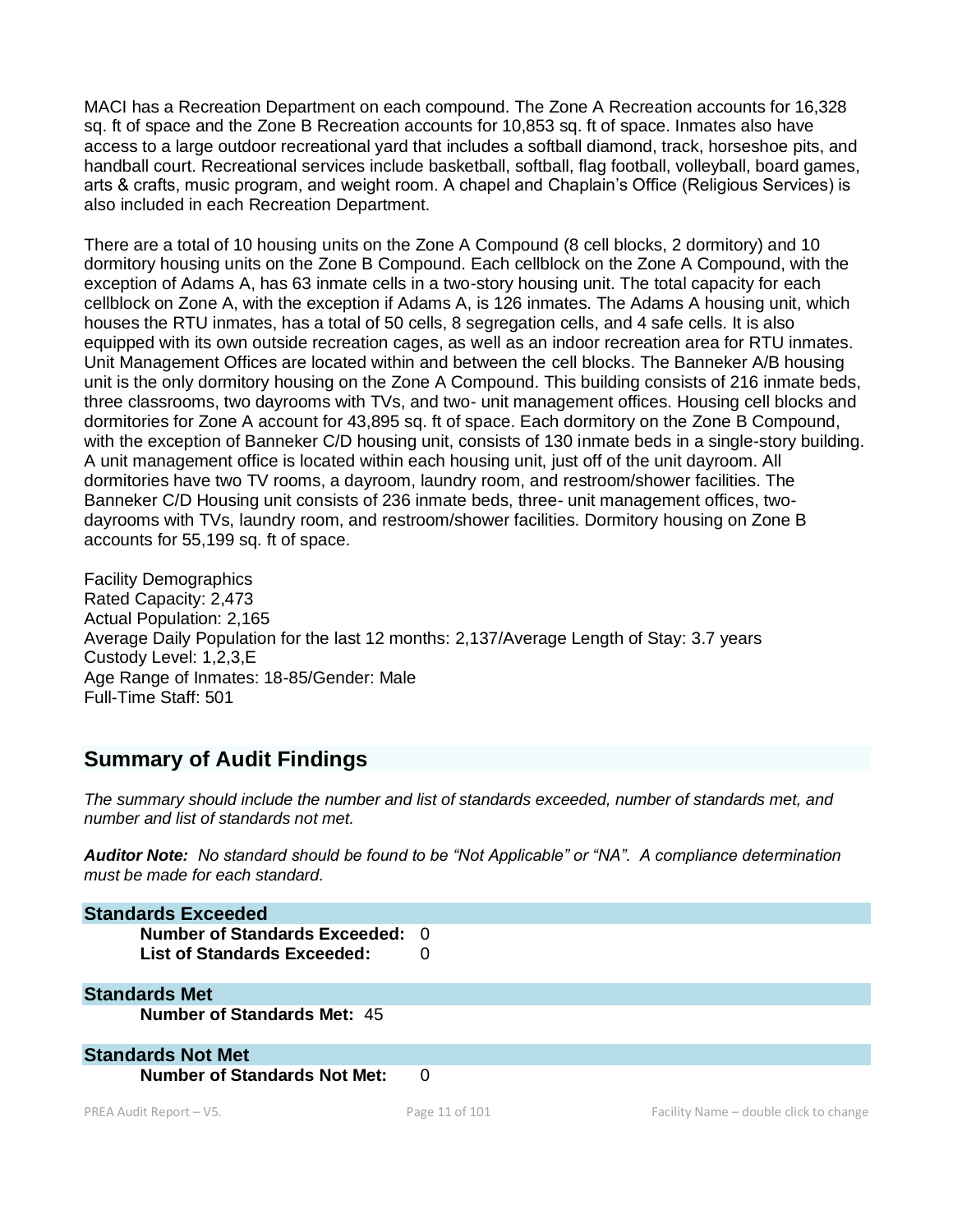# **PREVENTION PLANNING**

# **Standard 115.11: Zero tolerance of sexual abuse and sexual harassment; PREA coordinator**

## **All Yes/No Questions Must Be Answered by The Auditor to Complete the Report**

#### **115.11 (a)**

- Does the agency have a written policy mandating zero tolerance toward all forms of sexual abuse and sexual harassment?  $\boxtimes$  Yes  $\Box$  No
- Does the written policy outline the agency's approach to preventing, detecting, and responding to sexual abuse and sexual harassment?  $\boxtimes$  Yes  $\Box$  No

### **115.11 (b)**

- Has the agency employed or designated an agency-wide PREA Coordinator?  $\boxtimes$  Yes  $\Box$  No
- **■** Is the PREA Coordinator position in the upper-level of the agency hierarchy?  $\boxtimes$  Yes  $\Box$  No
- Does the PREA Coordinator have sufficient time and authority to develop, implement, and oversee agency efforts to comply with the PREA standards in all of its facilities? ☒ Yes ☐ No

## **115.11 (c)**

- If this agency operates more than one facility, has each facility designated a PREA compliance manager? (N/A if agency operates only one facility.)  $\boxtimes$  Yes  $\Box$  No  $\Box$  NA
- **Does the PREA compliance manager have sufficient time and authority to coordinate the** facility's efforts to comply with the PREA standards? (N/A if agency operates only one facility.)  $⊠ Yes ⊡ No ⊡ NA$

#### **Auditor Overall Compliance Determination**

- ☐ **Exceeds Standard** (*Substantially exceeds requirement of standards*)
- ☒ **Meets Standard** (*Substantial compliance; complies in all material ways with the standard for the relevant review period*)
- ☐ **Does Not Meet Standard** (*Requires Corrective Action*)

#### **Instructions for Overall Compliance Determination Narrative**

*The narrative below must include a comprehensive discussion of all the evidence relied upon in making the compliance or non-compliance determination, the auditor's analysis and reasoning, and the auditor's*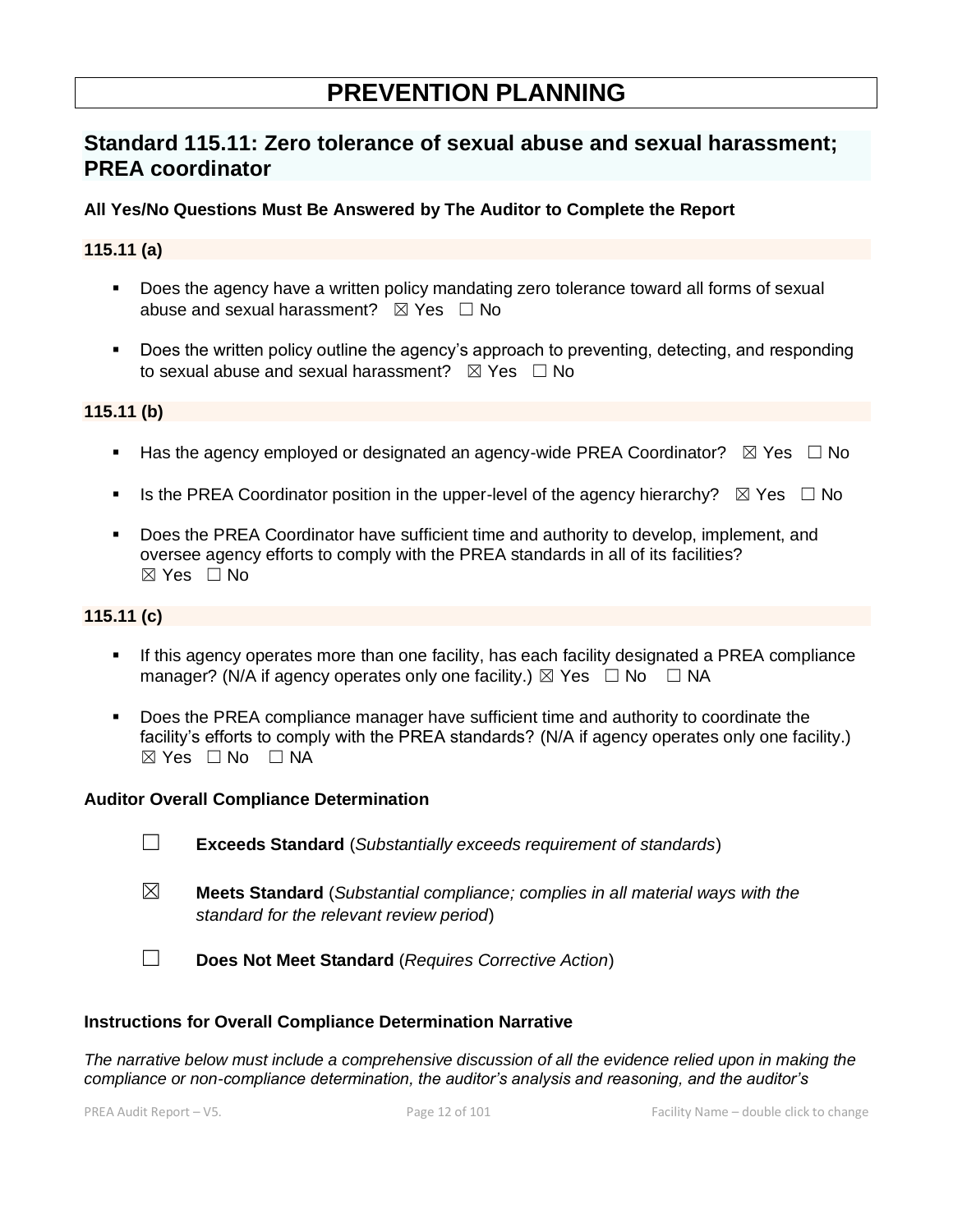*conclusions. This discussion must also include corrective action recommendations where the facility does not meet the standard. These recommendations must be included in the Final Report, accompanied by information on specific corrective actions taken by the facility.*

# **Policy, Materials, Interviews and Other Evidence Reviewed**

- Policy 79-ISA-01 (Prison Rape Elimination), July 23, 2018
- Policy 79-ISA-02 (Prison Sexual Misconduct Reporting, Response, Investigation and Prevention of Retaliation) July 24, 2017
- ODRC Organizational Chart
- Review (PAQ)
- Interviews (Staff)

Policies 79-ISA-01, 79 ISA-02, contains the Ohio Department of Rehabilitation and Correction (ODRC) comprehensive approach to prevent, detect and respond to sexual abuse and sexual harassment within their agency. They outline to all employees, contractors and volunteers at the facility the approach to preventing, detecting, and responding to sexual abuse and sexual harassment that must be followed. They define for their staff and inmates' the specific prohibited acts, staff reporting responsibilities and obligations, investigative responsibilities, risk assessment process and procedures, support responsibilities and the punishment for violations if not followed.

While interviewing inmates, I received several complaints concerning the ability of inmates to access the LexisNexis program on the state issued GTL tablets. Some inmates were able to see the appeals of other inmates who have sex offenses. Subsequently, inmates have been approached, threatened and harassed by certain inmates and certain staff who learned of their sex offenses through the GTL tablets. I was told by an inmate that he was confronted by an inmate about his criminal conviction. A fight took place between the two inmates. Another inmate said he was confronted by a correctional officer who called him an inappropriate name. A number of inmates and several staff believe that the unrestricted access to LexisNexis on the GTL tablet is a problem and could cause certain inmates to be sexual harassed or sexually abused. This concern has been addressed with a notice that must be read and acknowledged by the inmate prior to accessing the Lexis/Nexis application on the GTL tablet.

David Kollar has been designated by the agency as the agency wide PREA coordinator. During his interview he confirmed he has sufficient time and authority to develop, implement, and oversee agency efforts to comply with the PREA standards in all of its facilities. He informed the auditor he has 25 institutional PREA Compliance Managers who report directly to him. The auditor reviewed the agency organizational chart demonstrating the position of the PREA coordinator in the agency's organizational structure.

This standard is in compliance.

# **Standard 115.12: Contracting with other entities for the confinement of inmates**

# **All Yes/No Questions Must Be Answered by the Auditor to Complete the Report**

### **115.12 (a)**

**.** If this agency is public and it contracts for the confinement of its inmates with private agencies or other entities including other government agencies, has the agency included the entity's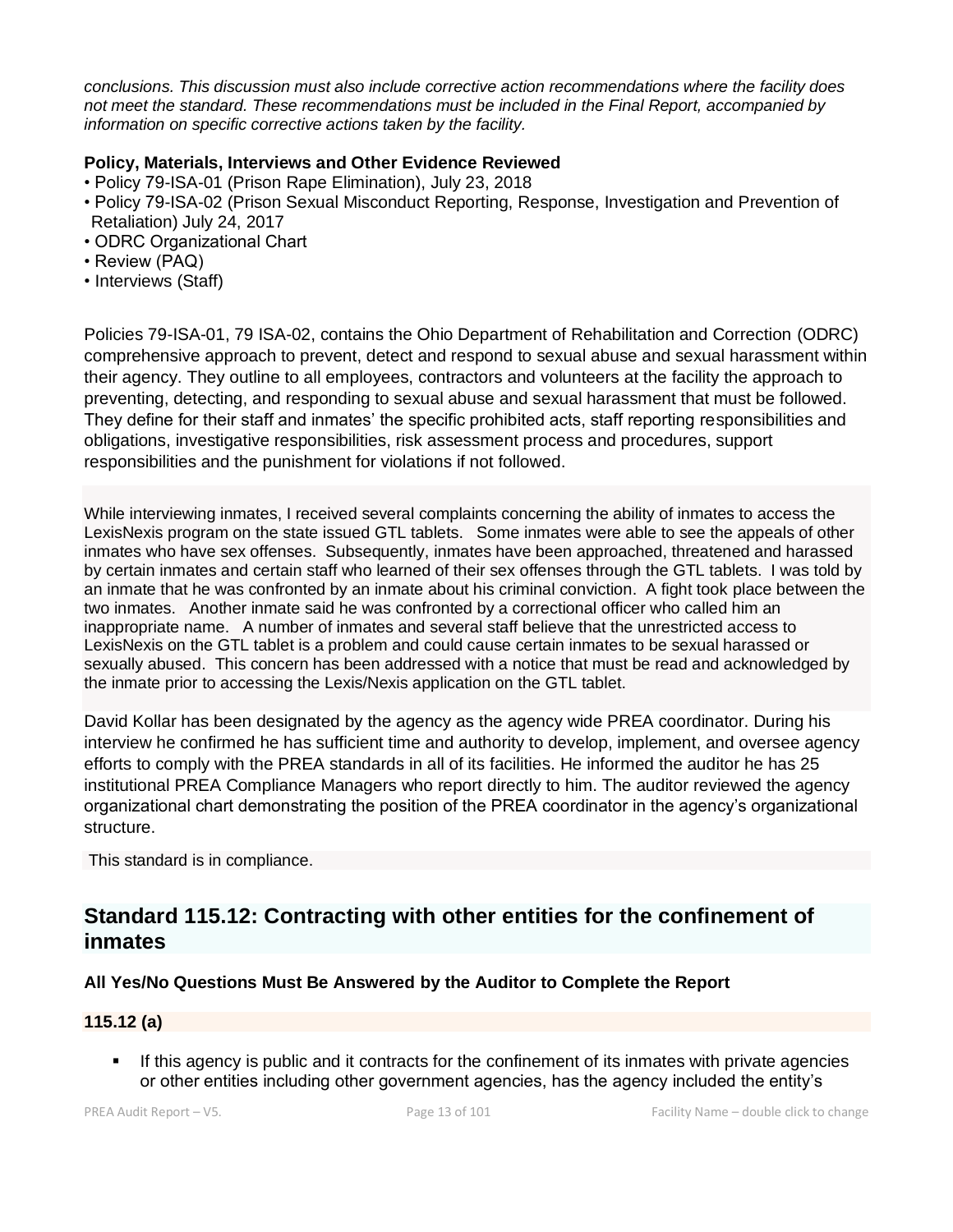obligation to comply with the PREA standards in any new contract or contract renewal signed on or after August 20, 2012? (N/A if the agency does not contract with private agencies or other entities for the confinement of inmates.)  $\boxtimes$  Yes  $\Box$  No  $\Box$  NA

**115.12 (b)**

▪ Does any new contract or contract renewal signed on or after August 20, 2012 provide for agency contract monitoring to ensure that the contractor is complying with the PREA standards? (N/A if the agency does not contract with private agencies or other entities for the confinement of inmates.)  $\boxtimes$  Yes  $\Box$  No  $\Box$  NA

#### **Auditor Overall Compliance Determination**

- ☐ **Exceeds Standard** (*Substantially exceeds requirement of standards*)
- ☒ **Meets Standard** (*Substantial compliance; complies in all material ways with the standard for the relevant review period*)
- ☐ **Does Not Meet Standard** (*Requires Corrective Action*)

### **Instructions for Overall Compliance Determination Narrative**

*The narrative below must include a comprehensive discussion of all the evidence relied upon in making the compliance or non-compliance determination, the auditor's analysis and reasoning, and the auditor's conclusions. This discussion must also include corrective action recommendations where the facility does not meet the standard. These recommendations must be included in the Final Report, accompanied by information on specific corrective actions taken by the facility.*

#### **Policy, Materials, Interviews and Other Evidence Reviewed**

- Policy 79-ISA-01 (Prison Rape Elimination), July 23, 2018
- Review of Contract with Private Companies
- Interview (Contract Monitor)

Two private companies (CorCivic and Management and Training Corporation) contract with the Ohio Department of Rehabilitation and Correction for the confinement of Ohio inmates. These companies operate the Lake Erie Correctional Institution, the North Central Correctional Complex, and the Northeast Ohio Correctional Center. Policy 79-ISA-01 (Prison Rape Elimination), July 23, 2018, requires all new or renewed contracts for the confinement of ODRC inmates must include a provision that the contractor will adopt and comply with PREA standards. In addition, any new contracts or contract renewals shall provide for contract monitoring to ensure the contractor is complying with PREA standards.

#### **Conclusion:**

The interview with the agency's Contract Administrator detailed the agency's contract, policy and support of the PREA standards with full compliance. The auditor finds the facility in compliance with this standard.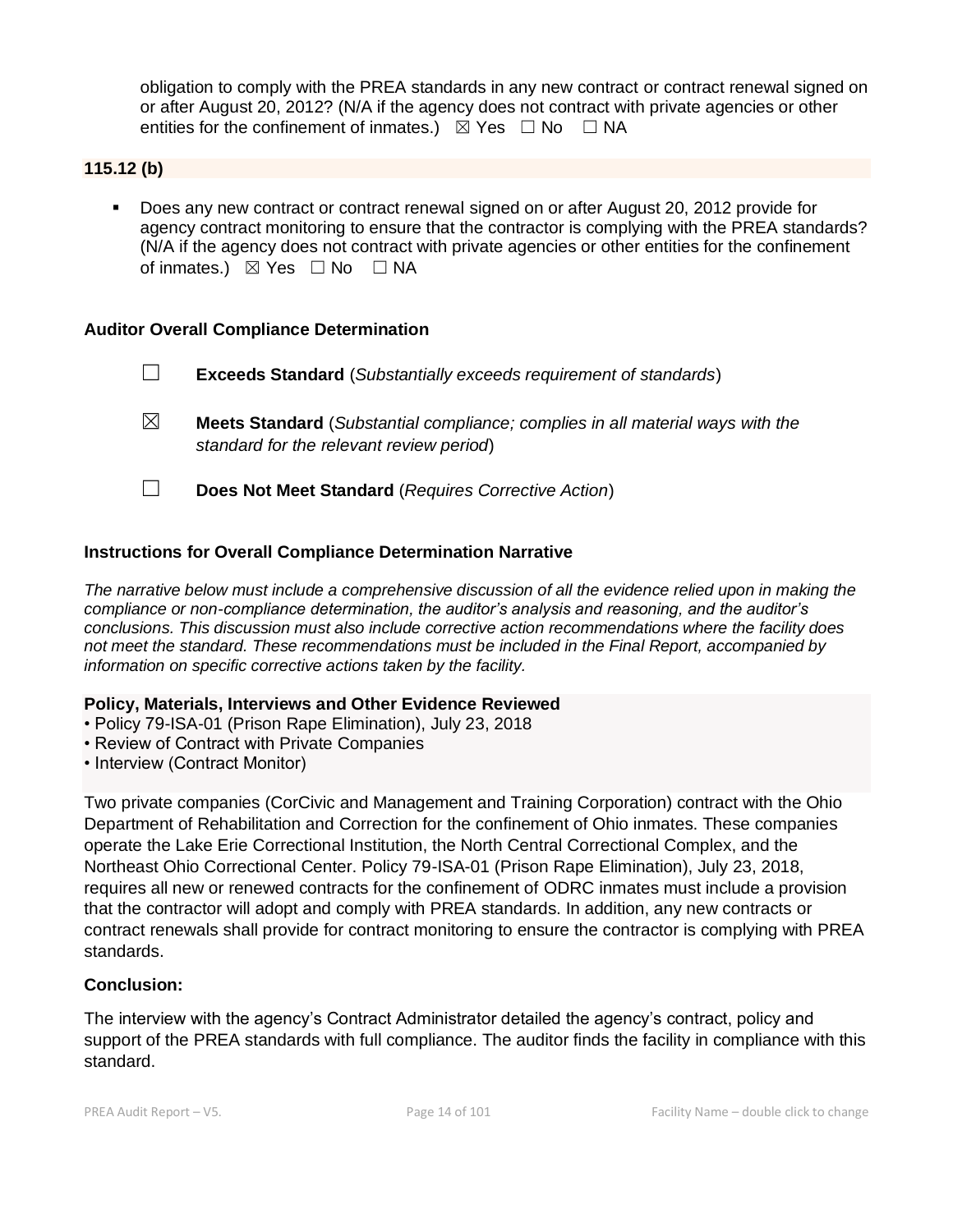# **Standard 115.13: Supervision and monitoring**

## **All Yes/No Questions Must Be Answered by the Auditor to Complete the Report**

### **115.13 (a)**

- Does the facility have a documented staffing plan that provides for adequate levels of staffing and, where applicable, video monitoring, to protect inmates against sexual abuse?  $\boxtimes$  Yes  $\Box$  No
- In calculating adequate staffing levels and determining the need for video monitoring, does the staffing plan take into consideration: Generally accepted detention and correctional practices? ☒ Yes ☐ No
- In calculating adequate staffing levels and determining the need for video monitoring, does the staffing plan take into consideration: Any judicial findings of inadequacy?  $\boxtimes$  Yes  $\Box$  No
- In calculating adequate staffing levels and determining the need for video monitoring, does the staffing plan take into consideration: Any findings of inadequacy from Federal investigative agencies? ⊠ Yes □ No
- In calculating adequate staffing levels and determining the need for video monitoring, does the staffing plan take into consideration: Any findings of inadequacy from internal or external oversight bodies? ⊠ Yes □ No
- In calculating adequate staffing levels and determining the need for video monitoring, does the staffing plan take into consideration: All components of the facility's physical plant (including "blind-spots" or areas where staff or inmates may be isolated)?  $\boxtimes$  Yes  $\Box$  No
- In calculating adequate staffing levels and determining the need for video monitoring, does the staffing plan take into consideration: The composition of the inmate population?  $\boxtimes$  Yes  $\Box$  No
- In calculating adequate staffing levels and determining the need for video monitoring, does the staffing plan take into consideration: The number and placement of supervisory staff?  $\boxtimes$  Yes ☐ No
- In calculating adequate staffing levels and determining the need for video monitoring, does the staffing plan take into consideration: The institution programs occurring on a particular shift?  $⊠ Yes ⊡ No ⊡ NA$
- In calculating adequate staffing levels and determining the need for video monitoring, does the staffing plan take into consideration: Any applicable State or local laws, regulations, or standards? ⊠ Yes □ No
- In calculating adequate staffing levels and determining the need for video monitoring, does the staffing plan take into consideration: The prevalence of substantiated and unsubstantiated incidents of sexual abuse?  $\boxtimes$  Yes  $\Box$  No
- In calculating adequate staffing levels and determining the need for video monitoring, does the staffing plan take into consideration: Any other relevant factors?  $\boxtimes$  Yes  $\Box$  No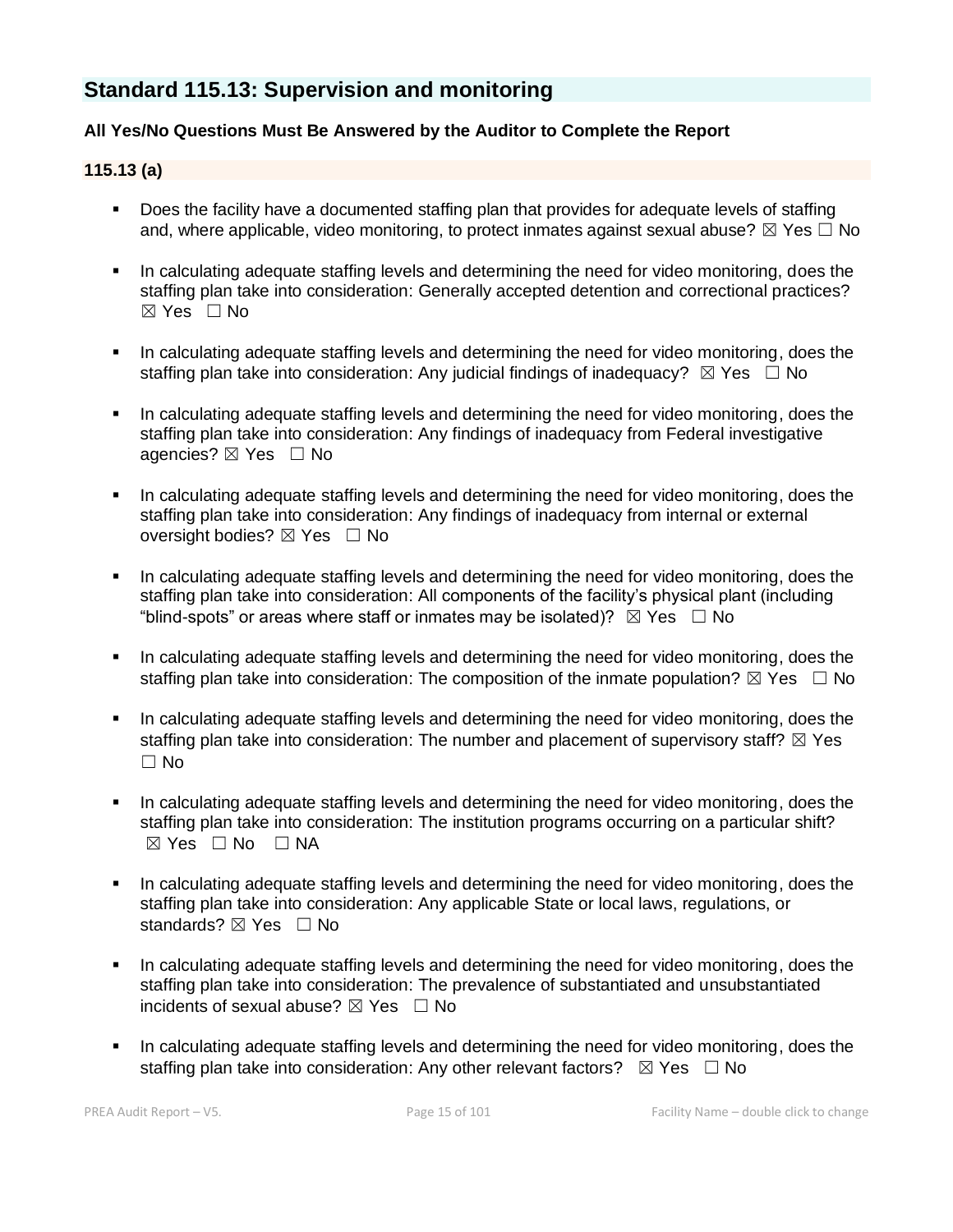# **115.13 (b)**

In circumstances where the staffing plan is not complied with, does the facility document and justify all deviations from the plan? (N/A if no deviations from staffing plan.)  $\boxtimes$  Yes  $\Box$  No  $\Box$  NA

### **115.13 (c)**

- In the past 12 months, has the facility, in consultation with the agency PREA Coordinator, assessed, determined, and documented whether adjustments are needed to: The staffing plan established pursuant to paragraph (a) of this section?  $\boxtimes$  Yes  $\Box$  No
- In the past 12 months, has the facility, in consultation with the agency PREA Coordinator, assessed, determined, and documented whether adjustments are needed to: The facility's deployment of video monitoring systems and other monitoring technologies?  $\boxtimes$  Yes  $\Box$  No
- In the past 12 months, has the facility, in consultation with the agency PREA Coordinator, assessed, determined, and documented whether adjustments are needed to: The resources the facility has available to commit to ensure adherence to the staffing plan?  $\boxtimes$  Yes  $\Box$  No

### **115.13 (d)**

- Has the facility/agency implemented a policy and practice of having intermediate-level or higherlevel supervisors conduct and document unannounced rounds to identify and deter staff sexual abuse and sexual harassment?  $\boxtimes$  Yes  $\Box$  No
- **■** Is this policy and practice implemented for night shifts as well as day shifts?  $\boxtimes$  Yes  $\Box$  No
- Does the facility/agency have a policy prohibiting staff from alerting other staff members that these supervisory rounds are occurring, unless such announcement is related to the legitimate operational functions of the facility?  $\boxtimes$  Yes  $\Box$  No

#### **Auditor Overall Compliance Determination**

- ☐ **Exceeds Standard** (*Substantially exceeds requirement of standards*)
- ☒ **Meets Standard** (*Substantial compliance; complies in all material ways with the standard for the relevant review period*)
- ☐ **Does Not Meet Standard** (*Requires Corrective Action*)

#### **Instructions for Overall Compliance Determination Narrative**

*The narrative below must include a comprehensive discussion of all the evidence relied upon in making the compliance or non-compliance determination, the auditor's analysis and reasoning, and the auditor's conclusions. This discussion must also include corrective action recommendations where the facility does not meet the standard. These recommendations must be included in the Final Report, accompanied by information on specific corrective actions taken by the facility.*

#### **Policy, Materials, Interviews and Other Evidence Reviewed**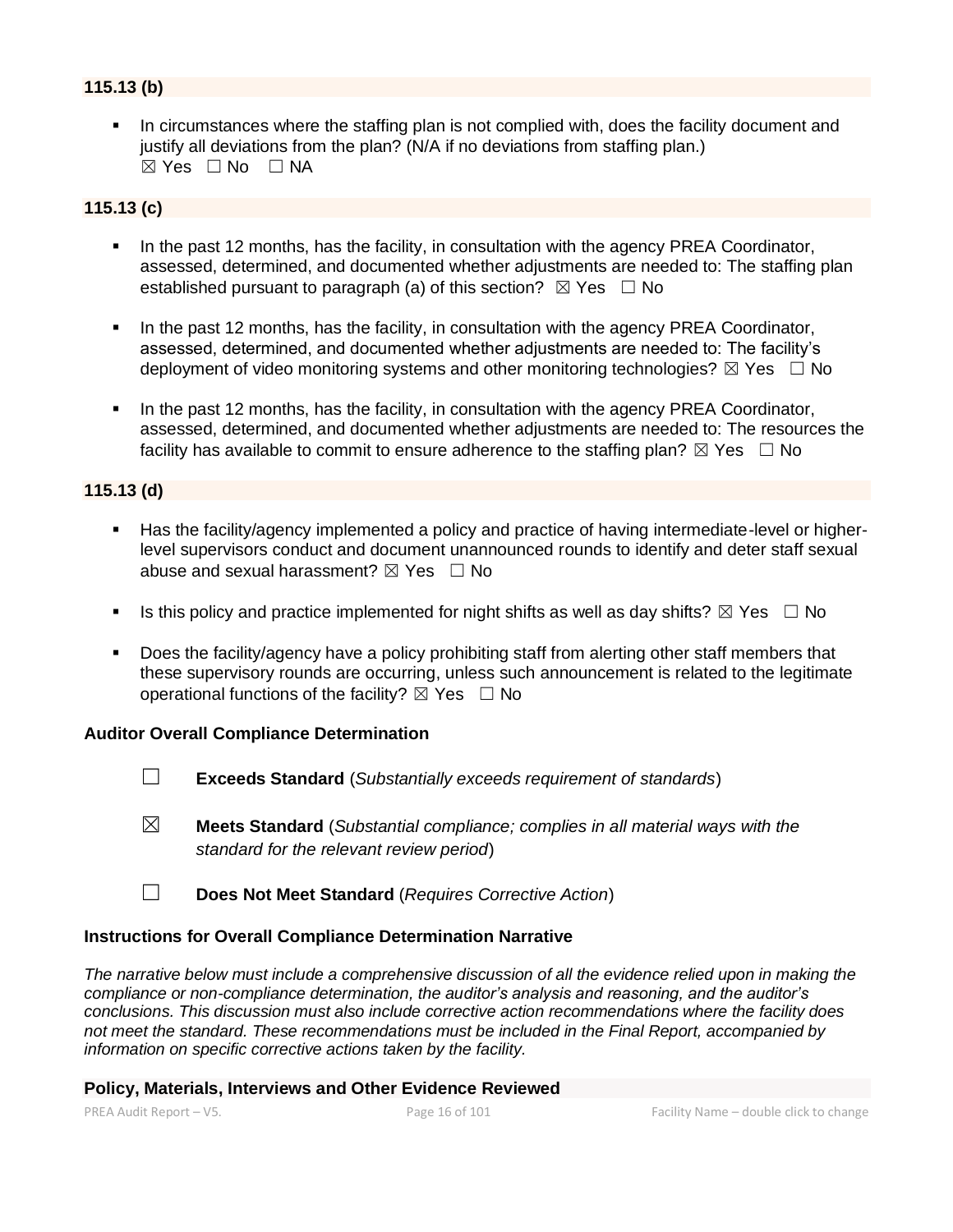- ODRC policy 79-ISA-01 (Prison Rape Elimination), July 23, 2018
- ODRC policy 50-PAM-02 (Inmate Communication/Weekly Rounds) January 2, 2018
- Interviews (Staff)
- Housing Unit Logbook Reviews

All Correctional Institutions operating within Ohio Department of Rehabilitation and Correction (ODRC) are mandated by policy 23-BUD-01 (Staffing Requirements) to develop and maintain an institutional specific staffing plan to protect inmates against all forms of sexual misconduct. The policy requires the facility take into consideration generally accepted detention and correctional practices, any judicial findings of inadequacy, any findings of inadequacy from Federal investigative agencies, any findings of inadequacy from internal or external oversight bodies, all components of the facility's physical plant (including "blind-spots" or areas where staff or inmates may be isolated), the composition of the inmate population, the number and placement of supervisory staff, institution programs occurring on a particular shift, any applicable State or local laws, regulations, or standards, the prevalence of substantiated and unsubstantiated incidents of sexual abuse, and any other relevant factors when designing the plan.

The audit team interviewed upper-level management staff and supervisors on all shifts at Madison. Policy (50-PAM-02 Inmate Communication/Weekly Rounds) requires them to make unannounced rounds document them with the supervisor signing in each of the employee visit record log. This same policy prohibits staff from alerting other staff that these rounds are occurring. Officers, inmates and mid-level supervisors confirmed that unannounced rounds are being done on each shift and their presence is observed on each shift. The audit team observed supervisors on the units during the site visit tours and observed signatures in the employee visit record logs.

#### **Conclusion:**

Warden Schweitzer indicated that he is required to follow the Madison Correctional Institution (MaCI) staffing plan and must fill all authorized positions. All deviations from this approved facility-staffing plan must be immediately reported to him and documented. However, there were no deviations during the last 12 months.

The Auditor conducted formal interviews with offenders. Offenders were asked if supervisors announce their presence when entering housing units. Offenders informed the Auditor female supervisors do announce their presence as a female when entering housing units. The Auditor observed PREA Logbooks include a notation of opposite gender announcements for female supervisors.

The auditor finds the facility in compliance with this standard.

# **Standard 115.14: Youthful inmates**

# **All Yes/No Questions Must Be Answered by the Auditor to Complete the Report**

#### **115.14 (a)**

Does the facility place all youthful inmates in housing units that separate them from sight, sound, and physical contact with any adult inmates through use of a shared dayroom or other common space, shower area, or sleeping quarters? (N/A if facility does not have youthful inmates [inmates <18 years old].)  $\Box$  Yes  $\Box$  No  $\boxtimes$  NA

### **115.14 (b)**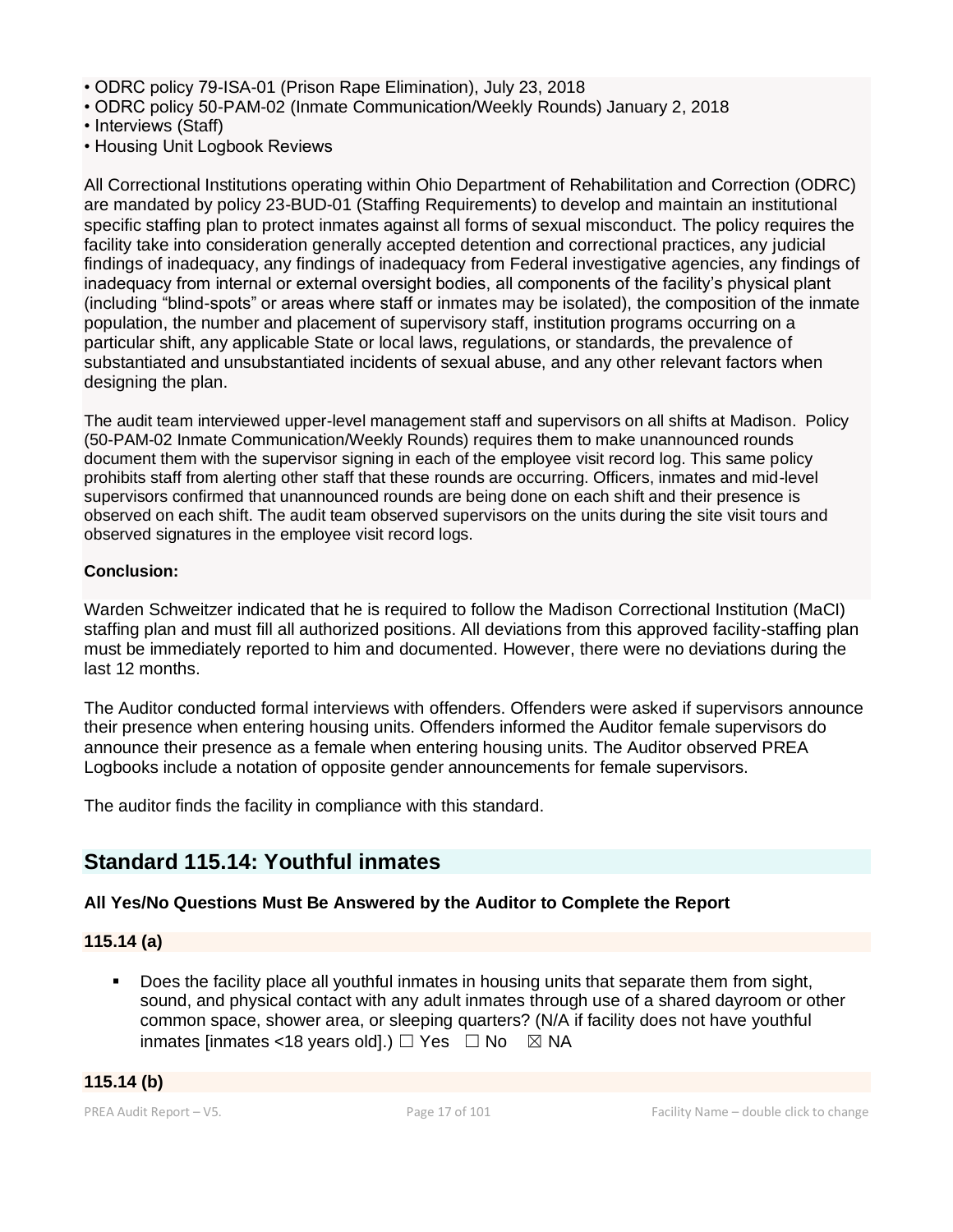- In areas outside of housing units does the agency maintain sight and sound separation between youthful inmates and adult inmates? (N/A if facility does not have youthful inmates [inmates <18 vears old].)  $\Box$  Yes  $\Box$  No  $\boxtimes$  NA
- In areas outside of housing units does the agency provide direct staff supervision when youthful inmates and adult inmates have sight, sound, or physical contact? (N/A if facility does not have youthful inmates [inmates <18 years old].)  $\Box$  Yes  $\Box$  No  $\boxtimes$  NA

## **115.14 (c)**

- Does the agency make its best efforts to avoid placing youthful inmates in isolation to comply with this provision? (N/A if facility does not have youthful inmates [inmates <18 years old].)  $\Box$  Yes  $\Box$  No  $\boxtimes$  NA
- Does the agency, while complying with this provision, allow youthful inmates daily large-muscle exercise and legally required special education services, except in exigent circumstances? (N/A if facility does not have youthful inmates [inmates <18 years old].)  $\Box$  Yes  $\Box$  No  $\Box$  NA
- Do youthful inmates have access to other programs and work opportunities to the extent possible? (N/A if facility does not have youthful inmates [inmates <18 years old].) ☐ Yes ☐ No ☒ NA

#### **Auditor Overall Compliance Determination**

- ☐ **Exceeds Standard** (*Substantially exceeds requirement of standards*)
- ☒ **Meets Standard** (*Substantial compliance; complies in all material ways with the standard for the relevant review period*)
- ☐ **Does Not Meet Standard** (*Requires Corrective Action*)

#### **Instructions for Overall Compliance Determination Narrative**

*The narrative below must include a comprehensive discussion of all the evidence relied upon in making the compliance or non-compliance determination, the auditor's analysis and reasoning, and the auditor's conclusions. This discussion must also include corrective action recommendations where the facility does not meet the standard. These recommendations must be included in the Final Report, accompanied by information on specific corrective actions taken by the facility.*

MaCI complies with the standard to the extent that there are no youthful inmates ever housed at the facility. This an adult male facility.

# **Standard 115.15: Limits to cross-gender viewing and searches**

### **All Yes/No Questions Must Be Answered by the Auditor to Complete the Report**

# **115.15 (a)**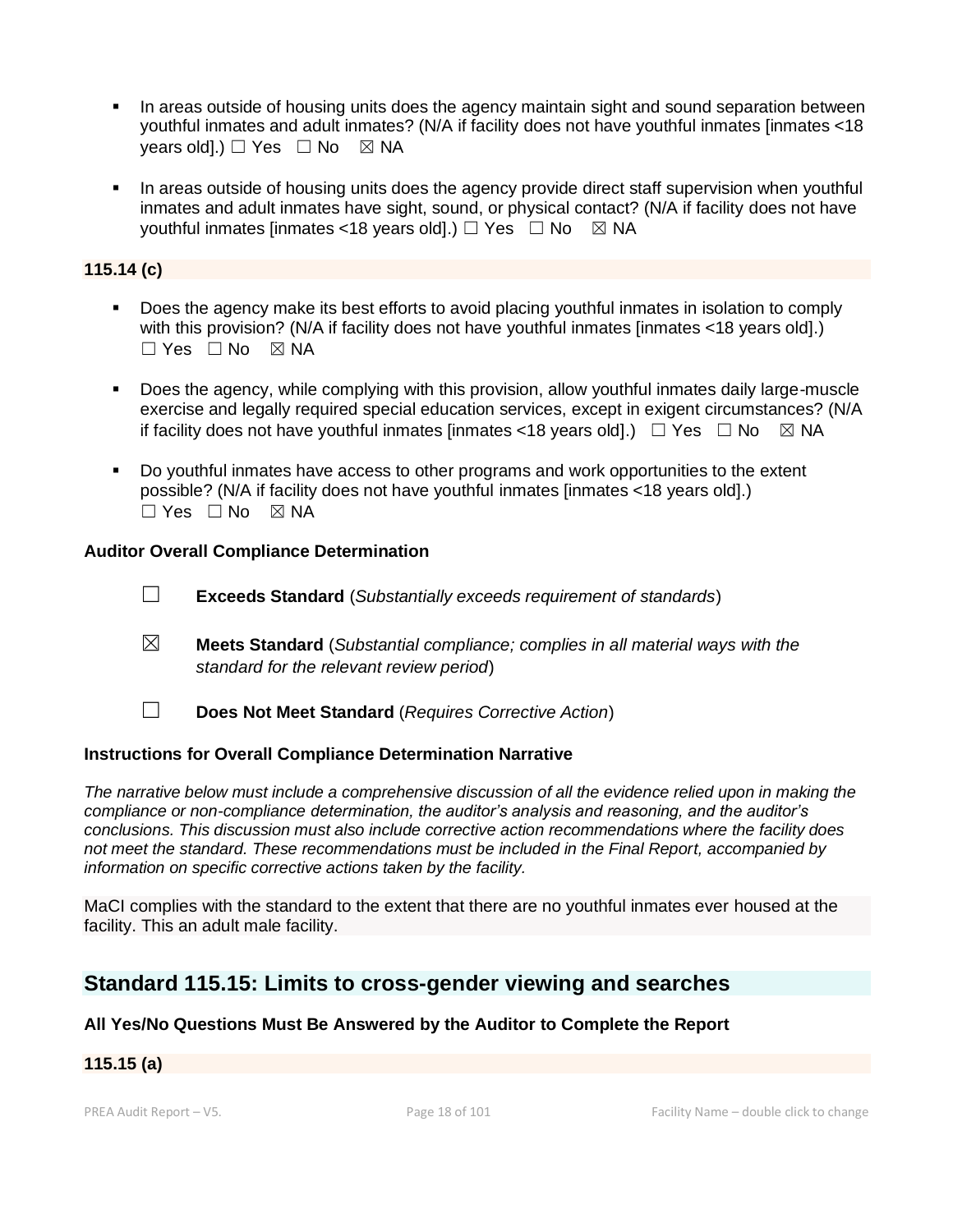**•** Does the facility always refrain from conducting any cross-gender strip or cross-gender visual body cavity searches, except in exigent circumstances or by medical practitioners?  $\boxtimes$  Yes  $\Box$  No

## **115.15 (b)**

- Does the facility always refrain from conducting cross-gender pat-down searches of female inmates, except in exigent circumstances? (N/A if the facility does not have female inmates.)  $\square$  Yes  $\square$  No  $\square$  NA
- Does the facility always refrain from restricting female inmates' access to regularly available programming or other out-of-cell opportunities in order to comply with this provision? (N/A if the facility does not have female inmates.)  $\Box$  Yes  $\Box$  No  $\boxtimes$  NA

# **115.15 (c)**

- **•** Does the facility document all cross-gender strip searches and cross-gender visual body cavity searches? ⊠ Yes □ No
- Does the facility document all cross-gender pat-down searches of female inmates? (N/A if the facility does not have female inmates.)  $\Box$  Yes  $\Box$  No  $\boxtimes$  NA

### **115.15 (d)**

- Does the facility have policies that enables inmates to shower, perform bodily functions, and change clothing without nonmedical staff of the opposite gender viewing their breasts, buttocks, or genitalia, except in exigent circumstances or when such viewing is incidental to routine cell checks? ☒ Yes ☐ No
- Does the facility have procedures that enables inmates to shower, perform bodily functions, and change clothing without nonmedical staff of the opposite gender viewing their breasts, buttocks, or genitalia, except in exigent circumstances or when such viewing is incidental to routine cell checks? ☒ Yes ☐ No
- Does the facility require staff of the opposite gender to announce their presence when entering an inmate housing unit?  $\boxtimes$  Yes  $\Box$  No

### **115.15 (e)**

- Does the facility always refrain from searching or physically examining transgender or intersex inmates for the sole purpose of determining the inmate's genital status?  $\boxtimes$  Yes  $\Box$  No
- **•** If an inmate's genital status is unknown, does the facility determine genital status during conversations with the inmate, by reviewing medical records, or, if necessary, by learning that information as part of a broader medical examination conducted in private by a medical practitioner? ⊠ Yes □ No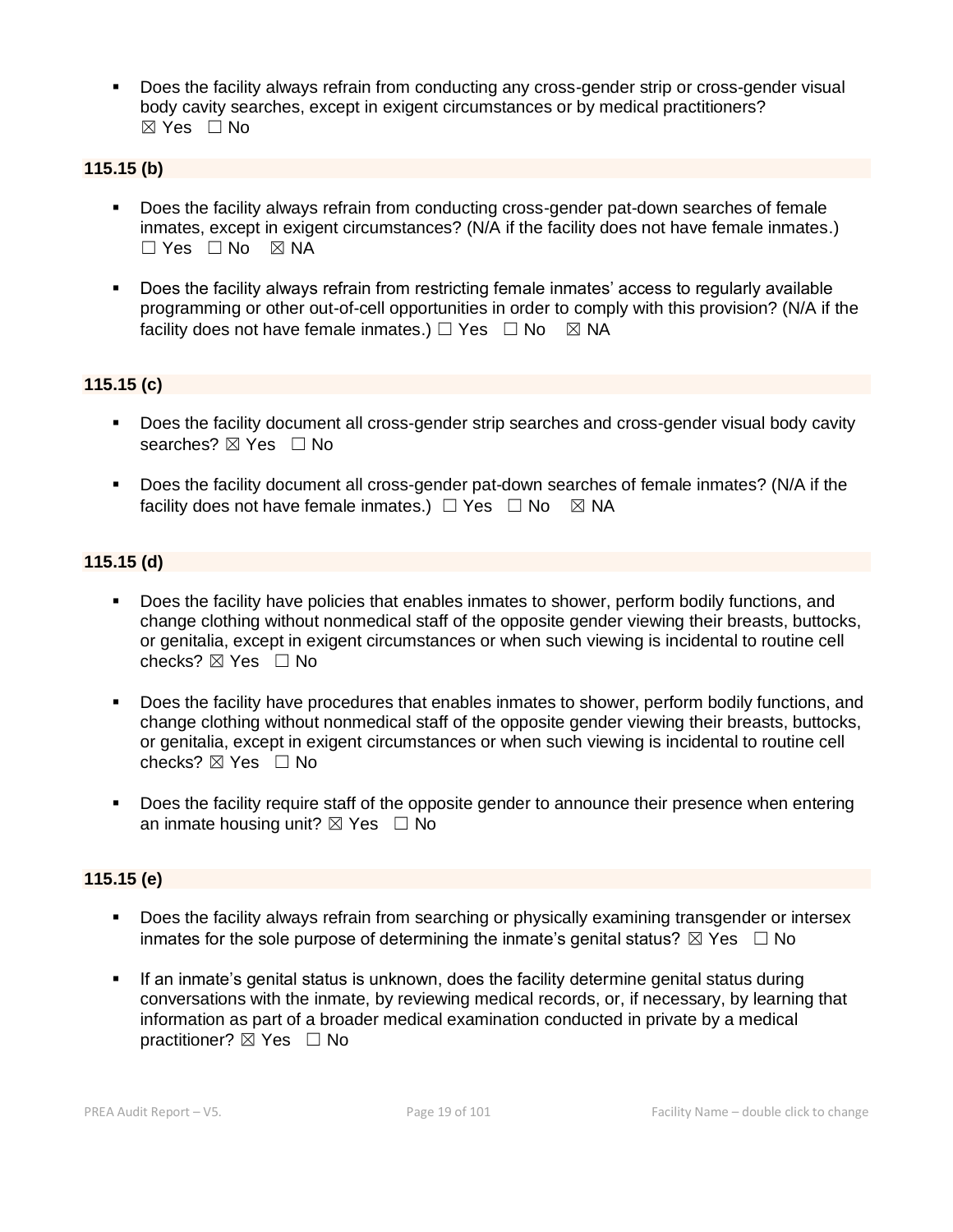# **115.15 (f)**

- Does the facility/agency train security staff in how to conduct cross-gender pat down searches in a professional and respectful manner, and in the least intrusive manner possible, consistent with security needs?  $\boxtimes$  Yes  $\Box$  No
- Does the facility/agency train security staff in how to conduct searches of transgender and intersex inmates in a professional and respectful manner, and in the least intrusive manner possible, consistent with security needs?  $\boxtimes$  Yes  $\Box$  No

#### **Auditor Overall Compliance Determination**

- ☐ **Exceeds Standard** (*Substantially exceeds requirement of standards*)
- ☒ **Meets Standard** (*Substantial compliance; complies in all material ways with the standard for the relevant review period*)
- ☐ **Does Not Meet Standard** (*Requires Corrective Action*)

#### **Instructions for Overall Compliance Determination Narrative**

*The narrative below must include a comprehensive discussion of all the evidence relied upon in making the compliance or non-compliance determination, the auditor's analysis and reasoning, and the auditor's conclusions. This discussion must also include corrective action recommendations where the facility does not meet the standard. These recommendations must be included in the Final Report, accompanied by information on specific corrective actions taken by the facility.*

#### **Policy, Materials, Interviews and Other Evidence Reviewed**

- ODRC Policy 79-ISA-01, Prison Rape Elimination
- ODRC Policy 79-ISA-05, Lesbian, Gay, Bisexual, Transgender, Intersex (LGBTI) Policy
- ODRC Policy 310-SEC-01, Inmate and Physical Plant Searches
- Memorandums Status-no body cavity or cross gender searches; Do not house female offenders
- **■** MaCI Training Records with PREA pat search video script/training and transgender video script/training
- Interviews (Staff)

MaCI is an adult male facility with male and female staff. Policy 310-SEC-01 (Incarcerated Individuals and Physical Plant Searches) outlines the mandates these staff must adhere to when searching inmates. It details when, how and by whom each type search must be performed on inmates by staff. It restricts cross gender strip searches or cavity searches of male inmates by female staff except in exigent circumstances. The cross-gender searches must be approved and documented if performed. The PAQ and interviews with Staff including shift supervisors indicated that the facility conducted no cross-gender strip searches by female staff upon any male inmate during the last 12 months at MaCI.

According to policy 79-ISA-01, page 9, All institutions shall ensure inmates are able to shower, perform bodily functions, and change clothing without non-medical staff of the opposite gender viewing their breasts, buttocks, or genitalia except in exigent circumstances or when such viewing is incidental to routine cell checks, which includes viewing via video camera.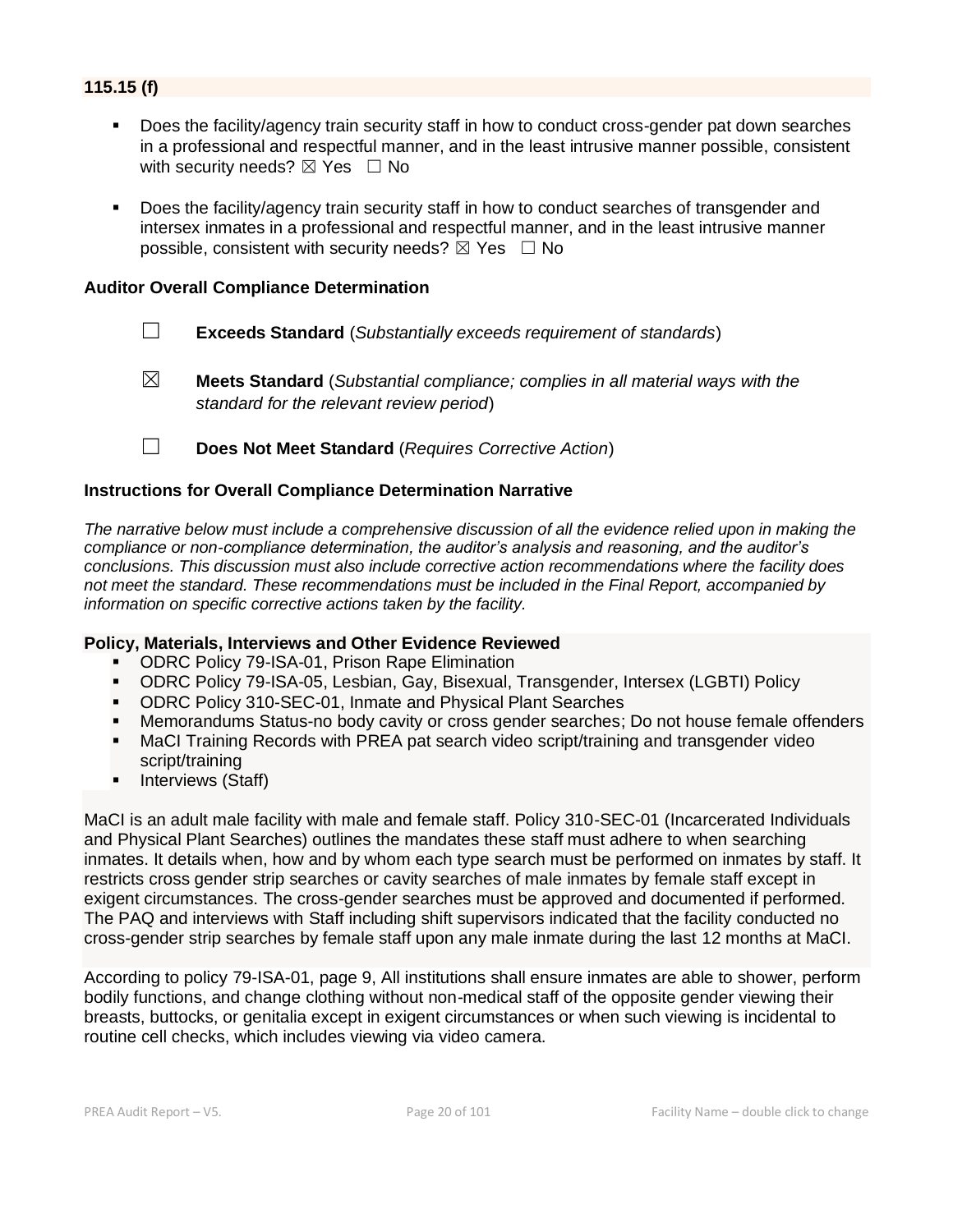All employees, contractors, and volunteers of the opposite-gender, whether assigned to the unit or not, shall make the following announcement upon their arrival in a housing unit: "Male/Female in housing unit." If at any time the employee leaves and returns to the housing unit, the preceding announcement shall be repeated. The announcement is only required when an opposite-gender employee, contractor, or volunteer enters a housing unit where there is not already another opposite-gender employee present. The institution shall determine how to make employees aware that an opposite-gender staff is already in the housing unit. If opposite gender staff remain in the unit during shift change, the announcement shall always be made at the beginning of each shift.

All inmate health service departments, Frazier Health Center (FHC) and Franklin Medical Center (FMC) Zone A shall only announce once at the beginning of each shift. No additional announcements shall be required as the inmate handbook shall inform inmates that opposite gender medical staff are in these units at all times.

According to policy 79-ISA-05, Staff shall not search or physically examine a Transgender or Intersex inmate for the sole purpose of determining the inmate's genital status. If the genital status is unknown, it may be determined through conversations with the inmate or by reviewing medical records. If staff members are unable to determine the inmate's genital status, the inmate shall be referred to medical for a broader medical examination conducted in private by a medical practitioner.

The percent of all security staff who received training on conducting cross-gender pat-down searches and searches of transgender and intersex inmates in a professional and respectful manner, consistent with security needs is at 100%. All staff receive training in the curriculum including the conducting of cross-gender pat-down searches of transgender and intersex inmates in a professional and respectful manner, and never for the purpose of determining genitalia status. Staff also indicated that they had received video and practical application training on the professional and respectful approach to conducting searches with transgender and intersex inmates.

### **Conclusion:**

After reviewing agency policy and training, visually observing the shower and bathroom areas of the cells, interviewing staff and inmates, this auditor finds this standard in compliance.

# **Standard 115.16: Inmates with disabilities and inmates who are limited English proficient**

#### **All Yes/No Questions Must Be Answered by the Auditor to Complete the Report**

#### **115.16 (a)**

- Does the agency take appropriate steps to ensure that inmates with disabilities have an equal opportunity to participate in or benefit from all aspects of the agency's efforts to prevent, detect, and respond to sexual abuse and sexual harassment, including: inmates who are deaf or hard of hearing?  $\boxtimes$  Yes  $\Box$  No
- Does the agency take appropriate steps to ensure that inmates with disabilities have an equal opportunity to participate in or benefit from all aspects of the agency's efforts to prevent, detect, and respond to sexual abuse and sexual harassment, including: inmates who are blind or have low vision? ⊠ Yes □ No
- Does the agency take appropriate steps to ensure that inmates with disabilities have an equal opportunity to participate in or benefit from all aspects of the agency's efforts to prevent, detect,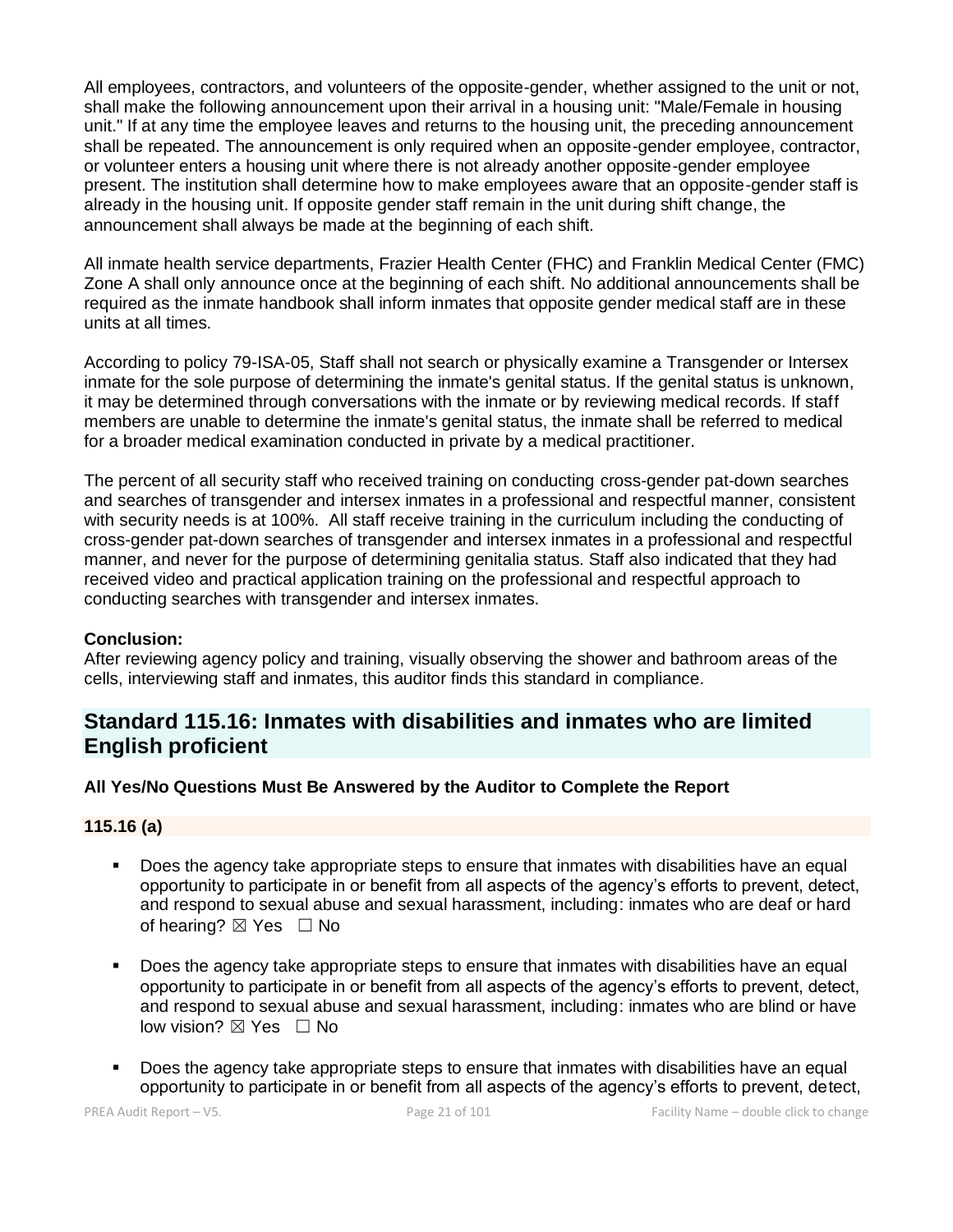and respond to sexual abuse and sexual harassment, including: inmates who have intellectual disabilities?  $\boxtimes$  Yes  $\Box$  No

- Does the agency take appropriate steps to ensure that inmates with disabilities have an equal opportunity to participate in or benefit from all aspects of the agency's efforts to prevent, detect, and respond to sexual abuse and sexual harassment, including: inmates who have psychiatric disabilities?  $\boxtimes$  Yes  $\Box$  No
- Does the agency take appropriate steps to ensure that inmates with disabilities have an equal opportunity to participate in or benefit from all aspects of the agency's efforts to prevent, detect, and respond to sexual abuse and sexual harassment, including: inmates who have speech disabilities?  $\boxtimes$  Yes  $\Box$  No
- Does the agency take appropriate steps to ensure that inmates with disabilities have an equal opportunity to participate in or benefit from all aspects of the agency's efforts to prevent, detect, and respond to sexual abuse and sexual harassment, including: Other (if "other," please explain in overall determination notes)?  $\boxtimes$  Yes  $\Box$  No
- Do such steps include, when necessary, ensuring effective communication with inmates who are deaf or hard of hearing?  $\boxtimes$  Yes  $\Box$  No
- Do such steps include, when necessary, providing access to interpreters who can interpret effectively, accurately, and impartially, both receptively and expressively, using any necessary specialized vocabulary?  $\boxtimes$  Yes  $\Box$  No
- Does the agency ensure that written materials are provided in formats or through methods that ensure effective communication with inmates with disabilities including inmates who: Have intellectual disabilities?  $\boxtimes$  Yes  $\Box$  No
- Does the agency ensure that written materials are provided in formats or through methods that ensure effective communication with inmates with disabilities including inmates who: Have limited reading skills?  $\boxtimes$  Yes  $\Box$  No
- **•** Does the agency ensure that written materials are provided in formats or through methods that ensure effective communication with inmates with disabilities including inmates who: Are blind or have low vision?  $\boxtimes$  Yes  $\Box$  No

### **115.16 (b)**

- Does the agency take reasonable steps to ensure meaningful access to all aspects of the agency's efforts to prevent, detect, and respond to sexual abuse and sexual harassment to inmates who are limited English proficient?  $\boxtimes$  Yes  $\Box$  No
- Do these steps include providing interpreters who can interpret effectively, accurately, and impartially, both receptively and expressively, using any necessary specialized vocabulary? ☒ Yes ☐ No

#### **115.16 (c)**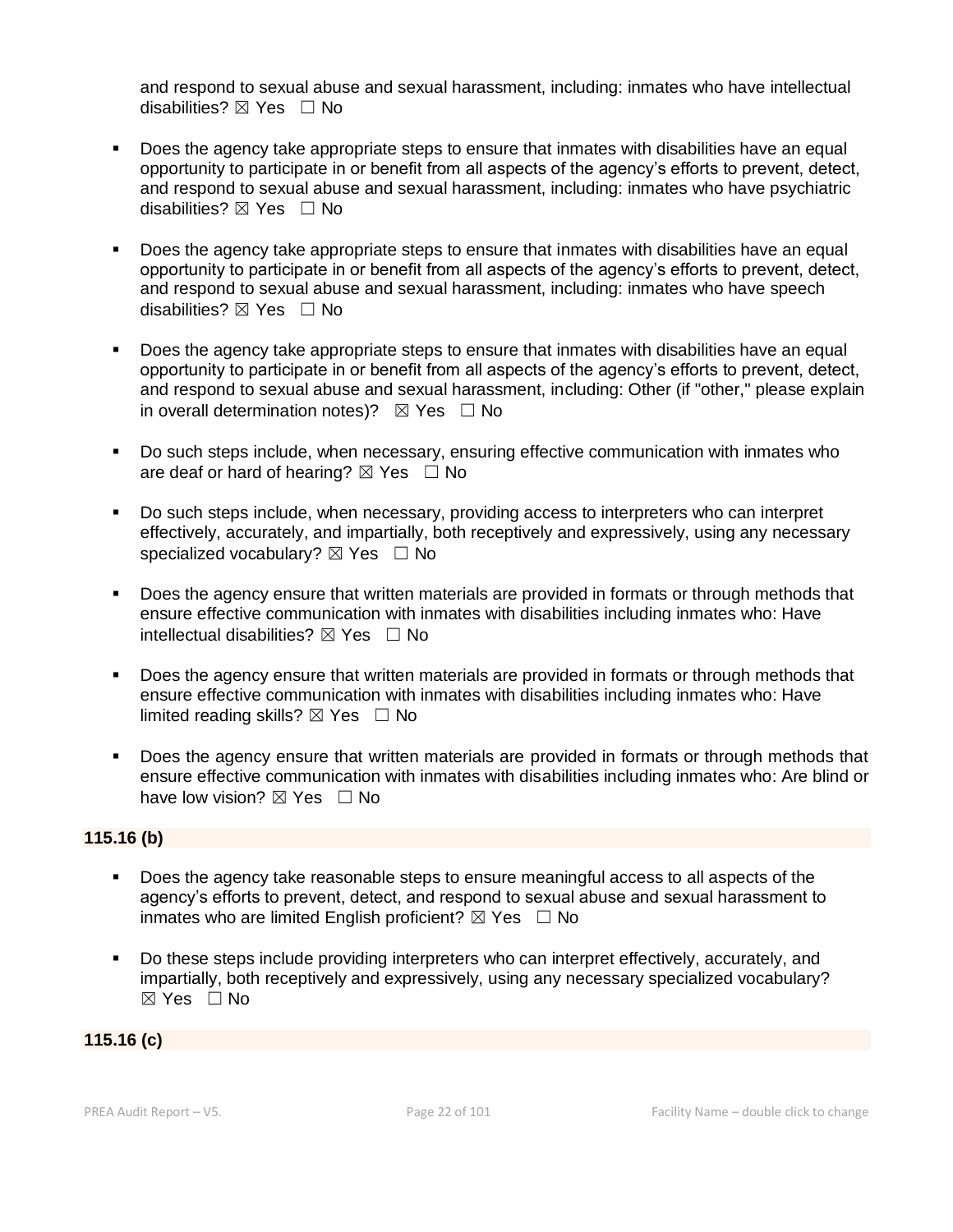Does the agency always refrain from relying on inmate interpreters, inmate readers, or other types of inmate assistance except in limited circumstances where an extended delay in obtaining an effective interpreter could compromise the inmate's safety, the performance of firstresponse duties under §115.64, or the investigation of the inmate's allegations?  $\boxtimes$  Yes  $\Box$  No

#### **Auditor Overall Compliance Determination**

- ☐ **Exceeds Standard** (*Substantially exceeds requirement of standards*)
- ☒ **Meets Standard** (*Substantial compliance; complies in all material ways with the standard for the relevant review period*)
- ☐ **Does Not Meet Standard** (*Requires Corrective Action*)

#### **Instructions for Overall Compliance Determination Narrative**

*The narrative below must include a comprehensive discussion of all the evidence relied upon in making the compliance or non-compliance determination, the auditor's analysis and reasoning, and the auditor's conclusions. This discussion must also include corrective action recommendations where the facility does not meet the standard. These recommendations must be included in the Final Report, accompanied by information on specific corrective actions taken by the facility.*

#### **Policy, Materials, Interviews and Other Evidence Reviewed**

- ODRC Policy 79-ISA-01, Prison Rape Elimination
- ODRC Policy 64-DCM-02 Inmates with Disabilities
- **Ohio Department of Administrative Services Contract for Translation and Interpretation Services**
- **EXEL Statement of Status-no interpreter, readers or inmate assistants' services needed**
- **■** Inmate Education Video
- **PREA All Staff Training presentation**
- **PREA Inmate Handbook in English and Spanish**
- Interviews (Staff)

Policies 64-DCM-02, (Inmates with Disabilities) and 79-ISA-01 (Prison Rape Elimination) requires that inmates with disabilities (including those who are deaf or hard of hearing, those who are limited English proficient and low level functioning, those who are blind or have low vision, or those who have intellectual, psychiatric, or speech disabilities) have an equal opportunity to participate in and benefit from all aspects of the agency's efforts to prevent, detect, and respond to sexual abuse and sexual harassment.

Every inmate arriving at Madison receives an inmate handbook available in Spanish and English. This was observed during the site visit. The handbook provides the inmate an overview of the agency/facility rules and provides information on the agency zero tolerance policy. It alerts the inmate of numerous ways to privately report incidents of sexual abuse, sexual harassment and retaliation without fear of being punished for reporting it. The information includes phone numbers and addresses. This information is also posted in every housing unit as well as areas accessible to the inmate population.

In the past 12 months, there were zero (0) instances where inmate interpreters, readers, or other types of inmate assistants have been used and it was not the case that an extended delay in obtaining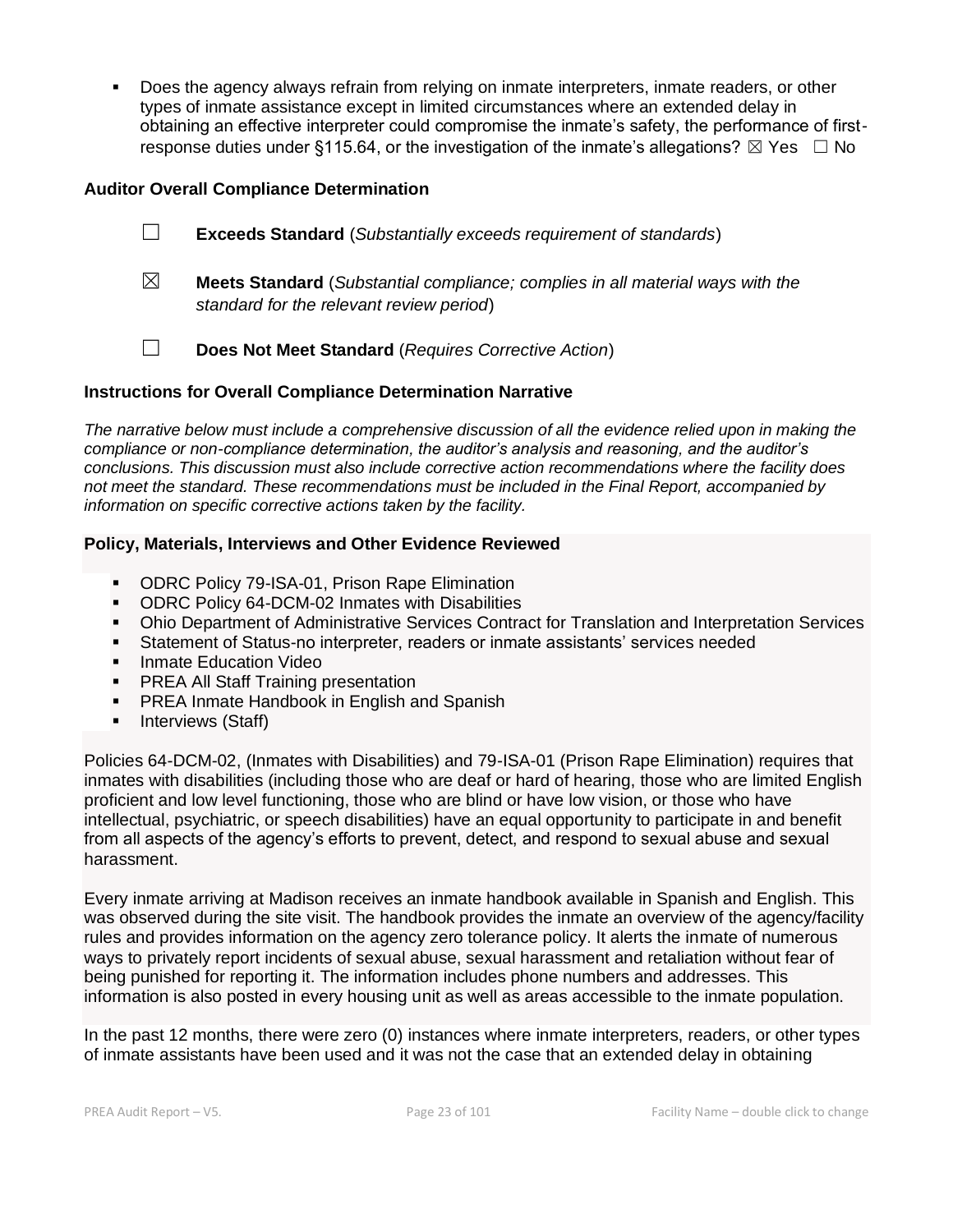another interpreter could compromise the resident's safety, the performance of first-response duties under § 115.64, or the investigation of the resident's allegations.

## **Conclusion:**

After reviewing agency policy, inmate PREA Education video, employee training modules, interviewing staff and inmates, this auditor finds this standard in compliance.

# **Standard 115.17: Hiring and promotion decisions**

### **All Yes/No Questions Must Be Answered by the Auditor to Complete the Report**

# **115.17 (a)**

- Does the agency prohibit the hiring or promotion of anyone who may have contact with inmates who has engaged in sexual abuse in a prison, jail, lockup, community confinement facility, juvenile facility, or other institution (as defined in 42 U.S.C. 1997)?  $\boxtimes$  Yes  $\Box$  No
- Does the agency prohibit the hiring or promotion of anyone who may have contact with inmates who has been convicted of engaging or attempting to engage in sexual activity in the community facilitated by force, overt or implied threats of force, or coercion, or if the victim did not consent or was unable to consent or refuse?  $\boxtimes$  Yes  $\Box$  No
- Does the agency prohibit the hiring or promotion of anyone who may have contact with inmates who has been civilly or administratively adjudicated to have engaged in the activity described in the question immediately above?  $\boxtimes$  Yes  $\Box$  No
- Does the agency prohibit the enlistment of services of any contractor who may have contact with inmates who has engaged in sexual abuse in a prison, jail, lockup, community confinement facility, juvenile facility, or other institution (as defined in 42 U.S.C. 1997)?  $\boxtimes$  Yes  $\Box$  No
- Does the agency prohibit the enlistment of services of any contractor who may have contact with inmates who has been convicted of engaging or attempting to engage in sexual activity in the community facilitated by force, overt or implied threats of force, or coercion, or if the victim did not consent or was unable to consent or refuse?  $\boxtimes$  Yes  $\Box$  No
- Does the agency prohibit the enlistment of services of any contractor who may have contact with inmates who has been civilly or administratively adjudicated to have engaged in the activity described in the question immediately above?  $\boxtimes$  Yes  $\Box$  No

# **115.17 (b)**

- Does the agency consider any incidents of sexual harassment in determining whether to hire or promote anyone who may have contact with inmates?  $\boxtimes$  Yes  $\Box$  No
- Does the agency consider any incidents of sexual harassment in determining whether to enlist the services of any contractor who may have contact with inmates?  $\boxtimes$  Yes  $\Box$  No

#### **115.17 (c)**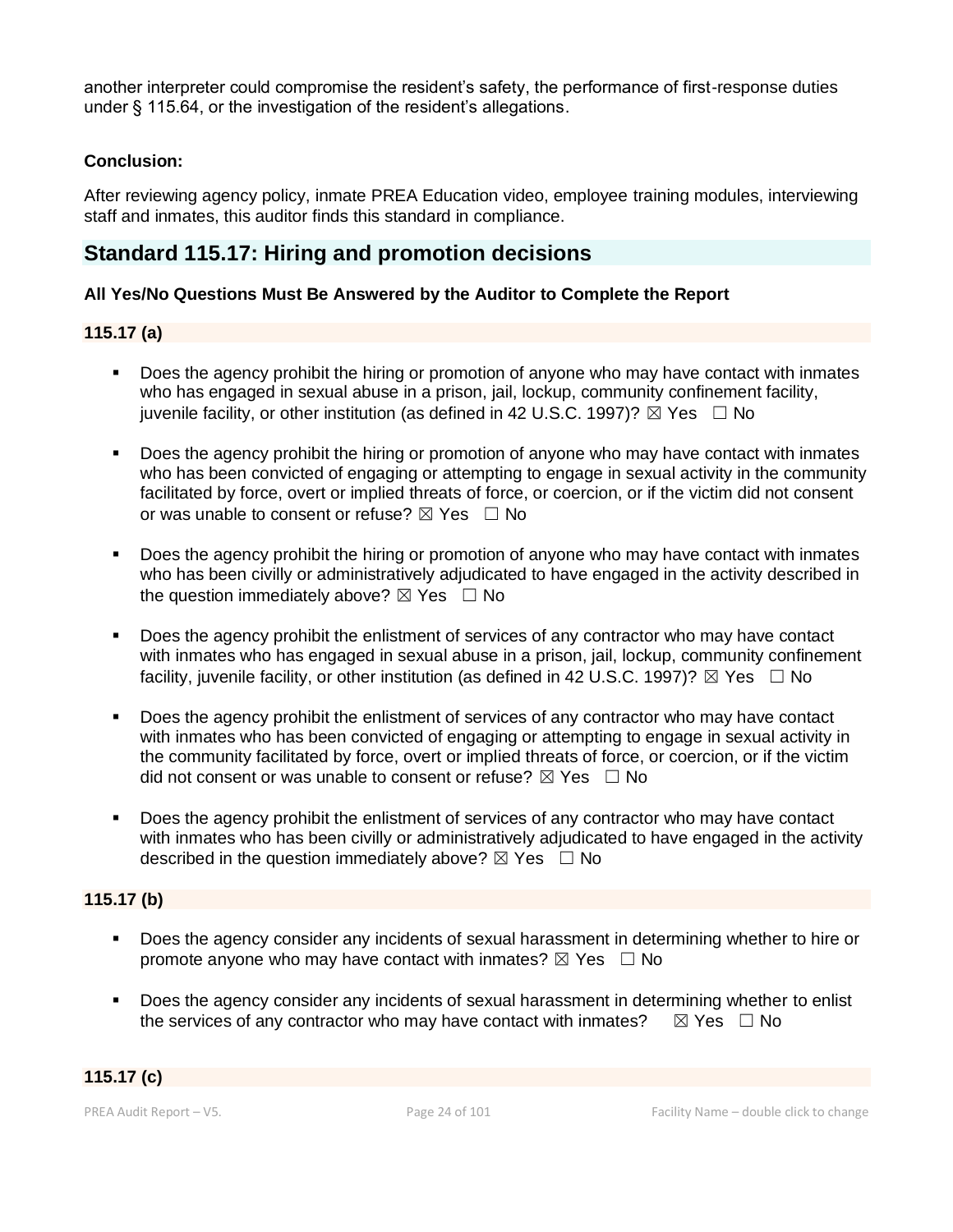- Before hiring new employees, who may have contact with inmates, does the agency perform a criminal background records check?  $\boxtimes$  Yes  $\Box$  No
- Before hiring new employees who may have contact with inmates, does the agency, consistent with Federal, State, and local law, make its best efforts to contact all prior institutional employers for information on substantiated allegations of sexual abuse or any resignation during a pending investigation of an allegation of sexual abuse?  $\boxtimes$  Yes  $\Box$  No

# **115.17 (d)**

**•** Does the agency perform a criminal background records check before enlisting the services of any contractor who may have contact with inmates?  $\boxtimes$  Yes  $\Box$  No

# **115.17 (e)**

▪ Does the agency either conduct criminal background records checks at least every five years of current employees and contractors who may have contact with inmates or have in place a system for otherwise capturing such information for current employees?  $\boxtimes$  Yes  $\Box$  No

# **115.17 (f)**

- Does the agency ask all applicants and employees who may have contact with inmates directly about previous misconduct described in paragraph (a) of this section in written applications or interviews for hiring or promotions?  $\boxtimes$  Yes  $\Box$  No
- Does the agency ask all applicants and employees who may have contact with inmates directly about previous misconduct described in paragraph (a) of this section in any interviews or written self-evaluations conducted as part of reviews of current employees?  $\boxtimes$  Yes  $\Box$  No
- Does the agency impose upon employees a continuing affirmative duty to disclose any such misconduct?  $\boxtimes$  Yes  $\Box$  No

# **115.17 (g)**

Does the agency consider material omissions regarding such misconduct, or the provision of materially false information, grounds for termination?  $\boxtimes$  Yes  $\Box$  No

# **115.17 (h)**

Does the agency provide information on substantiated allegations of sexual abuse or sexual harassment involving a former employee upon receiving a request from an institutional employer for whom such employee has applied to work? (N/A if providing information on substantiated allegations of sexual abuse or sexual harassment involving a former employee is prohibited by law.)  $\boxtimes$  Yes  $\Box$  No  $\Box$  NA

#### **Auditor Overall Compliance Determination**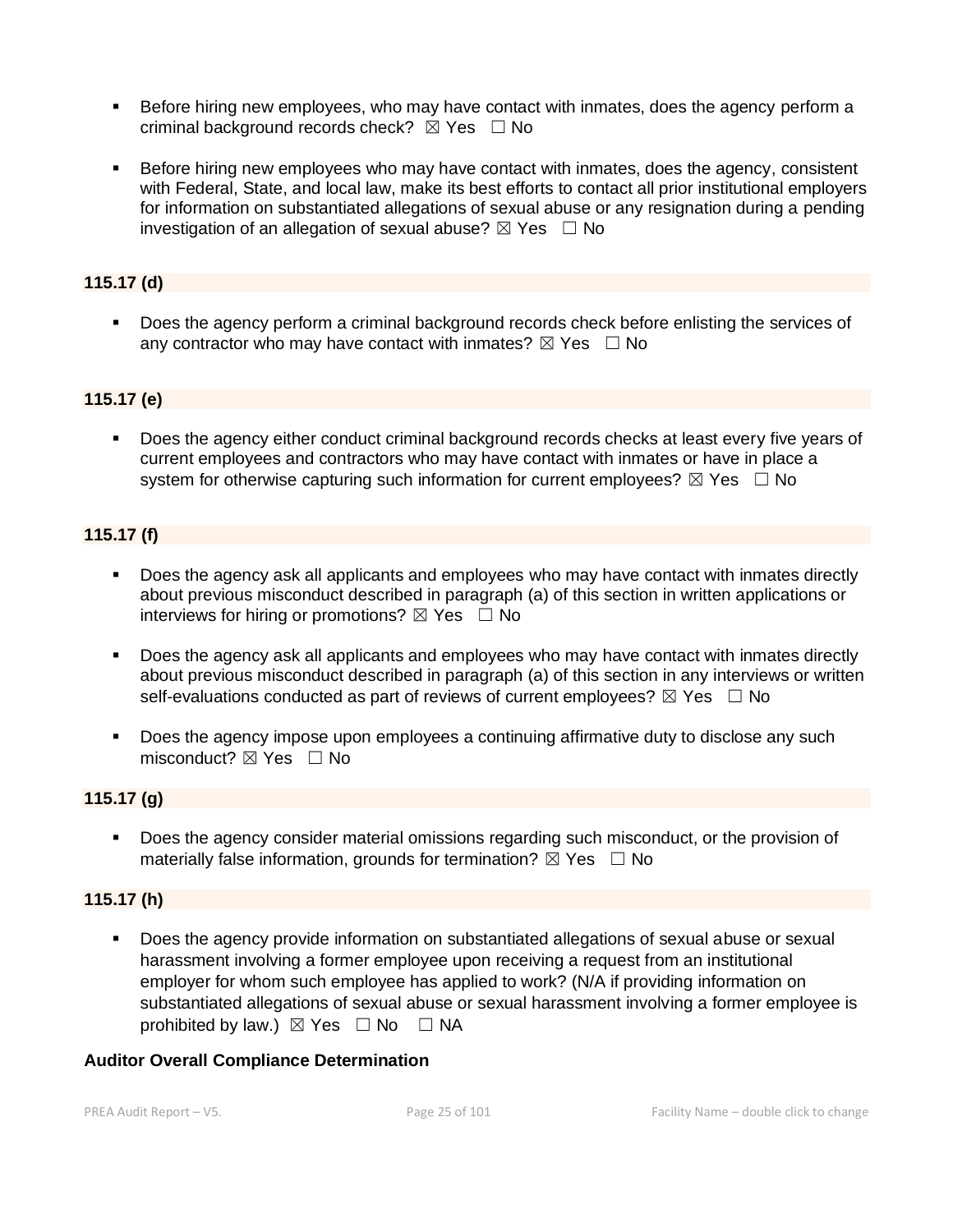☐ **Exceeds Standard** (*Substantially exceeds requirement of standards*)

☒ **Meets Standard** (*Substantial compliance; complies in all material ways with the standard for the relevant review period*)

☐ **Does Not Meet Standard** (*Requires Corrective Action*)

# **Instructions for Overall Compliance Determination Narrative**

*The narrative below must include a comprehensive discussion of all the evidence relied upon in making the compliance or non-compliance determination, the auditor's analysis and reasoning, and the auditor's conclusions. This discussion must also include corrective action recommendations where the facility does not meet the standard. These recommendations must be included in the Final Report, accompanied by information on specific corrective actions taken by the facility.*

### **Policy, Materials, Interviews and Other Evidence Reviewed**

- Policy 34-PRO-07 (Background Investigations) August 10, 2017
- ODRC policy 79-ISA-01 (Prison Rape Elimination), January 23, 2018
- Background Checks (Staff & Contractors)
- **•** Interviews (Staff and Contractors)

ODRC policy 34-PRO-07 (Background Investigations) and policy 79-ISA-01(Prison Rape Elimination) detail the prohibition on hiring or promoting anyone or enlisting the services of any contractor: (1) that engaged in sexual abuse in any prison, jail, lockup, community confinement facility, juvenile facility, or other institution; (2) anyone who has been convicted of engaging or attempting to engage in sexual activity in the community facilitated by force, overt or implied threats of force, or coercion, or if the victim did not consent or was unable to consent or refuse. The interview conducted by PREA certified auditor Alton Baskerville with the Agency HR staff person confirmed the agency adherence to these policies.

During the previous (12) months Madison hired one hundred and thirty (130) new employees and eleven (11) contractors. The Standards of Employee Conduct (31-SEM-02) mandates employees must disclose to the facility any sexual misconduct allegation made against them, amongst other reportable misconduct. The random interviews with staff indicated they were aware of this reporting responsibility.

While on site the auditor conducted a random sampling of employee, contractor and volunteer files. The samplings showed background check completed dates and report to duty dates. This sampling showed no one reported to work prior to the background being completed. The Warden and HR Administrator reiterated during their interviews that they are not allowed to let anyone enter the institution prior to receiving a cleared background check.

The Standards of Employee Conduct (31-SEM-02) mandates employees must disclose to the facility any sexual misconduct allegation made against them, amongst other reportable misconduct. The random interviews with staff indicated they were aware of this reporting responsibility.

### **Conclusion:**

There were no employer requests for information pursuant to this standard within the documentation period. After reviewing agency policy and training, visually observing the shower and bathroom areas of the cells, interviewing staff and inmates, this auditor finds this standard in compliance.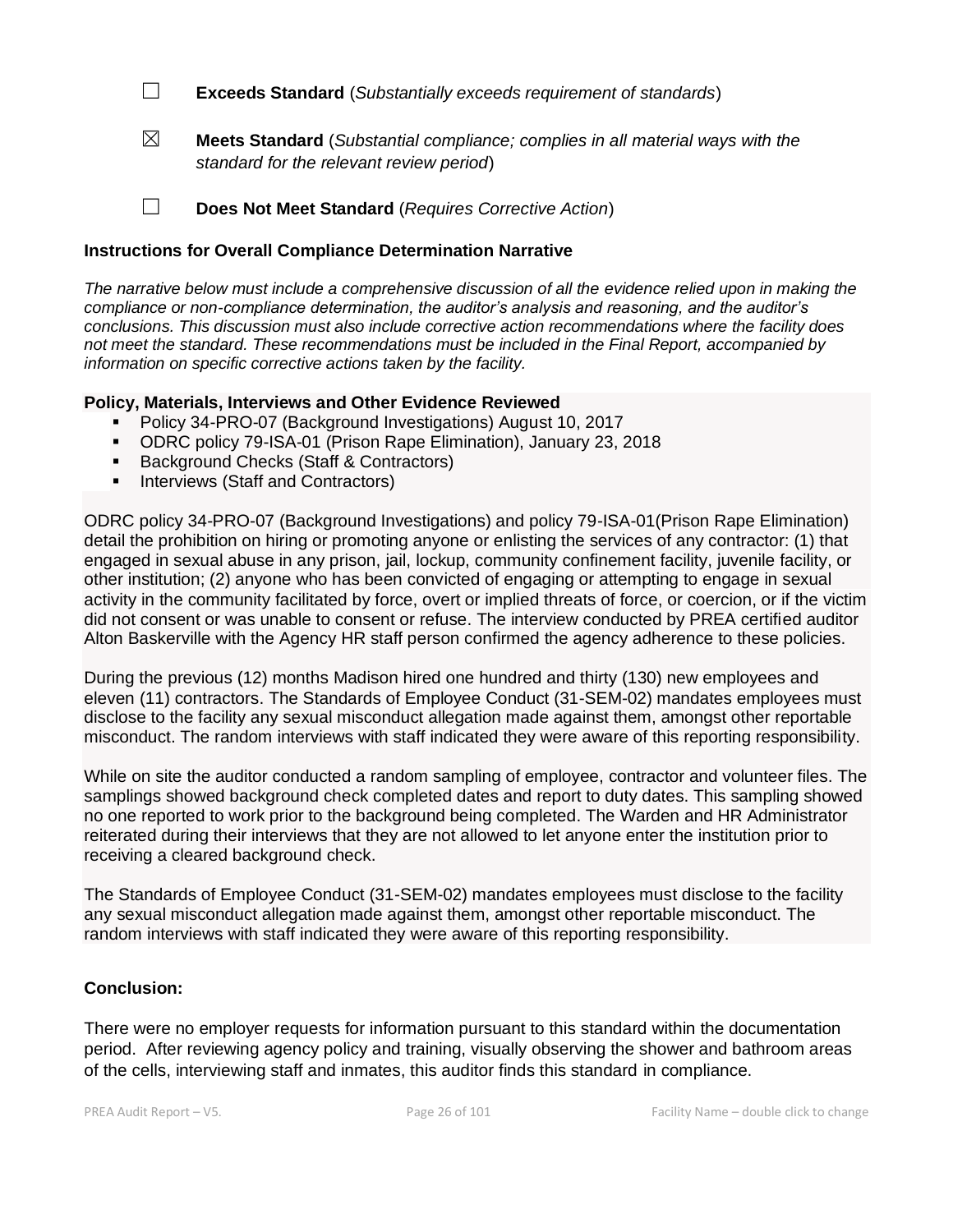# **Standard 115.18: Upgrades to facilities and technologies**

# **All Yes/No Questions Must Be Answered by the Auditor to Complete the Report**

# **115.18 (a)**

**■** If the agency designed or acquired any new facility or planned any substantial expansion or modification of existing facilities, did the agency consider the effect of the design, acquisition, expansion, or modification upon the agency's ability to protect inmates from sexual abuse? (N/A if agency/facility has not acquired a new facility or made a substantial expansion to existing facilities since August 20, 2012, or since the last PREA audit, whichever is later.)  $\Box$  Yes  $\Box$  No  $\boxtimes$  NA

# **115.18 (b)**

If the agency installed or updated a video monitoring system, electronic surveillance system, or other monitoring technology, did the agency consider how such technology may enhance the agency's ability to protect inmates from sexual abuse? (N/A if agency/facility has not installed or updated a video monitoring system, electronic surveillance system, or other monitoring technology since August 20, 2012, or since the last PREA audit, whichever is later.)  $\Box$  Yes  $\Box$  No  $\boxtimes$  NA

### **Auditor Overall Compliance Determination**

- ☐ **Exceeds Standard** (*Substantially exceeds requirement of standards*)
- ☒ **Meets Standard** (*Substantial compliance; complies in all material ways with the standard for the relevant review period*)
- ☐ **Does Not Meet Standard** (*Requires Corrective Action*)

### **Instructions for Overall Compliance Determination Narrative**

*The narrative below must include a comprehensive discussion of all the evidence relied upon in making the compliance or non-compliance determination, the auditor's analysis and reasoning, and the auditor's conclusions. This discussion must also include corrective action recommendations where the facility does not meet the standard. These recommendations must be included in the Final Report, accompanied by information on specific corrective actions taken by the facility.*

# **Policy, Materials, Interviews and Other Evidence Reviewed**

- Interviews (Staff)
- **E** Memorandum of Status-No new design, no newly acquired facility nor substantial expansion

MaCI has not added any new facilities or made any substantial expansions or modification of existing facilities since the last PREA audit. There have been no installations or updating of the video monitoring system, electronic surveillance system or other monitoring technology other than updating the server.

### **Conclusion:**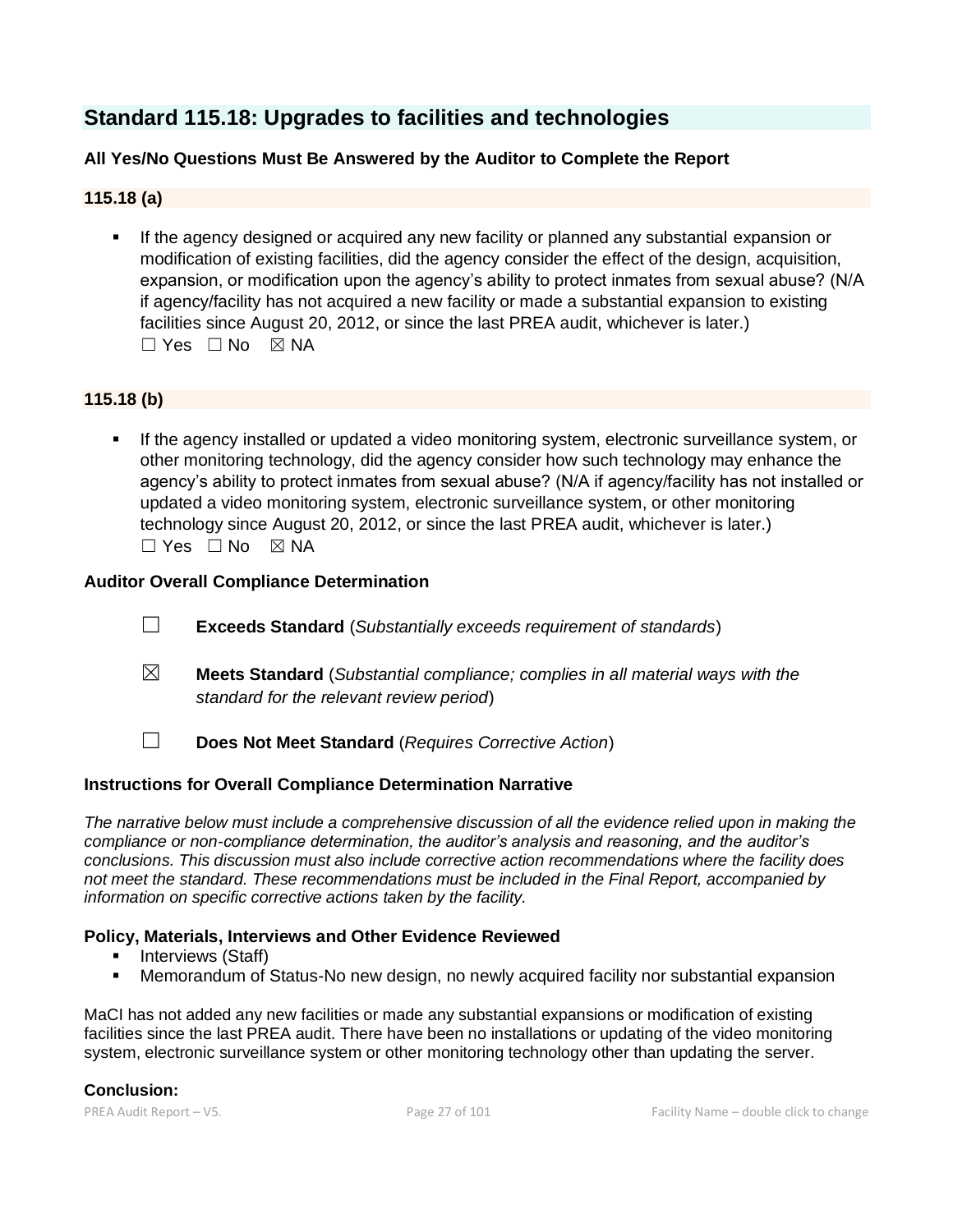After visually observing camera placement throughout the facility and the camera and monitoring equipment, this auditor finds this standard in compliance.

# **RESPONSIVE PLANNING**

# **Standard 115.21: Evidence protocol and forensic medical examinations**

# **All Yes/No Questions Must Be Answered by the Auditor to Complete the Report**

# **115.21 (a)**

**.** If the agency is responsible for investigating allegations of sexual abuse, does the agency follow a uniform evidence protocol that maximizes the potential for obtaining usable physical evidence for administrative proceedings and criminal prosecutions? (N/A if the agency/facility is not responsible for conducting any form of criminal OR administrative sexual abuse investigations.)  $⊠ Yes ⊡ No ⊡ NA$ 

# **115.21 (b)**

- Is this protocol developmentally appropriate for youth where applicable? (N/A if the agency/facility is not responsible for conducting any form of criminal OR administrative sexual abuse investigations.)  $\boxtimes$  Yes  $\Box$  No  $\Box$  NA
- **EXECT** Is this protocol, as appropriate, adapted from or otherwise based on the most recent edition of the U.S. Department of Justice's Office on Violence Against Women publication, "A National Protocol for Sexual Assault Medical Forensic Examinations, Adults/Adolescents," or similarly comprehensive and authoritative protocols developed after 2011? (N/A if the agency/facility is not responsible for conducting any form of criminal OR administrative sexual abuse investigations.) ☒ Yes ☐ No ☐ NA

# **115.21 (c)**

- Does the agency offer all victims of sexual abuse access to forensic medical examinations, whether on-site or at an outside facility, without financial cost, where evidentiarily or medically appropriate? ⊠ Yes □ No
- Are such examinations performed by Sexual Assault Forensic Examiners (SAFEs) or Sexual Assault Nurse Examiners (SANEs) where possible?  $\boxtimes$  Yes  $\Box$  No
- **•** If SAFEs or SANEs cannot be made available, is the examination performed by other qualified medical practitioners (they must have been specifically trained to conduct sexual assault forensic exams)?  $\boxtimes$  Yes  $\Box$  No
- **■** Has the agency documented its efforts to provide SAFEs or SANEs?  $\boxtimes$  Yes  $\Box$  No

### **115.21 (d)**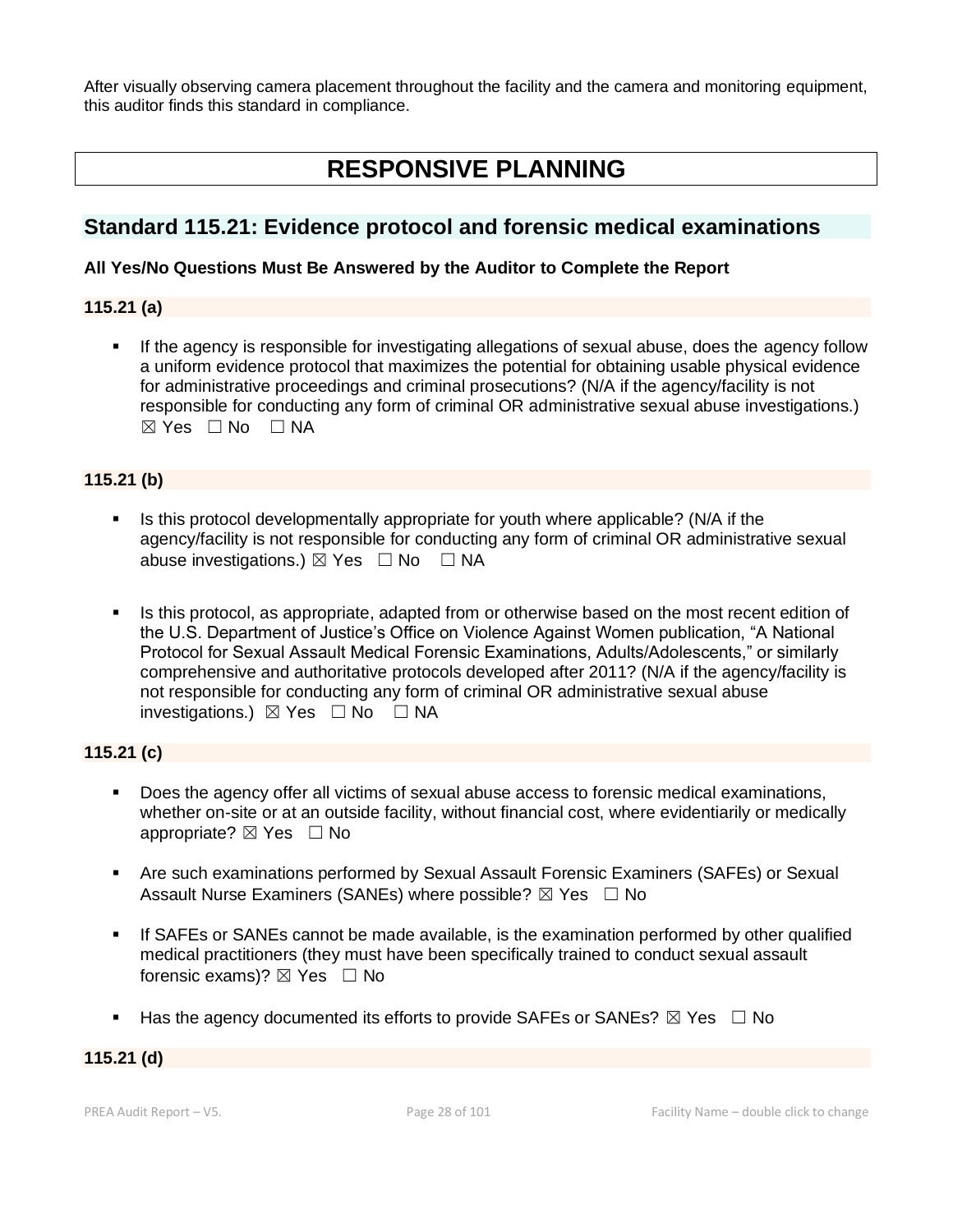- **•** Does the agency attempt to make available to the victim a victim advocate from a rape crisis center? ⊠ Yes □ No
- **•** If a rape crisis center is not available to provide victim advocate services, does the agency make available to provide these services a qualified staff member from a community-based organization, or a qualified agency staff member? (N/A if the agency *always* makes a victim advocate from a rape crisis center available to victims.)  $\boxtimes$  Yes  $\Box$  No  $\Box$  NA
- Has the agency documented its efforts to secure services from rape crisis centers?  $\boxtimes$  Yes  $\Box$  No

# **115.21 (e)**

- As requested by the victim, does the victim advocate, qualified agency staff member, or qualified community-based organization staff member accompany and support the victim through the forensic medical examination process and investigatory interviews?  $\boxtimes$  Yes  $\Box$  No
- As requested by the victim, does this person provide emotional support, crisis intervention, information, and referrals?  $\boxtimes$  Yes  $\Box$  No

### **115.21 (f)**

If the agency itself is not responsible for investigating allegations of sexual abuse, has the agency requested that the investigating agency follow the requirements of paragraphs (a) through (e) of this section? (N/A if the agency/facility is responsible for conducting criminal AND administrative sexual abuse investigations.)  $\boxtimes$  Yes  $\Box$  No  $\Box$  NA

### **115.21 (g)**

**EXEC** Auditor is not required to audit this provision.

### **115.21 (h)**

If the agency uses a qualified agency staff member or a qualified community-based staff member for the purposes of this section, has the individual been screened for appropriateness to serve in this role and received education concerning sexual assault and forensic examination issues in general? (N/A if agency *always* makes a victim advocate from a rape crisis center available to victims.)  $\boxtimes$  Yes  $\Box$  No  $\Box$  NA

#### **Auditor Overall Compliance Determination**

- ☐ **Exceeds Standard** (*Substantially exceeds requirement of standards*)
- ☒ **Meets Standard** (*Substantial compliance; complies in all material ways with the standard for the relevant review period*)

☐ **Does Not Meet Standard** (*Requires Corrective Action*)

#### **Instructions for Overall Compliance Determination Narrative**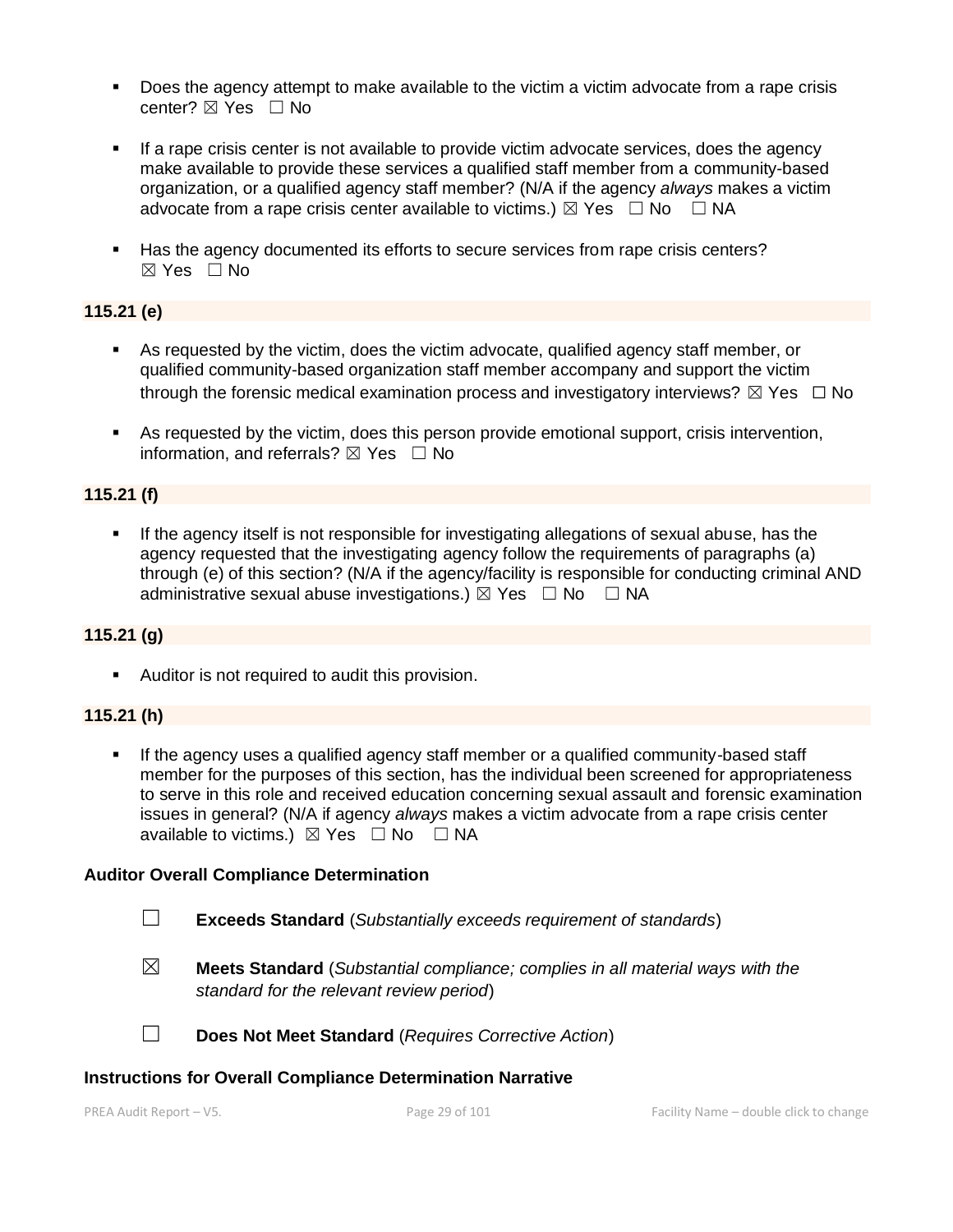*The narrative below must include a comprehensive discussion of all the evidence relied upon in making the compliance or non-compliance determination, the auditor's analysis and reasoning, and the auditor's conclusions. This discussion must also include corrective action recommendations where the facility does not meet the standard. These recommendations must be included in the Final Report, accompanied by information on specific corrective actions taken by the facility.*

### **Policy, Materials, Interviews and Other Evidence Reviewed**

- Policy 79-ISA-01 (Prison Rape Elimination) July 23, 2018
- Policy 79-ISA-02 (Prison Sexual Misconduct Reporting, Response, Investigation and Prevention of -Retaliation) July 24, 2017
- Ohio State Patrol (OSHP) MOU Review
- ODRC policy 68-MED-15 (Bureau of Medical Services Co-Payment Procedures) April 15, 2010
- Policy B-11 (Medical Care Guidelines for Sexual Conduct or Recent Sexual Abuse) September 28, 2015
- **E** Interview (Staff, Medical Staff, Victim Advocate)

Agency policy 79-ISA-01, If a victim advocate from a rape crisis center is not available to provide victim advocate services, the institution shall make available a victim support person to provide these services. The victim support person supports a victim of sexual misconduct which may include: (1) accompanying the victim to the hospital; (2) supporting the victim through the forensic medical examination and investigatory interview; and/or (3) providing emotional support, crisis intervention, information and referrals. DRC is responsible for providing support to a victim of sexual misconduct. This is not the responsibility of the Ohio State Highway Patrol.

Agency policy 79-ISA-02 and the Memorandum of Understanding (three years starting March 2019) between the Ohio Department of Rehabilitation and Correction and the Ohio State Patrol stipulate that each and every administrative and criminal investigation must adhere to the investigative and evidence protocols based on the most recent edition of the U.S. Department of Justice's Office on Violence Against Women publication, A National Protocol for Sexual Assault Medical Forensic Examinations, Adults/Adolescents, or similarly comprehensive and authoritative protocols developed after 2011.

Agency policy 68-MED-15, Inmates shall not be charged a co-pay for medical services initiated by policy-defined staff reporting requirements such as, but not limited to, sexual assaults, use of force, and accidents that occur while performing job duties.

Medical Care Guidelines for Sexual Conduct or Recent Sexual Abuse B-11 states, if evidentiary or medically appropriate, the patient will be transported to the Emergency Department (ED) for examination, treatment, and counseling. Lab specimens will be collected for forensic purposes at that time.

Per a memo, the ODRC does not hold contracts with local hospitals. ODRC entered into a Medical Services Agreement on July 1, 2017 with the Ohio State University on behalf of its University Hospital, and the Arthur G. James Cancer Hospital and Richard J. Solove Research Institute, and its University Reference Laboratories, (Hospital or OSU).

The MACI utilizes Madison County Hospital to perform all forensic medical examinations resulting from sexual abuse and ensures that those exams are conducted by a SAFE/SANE. Forensic Exams are not performed by medical staff at the MACI. There were no incidents where forensic medical examinations were performed at the Madison Correctional Institution during the documentation period. The MACI did not have any allegations of sexual abuse that allowed for the collection of forensic evidence within the documentation period.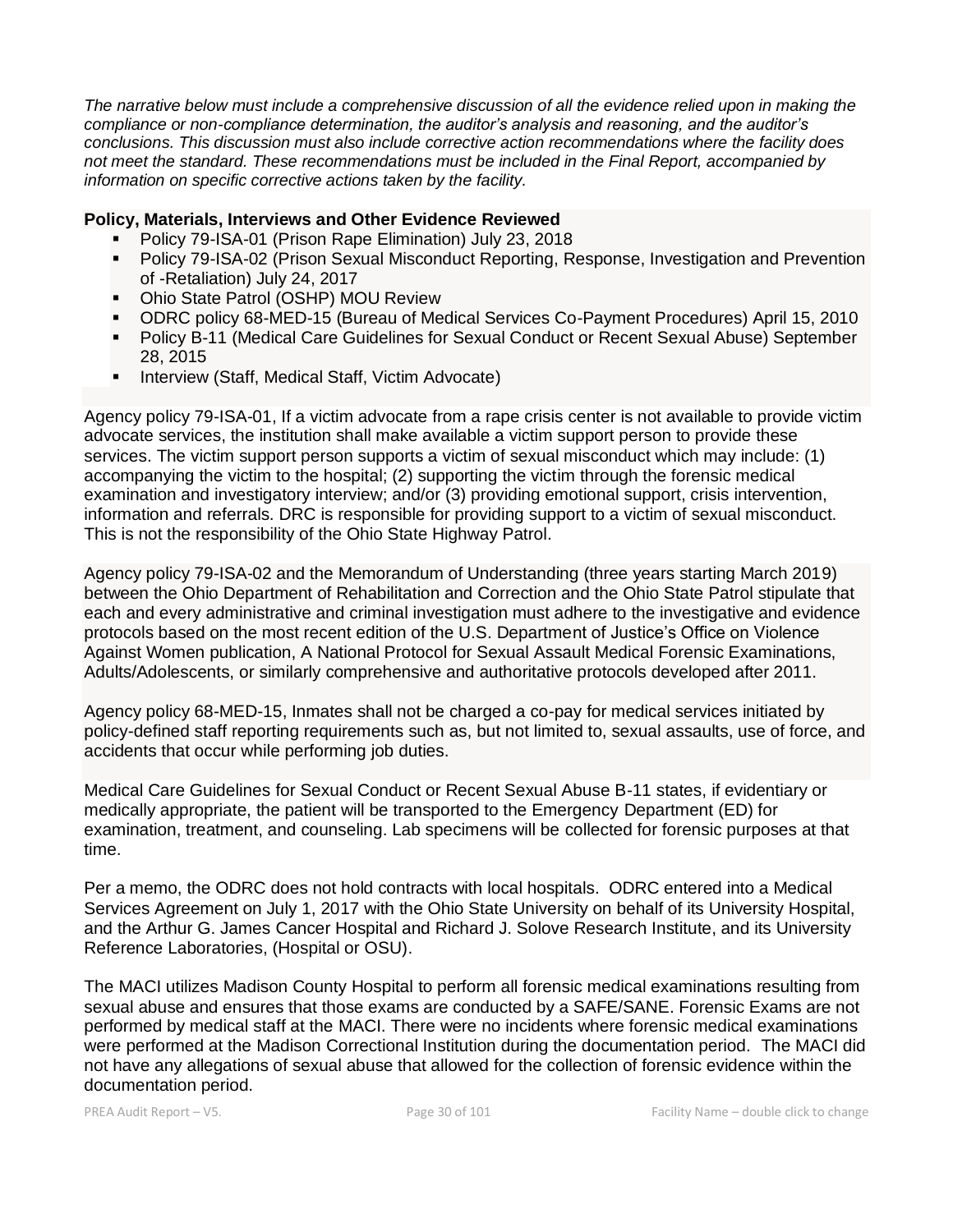# **Conclusion:**

The agency is utilizing an appropriate uniformed evidence protocol to maximize the potential for usable physical evidence. The facility makes victim advocates available to victims of sexual abuse and ensures access to a forensic examination performed by a certified Sexual Abuse Nurse Examiner. The Auditor reviewed the ODRC policies, procedures, Memorandums of Understanding, and conducted interviews with staff, SANE, and Victim Advocate. During the past 12 months there were three (3) forensic medical exams and three (3) exams performed by SANEs/SAFEs. There were zero (0) number of exams performed by a qualified medical practitioner.

The auditor determined the agency meets the requirements of this standard.

# **Standard 115.22: Policies to ensure referrals of allegations for investigations**

# **All Yes/No Questions Must Be Answered by the Auditor to Complete the Report**

# **115.22 (a)**

- Does the agency ensure an administrative or criminal investigation is completed for all allegations of sexual abuse?  $\boxtimes$  Yes  $\Box$  No
- Does the agency ensure an administrative or criminal investigation is completed for all allegations of sexual harassment?  $\boxtimes$  Yes  $\Box$  No

# **115.22 (b)**

- Does the agency have a policy and practice in place to ensure that allegations of sexual abuse or sexual harassment are referred for investigation to an agency with the legal authority to conduct criminal investigations, unless the allegation does not involve potentially criminal behavior? **⊠** Yes □ No
- Has the agency published such policy on its website or, if it does not have one, made the policy available through other means?  $\boxtimes$  Yes  $\Box$  No
- Does the agency document all such referrals?  $\boxtimes$  Yes  $\Box$  No

### **115.22 (c)**

**•** If a separate entity is responsible for conducting criminal investigations, does the policy describe the responsibilities of both the agency and the investigating entity? (N/A if the agency/facility is responsible for criminal investigations. See 115.21(a).)  $\boxtimes$  Yes  $\Box$  No  $\Box$  NA

### **115.22 (d)**

■ Auditor is not required to audit this provision.

### **115.22 (e)**

■ Auditor is not required to audit this provision.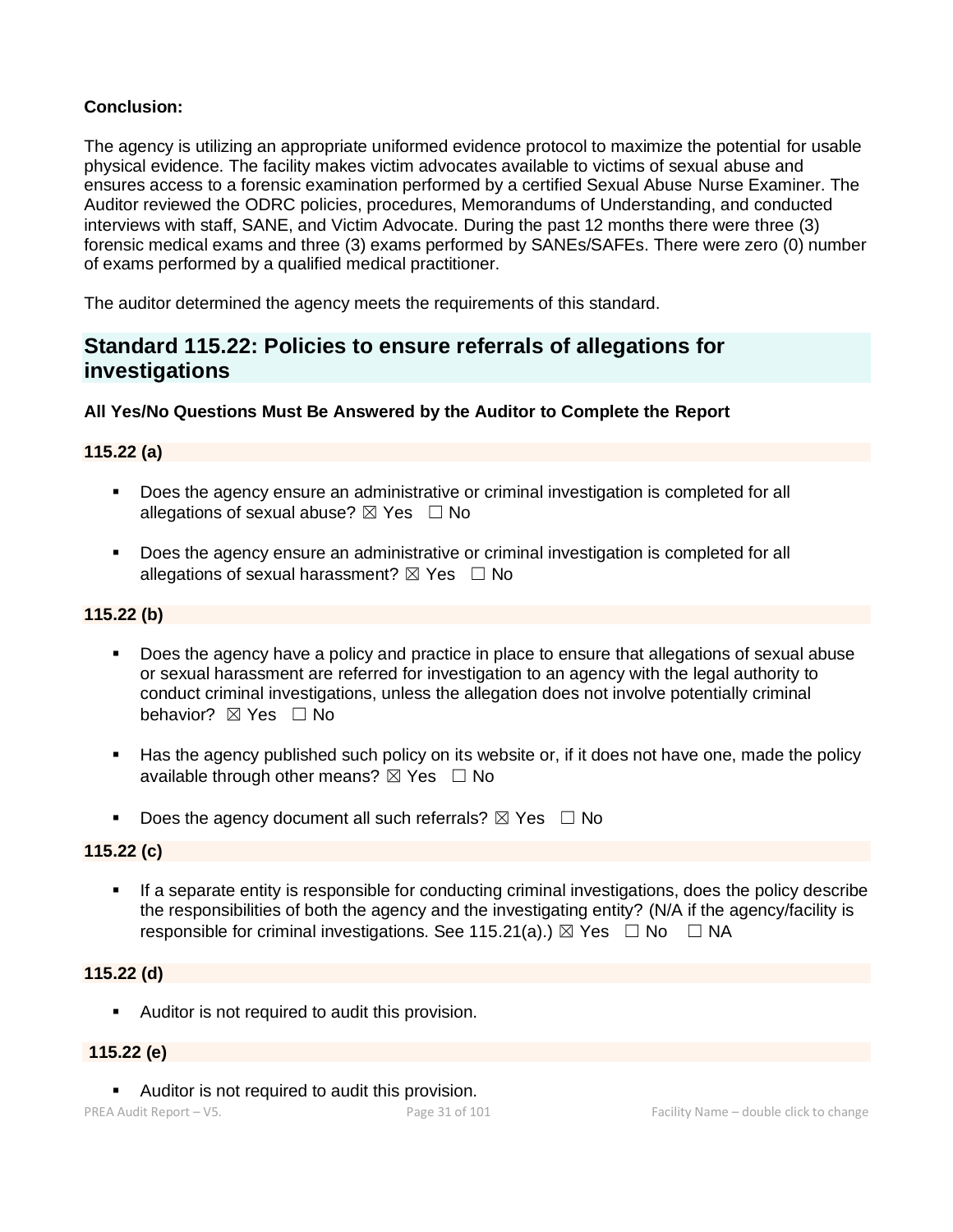#### **Auditor Overall Compliance Determination**

- ☐ **Exceeds Standard** (*Substantially exceeds requirement of standards*)
- ☒ **Meets Standard** (*Substantial compliance; complies in all material ways with the standard for the relevant review period*)
- ☐ **Does Not Meet Standard** (*Requires Corrective Action*)

#### **Instructions for Overall Compliance Determination Narrative**

*The narrative below must include a comprehensive discussion of all the evidence relied upon in making the compliance or non-compliance determination, the auditor's analysis and reasoning, and the auditor's conclusions. This discussion must also include corrective action recommendations where the facility does not meet the standard. These recommendations must be included in the Final Report, accompanied by information on specific corrective actions taken by the facility.*

#### **Policy, Materials, Interviews and Other Evidence Reviewed**

- Policy 79-ISA-02 (Prison Sexual Misconduct Reporting, Response, Investigation and
- **Prevention of Retaliation) July 24, 2017**
- ODRC Policy 79-ISA-02, Appendix A
- OSHP-103.07 Sexual Assault Evidence Collection and Analysis (Appendix P)
- ODRC Facility website
- OAC 5120-9-24 (Incident Reporting and Investigation)
- Interviews (Warden, Investigator)

Policy 79-ISA-02 (Prison Sexual Misconduct Reporting, Response, Investigation and Prevention of Retaliation) dated July 24, 2017, requires all allegations of sexual misconduct and/or retaliation be administratively and/or criminally investigated. Appendix A, lists specific tasks related to evidence collection along with an investigation/evidence checklist describing specific tasks taken depending on whether the allegation is made sooner than 96 hours after the assault or later. Appendix A sets out that "evidence is collected in accordance with the Ohio State Highway Patrol Sexual Evidence and Collection and Analysis Protocol and the Ohio Department of Health Sexual Assault Evidence Collection Kit Protocol (revised, February 2011) and a National Protocol for Sexual Assault Medical Forensic Examinations Adult/Adolescents (Second Addition – April 2013)."

The auditor interviewed the Warden, Facility Investigator and the OSHP Trooper. Each of them confirmed to all allegations of sexual abuse must be investigated. There were eight (8) allegations of sexual abuse and sexual harassment reported at MaCI during the last 12 months. During the past 12 months, there were eight (8) number of allegations resulting in an administrative investigation. During the past 12 months, there were eight (8) number of allegations referred for criminal investigation. Allegations received during the past 12 months, all administrative and/or criminal investigations were completed.

The MOU between ODRC and the OSHP along with Policy 79-ISA-02 (Prison Sexual Misconduct Reporting, Response, Investigation and Prevention of Retaliation) July 24, 2017 page requires all allegations of sexual misconduct be referred to the OSHP, the agency with the legal authority to conduct criminal investigations, unless the allegation does not involve potentially criminal behavior.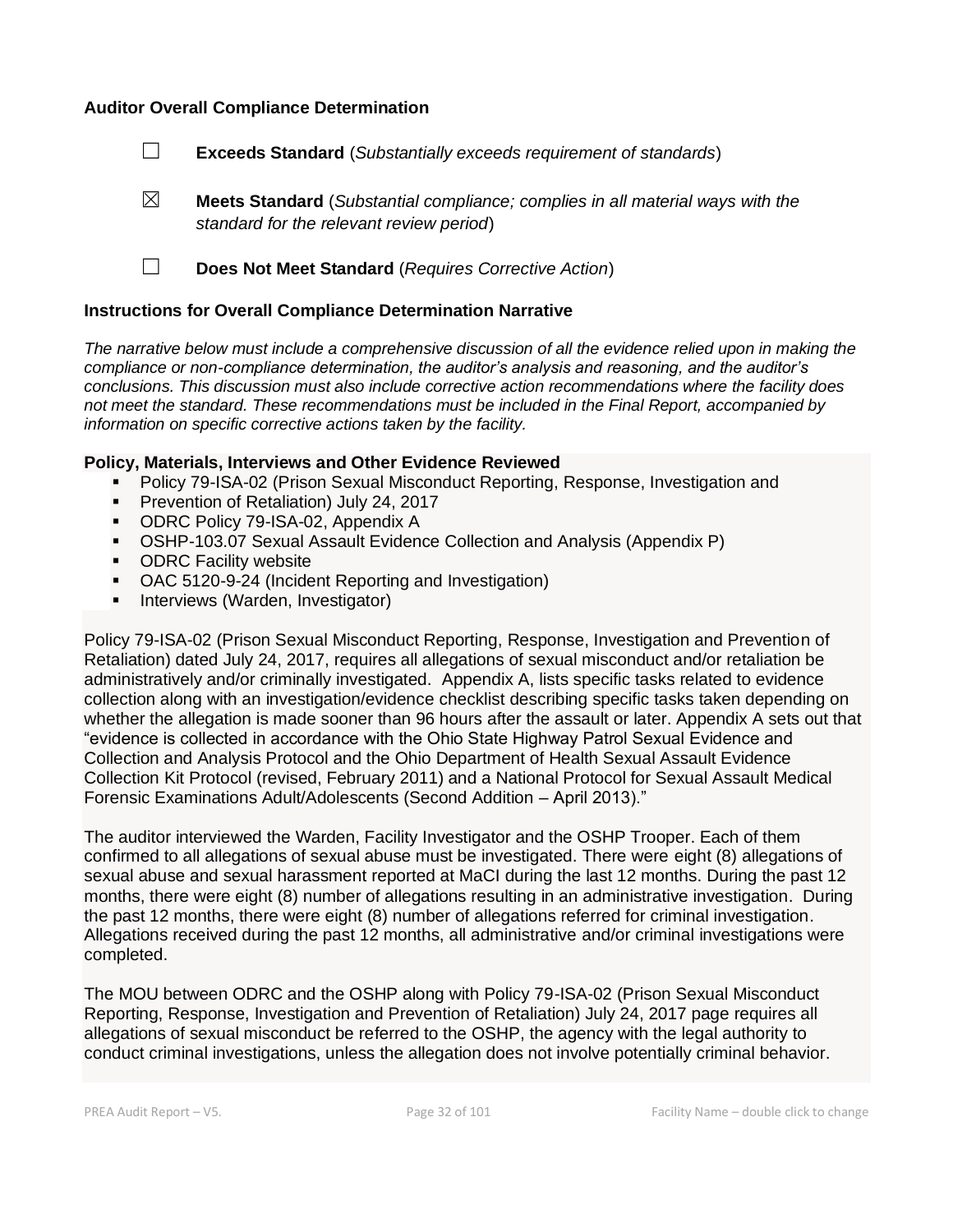ODRC publishes their investigative policy on its website (http://drc.ohio.gov/policies/investigations). The site gives an overview of their PREA Policy and provides additional information by clicking on each topic hyperlink.

## **Conclusion:**

The auditor finds the facility meets this standard.

# **TRAINING AND EDUCATION**

# **Standard 115.31: Employee training**

# **All Yes/No Questions Must Be Answered by the Auditor to Complete the Report**

# **115.31 (a)**

- Does the agency train all employees who may have contact with inmates on its zero-tolerance policy for sexual abuse and sexual harassment?  $\boxtimes$  Yes  $\Box$  No
- Does the agency train all employees who may have contact with inmates on how to fulfill their responsibilities under agency sexual abuse and sexual harassment prevention, detection, reporting, and response policies and procedures?  $\boxtimes$  Yes  $\Box$  No
- Does the agency train all employees who may have contact with inmates on inmates' right to be free from sexual abuse and sexual harassment  $\boxtimes$  Yes  $\Box$  No
- Does the agency train all employees who may have contact with inmates on the right of inmates and employees to be free from retaliation for reporting sexual abuse and sexual harassment? ☒ Yes ☐ No
- Does the agency train all employees who may have contact with inmates on the dynamics of sexual abuse and sexual harassment in confinement?  $\boxtimes$  Yes  $\Box$  No
- **•** Does the agency train all employees who may have contact with inmates on the common reactions of sexual abuse and sexual harassment victims?  $\boxtimes$  Yes  $\Box$  No
- **•** Does the agency train all employees who may have contact with inmates on how to detect and respond to signs of threatened and actual sexual abuse?  $\boxtimes$  Yes  $\Box$  No
- Does the agency train all employees who may have contact with inmates on how to avoid inappropriate relationships with inmates?  $\boxtimes$  Yes  $\Box$  No
- Does the agency train all employees who may have contact with inmates on how to communicate effectively and professionally with inmates, including lesbian, gay, bisexual, transgender, intersex, or gender nonconforming inmates?  $\boxtimes$  Yes  $\Box$  No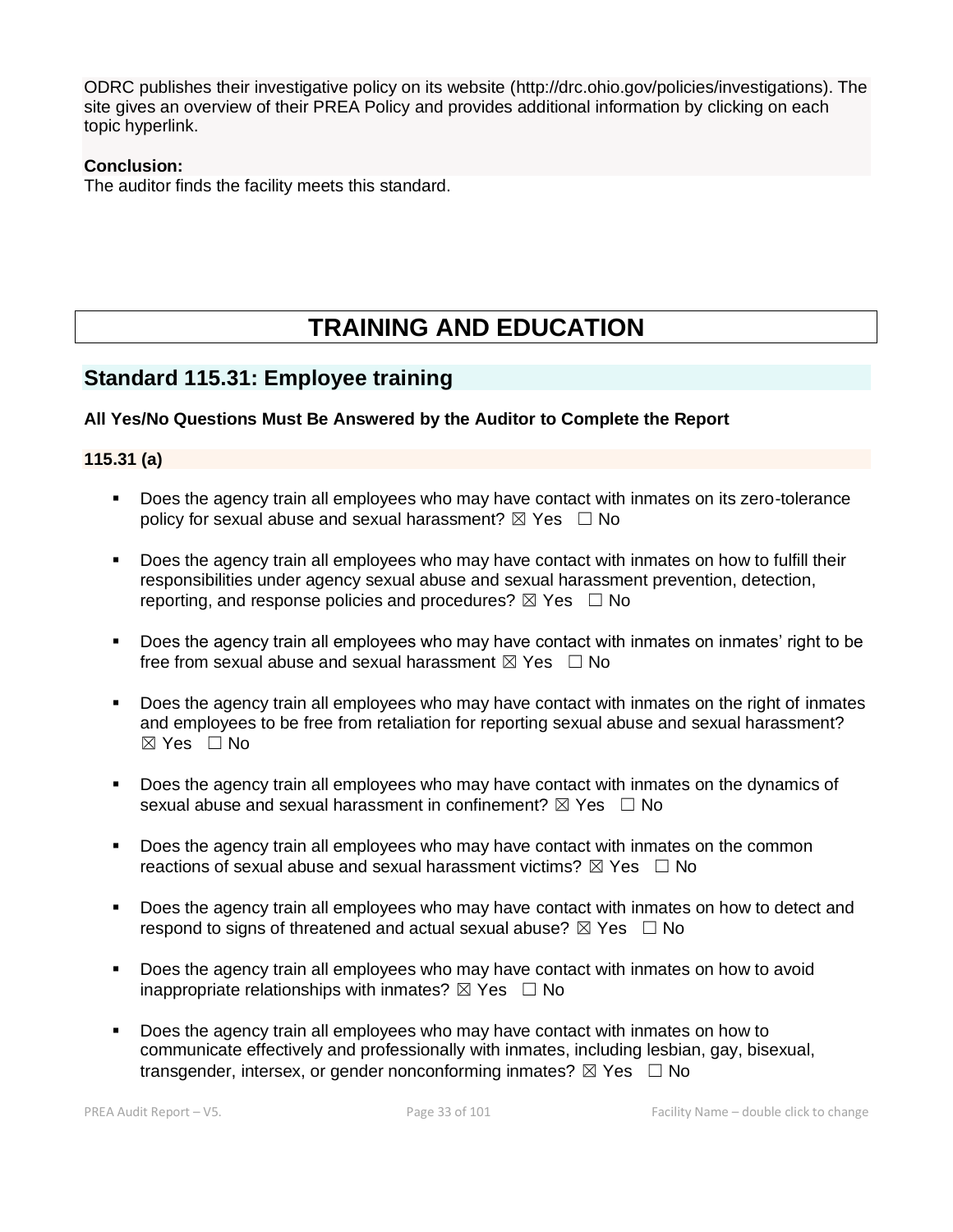**•** Does the agency train all employees who may have contact with inmates on how to comply with relevant laws related to mandatory reporting of sexual abuse to outside authorities?  $\boxtimes$  Yes  $\Box$  No

## **115.31 (b)**

- **■** Is such training tailored to the gender of the inmates at the employee's facility?  $\boxtimes$  Yes  $\Box$  No
- Have employees received additional training if reassigned from a facility that houses only male inmates to a facility that houses only female inmates, or vice versa?  $\boxtimes$  Yes  $\Box$  No

### **115.31 (c)**

- Have all current employees who may have contact with inmates received such training? ☒ Yes ☐ No
- **•** Does the agency provide each employee with refresher training every two years to ensure that all employees know the agency's current sexual abuse and sexual harassment policies and procedures?  $\boxtimes$  Yes  $\Box$  No
- In years in which an employee does not receive refresher training, does the agency provide refresher information on current sexual abuse and sexual harassment policies?  $\boxtimes$  Yes  $\Box$  No

#### **115.31 (d)**

▪ Does the agency document, through employee signature or electronic verification, that employees understand the training they have received?  $\boxtimes$  Yes  $\Box$  No

### **Auditor Overall Compliance Determination**

- ☐ **Exceeds Standard** (*Substantially exceeds requirement of standards*)
- ☒ **Meets Standard** (*Substantial compliance; complies in all material ways with the standard for the relevant review period*)
- ☐ **Does Not Meet Standard** (*Requires Corrective Action*)

### **Instructions for Overall Compliance Determination Narrative**

*The narrative below must include a comprehensive discussion of all the evidence relied upon in making the compliance or non-compliance determination, the auditor's analysis and reasoning, and the auditor's conclusions. This discussion must also include corrective action recommendations where the facility does not meet the standard. These recommendations must be included in the Final Report, accompanied by information on specific corrective actions taken by the facility.*

#### **Policy, Materials, Interviews and Other Evidence Reviewed**

- ODRC policy 39-TRN-10 (Employee Orientation Training) April 24, 2017
- ODRC policy 79-ISA-01 (Prison Rape Elimination), February 23, 2017
- Review of Training Curriculum (PREA)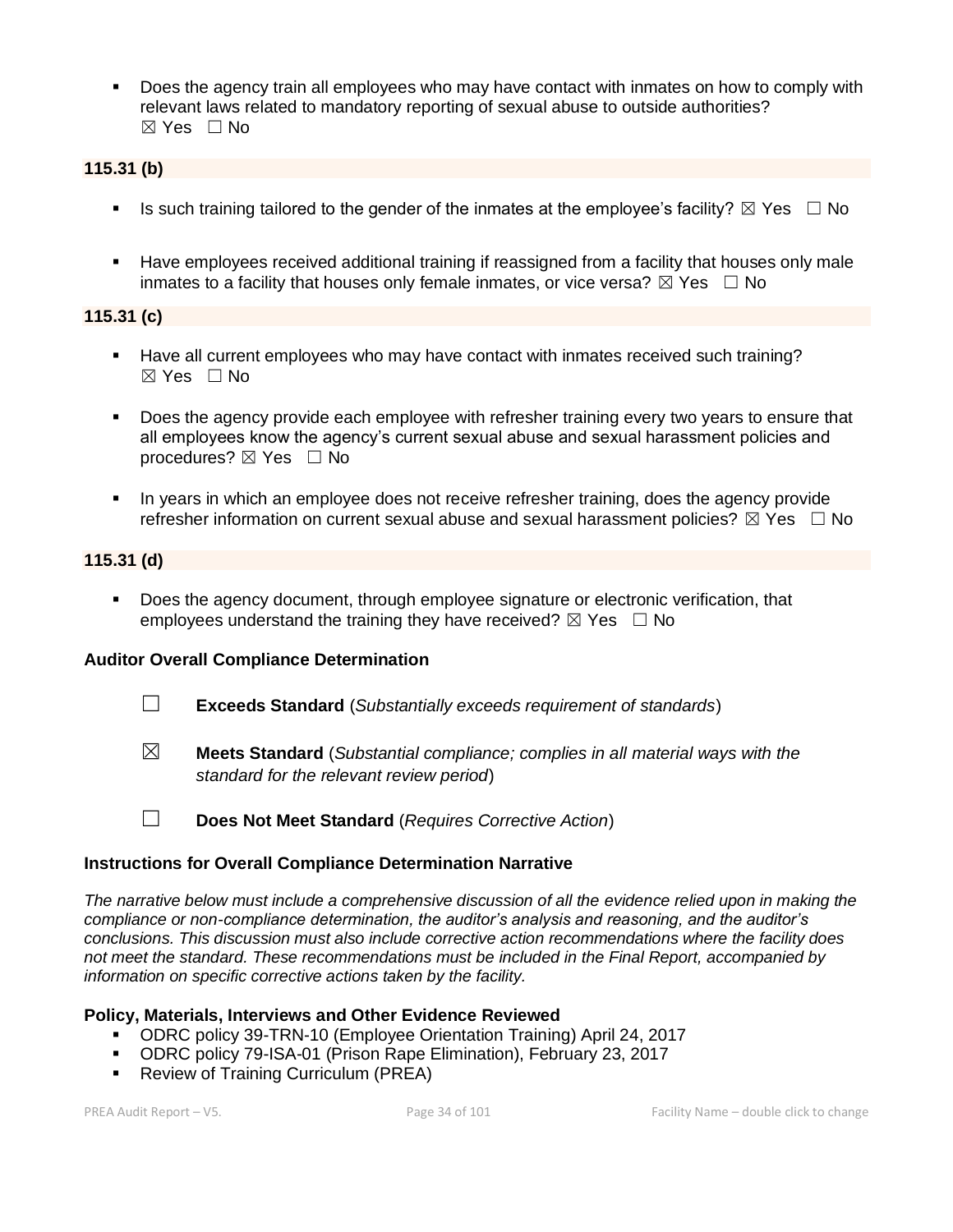- **Training Records Review**
- Interviews (Staff)

Policy 79-ISA-01 and Policy 39-TRN-10 clearly define the scope of the training program at MaCI. Training covered the ODRC zero tolerance, staff PREA responsibilities concerning PREA, inmate rights concerning PREA and other PREA principles that prepare employees to work with the inmate population. Review of the curriculum confirms that all components of the standard are covered in the training.

There are (640) staff employed by the facility, who may have contact with inmates, who were trained or retrained on the PREA requirements. All new employees are required to complete at a minimum a formalized 40-hour new employee orientation, including various PREA topics prior to undertaking their duty assignment and having unsupervised contact with the inmate population. Each new employee also received supervised on the job training specific to their job duties. Custody staff have additional training they are required to complete that includes additional PREA topics, proper search techniques for transgender or opposite gender detainees, supervision techniques for LGBTI detainees. Annual refresher PREA training is required for all employees.

Employees that transfer from other facilities within the ODRC must have at least 8 hours of MaCI facility orientation training. This training also includes a PREA component. If an employee transfers from a female institution, part of that employee's training will focus on how to work with male inmates. All training is documented. A review of a sample of training records indicated that staff had received their initial training as well as annual training and refresher training. New Employee Orientation training curriculum is reviewed annually.

The staff that were interviewed and were very knowledgeable of their duties and responsibilities concerning PREA incidents. Staff possessed knowledge of their responsibilities if an inmate reported an incident of sexual abuse to them. They explained the ODRC's zero tolerance policy. All of the interviewed employees reported they had attended training each year they had been employed with ODRC.

# **Conclusion:**

This auditor finds the facility meets this standard.

# **Standard 115.32: Volunteer and contractor training**

### **All Yes/No Questions Must Be Answered by the Auditor to Complete the Report**

### **115.32 (a)**

Has the agency ensured that all volunteers and contractors who have contact with inmates have been trained on their responsibilities under the agency's sexual abuse and sexual harassment prevention, detection, and response policies and procedures?  $\boxtimes$  Yes  $\Box$  No

## **115.32 (b)**

Have all volunteers and contractors who have contact with inmates been notified of the agency's zero-tolerance policy regarding sexual abuse and sexual harassment and informed how to report such incidents (the level and type of training provided to volunteers and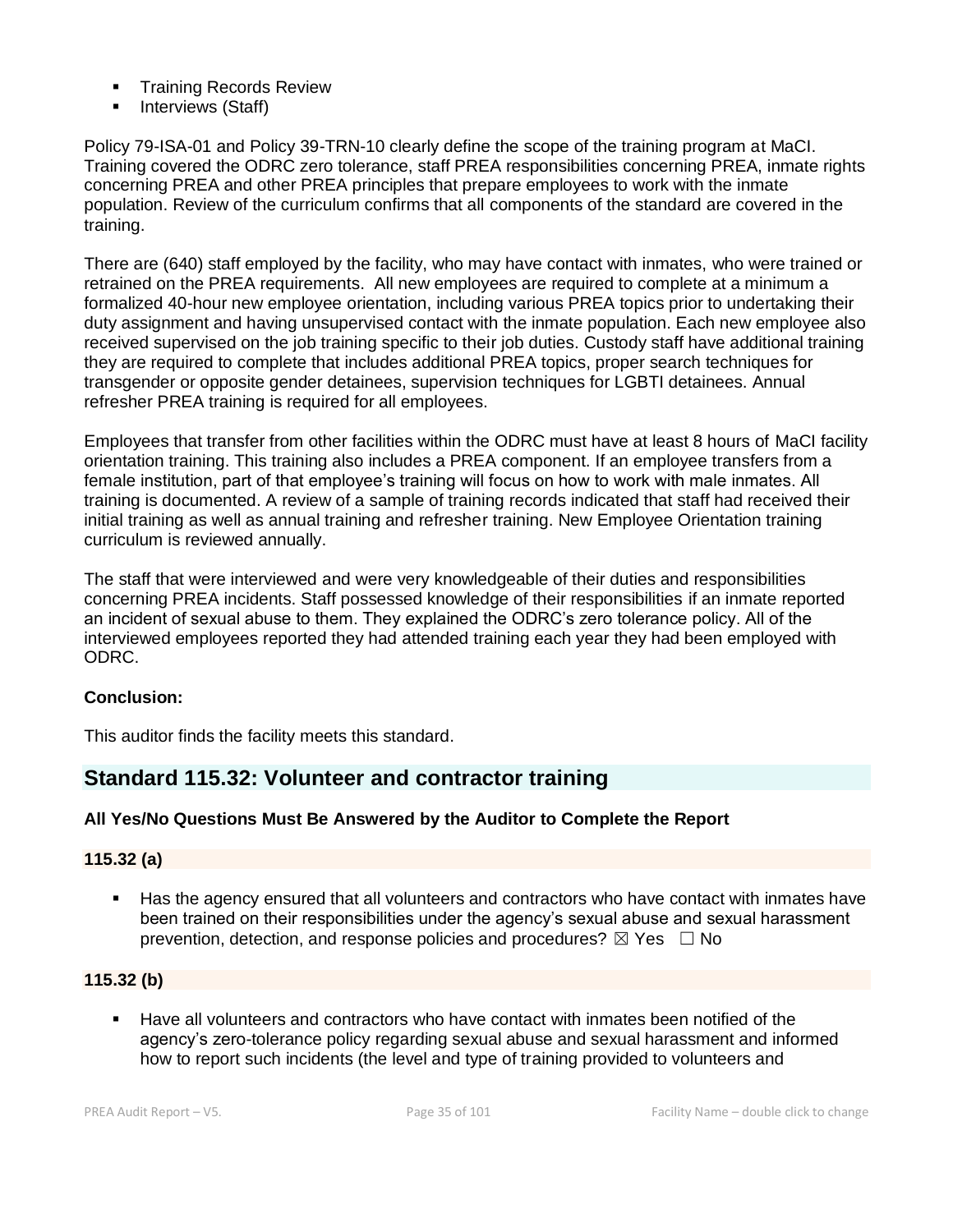contractors shall be based on the services they provide and level of contact they have with inmates)?  $\boxtimes$  Yes  $\Box$  No

## **115.32 (c)**

■ Does the agency maintain documentation confirming that volunteers and contractors understand the training they have received?  $\boxtimes$  Yes  $\Box$  No

### **Auditor Overall Compliance Determination**

- ☐ **Exceeds Standard** (*Substantially exceeds requirement of standards*)
- ☒ **Meets Standard** (*Substantial compliance; complies in all material ways with the standard for the relevant review period*)
- ☐ **Does Not Meet Standard** (*Requires Corrective Action*)

### **Instructions for Overall Compliance Determination Narrative**

*The narrative below must include a comprehensive discussion of all the evidence relied upon in making the compliance or non-compliance determination, the auditor's analysis and reasoning, and the auditor's conclusions. This discussion must also include corrective action recommendations where the facility does not meet the standard. These recommendations must be included in the Final Report, accompanied by information on specific corrective actions taken by the facility.*

#### **Policy, Materials, Interviews and Other Evidence Reviewed**

- ODRC Policy 79-ISA-01, Prison Rape Elimination
- ODRC PREA Contractor/Volunteer Training Script
- ODRC PREA Contractor/Volunteer/Intern Training Acknowledgement Form
- **PREA Training Session Report**
- **E** Interviews (Staff, Contractors & Volunteers)

Policy 79-ISA-01, Prison Rape Elimination requires all contractors and volunteers to receive PREA training prior to assuming their duties as a contract staff/volunteer. This training provides information on the contract staff/volunteer's responsibilities regarding sexual misconduct prevention, detection and response. The level and type of training is based on the services they provide and the level of contact they have with the inmate population. Training records of current volunteers and contract staff were reviewed as well as the training script. Training Acknowledgement Forms validated through signatures that individuals acknowledged they received and understood their responsibilities concerning PREA. This acknowledgement was also noted on the PREA Session Training Session Report that shows the individual attended training being conducted by the facility PCM/OCM. The auditor reviewed the Training Script and verified that the PREA topics were included in the curriculum. Interviews were conducted with volunteers and one contract staff member who were all aware of the zero-tolerance policy regarding sexual assault and sexual harassment. They were also aware of how and who to report such incidents to.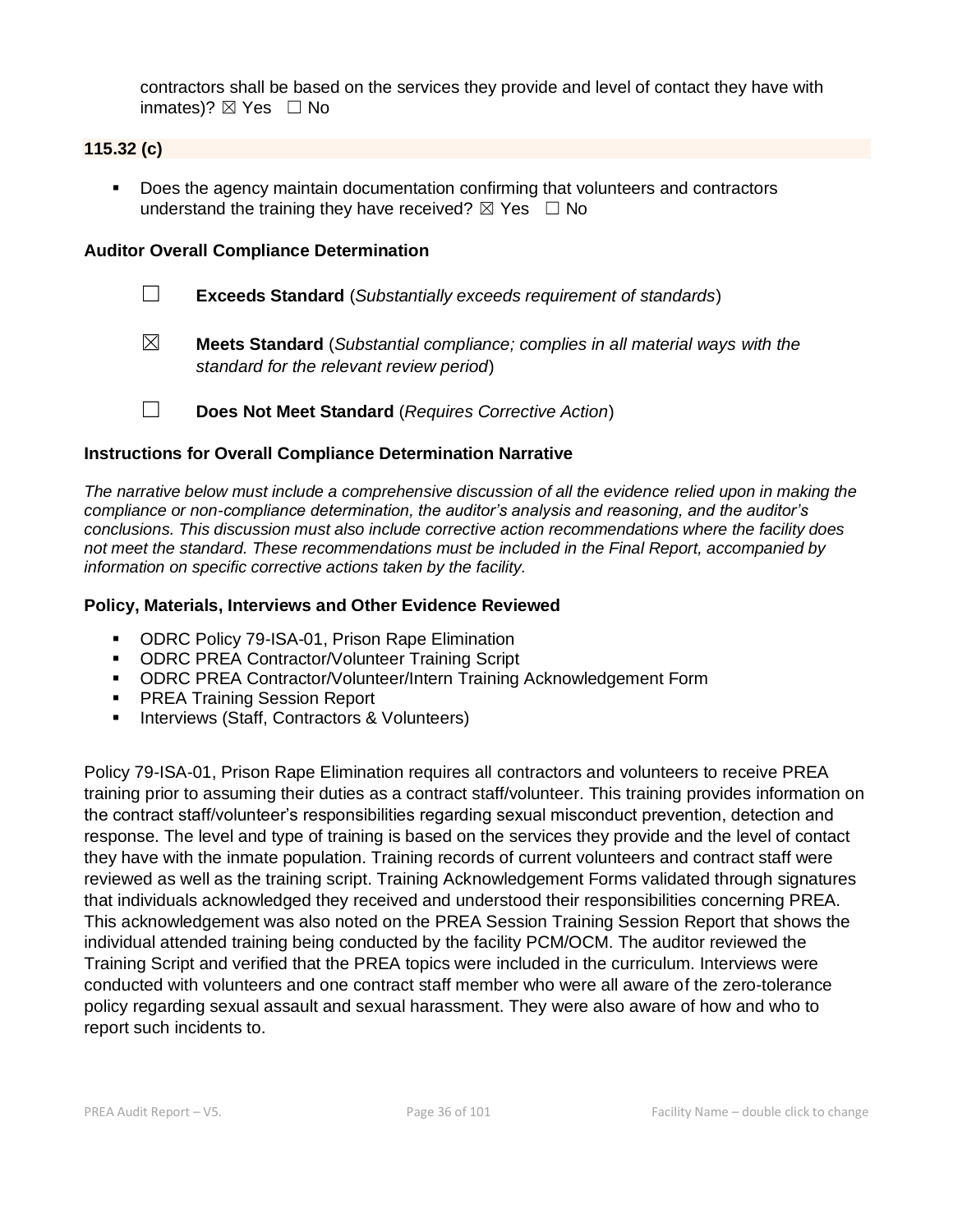There are (31) volunteers and individual contractors, who have contact with inmates, who have been trained in agency policies and procedures regarding sexual abuse/harassment prevention, detection, and response.

## **Conclusion:**

This auditor finds the facility meets this standard.

# **Standard 115.33: Inmate education**

#### **All Yes/No Questions Must Be Answered by the Auditor to Complete the Report**

#### **115.33 (a)**

- **•** During intake, do inmates receive information explaining the agency's zero-tolerance policy regarding sexual abuse and sexual harassment?  $\boxtimes$  Yes  $\Box$  No
- During intake, do inmates receive information explaining how to report incidents or suspicions of sexual abuse or sexual harassment?  $\boxtimes$  Yes  $\Box$  No

#### **115.33 (b)**

- Within 30 days of intake, does the agency provide comprehensive education to inmates either in person or through video regarding: Their rights to be free from sexual abuse and sexual harassment? ⊠ Yes □ No
- Within 30 days of intake, does the agency provide comprehensive education to inmates either in person or through video regarding: Their rights to be free from retaliation for reporting such incidents? **⊠** Yes □ No
- Within 30 days of intake, does the agency provide comprehensive education to inmates either in person or through video regarding: Agency policies and procedures for responding to such incidents? ☒ Yes ☐ No

#### **115.33 (c)**

- **■** Have all inmates received the comprehensive education referenced in 115.33(b)?  $\boxtimes$  Yes  $\Box$ No
- Do inmates receive education upon transfer to a different facility to the extent that the policies and procedures of the inmate's new facility differ from those of the previous facility? ☒ Yes ☐ No

#### **115.33 (d)**

- Does the agency provide inmate education in formats accessible to all inmates including those who are limited English proficient?  $\boxtimes$  Yes  $\Box$  No
- Does the agency provide inmate education in formats accessible to all inmates including those who are deaf?  $\boxtimes$  Yes  $\Box$  No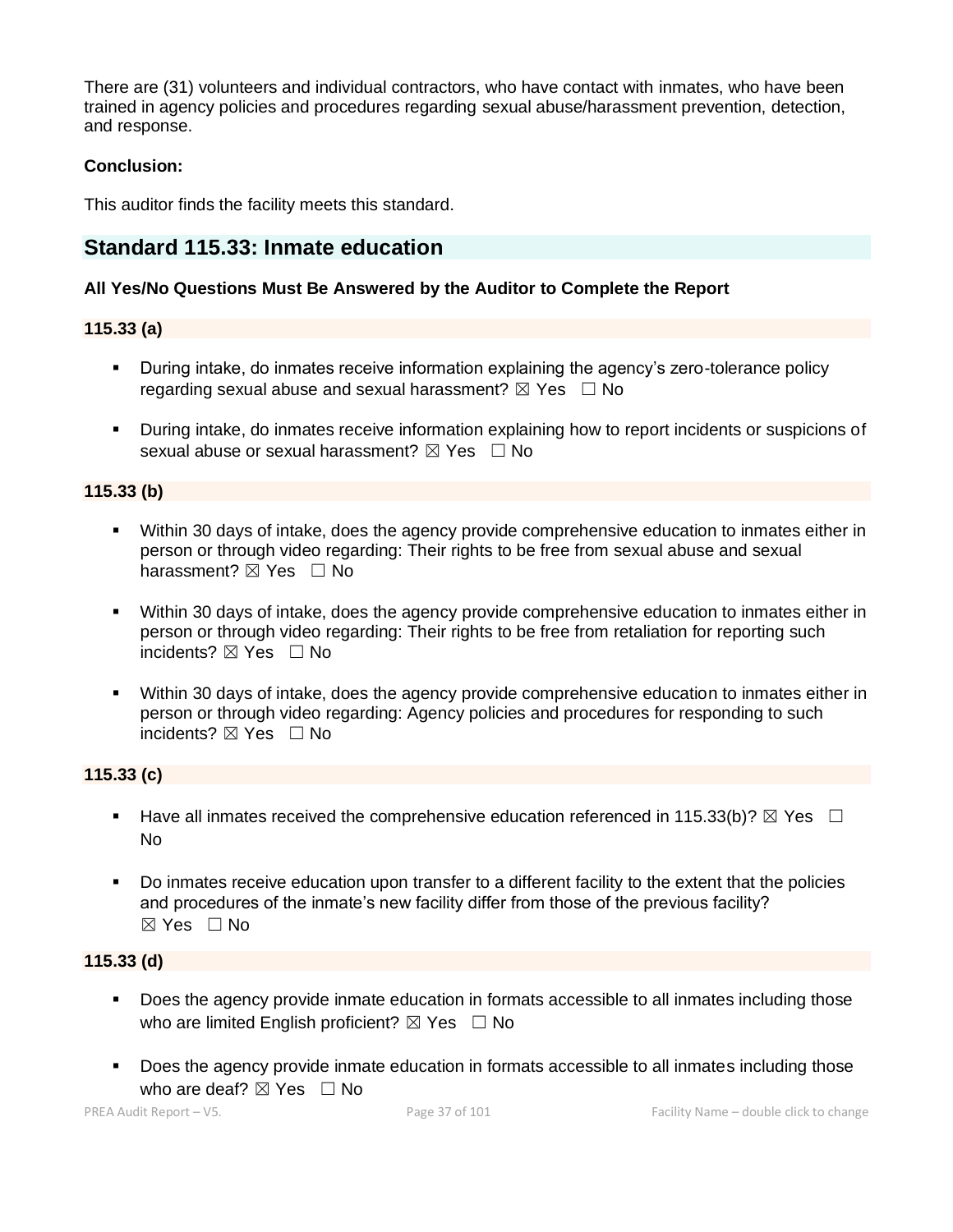- Does the agency provide inmate education in formats accessible to all inmates including those who are visually impaired?  $\boxtimes$  Yes  $\Box$  No
- Does the agency provide inmate education in formats accessible to all inmates including those who are otherwise disabled?  $\boxtimes$  Yes  $\Box$  No
- Does the agency provide inmate education in formats accessible to all inmates including those who have limited reading skills?  $\boxtimes$  Yes  $\Box$  No

#### **115.33 (e)**

▪ Does the agency maintain documentation of inmate participation in these education sessions?  $\boxtimes$  Yes  $\Box$  No

#### **115.33 (f)**

**•** In addition to providing such education, does the agency ensure that key information is continuously and readily available or visible to inmates through posters, inmate handbooks, or other written formats?  $\boxtimes$  Yes  $\Box$  No

#### **Auditor Overall Compliance Determination**

☐ **Exceeds Standard** (*Substantially exceeds requirement of standards*)

- ☒ **Meets Standard** (*Substantial compliance; complies in all material ways with the standard for the relevant review period*)
- ☐ **Does Not Meet Standard** (*Requires Corrective Action*)

#### **Instructions for Overall Compliance Determination Narrative**

*The narrative below must include a comprehensive discussion of all the evidence relied upon in making the compliance or non-compliance determination, the auditor's analysis and reasoning, and the auditor's conclusions. This discussion must also include corrective action recommendations where the facility does not meet the standard. These recommendations must be included in the Final Report, accompanied by information on specific corrective actions taken by the facility.*

#### **Policy, Materials, Interviews and Other Evidence Reviewed**

- ODRC Policy, 64-DCM-02 Inmates with Disabilities
- ODRC Policy, 79-ISA-01, Prison Rape Elimination
- ODRC Inmate Transfer List
- **■** Inmate Orientation Checklist
- **EXEL EDUCATE:** Inmate PREA Education Video
- PREA section of Inmate Handbook (English and Spanish versions)
- Interviews (Staff and Random sample of inmates)

There were 916 inmate arrivals during the previous 12 months at MACI. Policy 79-ISA-01 (Prison Rape Elimination), dated July 23, 2018, requires inmates arriving at MACI receive oral and written information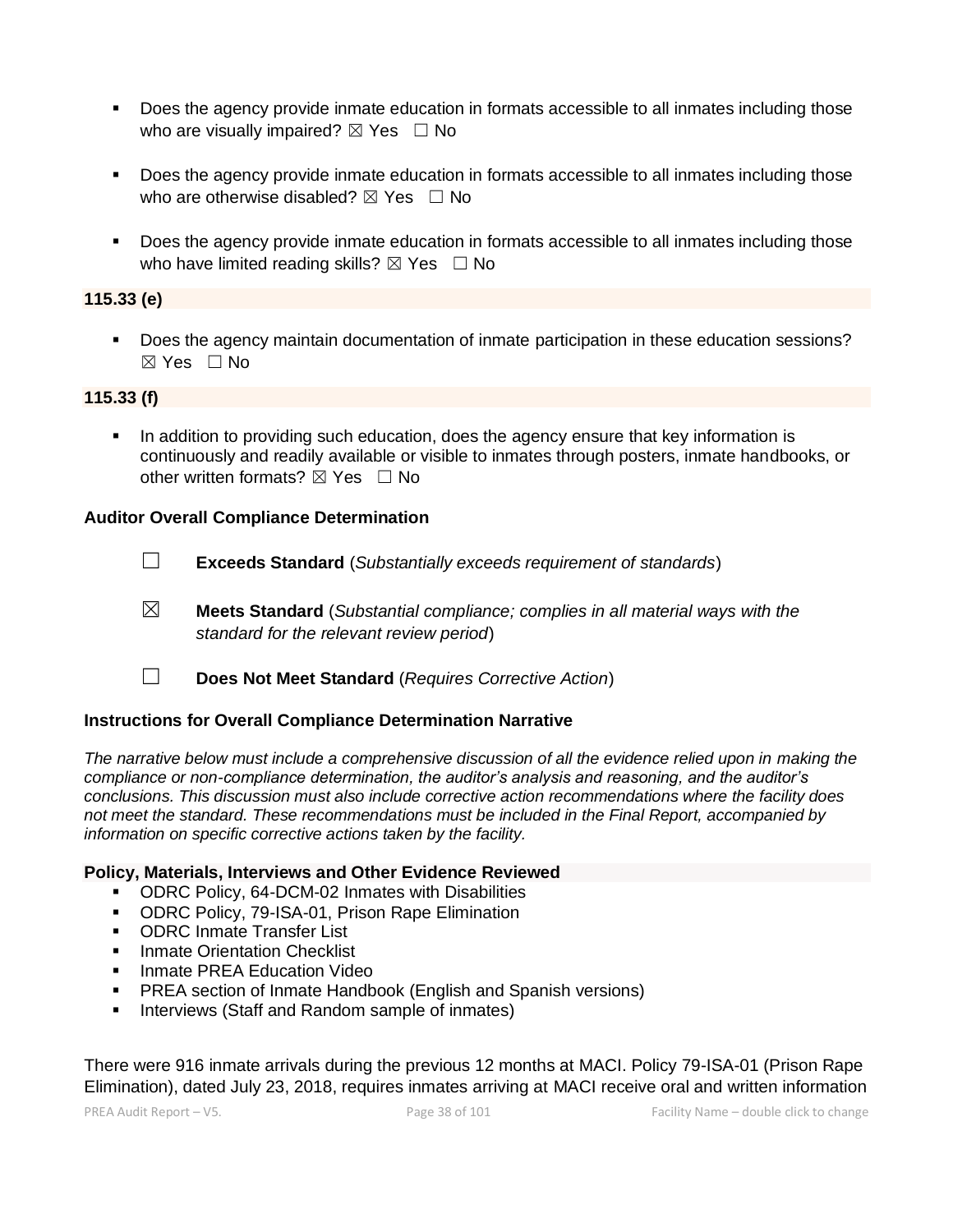(inmate handbook) upon arrival. This information provided inmates explains ODRC's zero tolerance policy regarding sexual misconduct prevention, self-protection, reporting and treatment. The policy further requires within seven (7) calendar days of all inmate arrivals each inmate be provided comprehensive education orientation through the viewing of the PREA education video. The PREA video provided to inmates informs inmates of their rights to be free from sexual abuse, sexual harassment, and retaliation for reporting such incidents and provides them with information on reporting any such incidents.

The inmate's participation in this orientation and education is documented on the Inmate Orientation Acknowledgement Checklists (4141E). The auditor interviewed 42 inmates while on site. All of them informed the auditor that they had received PREA information upon arrival and received additional information including a video within their first few days after arrival at the facility. The intake staff person informed the Auditor that inmates are provided a handbook upon arrival along with oral PREA information. He also stated they must view the PREA video within 7 days of arrival as well. The auditor reviewed Appendix A from this Inmate Handbook that provides inmates with information: on reporting sexual misconduct to staff; with toll free telephone numbers and information for reporting information and allegations to a private/public agency (Chief Inspectors Office Ohio Department of Youth) not associated with ODRC. The Ohio Department of Youth contact information includes a telephone number for inmates in general population and a mailing address for Inmates in Restricted Housing. This correspondence is treated as privileged mail. The auditor placed a test reporting call (\*89) to the anonymous private/public agency, not associated with Ohio Department of Rehabilitation and Correction that can be used by inmates and is noted in the posters on each housing unit. The agency was notified within three hours of the test call being made.

Interviews with the Intake staff and inmates confirmed that PREA information is provided both verbally and in writing. Inmate interviews verified that the inmates were aware that they can report sexual abuse or sexual harassment to any staff, contractors and volunteers. Inmates were well aware that anyone could report an allegation on their behalf. All of the inmates interviewed referenced the posters throughout the facility that contained information regarding support services and the phone number to all if they needed or wanted to report a sexual abuse or sexual harassment allegation anonymously. The auditor observed multiple posters with reporting information in English and Spanish in each living unit and various other buildings throughout the facility.

#### **Conclusion**

The auditor finds the facility meets this standard.

# **Standard 115.34: Specialized training: Investigations**

# **All Yes/No Questions Must Be Answered by the Auditor to Complete the Report**

#### **115.34 (a)**

In addition to the general training provided to all employees pursuant to §115.31, does the agency ensure that, to the extent the agency itself conducts sexual abuse investigations, its investigators receive training in conducting such investigations in confinement settings? (N/A if the agency does not conduct any form of administrative or criminal sexual abuse investigations. See 115.21(a).)  $\boxtimes$  Yes  $\Box$  No  $\Box$  NA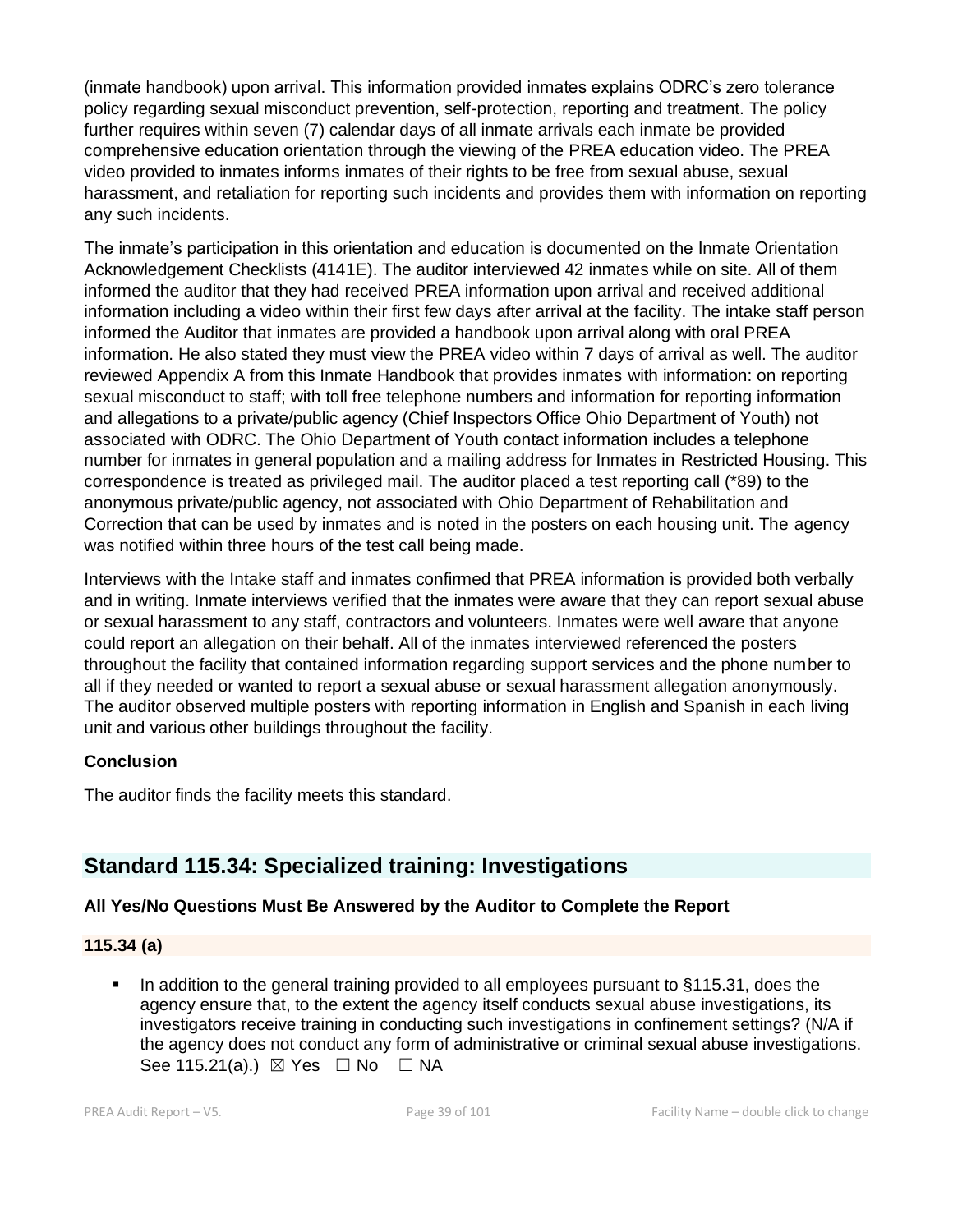## **115.34 (b)**

- Does this specialized training include techniques for interviewing sexual abuse victims? (N/A if the agency does not conduct any form of administrative or criminal sexual abuse investigations. See 115.21(a).)  $\boxtimes$  Yes  $\Box$  No  $\Box$  NA
- Does this specialized training include proper use of Miranda and Garrity warnings? (N/A if the agency does not conduct any form of administrative or criminal sexual abuse investigations. See 115.21(a).)  $\boxtimes$  Yes  $\Box$  No  $\Box$  NA
- Does this specialized training include sexual abuse evidence collection in confinement settings? (N/A if the agency does not conduct any form of administrative or criminal sexual abuse investigations. See 115.21(a).)  $\boxtimes$  Yes  $\Box$  No  $\Box$  NA
- Does this specialized training include the criteria and evidence required to substantiate a case for administrative action or prosecution referral? (N/A if the agency does not conduct any form of administrative or criminal sexual abuse investigations. See 115.21(a).)  $\boxtimes$  Yes  $\Box$  No  $\Box$  NA

## **115.34 (c)**

Does the agency maintain documentation that agency investigators have completed the required specialized training in conducting sexual abuse investigations? (N/A if the agency does not conduct any form of administrative or criminal sexual abuse investigations. See 115.21(a).)  $\boxtimes$  Yes  $\Box$  No  $\Box$  NA

#### **115.34 (d)**

**E** Auditor is not required to audit this provision.

#### **Auditor Overall Compliance Determination**

- ☐ **Exceeds Standard** (*Substantially exceeds requirement of standards*)
- ☒ **Meets Standard** (*Substantial compliance; complies in all material ways with the standard for the relevant review period*)
- ☐ **Does Not Meet Standard** (*Requires Corrective Action*)

#### **Instructions for Overall Compliance Determination Narrative**

*The narrative below must include a comprehensive discussion of all the evidence relied upon in making the compliance or non-compliance determination, the auditor's analysis and reasoning, and the auditor's conclusions. This discussion must also include corrective action recommendations where the facility does not meet the standard. These recommendations must be included in the Final Report, accompanied by information on specific corrective actions taken by the facility.*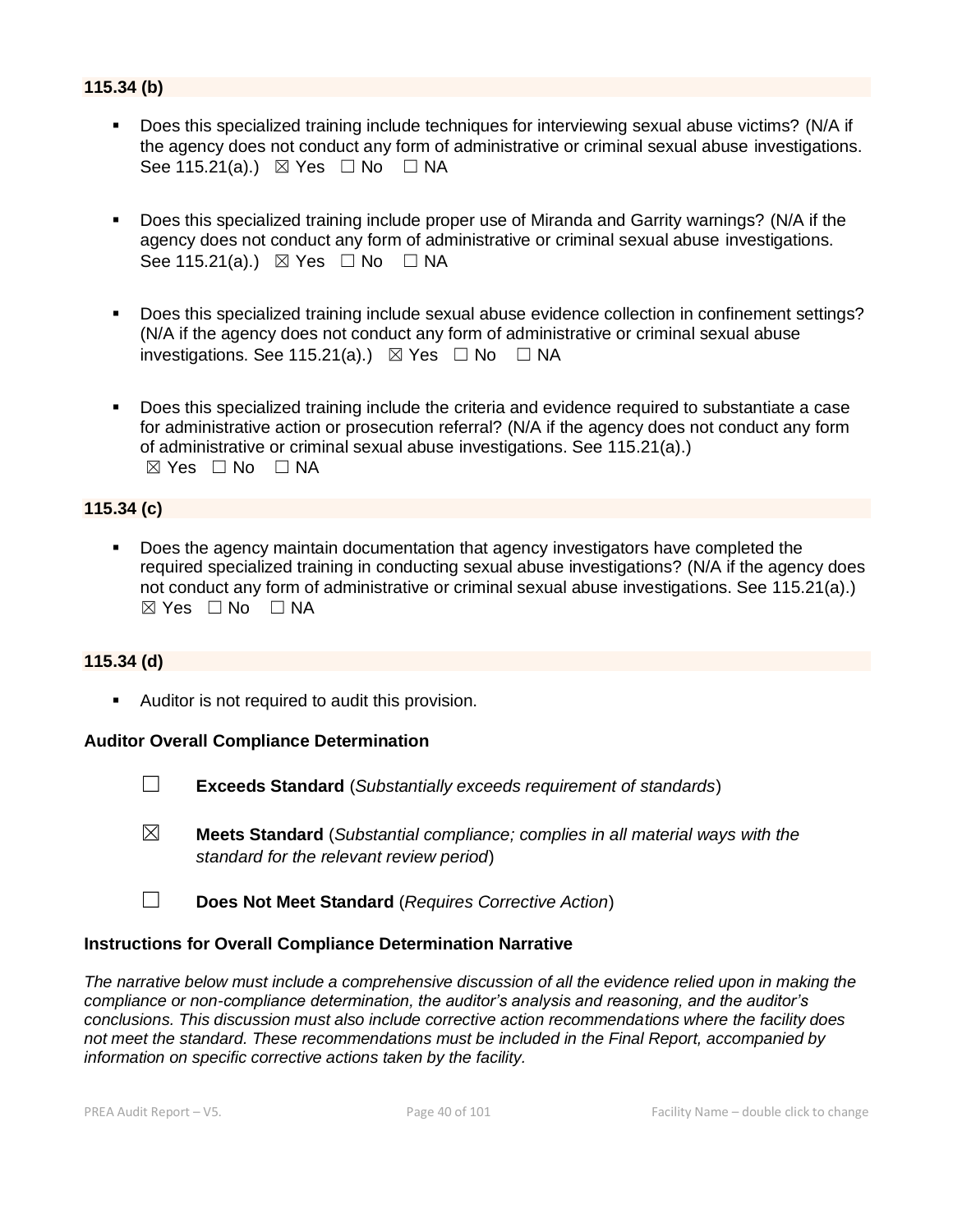#### **Policy, Materials, Interviews and Other Evidence Reviewed**

- ODRC policy 79-ISA-01 (Prison Rape Elimination), July 2018
- **NIC Investigator Training Curriculum**
- **■** Investigator PowerPoint Presentation
- Review of Training Certificates.
- **•** Training Records
- **E** Interview (Facility Investigators)

MACI has four (4) trained Administrative Investigators. ODRC policy 79-ISA-01 (Prison Rape Elimination), dated July 2018 requires prior to conducting a PREA investigation, investigators must receive specialized training that includes: conducting investigations in confinement settings; interviewing techniques for sexual abuse victims; proper use of Garrity warnings; sexual abuse evidence collection and the criteria and evidence required to substantiate a case for administrative action or prosecution referral. Both investigators at MACI received investigator training through the National Institution of Corrections (NIC). This training was documented on the PREA Training Session Report (DRC1680). The interview with the primary MACI Investigator confirmed that his course content included interview techniques, evidence collection in confinement settings, use of Garrity warning and criteria and evidence to substantiate administrative cases. The auditor reviewed the NIC curriculum and found it coincides with the training requirements of the standard. The case file investigation reviews by the auditor verified that a trained Investigator conducted each of the eight (8) investigations conducted at MACI during the previous 12 months.

# **Conclusion:**

This auditor finds the facility meets this standard.

# **Standard 115.35: Specialized training: Medical and mental health care**

# **All Yes/No Questions Must Be Answered by the Auditor to Complete the Report**

# **115.35 (a)**

- Does the agency ensure that all full- and part-time medical and mental health care practitioners who work regularly in its facilities have been trained in how to detect and assess signs of sexual abuse and sexual harassment? (N/A if the agency does not have any full- or part-time medical or mental health care practitioners who work regularly in its facilities.)  $\boxtimes$  Yes  $\Box$  No  $\Box$  NA
- Does the agency ensure that all full- and part-time medical and mental health care practitioners who work regularly in its facilities have been trained in how to preserve physical evidence of sexual abuse? (N/A if the agency does not have any full- or part-time medical or mental health care practitioners who work regularly in its facilities.)  $\boxtimes$  Yes  $\Box$  No  $\Box$  NA
- Does the agency ensure that all full- and part-time medical and mental health care practitioners who work regularly in its facilities have been trained in how to respond effectively and professionally to victims of sexual abuse and sexual harassment? (N/A if the agency does not have any full- or part-time medical or mental health care practitioners who work regularly in its facilities.)  $\boxtimes$  Yes  $\Box$  No  $\Box$  NA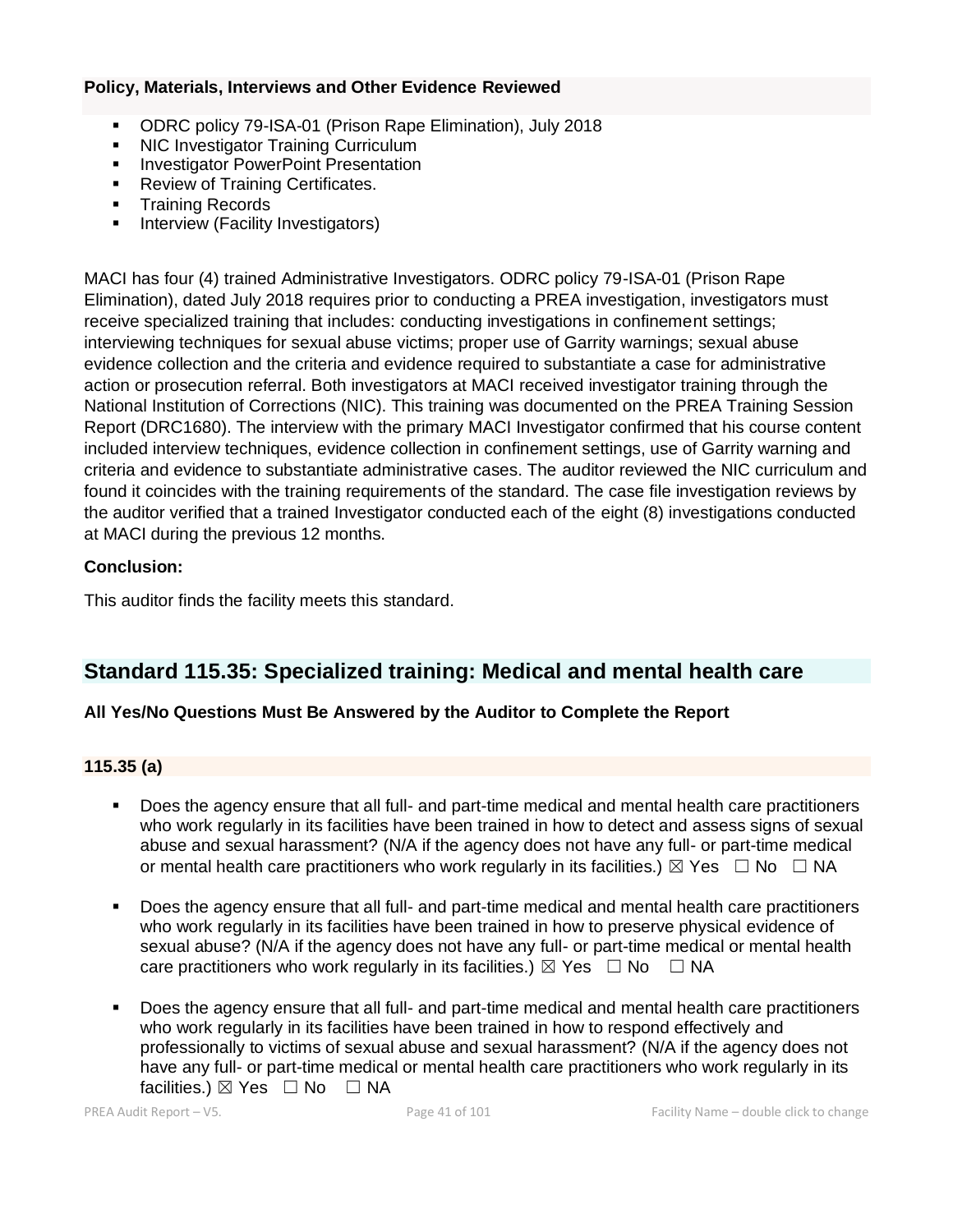Does the agency ensure that all full- and part-time medical and mental health care practitioners who work regularly in its facilities have been trained in how and to whom to report allegations or suspicions of sexual abuse and sexual harassment? (N/A if the agency does not have any fullor part-time medical or mental health care practitioners who work regularly in its facilities.)  $⊠ Yes ⊡ No ⊡ NA$ 

## **115.35 (b)**

**■** If medical staff employed by the agency conduct forensic examinations, do such medical staff receive appropriate training to conduct such examinations? (N/A if agency medical staff at the facility do not conduct forensic exams *or* the agency does not employ medical staff.)  $\Box$  Yes  $\Box$  No  $\boxtimes$  NA

## **115.35 (c)**

▪ Does the agency maintain documentation that medical and mental health practitioners have received the training referenced in this standard either from the agency or elsewhere? (N/A if the agency does not have any full- or part-time medical or mental health care practitioners who work regularly in its facilities.)  $\boxtimes$  Yes  $\Box$  No  $\Box$  NA

## **115.35 (d)**

- Do medical and mental health care practitioners employed by the agency also receive training mandated for employees by §115.31? (N/A if the agency does not have any full- or part-time medical or mental health care practitioners employed by the agency.)  $\boxtimes$  Yes  $\Box$  No  $\Box$  NA
- Do medical and mental health care practitioners contracted by or volunteering for the agency also receive training mandated for contractors and volunteers by §115.32? (N/A if the agency does not have any full- or part-time medical or mental health care practitioners contracted by or volunteering for the agency.)  $\boxtimes$  Yes  $\Box$  No  $\Box$  NA

#### **Auditor Overall Compliance Determination**

- ☐ **Exceeds Standard** (*Substantially exceeds requirement of standards*)
- ☒ **Meets Standard** (*Substantial compliance; complies in all material ways with the standard for the relevant review period*)
- ☐ **Does Not Meet Standard** (*Requires Corrective Action*)

#### **Instructions for Overall Compliance Determination Narrative**

*The narrative below must include a comprehensive discussion of all the evidence relied upon in making the compliance or non-compliance determination, the auditor's analysis and reasoning, and the auditor's conclusions. This discussion must also include corrective action recommendations where the facility does not meet the standard. These recommendations must be included in the Final Report, accompanied by information on specific corrective actions taken by the facility.*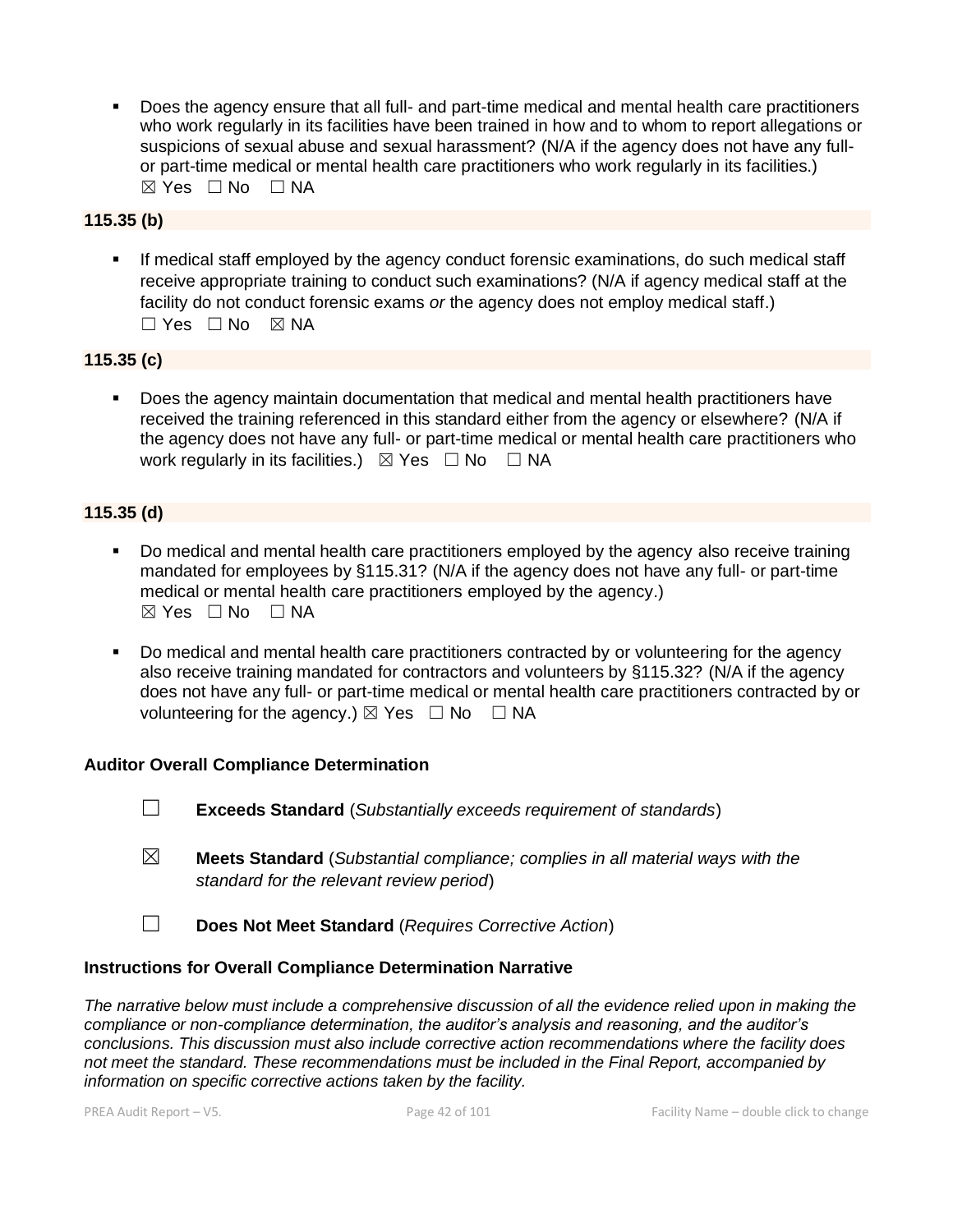#### **Policy, Materials, Interviews and Other Evidence Reviewed**

- ODRC policy 79-ISA-01 (Prison Rape Elimination), July 2018
- Review (Training Records)
- **•** Interview (Medical Staff)
- **•** Interview (Mental Health)

According to ODRC Policy, 79-ISA-01, Prison Rape Elimination, full and part-time medical and mental health staff and contractors shall receive specialized training in addition to their mandated initial/refresher PREA training. Although the Medical staff at the MaCI do not perform forensic medical exams, they must still be knowledgeable about mental and physical indicators of sexual abuse. The auditor reviewed the E-learning curriculum and found that it covered the objectives of detecting and assessing signs of sexual abuse and sexual harassment, knowing how to preserve physical evidence of sexual abuse, how to respond effectively/professionally to victims of sexual abuse and sexual harassment and how and to whom to report allegations or suspicions of sexual abuse and sexual harassment. The facility reported that 100% of the medical and mental health staff completed the required trainings. This auditor interviewed the Health Care Administrator and the Mental Health Administrator who also reported that their staff completed the required training. Additional training records were requested and provided. The training year is held from July 1-June 30 so staff are still involved in completing their required annual training.

## **Conclusion:**

The auditor finds the facility meets this standard.

# **SCREENING FOR RISK OF SEXUAL VICTIMIZATION AND ABUSIVENESS**

# **Standard 115.41: Screening for risk of victimization and abusiveness**

# **All Yes/No Questions Must Be Answered by the Auditor to Complete the Report**

#### **115.41 (a)**

- Are all inmates assessed during an intake screening for their risk of being sexually abused by other inmates or sexually abusive toward other inmates?  $\boxtimes$  Yes  $\Box$  No
- Are all inmates assessed upon transfer to another facility for their risk of being sexually abused by other inmates or sexually abusive toward other inmates?  $\boxtimes$  Yes  $\Box$  No

#### **115.41 (b)**

▪ Do intake screenings ordinarily take place within 72 hours of arrival at the facility? ☒ Yes ☐ No

#### **115.41 (c)**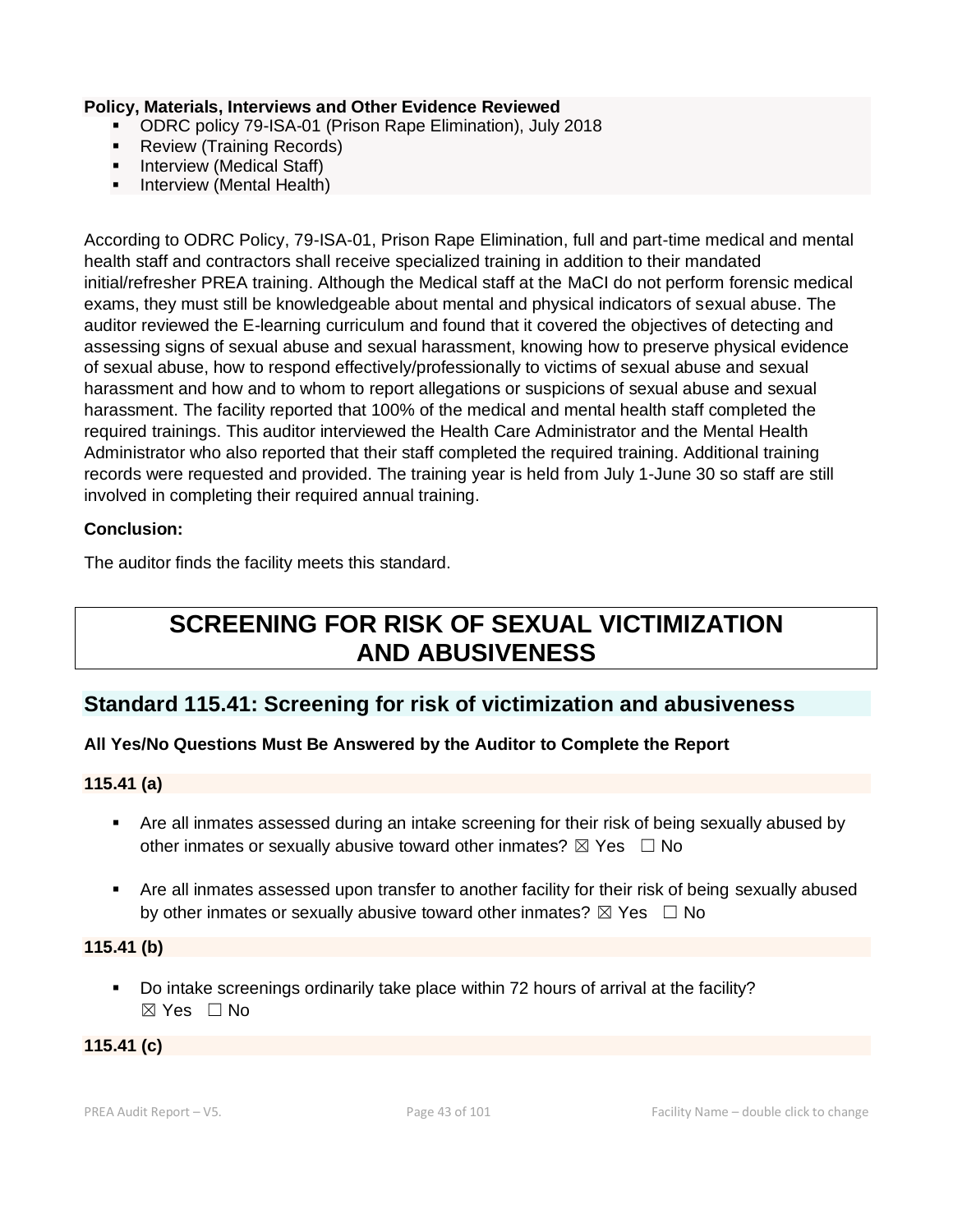■ Are all PREA screening assessments conducted using an objective screening instrument? ☒ Yes ☐ No

#### **115.41 (d)**

- Does the intake screening consider, at a minimum, the following criteria to assess inmates for risk of sexual victimization: (1) Whether the inmate has a mental, physical, or developmental disability? **⊠** Yes □ No
- Does the intake screening consider, at a minimum, the following criteria to assess inmates for risk of sexual victimization: (2) The age of the inmate?  $\boxtimes$  Yes  $\Box$  No
- Does the intake screening consider, at a minimum, the following criteria to assess inmates for risk of sexual victimization: (3) The physical build of the inmate?  $\boxtimes$  Yes  $\Box$  No
- Does the intake screening consider, at a minimum, the following criteria to assess inmates for risk of sexual victimization: (4) Whether the inmate has previously been incarcerated?  $\boxtimes$  Yes  $\Box$  No
- Does the intake screening consider, at a minimum, the following criteria to assess inmates for risk of sexual victimization: (5) Whether the inmate's criminal history is exclusively nonviolent?  $\boxtimes$  Yes  $\Box$  No
- Does the intake screening consider, at a minimum, the following criteria to assess inmates for risk of sexual victimization: (6) Whether the inmate has prior convictions for sex offenses against an adult or child?  $\boxtimes$  Yes  $\Box$  No
- Does the intake screening consider, at a minimum, the following criteria to assess inmates for risk of sexual victimization: (7) Whether the inmate is or is perceived to be gay, lesbian, bisexual, transgender, intersex, or gender nonconforming (the facility affirmatively asks the inmate about his/her sexual orientation and gender identity AND makes a subjective determination based on the screener's perception whether the inmate is gender non-conforming or otherwise may be perceived to be LGBTI)?  $\boxtimes$  Yes  $\Box$  No
- Does the intake screening consider, at a minimum, the following criteria to assess inmates for risk of sexual victimization: (8) Whether the inmate has previously experienced sexual victimization? **⊠** Yes □ No
- Does the intake screening consider, at a minimum, the following criteria to assess inmates for risk of sexual victimization: (9) The inmate's own perception of vulnerability?  $\boxtimes$  Yes  $\Box$  No
- Does the intake screening consider, at a minimum, the following criteria to assess inmates for risk of sexual victimization: (10) Whether the inmate is detained solely for civil immigration purposes? ⊠ Yes □ No

#### **115.41 (e)**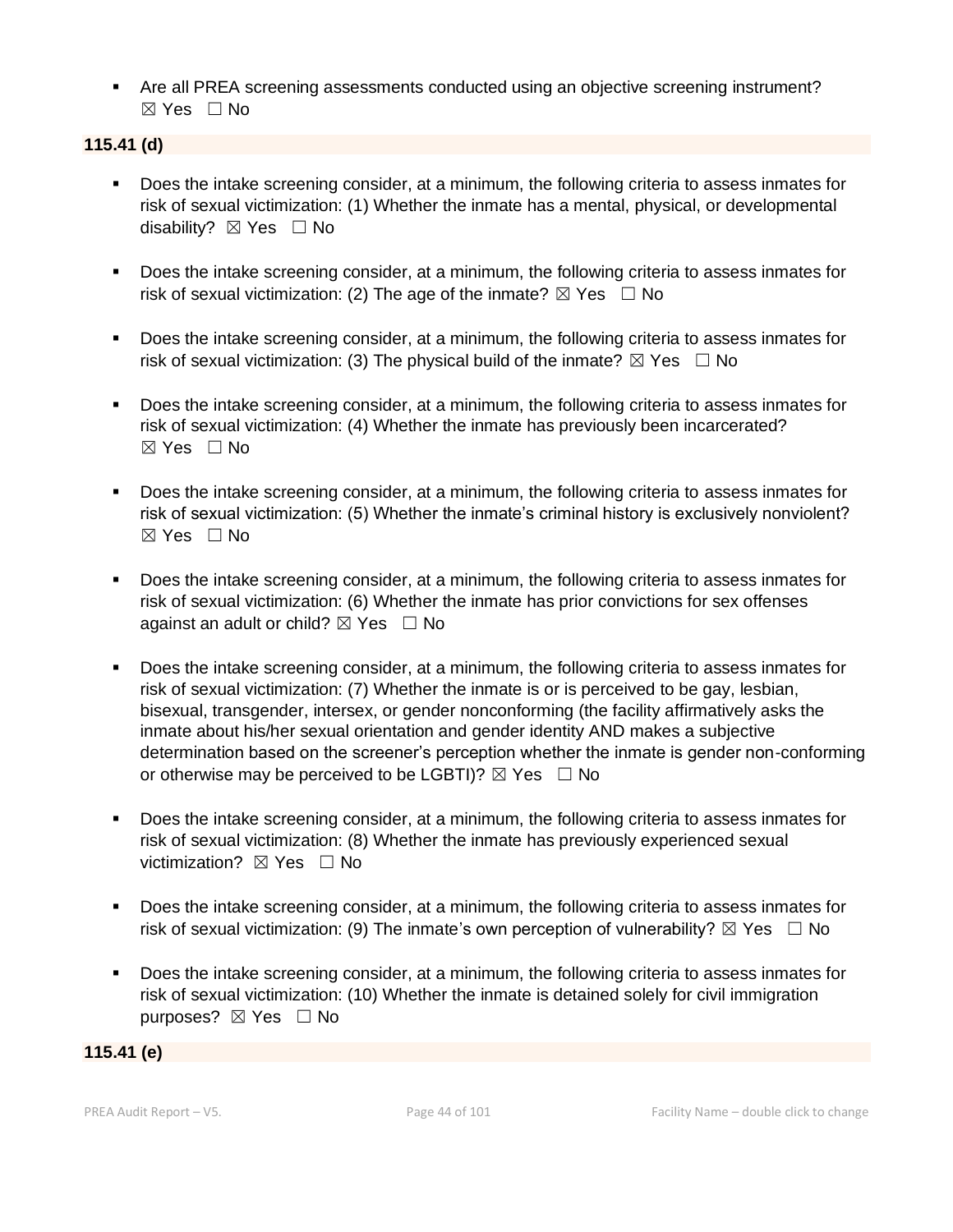- **•** In assessing inmates for risk of being sexually abusive, does the initial PREA risk screening consider, as known to the agency, prior acts of sexual abuse?  $\boxtimes$  Yes  $\Box$  No
- **■** In assessing inmates for risk of being sexually abusive, does the initial PREA risk screening consider, as known to the agency, prior convictions for violent offenses?  $\boxtimes$  Yes  $\Box$  No
- **•** In assessing inmates for risk of being sexually abusive, does the initial PREA risk screening consider, as known to the agency, history of prior institutional violence or sexual abuse?  $\boxtimes$  Yes  $\Box$  No

#### **115.41 (f)**

▪ Within a set time period not more than 30 days from the inmate's arrival at the facility, does the facility reassess the inmate's risk of victimization or abusiveness based upon any additional, relevant information received by the facility since the intake screening?  $\boxtimes$  Yes  $\Box$  No

## **115.41 (g)**

- Does the facility reassess an inmate's risk level when warranted due to a referral?  $\boxtimes$  Yes  $\Box$  No
- Does the facility reassess an inmate's risk level when warranted due to a request?  $\boxtimes$  Yes  $\Box$ No
- Does the facility reassess an inmate's risk level when warranted due to an incident of sexual abuse? ☒ Yes ☐ No
- Does the facility reassess an inmate's risk level when warranted due to receipt of additional information that bears on the inmate's risk of sexual victimization or abusiveness?  $\boxtimes$  Yes  $\Box$  No

# **115.41 (h)**

**EXECT** Is it the case that inmates are not ever disciplined for refusing to answer, or for not disclosing complete information in response to, questions asked pursuant to paragraphs (d)(1), (d)(7), (d)(8), or (d)(9) of this section?  $\boxtimes$  Yes  $\Box$  No

# **115.41 (i)**

**EXECT** Has the agency implemented appropriate controls on the dissemination within the facility of responses to questions asked pursuant to this standard in order to ensure that sensitive information is not exploited to the inmate's detriment by staff or other inmates?  $\boxtimes$  Yes  $\Box$  No

#### **Auditor Overall Compliance Determination**



☐ **Exceeds Standard** (*Substantially exceeds requirement of standards*)

☒ **Meets Standard** (*Substantial compliance; complies in all material ways with the standard for the relevant review period*)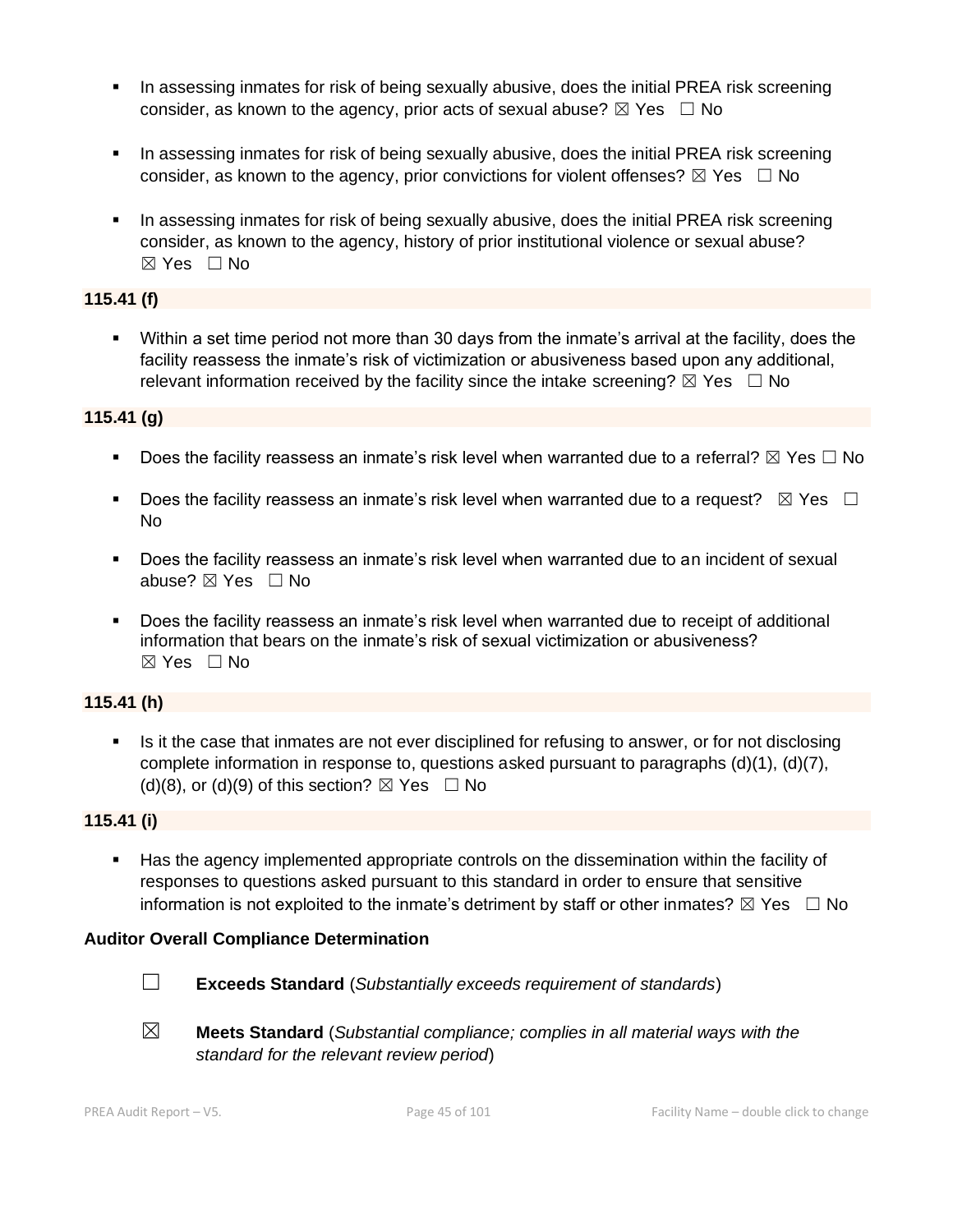#### ☐ **Does Not Meet Standard** (*Requires Corrective Action*)

#### **Instructions for Overall Compliance Determination Narrative**

*The narrative below must include a comprehensive discussion of all the evidence relied upon in making the compliance or non-compliance determination, the auditor's analysis and reasoning, and the auditor's conclusions. This discussion must also include corrective action recommendations where the facility does not meet the standard. These recommendations must be included in the Final Report, accompanied by information on specific corrective actions taken by the facility.*

#### **Policy, Materials, Interviews and Other Evidence Reviewed**

- **ODRC Policy, 79-ISA-04, PREA Risk Assessments and Accommodation Strategies**
- **PREA Assessment Process Notice from ODRC PREA Coordinator to Auditors**
- Sample of an Intake Assessment (electronic)
- Inmate Transfer List
- **E** Interviews (Intake staff & random sample of inmates)

ODRC Policy, 79-ISA-04, requires that all inmates be assessed for risk of sexual victimization or abusiveness toward other inmates upon arrival of intake and upon transfer to another institution. ODRC utilizes an electronic risk assessment system that is initiated at the reception/intake facility. Assessments completed at previous facilities are available to be reviewed by the MaCI staff. Upon transfer to MaCI, the inmate is screened by medical staff. Unit management then completes the rest of the screening within 72 hours of the inmate's arrival at the facility.

Policy 79-ISA-04 also requires that the facility Unit Management reassess the inmate no sooner than 15 calendar days but no later than 30 calendar days from arrival at any institution. This reassessment/30-day review reassesses the inmate's risk of victimization or abusiveness potentially based upon additional, relevant information received since that institution's intake screening of the inmate. The inmate is present at this 30-day reassessment. In accordance with policy, inmates shall not be disciplined for refusing to answer or for not disclosing complete information in response to questions concerning: mental, physical or developmental disabilities; whether the inmate is perceived to be gay, lesbian, bisexual, transgender, intersex or gender non-conforming; whether the inmate has previously experienced sexual victimization; or, the inmate's perception of his/her own vulnerability.

There were 916 inmates entered the facility (either through intake or transfer) within the past 12 months (whose length of stay in the facility was for 72 hours or more) who were screened for risk of sexual victimization or risk of sexually abusing other inmates within 72 hours of their entry into the facility. There were 916 inmates entered the facility (either through intake or transfer) within the past 12 months (whose length of stay in the facility was for 30 days or more) who were reassessed for their risk of sexual victimization or of being sexually abusive within 30 days after their arrival at the facility based upon any additional, relevant information received since intake.

The assessment is very comprehensive and provides the facility with a myriad of valuable information regarding an inmate entering the ODRC system. The assessment contains key points that reflect the detailed criteria required by the standard.

The following is a summary of the ODRC Assessment Process: Upon admission to any facility, all inmates are immediately assessed by the Medical Department. Assigned medical staff initiates the assessment and completes the first screen of the assessment. The digital assessment is placed in a queue for case management staff.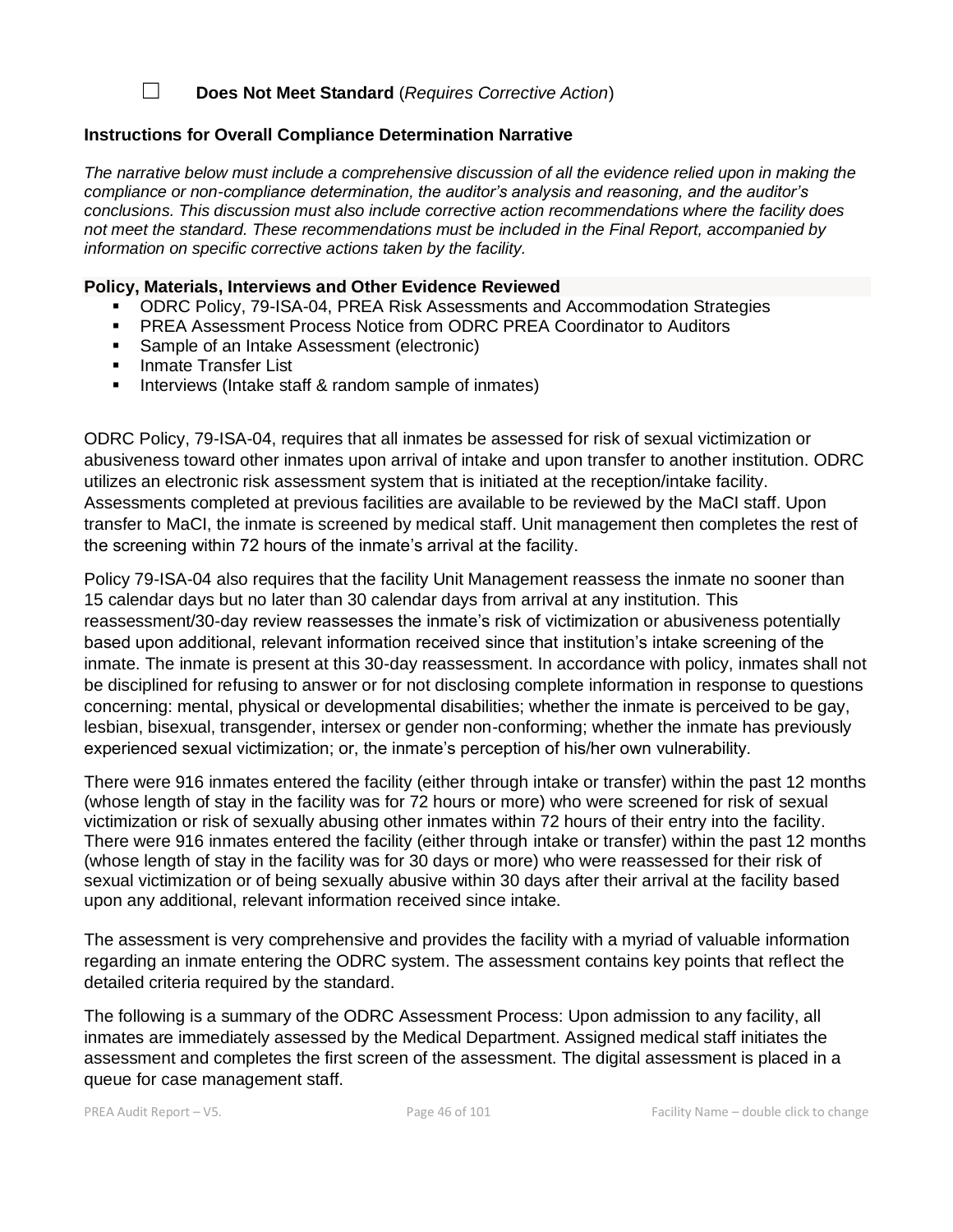Case Management staff review all of the "in progress assessments" daily and complete their portion of the digital assessment. It is then transferred to additional unit management staff where the determination is made if the inmate should be classified in one of the four PREA classifications: Victim (High Risk)- an automatic classification for any previous victim of sexual abuse in an institution setting; Abuser (High Risk)--an automatic classification for anyone who previously abused another in an institutional setting; Potential Victim--at risk of victimization; or Potential Abuser--at risk of abusing another. If a PREA Classification is recommended, The Unit Management Chief determines the final classification of the inmate and develops the PREA Accommodation Strategy with the Unit Management Team. The strategy addresses housing, programs, work and education with the goal of keeping the inmate safe. All transgender and intersex inmates are referred to the PREA Accommodation Strategy Team. This team is chaired by the PREA Compliance Manager and includes the Unit Team, Medical and Mental Health staff. The team meets with the inmate to discuss his/her views and develop a PREA Accommodation Strategy.

If there is any allegation of abuse after an inmate's initial housing and program assignment, the potential inmate victim is moved to a safe housing assignment while a review of the situation is conducted. Within 7 calendar days, unit management staff shall complete a special assessment of both the alleged victim and abuser utilizing the PREA Risk Assessment tool. This reassessment may lead to a change in both inmates' PREA classification, including a change in their PREA Accommodation Strategy. A referral may also be made by any employee to Mental Health based on their observation of the inmate's behavior or at the inmate's request.

As with any information involving inmates, a high level of discretion is necessary when handling the highly sensitive PREA assessment information. The inmate's classification is the only information shared with staff, the assessments themselves are kept confidential.

## **Conclusion:**

The assessment process, from the inmate's initial assessment at an Intake/Reception facility, thru their assignment at their assigned facility is comprehensive. The assessment captures information that staff are able to utilize and consider to make informed classification decisions. However, Standard 115.41 does place an obligation on the institution to employ appropriate controls on the dissemination of sensitive information, though, this requirement is specific to information gained via the screening tool. It is possible that the screening information and the offense history would intersect. Although the dissemination of the information did not come from your staff but came via LexisNexis, the end result seems to be affecting safety and the culture in the institution which is an issue that institution leadership must consider if they continue to allow the access to LexisNexis. It would be important for an agency to see how this information is controlled, and whether inmates could be restricted from some aspects of it, especially when there is a safety and security concern. The agency has addressed this concern by putting a notice that must be read and agreed to by all inmates prior to having access to the Lexis/Nexis application. This notice warned against misuse of information from the application; promised monitoring and punishing those who may misuse or abused the information on the Lexis/Nexis app. MACI is in compliance with this standard.

# **Standard 115.42: Use of screening information**

**All Yes/No Questions Must Be Answered by the Auditor to Complete the Report**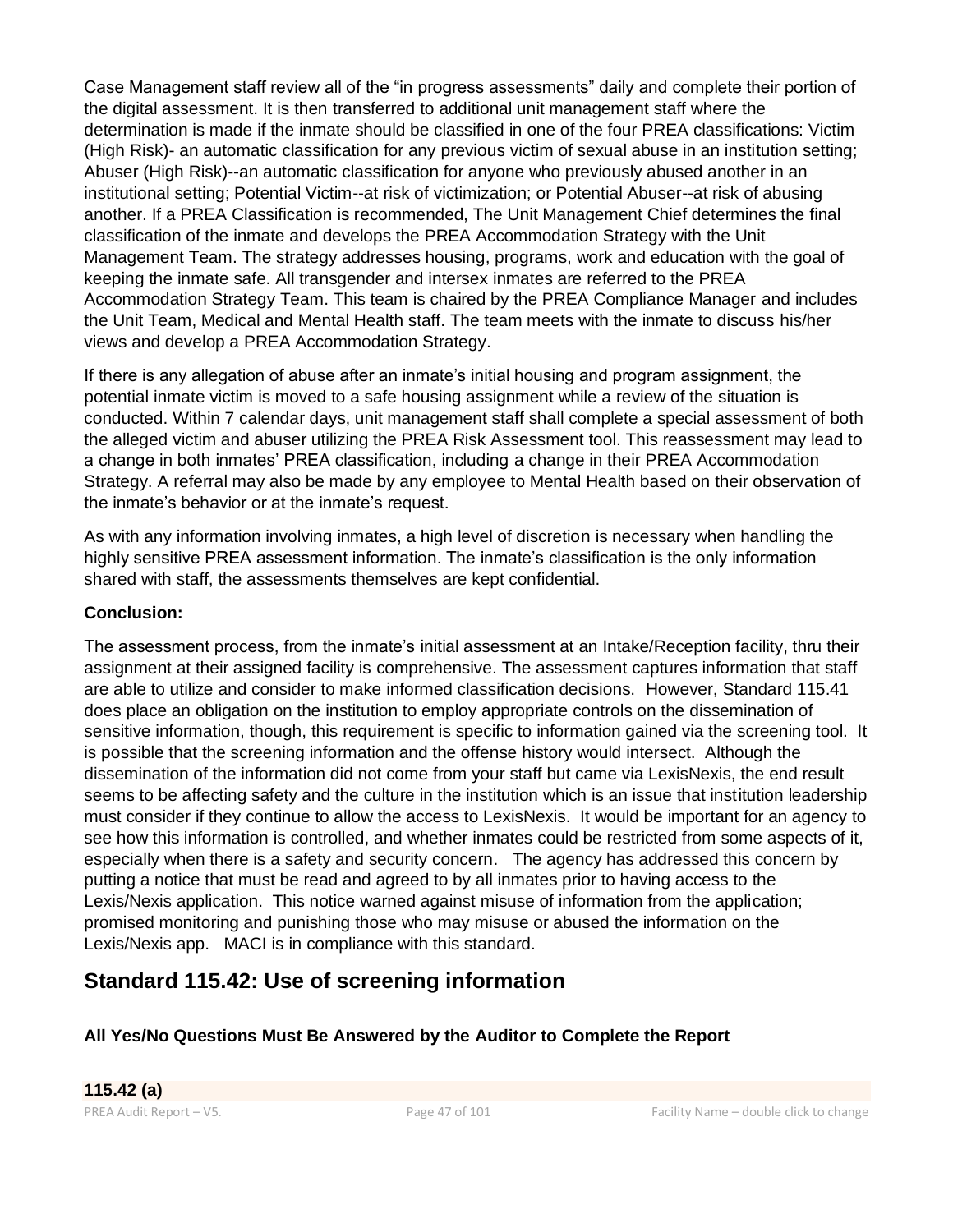- Does the agency use information from the risk screening required by § 115.41, with the goal of keeping separate those inmates at high risk of being sexually victimized from those at high risk of being sexually abusive, to inform: Housing Assignments?  $\boxtimes$  Yes  $\Box$  No
- Does the agency use information from the risk screening required by § 115.41, with the goal of keeping separate those inmates at high risk of being sexually victimized from those at high risk of being sexually abusive, to inform: Bed assignments?  $\boxtimes$  Yes  $\Box$  No
- Does the agency use information from the risk screening required by § 115.41, with the goal of keeping separate those inmates at high risk of being sexually victimized from those at high risk of being sexually abusive, to inform: Work Assignments?  $\boxtimes$  Yes  $\Box$  No
- **•** Does the agency use information from the risk screening required by  $\S$  115.41, with the goal of keeping separate those inmates at high risk of being sexually victimized from those at high risk of being sexually abusive, to inform: Education Assignments?  $\boxtimes$  Yes  $\Box$  No
- **Does the agency use information from the risk screening required by**  $\S$  **115.41, with the goal of** keeping separate those inmates at high risk of being sexually victimized from those at high risk of being sexually abusive, to inform: Program Assignments?  $\boxtimes$  Yes  $\Box$  No

# **115.42 (b)**

■ Does the agency make individualized determinations about how to ensure the safety of each inmate? ☒ Yes ☐ No

# **115.42 (c)**

- When deciding whether to assign a transgender or intersex inmate to a facility for male or female inmates, does the **agency** consider, on a case-by-case basis whether a placement would ensure the inmate's health and safety, and whether a placement would present management or security problems (NOTE: if an agency by policy or practice assigns inmates to a male or female facility on the basis of anatomy alone, that agency is not in compliance with this standard)?  $\boxtimes$  Yes  $\Box$  No
- **When making housing or other program assignments for transgender or intersex inmates, does** the agency consider on a case-by-case basis whether a placement would ensure the inmate's health and safety, and whether a placement would present management or security problems? ☒ Yes ☐ No

# **115.42 (d)**

▪ Are placement and programming assignments for each transgender or intersex inmate reassessed at least twice each year to review any threats to safety experienced by the inmate?  $\boxtimes$  Yes  $\Box$  No

# **115.42 (e)**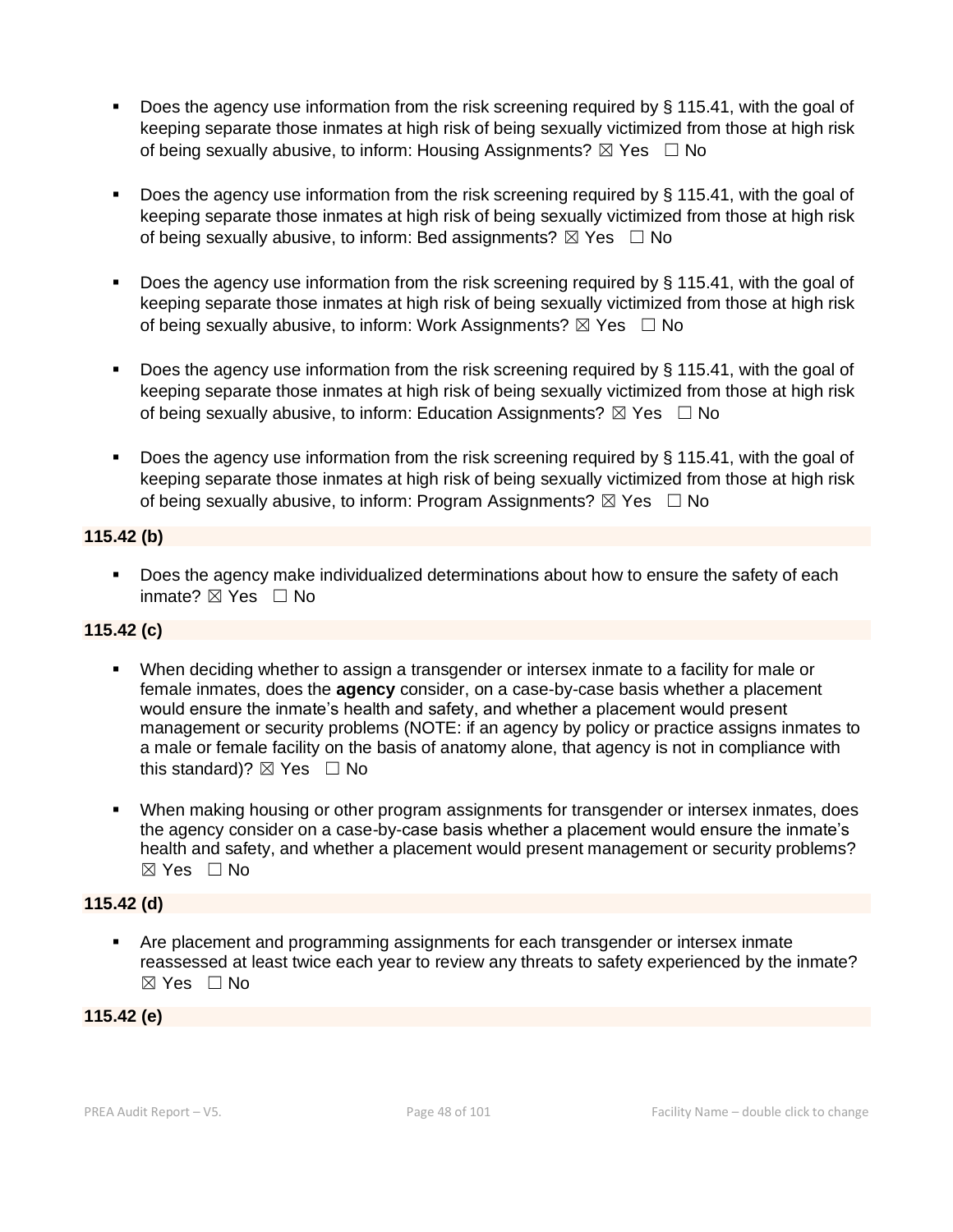■ Are each transgender or intersex inmate's own views with respect to his or her own safety given serious consideration when making facility and housing placement decisions and programming assignments?  $\boxtimes$  Yes  $\Box$  No

#### **115.42 (f)**

**EXECT** Are transgender and intersex inmates given the opportunity to shower separately from other inmates? ☒ Yes ☐ No

#### **115.42 (g)**

- Unless placement is in a dedicated facility, unit, or wing established in connection with a consent decree, legal settlement, or legal judgment for the purpose of protecting lesbian, gay, bisexual, transgender, or intersex inmates, does the agency always refrain from placing: lesbian, gay, and bisexual inmates in dedicated facilities, units, or wings solely on the basis of such identification or status? (N/A if the agency has a dedicated facility, unit, or wing solely for the placement of LGBT or I inmates pursuant to a consent decree, legal settlement, or legal judgement.)  $\boxtimes$  Yes  $\Box$  No  $\Box$  NA
- Unless placement is in a dedicated facility, unit, or wing established in connection with a consent decree, legal settlement, or legal judgment for the purpose of protecting lesbian, gay, bisexual, transgender, or intersex inmates, does the agency always refrain from placing: transgender inmates in dedicated facilities, units, or wings solely on the basis of such identification or status? (N/A if the agency has a dedicated facility, unit, or wing solely for the placement of LGBT or I inmates pursuant to a consent decree, legal settlement, or legal judgement.)  $\boxtimes$  Yes  $\Box$  No  $\Box$  NA
- Unless placement is in a dedicated facility, unit, or wing established in connection with a consent decree, legal settlement, or legal judgment for the purpose of protecting lesbian, gay, bisexual, transgender, or intersex inmates, does the agency always refrain from placing: intersex inmates in dedicated facilities, units, or wings solely on the basis of such identification or status? (N/A if the agency has a dedicated facility, unit, or wing solely for the placement of LGBT or I inmates pursuant to a consent decree, legal settlement, or legal judgement.)  $\boxtimes$  Yes  $\square$  No  $\square$  NA

#### **Auditor Overall Compliance Determination**

- ☐ **Exceeds Standard** (*Substantially exceeds requirement of standards*)
- ☒ **Meets Standard** (*Substantial compliance; complies in all material ways with the standard for the relevant review period*)
- ☐ **Does Not Meet Standard** (*Requires Corrective Action*)

#### **Instructions for Overall Compliance Determination Narrative**

*The narrative below must include a comprehensive discussion of all the evidence relied upon in making the compliance or non-compliance determination, the auditor's analysis and reasoning, and the auditor's conclusions. This discussion must also include corrective action recommendations where the facility does*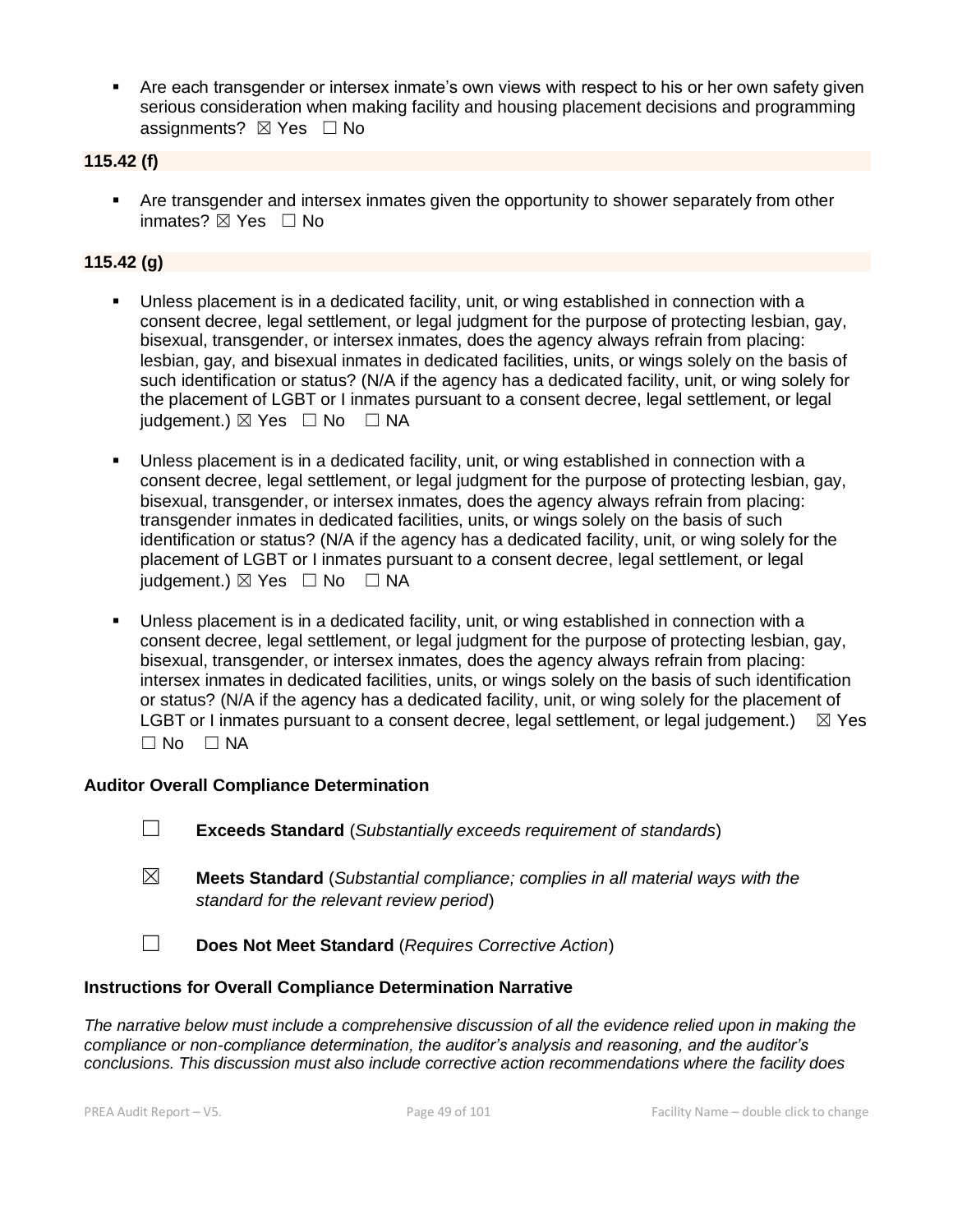*not meet the standard. These recommendations must be included in the Final Report, accompanied by information on specific corrective actions taken by the facility.*

#### **Policy, Materials, Interviews and Other Evidence Reviewed**

- **ODRC Policy, 79-ISA-04, PREA Rik Assessments and Accommodation Strategies**
- ODRC Policy, 79-ISA-05, Lesbian, Gay, Bisexual, Transgender, Intersex (LGBTI)
- ODRC Sample Assessments (Special-Recommended Victim; 72 hr.-identify as transgender)
- ODRC List of LGBTI Inmates
- **■** Interviews: PREA Compliance Manager/OCM Staff Responsible for Risk Screening LGBTI inmate(s)

ODRC Policy 79-ISA-04 establishes how the information gained from the PREA Assessment process is utilized when making decisions about the inmate's housing, bed, work, program and education assignments while housed at MaCI. Staff pay special attention to those inmates identified as high risk of being victimized and those identified as high risk of being sexually abusive.

All information obtained during the risk assessment as well as any information found in the institutional record is used with the primary goal of keeping separate those inmates at high risk of being sexually victimized from those at high risk of being sexually abusive. The Madison Classification Committee is responsible for making all bed, program and work assignments with this primary objective in mind.

If the inmate risk screening assesses the inmate and believes a risk of sexual victimization or risk of being sexually abusive may be present the inmate is immediately referred to the PREA Accommodation Strategy Team (PAST) who will determine their housing, bed, work, education, and program assignments. These housing and program assignments are made on a case-by-case basis. Through inmate and staff interviews by the audit team, it was determined that the facility addresses the needs of the inmates consistent with the security and safety of the individual inmate.

There are no dedicated housing units based on sexual identity at Madison. This was confirmed during interviews with those inmates identifying as transgender, gay or bisexual. Each indicated they were not currently or ever housed on dedicated housing.

There were five (5) transgender/intersex inmates interviewed at Madison. All indicated they were seen by the PREA Accommodation Strategy Team (PAST) and questioned about their safety. They indicated they are seen at least twice a year by this team and allowed to provide input about their safety concerns prior to bed and work assignments. Those transgender inmates interviewed indicated they are allowed to shower alone if they choose.

#### **Conclusion:**

This auditor finds this facility meets this standard.

# **Standard 115.43: Protective Custody**

#### **All Yes/No Questions Must Be Answered by the Auditor to Complete the Report**

#### **115.43 (a)**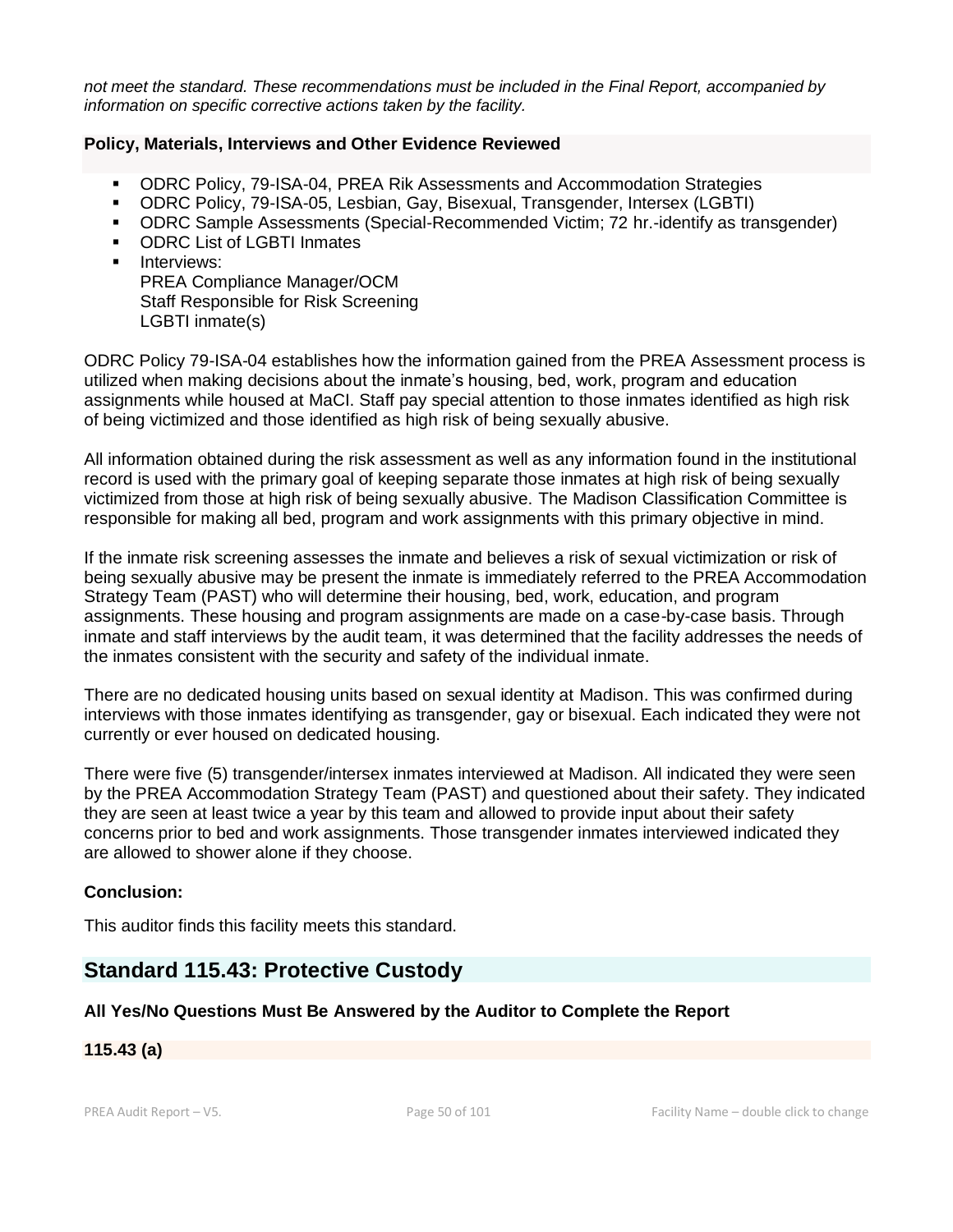- Does the facility always refrain from placing inmates at high risk for sexual victimization in involuntary segregated housing unless an assessment of all available alternatives has been made, and a determination has been made that there is no available alternative means of separation from likely abusers?  $\boxtimes$  Yes  $\Box$  No
- **.** If a facility cannot conduct such an assessment immediately, does the facility hold the inmate in involuntary segregated housing for less than 24 hours while completing the assessment? ☒ Yes ☐ No

## **115.43 (b)**

- Do inmates who are placed in segregated housing because they are at high risk of sexual victimization have access to: Programs to the extent possible?  $\boxtimes$  Yes  $\Box$  No
- Do inmates who are placed in segregated housing because they are at high risk of sexual victimization have access to: Privileges to the extent possible?  $\boxtimes$  Yes  $\Box$  No
- Do inmates who are placed in segregated housing because they are at high risk of sexual victimization have access to: Education to the extent possible?  $\boxtimes$  Yes  $\Box$  No
- Do inmates who are placed in segregated housing because they are at high risk of sexual victimization have access to: Work opportunities to the extent possible?  $\boxtimes$  Yes  $\Box$  No
- If the facility restricts any access to programs, privileges, education, or work opportunities, does the facility document the opportunities that have been limited? (N/A if the facility *never* restricts access to programs, privileges, education, or work opportunities.)  $\boxtimes$  Yes  $\Box$  No  $\Box$  NA
- If the facility restricts any access to programs, privileges, education, or work opportunities, does the facility document the duration of the limitation? (N/A if the facility *never* restricts access to programs, privileges, education, or work opportunities.)  $\boxtimes$  Yes  $\Box$  No  $\Box$  NA
- If the facility restricts any access to programs, privileges, education, or work opportunities, does the facility document the reasons for such limitations? (N/A if the facility *never* restricts access to programs, privileges, education, or work opportunities.)  $\boxtimes$  Yes  $\Box$  No  $\Box$  NA

#### **115.43 (c)**

- Does the facility assign inmates at high risk of sexual victimization to involuntary segregated housing only until an alternative means of separation from likely abusers can be arranged? ☒ Yes ☐ No
- **•** Does such an assignment not ordinarily exceed a period of 30 days?  $\boxtimes$  Yes  $\Box$  No

#### **115.43 (d)**

**.** If an involuntary segregated housing assignment is made pursuant to paragraph (a) of this section, does the facility clearly document the basis for the facility's concern for the inmate's safety? ⊠ Yes □ No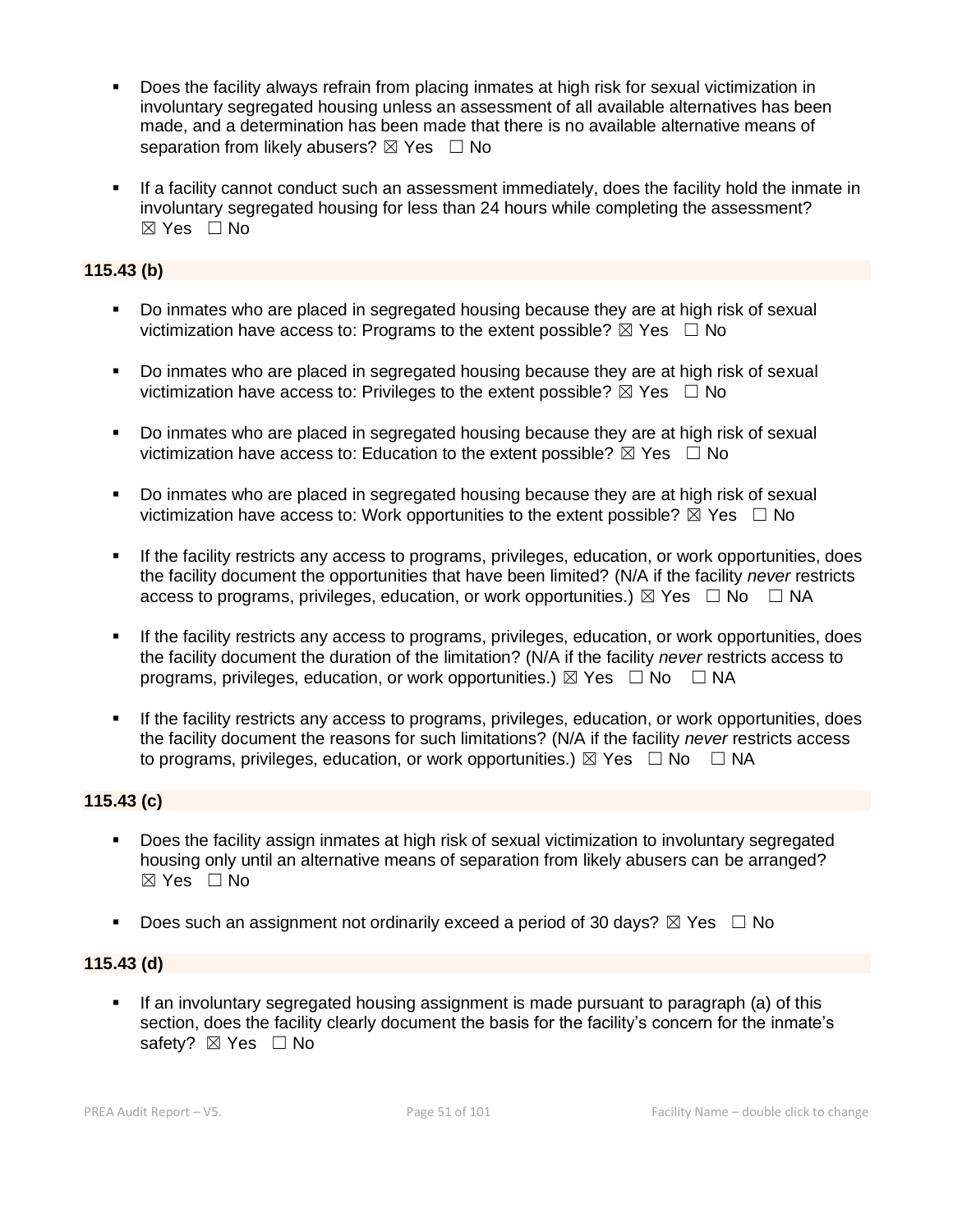If an involuntary segregated housing assignment is made pursuant to paragraph (a) of this section, does the facility clearly document the reason why no alternative means of separation can be arranged?  $\boxtimes$  Yes  $\Box$  No

#### **115.43 (e)**

In the case of each inmate who is placed in involuntary segregation because he/she is at high risk of sexual victimization, does the facility afford a review to determine whether there is a continuing need for separation from the general population EVERY 30 DAYS?  $\boxtimes$  Yes  $\Box$  No

#### **Auditor Overall Compliance Determination**

- ☐ **Exceeds Standard** (*Substantially exceeds requirement of standards*)
- ☒ **Meets Standard** (*Substantial compliance; complies in all material ways with the standard for the relevant review period*)
- ☐ **Does Not Meet Standard** (*Requires Corrective Action*)

#### **Instructions for Overall Compliance Determination Narrative**

*The narrative below must include a comprehensive discussion of all the evidence relied upon in making the compliance or non-compliance determination, the auditor's analysis and reasoning, and the auditor's conclusions. This discussion must also include corrective action recommendations where the facility does not meet the standard. These recommendations must be included in the Final Report, accompanied by information on specific corrective actions taken by the facility.*

#### **Policy, Materials, Interviews and Other Evidence Reviewed**

- Policy 79-ISA-02 (Prison Sexual Misconduct Reporting, Response, Investigation and
- Prevention of Retaliation) July 24, 2017
- **·** Interview (Warden)
- **E** Interview (Segregation Supervisor)
- **•** Interview (Targeted Inmates)
- Auditor Observations

Policy 79-ISA-02 (Prison Sexual Misconduct Reporting, Response, Investigation and Prevention of Retaliation) dated July 24, 2017, prohibits placing inmates at high risk for victimization in involuntary Restricted Housing (RH) or Limited Privilege Housing (LPH) unless an assessment of all available alternatives has been made and a determination has been made that there is no available alternative means of separation from likely abusers. If an Imminent Risk of Sexual Abuse Assessment (DRC-1187) cannot be completed immediately, the inmate may be held in involuntary RH or LPH for less than twenty-four (24) hours while completing the assessment. Section 5 (A) of the same policy requires inmates placed in RH for this purpose shall have access to programs, privileges, education, and work opportunities to the extent possible or document the reason(s) for the denial. The interview with Warden Schweitzer confirmed that if it ever became necessary to safeguard an inmate at high risk of victimization the use of the Transitional Program Unit (TPU) would be his last resort. He stated his options would include a move to another unit if practical, use of a medical bed if available or movement from the facility would be his primary consideration. He further stated he could not recall a time when the TPU was ever used for the placement of an inmate considered at high risk of being abused. During the site review the auditor did not see any inmates in the TPU for the purpose of protection from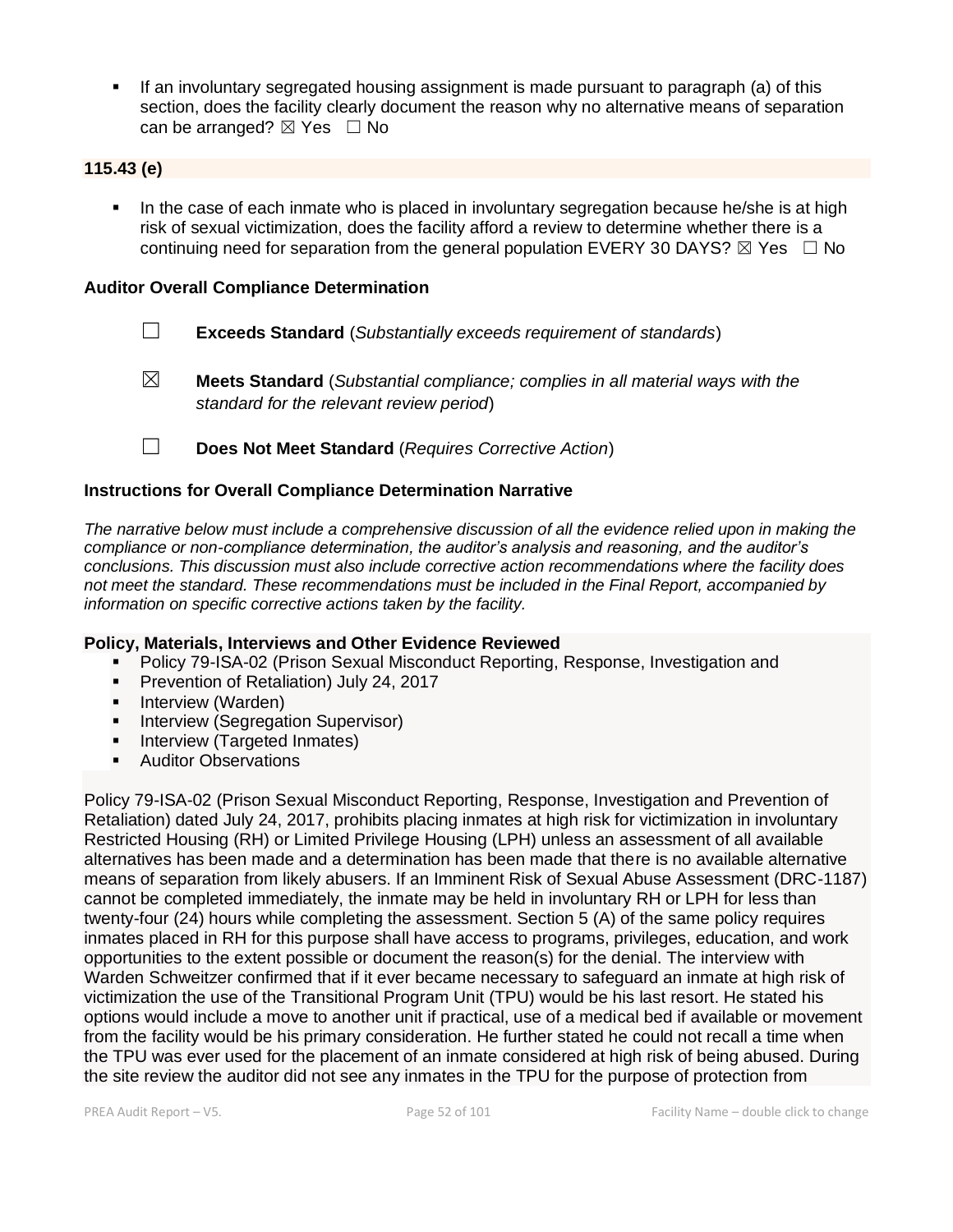possible victimization. Documentation and review of the PAQ indicated segregation was not used to place any inmate at high risk of victimization at MACI over the last 12 months.

Policy 79-ISA-02 (Prison Sexual Misconduct Reporting, Response, Investigation and Prevention of Retaliation) dated July 24, 2017, require form DRC1184 (PREA Involuntary Placement) shall be completed if an involuntary TPU assignment is made pursuant to this section. Staff must clearly document the basis for the concern for the inmate's safety and the reason why no alternative means could be arranged. Every thirty (30) calendar days, the unit management staff shall afford each inmate a review to determine whether there is a continuing need for separation from general population. The Warden noted that the TPU was never used for the purpose of placement of inmates at high risk of victimization. If it was ever used for that purpose and under those circumstances the policy requiring the written notice and 30-day review would be followed.

## **Conclusion:**

The MACI did not have any inmates at high risk for sexual victimization that were placed in involuntary Segregated housing during the documentation period. This auditor finds the facility meets this standard.

# **REPORTING**

# **Standard 115.51: Inmate reporting**

#### **All Yes/No Questions Must Be Answered by the Auditor to Complete the Report**

#### **115.51 (a)**

- Does the agency provide multiple internal ways for inmates to privately report sexual abuse and sexual harassment? ⊠ Yes □ No
- **•** Does the agency provide multiple internal ways for inmates to privately report retaliation by other inmates or staff for reporting sexual abuse and sexual harassment?  $\boxtimes$  Yes  $\Box$  No
- Does the agency provide multiple internal ways for inmates to privately report staff neglect or violation of responsibilities that may have contributed to such incidents?  $\boxtimes$  Yes  $\Box$  No

#### **115.51 (b)**

- Does the agency also provide at least one way for inmates to report sexual abuse or sexual harassment to a public or private entity or office that is not part of the agency?  $\boxtimes$  Yes  $\Box$  No
- **.** Is that private entity or office able to receive and immediately forward inmate reports of sexual abuse and sexual harassment to agency officials?  $\boxtimes$  Yes  $\Box$  No
- Does that private entity or office allow the inmate to remain anonymous upon request?  $\boxtimes$  Yes  $\Box$  No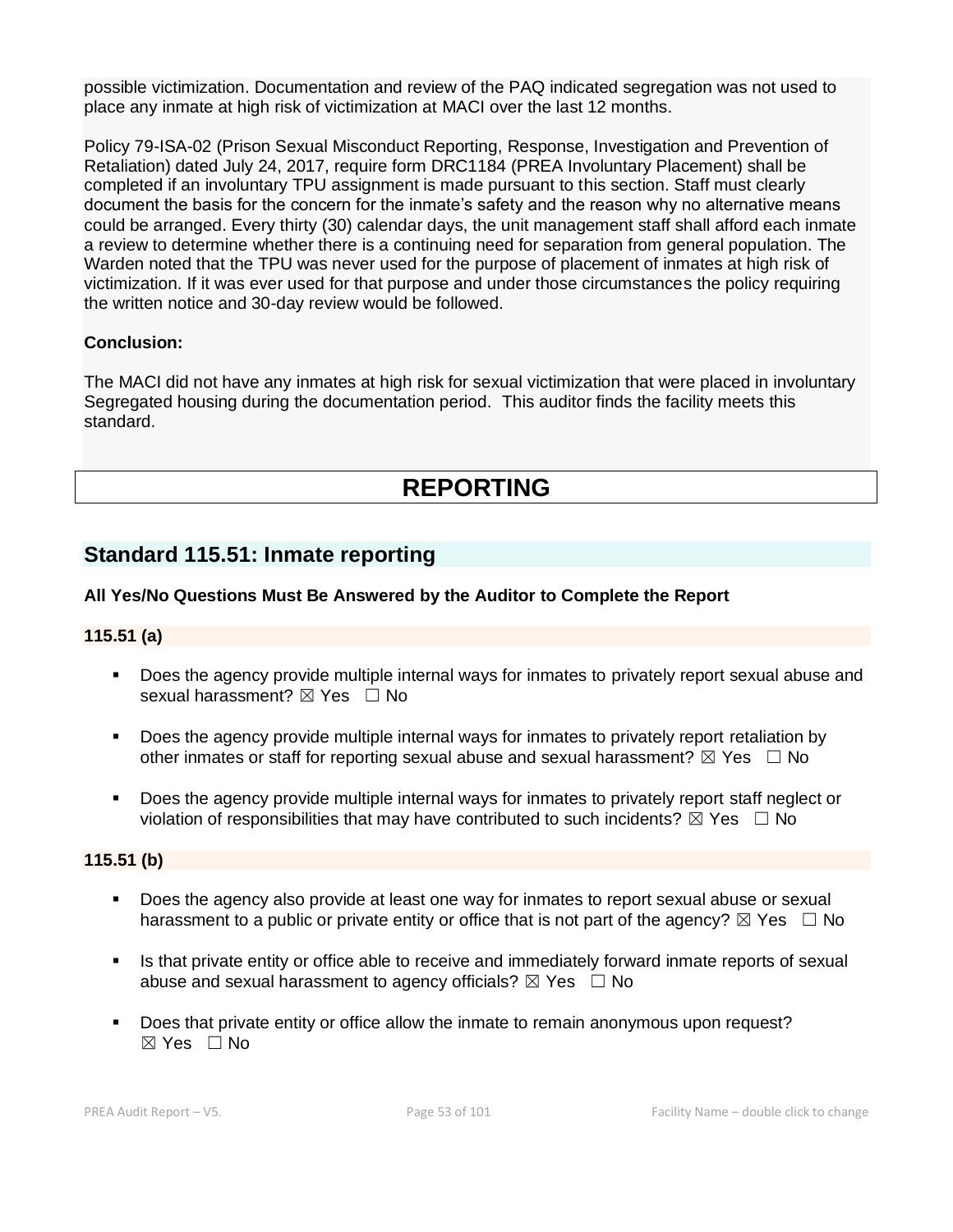▪ Are inmates detained solely for civil immigration purposes provided information on how to contact relevant consular officials and relevant officials at the Department of Homeland Security? (N/A if the facility *never* houses inmates detained solely for civil immigration purposes) ☐ Yes ☐ No ☒ NA

#### **115.51 (c)**

- Does staff accept reports of sexual abuse and sexual harassment made verbally, in writing, anonymously, and from third parties?  $\boxtimes$  Yes  $\Box$  No
- Does staff promptly document any verbal reports of sexual abuse and sexual harassment? ☒ Yes ☐ No

#### **115.51 (d)**

Does the agency provide a method for staff to privately report sexual abuse and sexual harassment of inmates?  $\boxtimes$  Yes  $\Box$  No

#### **Auditor Overall Compliance Determination**

- ☐ **Exceeds Standard** (*Substantially exceeds requirement of standards*)
	-
- ☒ **Meets Standard** (*Substantial compliance; complies in all material ways with the standard for the relevant review period*)
- ☐ **Does Not Meet Standard** (*Requires Corrective Action*)

#### **Instructions for Overall Compliance Determination Narrative**

*The narrative below must include a comprehensive discussion of all the evidence relied upon in making the compliance or non-compliance determination, the auditor's analysis and reasoning, and the auditor's conclusions. This discussion must also include corrective action recommendations where the facility does not meet the standard. These recommendations must be included in the Final Report, accompanied by information on specific corrective actions taken by the facility.*

#### **Policy, Materials, Interviews and Other Evidence Reviewed**

- **Policy 79-ISA-02 (Prison Sexual Misconduct Reporting, Response, Investigation and Prevention** of Retaliation) July 24, 2017
- ODRC policy 52-RCP-10 June 29, 2017
- Review of MOU (Ohio Department of Youth Services)
- Review (ODRC Inmate Handbook & Employee Handbook)
- **E** Interview (PREA Coordinator, Interviews, Staff & Inmates)

ODRC 79-ISA-02 details the reporting of sexual misconduct and retaliation within the facility. Inmates may report allegations of sexual misconduct or retaliation by other inmates or staff verbally or in writing. In addition, inmates may report staff neglect or violations of responsibilities that may have contributed to incidents of sexual misconduct. Allegations may be reported to any staff member, volunteer or independent contractor. Inmates may also report allegations to an outside entity that is not a part of the ODRC by using the phone number and/or address provided. This outside entity shall then report the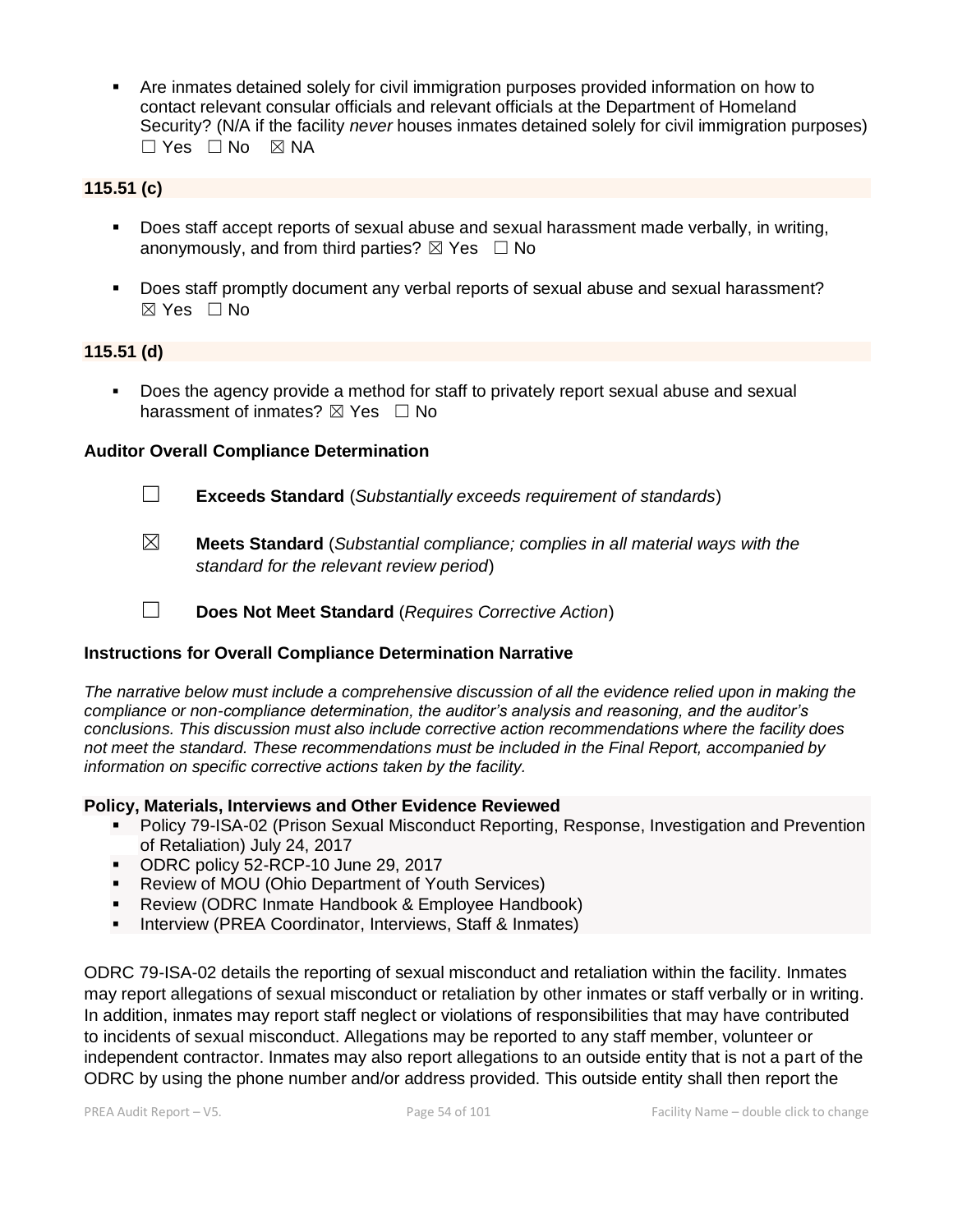allegations to the Agency PREA Coordinator/designee. Inmates shall be given the opportunity to remain anonymous upon request to the outside entity.

The agency utilizes the Ohio Department of Youth Service(ODYS) for this reporting. This department is contacted by inmates using the telephone phone number (\*89) and/or contacting the address provided. This outside entity reports the allegations to the Agency PREA Coordinator/designee. The check of this reporting line by the auditor, confirmed it allows the inmate the opportunity to remain anonymous upon request. As noted in standard 115.33 reporting information is continuously and readily available to inmates through posters, handouts or manuals.

When inmates are transferred to MACI they have already had an exposure to PREA information and educational materials, specifically in reporting methods. When they arrive at MACI, they attend Orientation within 7 days where they are again provided the opportunity to be educated about PREA and specific reporting methods at the facility. The inmate handbook details that incidents or suspicions of sexual abuse, sexual harassment and retaliation may be reported to any staff member verbally or in writing. Inmates can also place calls to the Operation Support Center at no cost, as well being able to place a call to an outside agency hotline at no cost. ODRC has an MOU with the Ohio Department of Youth Services. Calls to the (ODYS) are monitored 24/7 and are no cost to the inmate. The handbook also explains that inmates in Restrictive Housing can anonymously report sexual misconduct or retaliation by writing to the Bureau Chief of the Office of Quality Assurance and Improvement in the Ohio Department of Youth Services (ODYS). The ODYS is an outside, public/private entity or office that is not part of the agency that inmates can report situations of sexual assault and sexual harassment. When ODYS receives an allegation, they immediately notify the ODRC Chief Inspector's Office of ODRC.

Posters are posted throughout the facility, in each housing unit, dining hall, education areas, medical area, library and visiting room. These posters detail how reports can be made. The signs in visiting also detail how reports can be made by third parties, such as friends and family. During the on-site visit, the auditor verified the \*89 telephone number was functioning properly.

ODRC policy 79-ISA-02 (Prison Sexual Misconduct Reporting, Response, Investigation and Prevention of Retaliation) dated July 24, 2017 and the Employee handbook both indicate staff may privately report sexual misconduct by completing an Incident Report (DRC1000) marked confidential and submitting it directly to the facility OCM or Agency PREA Coordinator. All reports of allegations of sexual misconduct and retaliation, including third party and anonymous reports, shall be reported to the institutional Investigator and shall document this incident or observation on an Incident Report (DRC1000), marked confidential as well. The auditor interviewed uniform and non-uniform staff during the site examination and specifically asked about how they could privately report sexual abuse if they had to. When each was further questioned about receiving allegations of sexual abuse all indicated they would accept any allegation made verbally, provided in writing, anonymously, and from third parties. All verbal allegations would be documented on a DRC1000 incident report form and immediately forward it to the OCM and Investigator.

#### **Conclusion:**

MACI does not detain inmates solely for immigration purposes, thus contact information is not required for consular officials.

This auditor finds the facility meets the standard.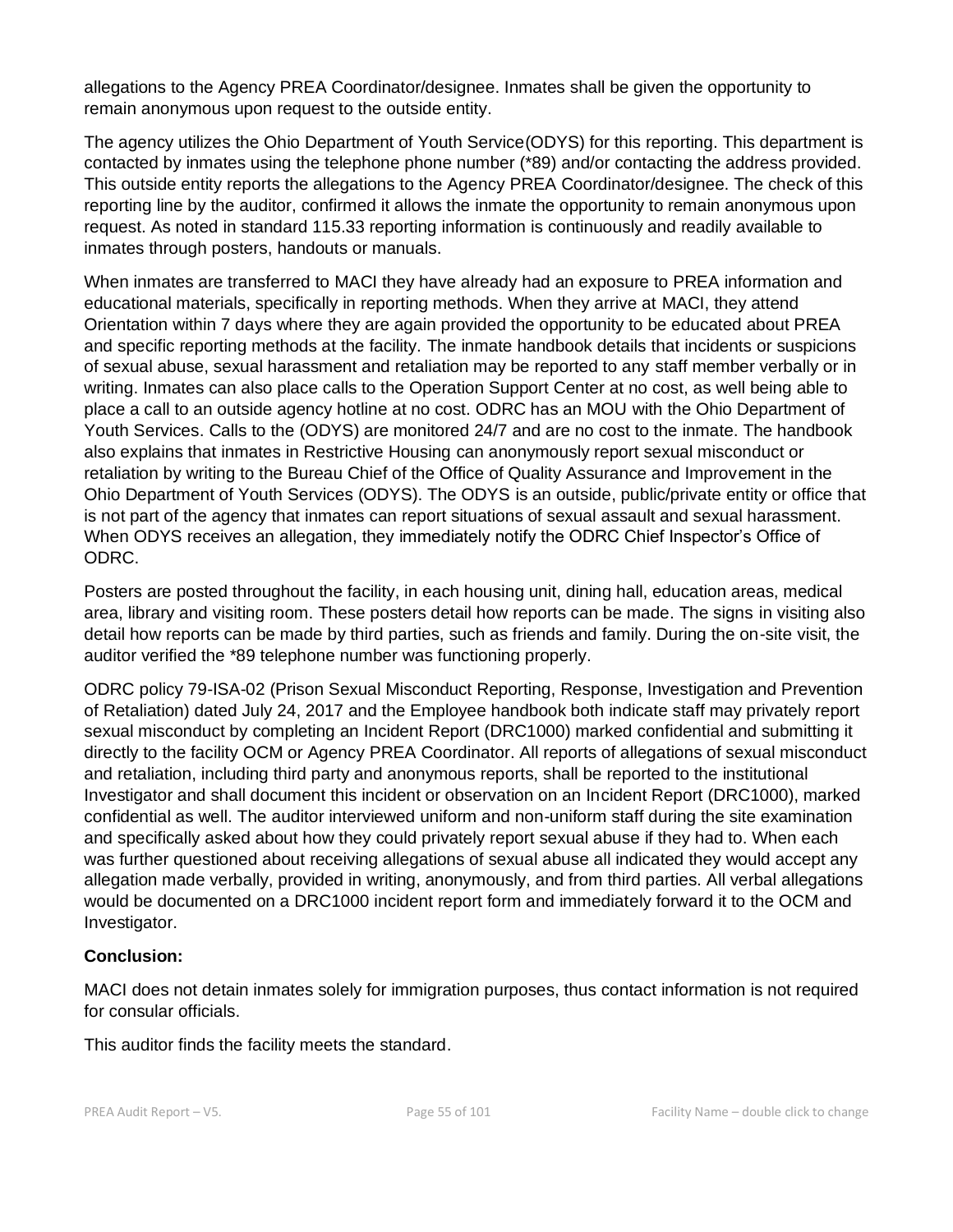# **Standard 115.52: Exhaustion of administrative remedies**

## **All Yes/No Questions Must Be Answered by the Auditor to Complete the Report**

#### **115.52 (a)**

Is the agency exempt from this standard? NOTE: The agency is exempt ONLY if it does not have administrative procedures to address inmate grievances regarding sexual abuse. This does not mean the agency is exempt simply because an inmate does not have to or is not ordinarily expected to submit a grievance to report sexual abuse. This means that as a matter of explicit policy, the agency does not have an administrative remedies process to address sexual abuse. ☒ Yes ☐ No

#### **115.52 (b)**

- Does the agency permit inmates to submit a grievance regarding an allegation of sexual abuse without any type of time limits? (The agency may apply otherwise-applicable time limits to any portion of a grievance that does not allege an incident of sexual abuse.) (N/A if agency is exempt from this standard.)  $\Box$  Yes  $\Box$  No  $\boxtimes$  NA
- Does the agency always refrain from requiring an inmate to use any informal grievance process, or to otherwise attempt to resolve with staff, an alleged incident of sexual abuse? (N/A if agency is exempt from this standard.)  $\Box$  Yes  $\Box$  No  $\boxtimes$  NA

#### **115.52 (c)**

- Does the agency ensure that: An inmate who alleges sexual abuse may submit a grievance without submitting it to a staff member who is the subject of the complaint? (N/A if agency is exempt from this standard.)  $\Box$  Yes  $\Box$  No  $\boxtimes$  NA
- Does the agency ensure that: Such grievance is not referred to a staff member who is the subject of the complaint? (N/A if agency is exempt from this standard.)  $\Box$  Yes  $\Box$  No  $\boxtimes$  NA

#### **115.52 (d)**

- Does the agency issue a final agency decision on the merits of any portion of a grievance alleging sexual abuse within 90 days of the initial filing of the grievance? (Computation of the 90-day time period does not include time consumed by inmates in preparing any administrative appeal.) (N/A if agency is exempt from this standard.)  $\Box$  Yes  $\Box$  No  $\boxtimes$  NA
- If the agency claims the maximum allowable extension of time to respond of up to 70 days per 115.52(d)(3) when the normal time period for response is insufficient to make an appropriate decision, does the agency notify the inmate in writing of any such extension and provide a date by which a decision will be made? (N/A if agency is exempt from this standard.)  $\Box$  Yes  $\Box$  No  $\boxtimes$  NA
- At any level of the administrative process, including the final level, if the inmate does not receive a response within the time allotted for reply, including any properly noticed extension, may an inmate consider the absence of a response to be a denial at that level? (N/A if agency is exempt from this standard.)  $\Box$  Yes  $\Box$  No  $\boxtimes$  NA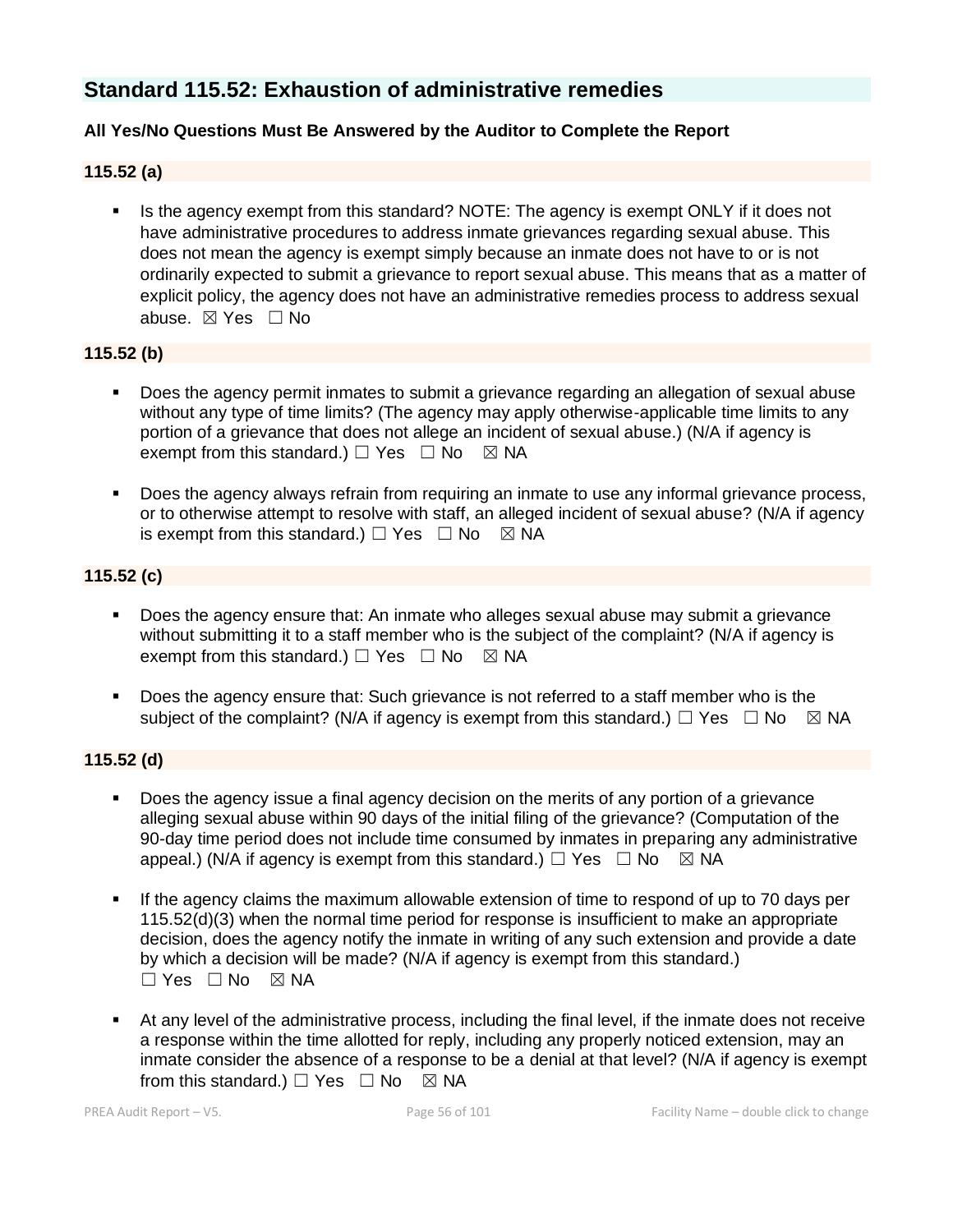## **115.52 (e)**

- Are third parties, including fellow inmates, staff members, family members, attorneys, and outside advocates, permitted to assist inmates in filing requests for administrative remedies relating to allegations of sexual abuse? (N/A if agency is exempt from this standard.) ☐ Yes ☐ No ☒ NA
- Are those third parties also permitted to file such requests on behalf of inmates? (If a third-party files such a request on behalf of an inmate, the facility may require as a condition of processing the request that the alleged victim agree to have the request filed on his or her behalf, and may also require the alleged victim to personally pursue any subsequent steps in the administrative remedy process.) (N/A if agency is exempt from this standard.)  $\Box$  Yes  $\Box$  No  $\boxtimes$  NA
- **.** If the inmate declines to have the request processed on his or her behalf, does the agency document the inmate's decision? (N/A if agency is exempt from this standard.) ☐ Yes ☐ No ☒ NA

#### **115.52 (f)**

- Has the agency established procedures for the filing of an emergency grievance alleging that an inmate is subject to a substantial risk of imminent sexual abuse? (N/A if agency is exempt from this standard.)  $\Box$  Yes  $\Box$  No  $\boxtimes$  NA
- **E** After receiving an emergency grievance alleging an inmate is subject to a substantial risk of imminent sexual abuse, does the agency immediately forward the grievance (or any portion thereof that alleges the substantial risk of imminent sexual abuse) to a level of review at which immediate corrective action may be taken? (N/A if agency is exempt from this standard.).  $\square$  Yes  $\square$  No  $\square$  NA
- **EXTER 15 After receiving an emergency grievance described above, does the agency provide an initial** response within 48 hours? (N/A if agency is exempt from this standard.)  $\Box$  Yes  $\Box$  No  $\boxtimes$  NA
- After receiving an emergency grievance described above, does the agency issue a final agency decision within 5 calendar days? (N/A if agency is exempt from this standard.)  $\Box$  Yes  $\Box$  No  $\boxtimes$  NA
- Does the initial response and final agency decision document the agency's determination whether the inmate is in substantial risk of imminent sexual abuse? (N/A if agency is exempt from this standard.)  $\Box$  Yes  $\Box$  No  $\boxtimes$  NA
- Does the initial response document the agency's action(s) taken in response to the emergency grievance? (N/A if agency is exempt from this standard.)  $\Box$  Yes  $\Box$  No  $\boxtimes$  NA
- Does the agency's final decision document the agency's action(s) taken in response to the emergency grievance? (N/A if agency is exempt from this standard.)  $\Box$  Yes  $\Box$  No  $\boxtimes$  NA

#### **115.52 (g)**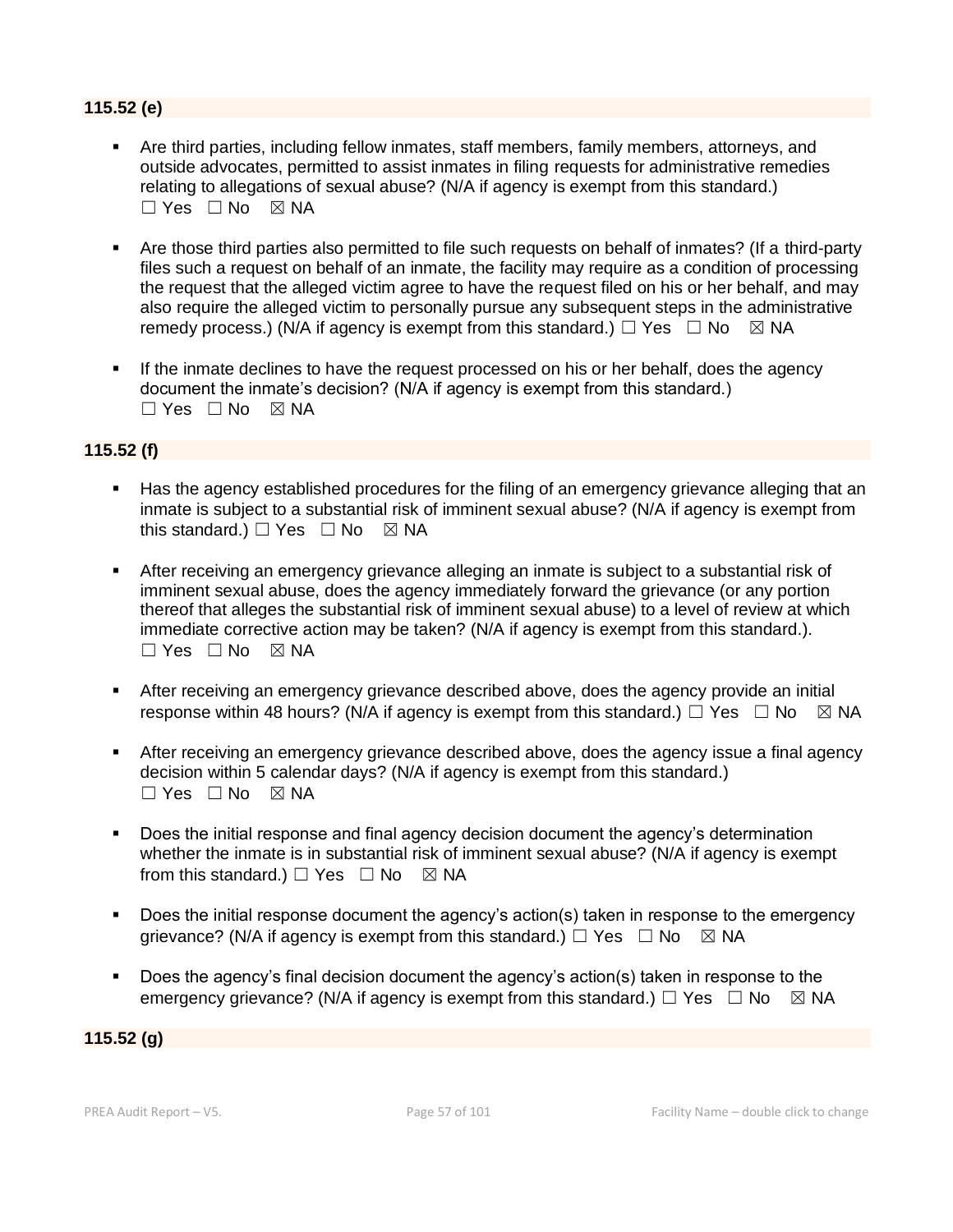**.** If the agency disciplines an inmate for filing a grievance related to alleged sexual abuse, does it do so ONLY where the agency demonstrates that the inmate filed the grievance in bad faith? (N/A if agency is exempt from this standard.)  $\Box$  Yes  $\Box$  No  $\boxtimes$  NA

#### **Auditor Overall Compliance Determination**

|             | <b>Exceeds Standard</b> (Substantially exceeds requirement of standards)                                                          |
|-------------|-----------------------------------------------------------------------------------------------------------------------------------|
| $\boxtimes$ | <b>Meets Standard</b> (Substantial compliance; complies in all material ways with the<br>standard for the relevant review period) |
|             | Does Not Meet Standard (Requires Corrective Action)                                                                               |

#### **Instructions for Overall Compliance Determination Narrative**

*The narrative below must include a comprehensive discussion of all the evidence relied upon in making the compliance or non-compliance determination, the auditor's analysis and reasoning, and the auditor's conclusions. This discussion must also include corrective action recommendations where the facility does not meet the standard. These recommendations must be included in the Final Report, accompanied by information on specific corrective actions taken by the facility.*

#### **Policy, Materials, Interviews and Other Evidence Reviewed**

- **Policy 79-ISA-02 Prison Sexual Misconduct Reporting, Response, Investigation and Prevention** of Retaliation
- Review of PAQ
- **·** Interview (Warden)
- Interview (PREA Coordinator)

The Ohio Department of Rehabilitation and Correction does not utilize the Inmate Grievance process as its administrative procedure for handling allegations of sexual abuse or sexual harassment. All cases of sexual abuse or sexual harassment are referred to the Institution Investigator. An investigation into a sexual abuse or sexual harassment allegation shall follow Department Policy 79-ISA-02 Prison Sexual Misconduct Reporting, Response, Investigation and Prevention of Retaliation. This policy adheres to the time constraints referenced in this standard. ODRC inmates are not prohibited from utilizing any grievance related forms (ICR, NOG, Appeal forms) to communicate PREA allegations in writing. However, ODRC does educate inmates (inmate handbooks and DRC Policy 79-ISA-02) that any PREA allegations received on grievance forms will be immediately channeled to the Institutional Investigator for proper handling. Therefore, this standard is applicable but exempt.

# **Standard 115.53: Inmate access to outside confidential support services**

#### **All Yes/No Questions Must Be Answered by the Auditor to Complete the Report**

#### **115.53 (a)**

Does the facility provide inmates with access to outside victim advocates for emotional support services related to sexual abuse by giving inmates mailing addresses and telephone numbers, including toll-free hotline numbers where available, of local, State, or national victim advocacy or rape crisis organizations?  $\boxtimes$  Yes  $\Box$  No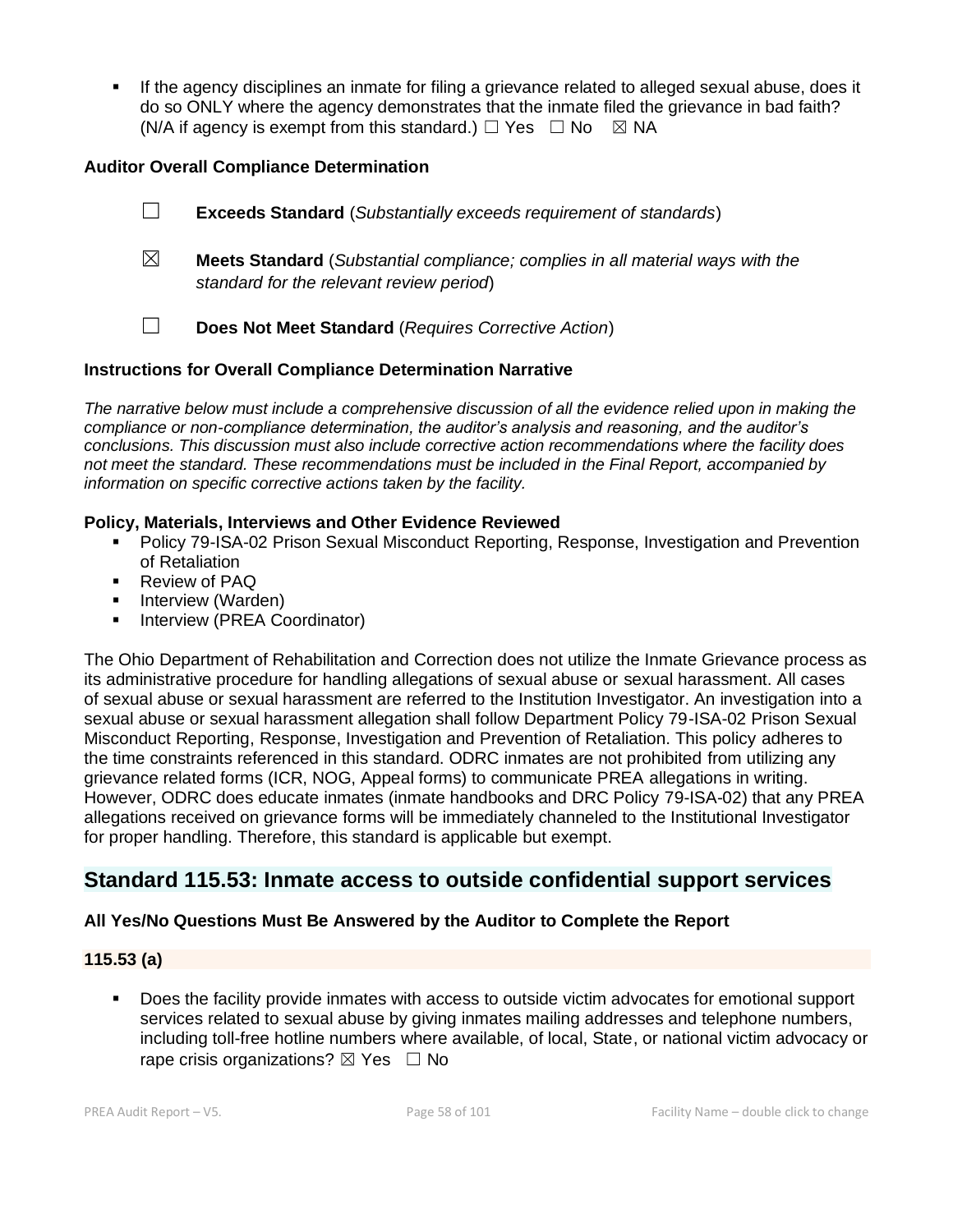- **•** Does the facility provide persons detained solely for civil immigration purposes mailing addresses and telephone numbers, including toll-free hotline numbers where available of local, State, or national immigrant services agencies? (N/A if the facility *never* has persons detained solely for civil immigration purposes.)  $\Box$  Yes  $\boxtimes$  No  $\Box$  NA
- **•** Does the facility enable reasonable communication between inmates and these organizations and agencies, in as confidential a manner as possible?  $\boxtimes$  Yes  $\Box$  No

#### **115.53 (b)**

▪ Does the facility inform inmates, prior to giving them access, of the extent to which such communications will be monitored and the extent to which reports of abuse will be forwarded to authorities in accordance with mandatory reporting laws?  $\boxtimes$  Yes  $\Box$  No

## **115.53 (c)**

- Does the agency maintain or attempt to enter into memoranda of understanding or other agreements with community service providers that are able to provide inmates with confidential emotional support services related to sexual abuse?  $\boxtimes$  Yes  $\Box$  No
- Does the agency maintain copies of agreements or documentation showing attempts to enter into such agreements?  $\boxtimes$  Yes  $\Box$  No

#### **Auditor Overall Compliance Determination**

- ☐ **Exceeds Standard** (*Substantially exceeds requirement of standards*)
- ☒ **Meets Standard** (*Substantial compliance; complies in all material ways with the standard for the relevant review period*)
- ☐ **Does Not Meet Standard** (*Requires Corrective Action*)

#### **Instructions for Overall Compliance Determination Narrative**

*The narrative below must include a comprehensive discussion of all the evidence relied upon in making the compliance or non-compliance determination, the auditor's analysis and reasoning, and the auditor's conclusions. This discussion must also include corrective action recommendations where the facility does not meet the standard. These recommendations must be included in the Final Report, accompanied by information on specific corrective actions taken by the facility.*

#### **Policy, Materials, Interviews and Other Evidence Reviewed**

- **ODRC Policy, 79-ISA-01, Prison Rape Elimination**
- ODRC Inmate Handbook and (Appendix A)-English & Spanish Version
- MOU with Sexual Assault Response Network of Central Ohio
- **EXECT** Listing of National, State, Local Rape Crisis Centers with contact information
- **EXEDENT** Interviews: Targeted inmates, random sample of inmates
- Memo from the agency PREA Coordinator detailing agency exemption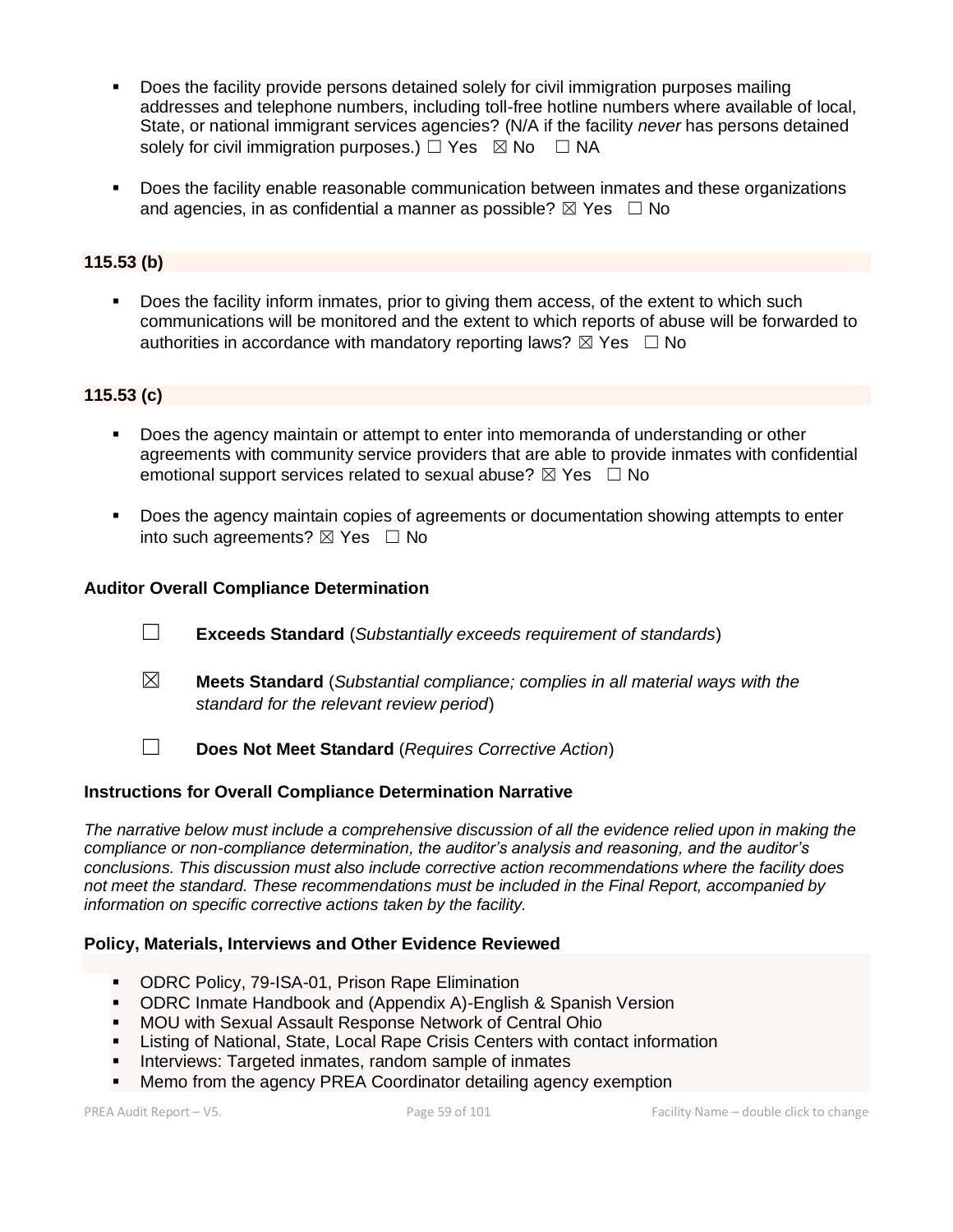According to ODRC Policy, 79-ISA-01, Prison Rape Elimination, The MACI PCM/OCM and the victim support person shall compile mailing addresses and telephone numbers, including toll-free hotline numbers of local, state or national victim advocacy or rape crisis organizations. The compiled information is then provided to unit staff who are expected to communicate this information to the inmate population. Inmates must be notified that the telephone calls are not confidential. Information provided to the inmate population in the Inmate Handbook explains that inmates have access to local, outside support services through Sexual Assault Response network of Central Ohio (SARNCO). SARNCO offers access to victim advocates that will provide emotional support and other services related to sexual abuse/assault. Posters are prevalent throughout the facility that have contact information for SANCO services. Calls made by inmates to SARNCO may be subject to monitoring. Community providers shall follow applicable mandatory reporting rules governing privacy, confidentiality, and/or privilege that apply for disclosures of sexual advocates, including confidentiality laws.

The MOU between the Domestic Violence Shelter, Inc. of Madison, Ohio and ODRC details the collaborative effort to provide response services to inmates who report being sexually assaulted/abused. Inmates will also be provided confidential emotional support services related to sexual assault/abuse.

Contact was made with the Domestic Violence Shelter, Inc representative who confirmed the services offered to inmates who report being sexually assaulted/abused. A list of National, State and local rape crisis centers was also provided that inmates may also contact in confidence. Interviews conducted with random, as well as targeted inmates, confirmed that the inmates were aware of confidential services available from an outside agency regarding victim support for inmates who have been sexually assaulted or abused.

#### **Conclusion:**

This auditor finds the facility meets this standard.

# **Standard 115.54: Third-party reporting**

#### **All Yes/No Questions Must Be Answered by the Auditor to Complete the Report**

#### **115.54 (a)**

- Has the agency established a method to receive third-party reports of sexual abuse and sexual harassment? **⊠** Yes □ No
- Has the agency distributed publicly information on how to report sexual abuse and sexual harassment on behalf of an inmate?  $\boxtimes$  Yes  $\Box$  No

#### **Auditor Overall Compliance Determination**

- 
- ☐ **Exceeds Standard** (*Substantially exceeds requirement of standards*)
- ☒ **Meets Standard** (*Substantial compliance; complies in all material ways with the standard for the relevant review period*)



☐ **Does Not Meet Standard** (*Requires Corrective Action*)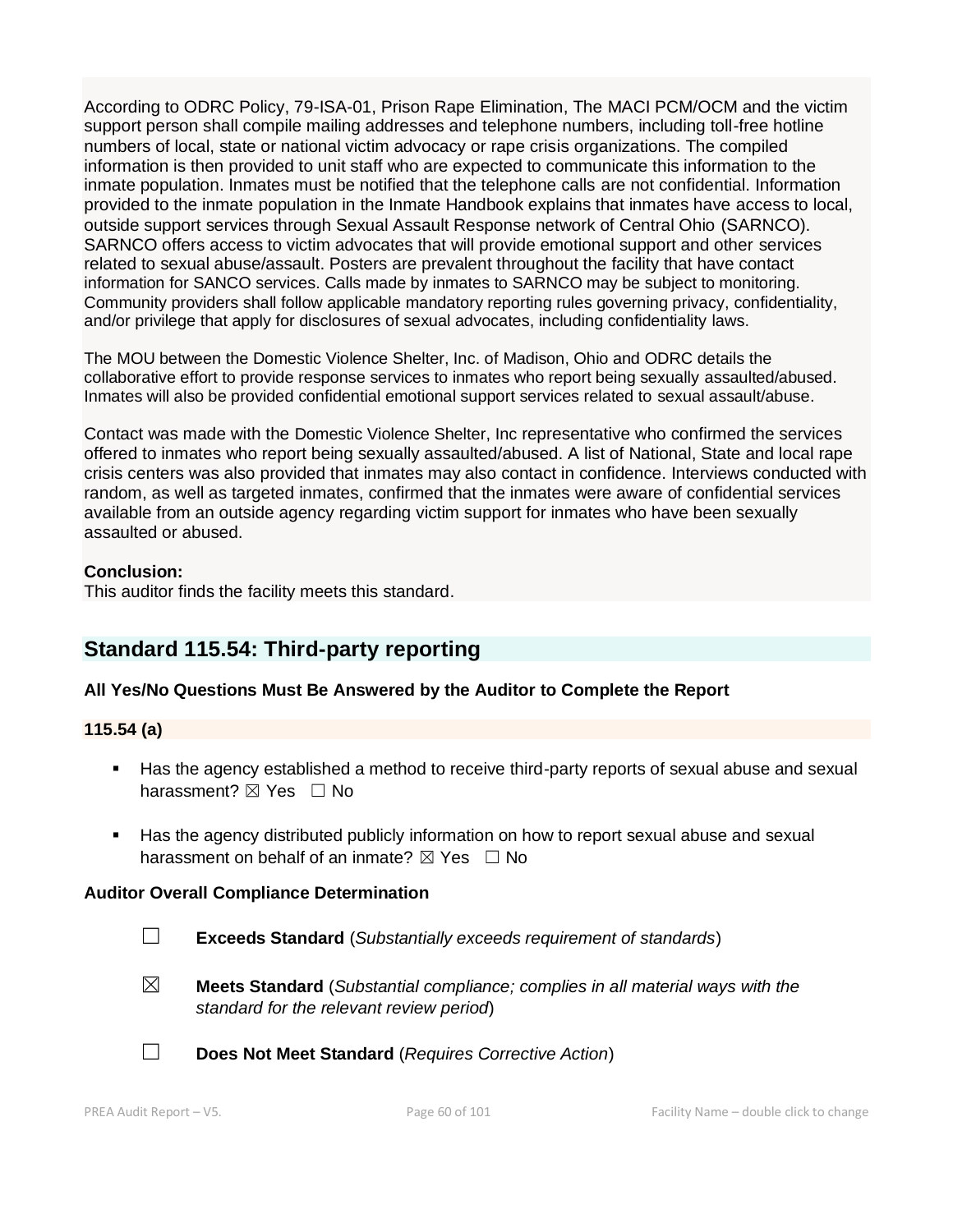#### **Instructions for Overall Compliance Determination Narrative**

*The narrative below must include a comprehensive discussion of all the evidence relied upon in making the compliance or non-compliance determination, the auditor's analysis and reasoning, and the auditor's conclusions. This discussion must also include corrective action recommendations where the facility does not meet the standard. These recommendations must be included in the Final Report, accompanied by information on specific corrective actions taken by the facility.*

#### **Policy, Materials, Interviews and Other Evidence Reviewed**

- Review of Visit Room and Facility Entrance Posters
- Interviews (Random Inmates)
- Interview (OCM)

The auditor observed "Family and Friends" Posters located at the entrance of MaCI and in the inmate visiting room. These posters inform family members and friends of agency phone numbers, mailing addresses and email addresses where they can report allegations of sexual abuse and/or sexual harassment on behalf of any inmate. The Auditor also reviewed the ODRC web page (http://www.drc.ohio.gov/prea) that also provides a means for the general public to report allegations of sexual abuse and/or sexual harassment on behalf of any inmate through this web site.

During interviews with random inmates all were aware that their family members could make a call on their behalf either to the facility or to Columbus (Central Office) if necessary, to report any issues they have. Interviews with targeted and randomly selected inmates indicated that they were all aware they could inform another person of sexual misconduct who could then report the incident on the inmate's behalf and the report could be made anonymously.

#### **Conclusion:**

This auditor finds the facility in compliance with the standard.

# **OFFICIAL RESPONSE FOLLOWING AN INMATE REPORT**

# **Standard 115.61: Staff and agency reporting duties**

#### **All Yes/No Questions Must Be Answered by the Auditor to Complete the Report**

#### **115.61 (a)**

- Does the agency require all staff to report immediately and according to agency policy any knowledge, suspicion, or information regarding an incident of sexual abuse or sexual harassment that occurred in a facility, whether or not it is part of the agency?  $\boxtimes$  Yes  $\Box$  No
- Does the agency require all staff to report immediately and according to agency policy any knowledge, suspicion, or information regarding retaliation against inmates or staff who reported an incident of sexual abuse or sexual harassment?  $\boxtimes$  Yes  $\Box$  No
- Does the agency require all staff to report immediately and according to agency policy any knowledge, suspicion, or information regarding any staff neglect or violation of responsibilities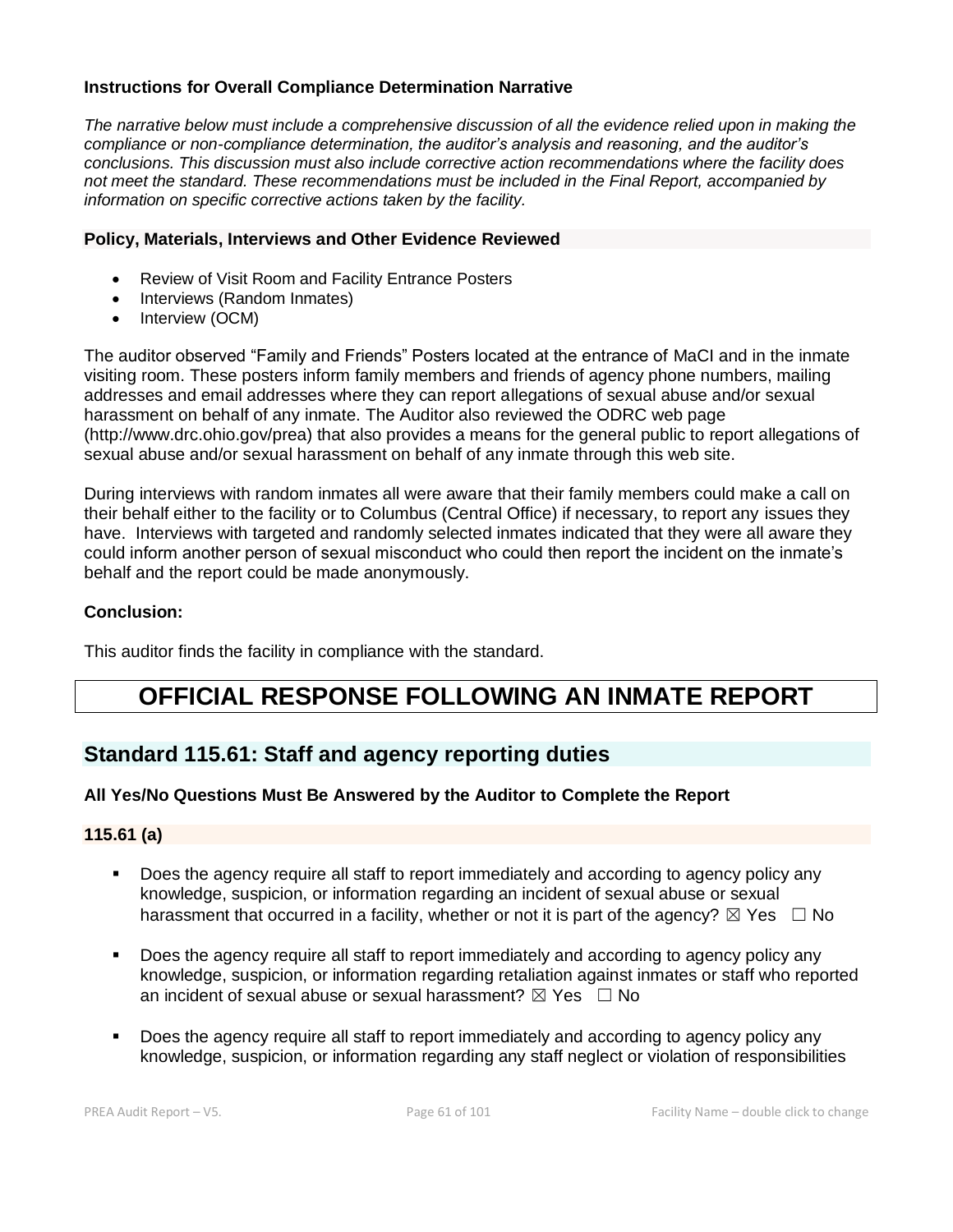that may have contributed to an incident of sexual abuse or sexual harassment or retaliation?  $\boxtimes$  Yes  $\Box$  No

# **115.61 (b)**

Apart from reporting to designated supervisors or officials, does staff always refrain from revealing any information related to a sexual abuse report to anyone other than to the extent necessary, as specified in agency policy, to make treatment, investigation, and other security and management decisions?  $\boxtimes$  Yes  $\Box$  No

#### **115.61 (c)**

- Unless otherwise precluded by Federal, State, or local law, are medical and mental health practitioners required to report sexual abuse pursuant to paragraph (a) of this section?  $\boxtimes$  Yes  $\Box$  No
- Are medical and mental health practitioners required to inform inmates of the practitioner's duty to report, and the limitations of confidentiality, at the initiation of services?  $\boxtimes$  Yes  $\Box$  No

## **115.61 (d)**

■ If the alleged victim is under the age of 18 or considered a vulnerable adult under a State or local vulnerable persons statute, does the agency report the allegation to the designated State or local services agency under applicable mandatory reporting laws?  $\boxtimes$  Yes  $\Box$  No

## **115.61 (e)**

Does the facility report all allegations of sexual abuse and sexual harassment, including thirdparty and anonymous reports, to the facility's designated investigators?  $\boxtimes$  Yes  $\Box$  No

# **Auditor Overall Compliance Determination**

- ☐ **Exceeds Standard** (*Substantially exceeds requirement of standards*)
- ☒ **Meets Standard** (*Substantial compliance; complies in all material ways with the standard for the relevant review period*)
- ☐ **Does Not Meet Standard** (*Requires Corrective Action*)

#### **Instructions for Overall Compliance Determination Narrative**

*The narrative below must include a comprehensive discussion of all the evidence relied upon in making the compliance or non-compliance determination, the auditor's analysis and reasoning, and the auditor's conclusions. This discussion must also include corrective action recommendations where the facility does not meet the standard. These recommendations must be included in the Final Report, accompanied by information on specific corrective actions taken by the facility.*

#### **Policy, Materials, Interviews and Other Evidence Reviewed**

- Policy 79-ISA-02 (Prison Sexual Misconduct Reporting, Response, Investigation and Prevention of Retaliation) July 24, 2017
- ODRC policy 79-ISA-04 (PREA Risk Assessment and Accommodation Strategies) February 5,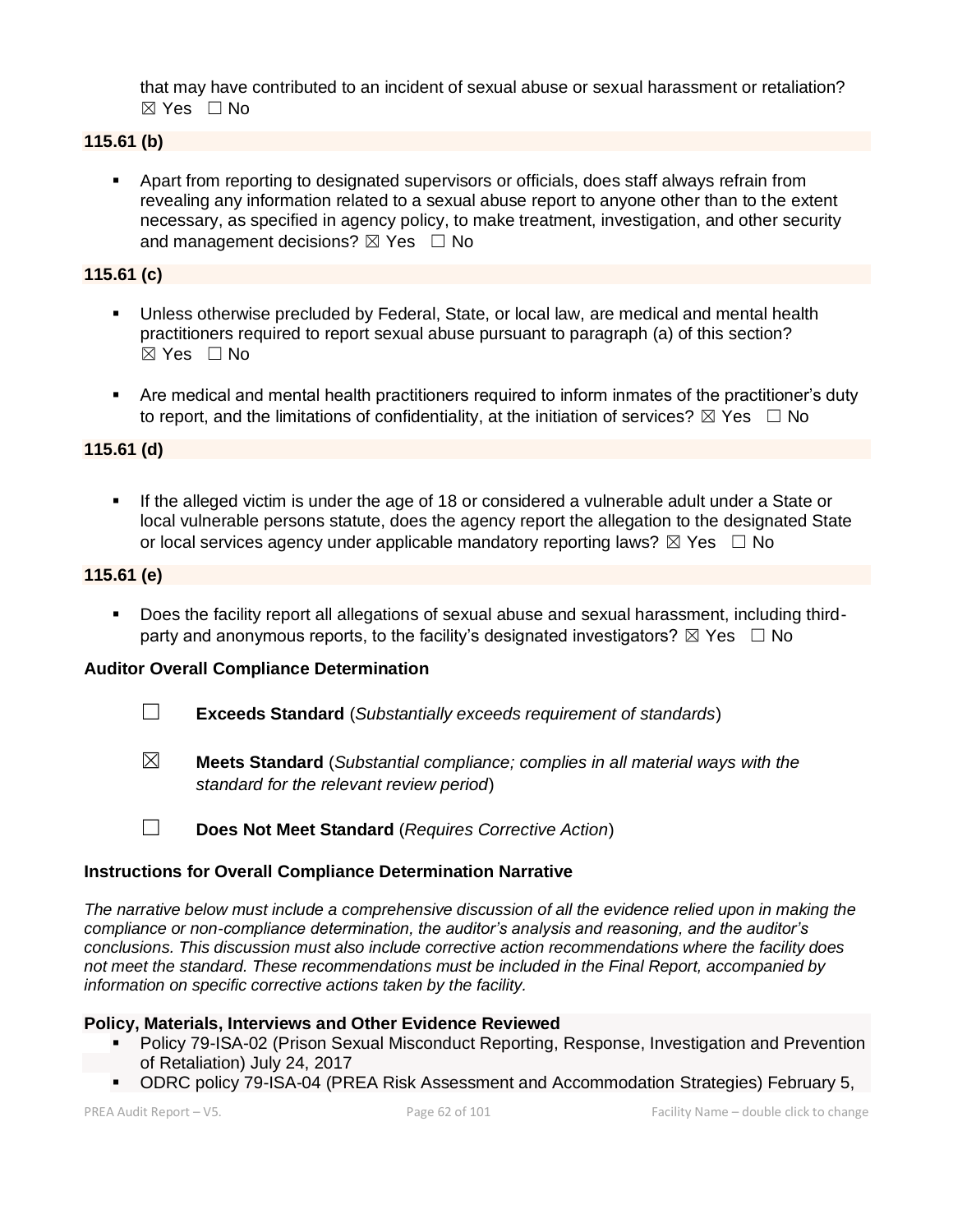- 2017
- ODRC memo of no reports of sexual abuse in the community referred to law enforcement
- ODRC memo of no alleged victims who were under the age of 18 or considered vulnerable adults
- Investigation Summary Report-Administrative Investigation packet of PREA Incident
- **E** Interviews (Warden, PREA Coordinator, OCM, Medical Staff & Mental Health)

ODRC Policy, 79-ISA-02, Prison Sexual Misconduct Reporting, Response, Investigation and Prevention of Retaliation, in agreement with Policy 01-COM-08, Incident Reporting and Notification, require that staff immediately report any knowledge, suspicion or information regarding an incident of sexual abuse, sexual harassment that occurred in an institution, whether or not it is part of the ODRC. Staff are also required to report retaliation against inmates or staff who report incidents and any staff neglect or violations of responsibilities that may have contributed to an incident or retaliation. Unless otherwise precluded by federal, state, or local law, medical and mental health practitioners are required to report sexual abuse while also informing inmates of the required duty to report and the limitations of confidentiality at the initiation of services.

Policy 79-ISA-04, PREA Assessments and Accommodation Strategies addresses informed consent if sexual abuse is reported as having occurred in the community. Exceptions exist for community abuse allegations if the victim is a vulnerable adult or someone under 18. MaCI did not have any reports of sexual abuse of inmates reported through medical or mental health professionals that would require informed consent or any alleged victims who were under the age of 18 or considered vulnerable adults during the audit period. within the audit period.

Staff are required to document any allegations of sexual misconduct and retaliation, including third party and anonymous reports on an Incident Report and mark it confidential. Copies of the report are immediately forwarded to the institutional investigator and the PCM/OCM. Review of an Investigation Summary Report of a third-party report of sexual misconduct, included the initial Incident Report indicating the report was considered confidential and the information was shared with the institutional investigator. Interviews with staff confirmed that staff were very knowledgeable about proper reporting procedures. Although most staff reported they have never had a MaCI inmate report any allegations or received a third-party report, a few staff reported they have had inmates reports incidents to them when assigned to another facility.

# **Conclusion:**

The auditor finds the facility in compliance with this standard.

# **Standard 115.62: Agency protection duties**

#### **All Yes/No Questions Must Be Answered by the Auditor to Complete the Report**

#### **115.62 (a)**

▪ When the agency learns that an inmate is subject to a substantial risk of imminent sexual abuse, does it take immediate action to protect the inmate?  $\boxtimes$  Yes  $\Box$  No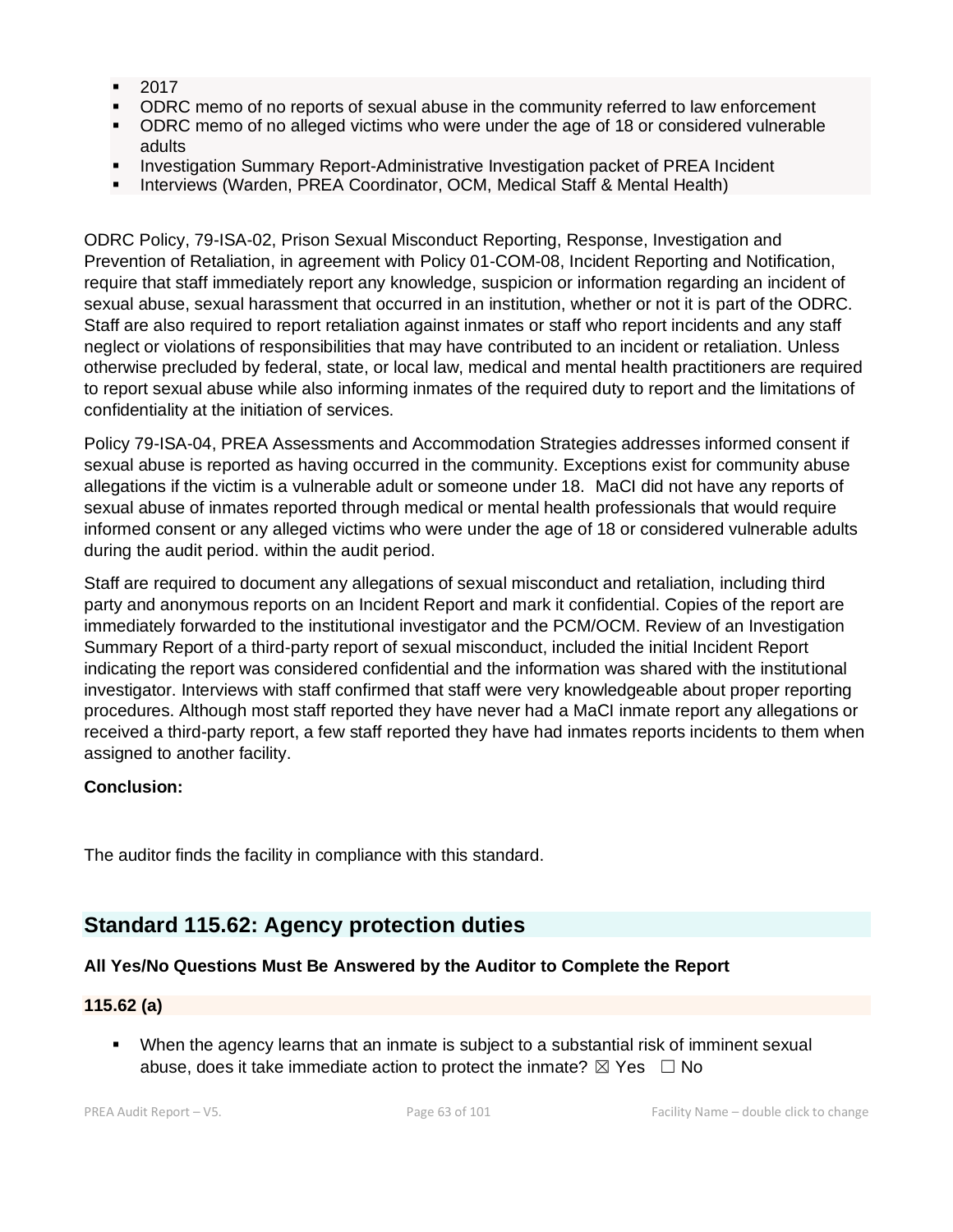#### **Auditor Overall Compliance Determination**

- ☐ **Exceeds Standard** (*Substantially exceeds requirement of standards*)
- ☒ **Meets Standard** (*Substantial compliance; complies in all material ways with the standard for the relevant review period*)
- ☐ **Does Not Meet Standard** (*Requires Corrective Action*)

#### **Instructions for Overall Compliance Determination Narrative**

*The narrative below must include a comprehensive discussion of all the evidence relied upon in making the compliance or non-compliance determination, the auditor's analysis and reasoning, and the auditor's conclusions. This discussion must also include corrective action recommendations where the facility does not meet the standard. These recommendations must be included in the Final Report, accompanied by information on specific corrective actions taken by the facility.*

#### **Policy, Materials, Interviews and Other Evidence Reviewed**

- Policy 79-ISA-02 (Prison Sexual Misconduct Reporting, Response, Investigation and Prevention
- of Retaliation) July 24, 2017
- Memo indicating no case of imminent risk of sexual abuse occurred at MaCI during this audit reporting period.
- Interview (Warden)
- Interview (Random Staff)

According to ODRC Policy, 79-ISA-02, Prison Sexual Misconduct Reporting, Response, Investigation and Prevention of Retaliation requires all reports of substantial risk of imminent sexual abuse shall immediately be forwarded to the institutional investigator, PCM/OCM, Unit Management Chief and shift supervisor. Upon receipt of a report, security staff shall take immediate action to employ protection measures to ensure the inmate's safety. Those protective measures could include housing changes, transfer of inmate victims or abusers and removal of alleged staff or inmate abusers to prevent contact with victims.

The Warden, and several other staff interviewed, all said that the inmates involved would be immediately separated, potentially transferring the alleged abuser. Reports of substantial risk of imminent sexual abuse shall be investigated by the institutional investigator and documented within the electronic PREA Incident Reporting System. The facility reported that there were no inmates that were subject to substantial risk of imminent sexual abuse during the audit period.

#### **Conclusion:**

Standard 115.62 requires the institution to take immediate action to protect any inmate at substantial risk of imminent sexual abuse which such access to LexisNexis via the GTL tablet may increase the likelihood and prevalence of happening. . The agency has addressed this concern by putting a notice that must be read and agreed to by all inmates prior to having access to the Lexis/Nexis application. This notice warned against misuse of information from the application; promised monitoring and punishing those who may misuse or abused the information on the Lexis/Nexis app. MACI is in compliance with this standard.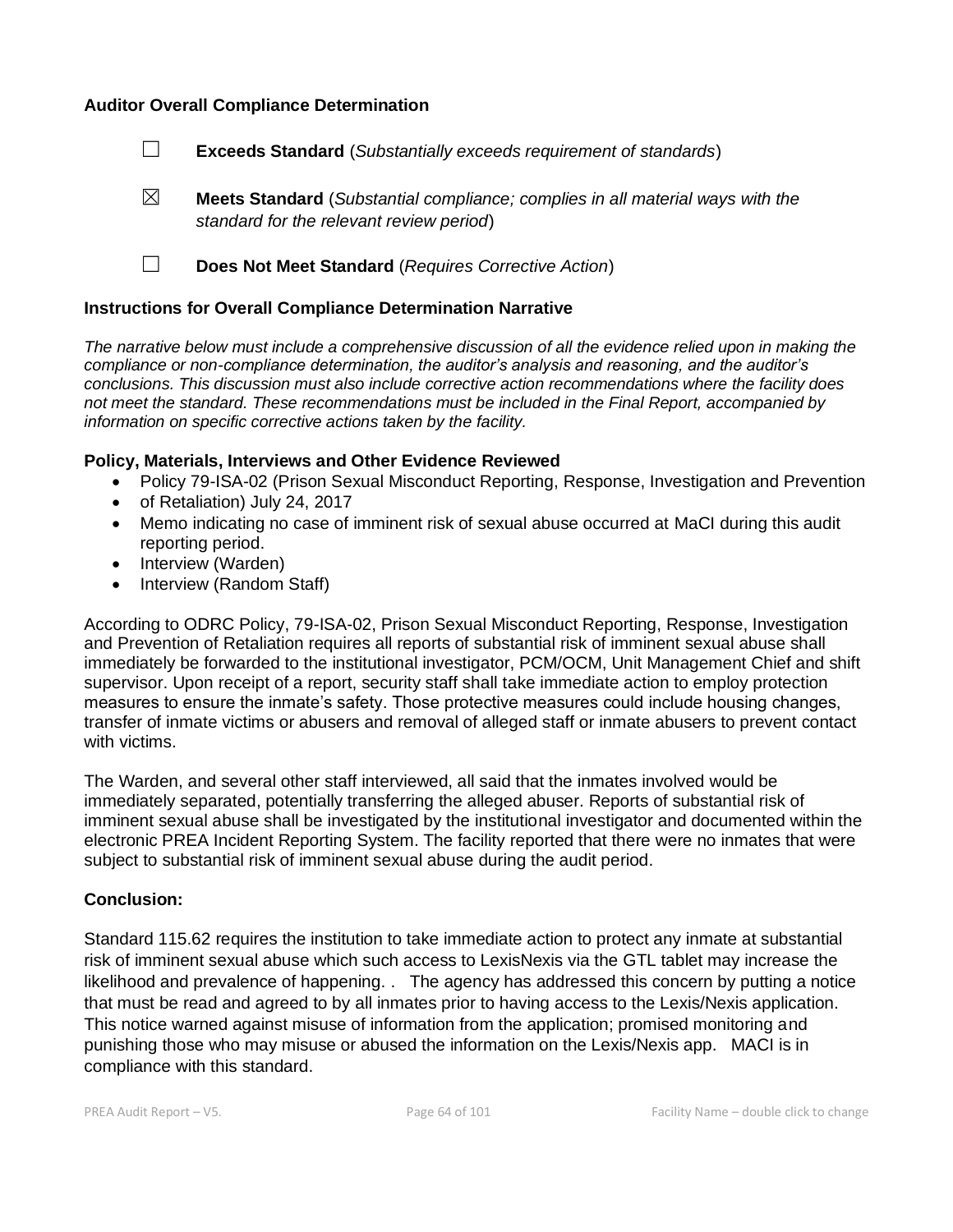# **Standard 115.63: Reporting to other confinement facilities**

## **All Yes/No Questions Must Be Answered by the Auditor to Complete the Report**

#### **115.63 (a)**

▪ Upon receiving an allegation that an inmate was sexually abused while confined at another facility, does the head of the facility that received the allegation notify the head of the facility or appropriate office of the agency where the alleged abuse occurred?  $\boxtimes$  Yes  $\Box$  No

#### **115.63 (b)**

**EXECT** Is such notification provided as soon as possible, but no later than 72 hours after receiving the allegation?  $\boxtimes$  Yes  $\Box$  No

#### **115.63 (c)**

**•** Does the agency document that it has provided such notification?  $\boxtimes$  Yes  $\Box$  No

## **115.63 (d)**

■ Does the facility head or agency office that receives such notification ensure that the allegation is investigated in accordance with these standards?  $\boxtimes$  Yes  $\Box$  No

#### **Auditor Overall Compliance Determination**

- ☐ **Exceeds Standard** (*Substantially exceeds requirement of standards*)
- ☒ **Meets Standard** (*Substantial compliance; complies in all material ways with the standard for the relevant review period*)
- ☐ **Does Not Meet Standard** (*Requires Corrective Action*)

#### **Instructions for Overall Compliance Determination Narrative**

*The narrative below must include a comprehensive discussion of all the evidence relied upon in making the compliance or non-compliance determination, the auditor's analysis and reasoning, and the auditor's conclusions. This discussion must also include corrective action recommendations where the facility does not meet the standard. These recommendations must be included in the Final Report, accompanied by information on specific corrective actions taken by the facility.*

#### **Policy, Materials, Interviews and Other Evidence Reviewed**

• Policy 79-ISA-02 (Prison Sexual Misconduct Reporting, Response, Investigation and Prevention of Retaliation) July 24, 2017

• Interview (Warden)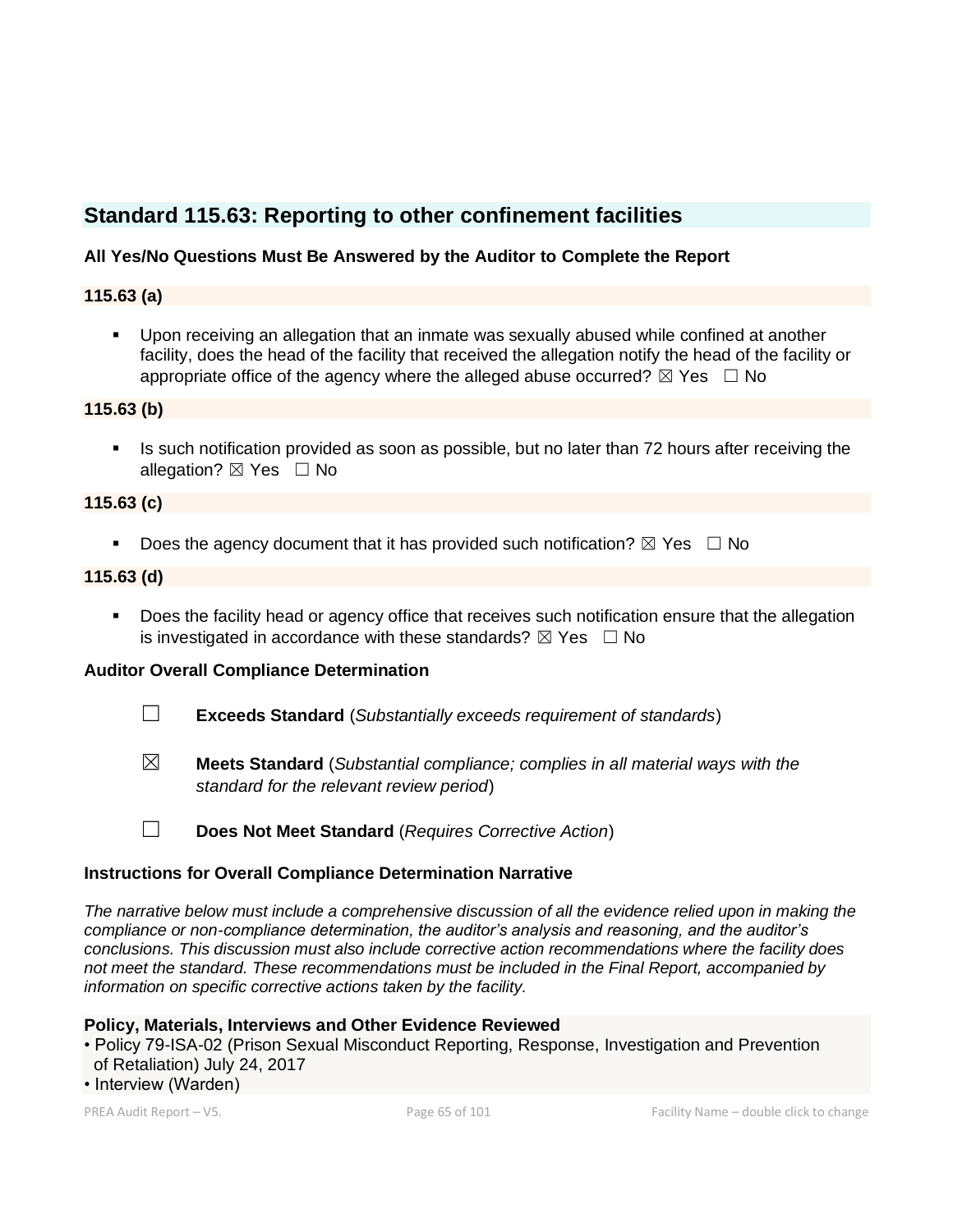• Interview (Investigator)

• Review of Investigative files

ODRC policy 79-ISA-02 (Prison Sexual Misconduct Reporting, Response, Investigation and Prevention of Retaliation) dated July 24, 2017, requires that upon receiving an allegation that an inmate was sexually abused while confined at another institution/facility, the Warden is to notify the managing officer of the institution/facility or appropriate office of the agency where the alleged abuse occurred. This notification is to be made with 72 hours after being informed and documented. The notification shall be documented on an Incident Report (DRC1000). The managing officer or agency office that receives such notification shall ensure the allegation is investigated in accordance with applicable provisions of the policy. In the past 12 months, there were zero (0) allegations of sexual abuse the facility received from other facilities.

During the past 12 months, the facility received two (2) allegations that an inmate was abused while confined at another facility. The Warden indicated if there had there been any incidents reported he would report it immediately long before the 72-hour requirement and documented it. The facility Investigator and OCM confirmed MaCI received one notification from another ODRC facility of an alleged incident occurring at MaCI. The incident was investigated per policy with an outcome notice sent to the inmate at his new facility.

#### **Conclusion:**

This auditor finds the facility in compliance of this standard.

# **Standard 115.64: Staff first responder duties**

#### **All Yes/No Questions Must Be Answered by the Auditor to Complete the Report**

#### **115.64 (a)**

- Upon learning of an allegation that an inmate was sexually abused, is the first security staff member to respond to the report required to: Separate the alleged victim and abuser? ☒ Yes ☐ No
- Upon learning of an allegation that an inmate was sexually abused, is the first security staff member to respond to the report required to: Preserve and protect any crime scene until appropriate steps can be taken to collect any evidence?  $\boxtimes$  Yes  $\Box$  No
- Upon learning of an allegation that an inmate was sexually abused, is the first security staff member to respond to the report required to: Request that the alleged victim not take any actions that could destroy physical evidence, including, as appropriate, washing, brushing teeth, changing clothes, urinating, defecating, smoking, drinking, or eating, if the abuse occurred within a time period that still allows for the collection of physical evidence?  $\boxtimes$  Yes  $\Box$  No
- Upon learning of an allegation that an inmate was sexually abused, is the first security staff member to respond to the report required to: Ensure that the alleged abuser does not take any actions that could destroy physical evidence, including, as appropriate, washing, brushing teeth, changing clothes, urinating, defecating, smoking, drinking, or eating, if the abuse occurred within a time period that still allows for the collection of physical evidence?  $\boxtimes$  Yes  $\Box$  No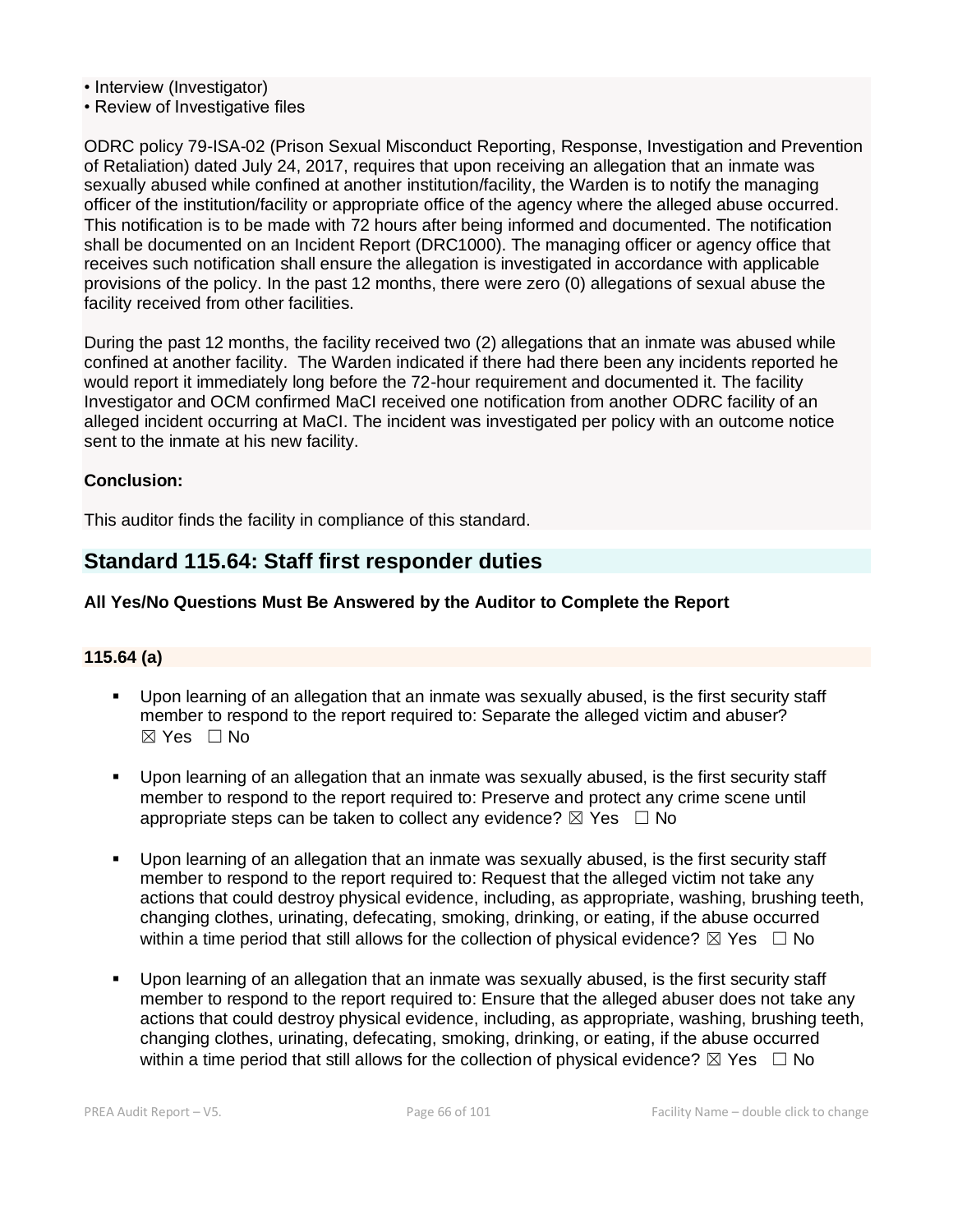## **115.64 (b)**

If the first staff responder is not a security staff member, is the responder required to request that the alleged victim not take any actions that could destroy physical evidence, and then notify security staff?  $\boxtimes$  Yes  $\Box$  No

#### **Auditor Overall Compliance Determination**



- ☒ **Meets Standard** (*Substantial compliance; complies in all material ways with the standard for the relevant review period*)
- ☐ **Does Not Meet Standard** (*Requires Corrective Action*)

#### **Instructions for Overall Compliance Determination Narrative**

*The narrative below must include a comprehensive discussion of all the evidence relied upon in making the compliance or non-compliance determination, the auditor's analysis and reasoning, and the auditor's conclusions. This discussion must also include corrective action recommendations where the facility does not meet the standard. These recommendations must be included in the Final Report, accompanied by information on specific corrective actions taken by the facility.*

#### **Policy, Materials, Interviews and Other Evidence Reviewed**

- Policy 79-ISA-02 (Prison Sexual Misconduct Reporting, Response, Investigation and Prevention of Retaliation) July 24, 2017
- ODRC Policy, 03-E-02, Institutional Sexual Abuse Coordinated Response Plan
- Incident Report of Possible PREA Incident involving sexual contact with a First Responder Checklist
- Investigative Summary Report Administrative Investigation of alleged PREA incident
- Interviews (Security)
- Investigative File Review

ODRC Policy, 03-E-02, Institutional Sexual Abuse Coordinated Response Plan, clearly defines the responsibilities when security staff and non-security staff learned of an allegation that an inmate was sexually abused. All staff are trained as first responders. The policy meets all provisions of the standard. Staff are required to separate the alleged victim and the abuser, preserve and protect the crime scene until appropriate steps can be taken to collect any evidence, request that the alleged victim not take any actions that could destroy physical evidence and ensure the alleged abuser does not take any actions that could destroy physical evidence. ODRC Policy, 79-ISA-02, Appendix C, Allegation of Sexual Abuse-First Responders Flow Chart detail staff responsibilities if they receive an allegation of Sexual Abuse. Appendix D of the same policy is a Sexual Abuse-First Responder Checklist detailing the tasks staff should take when they receive an allegation of sexual abuse.

Several staff, to include security and non-security staff, were interviewed throughout the onsite audit, about their responsibilities when they received an allegation of sexual abuse. Everyone knew their responsibility to ensure that the victim and the abuser are separated and preserve the crime scene while ensuring that neither person destroys any physical evidence. Everyone knew that they were required to submit an incident report and what notifications needed to be made. The checklists define the duties if the staff is a security or non-security staff member.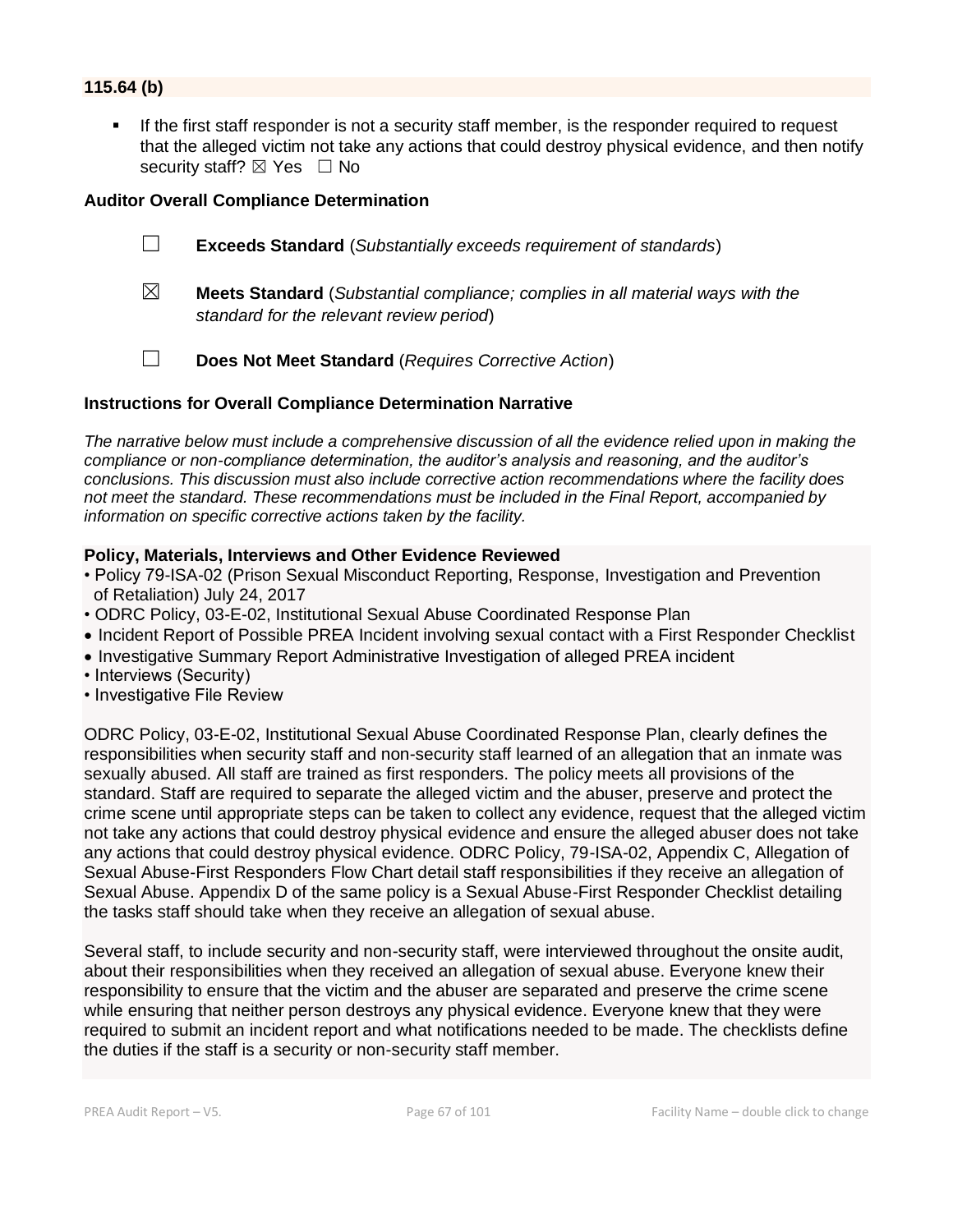The facility reported there were nine (9) allegations that an inmate was sexually abused in the past 12 months. Of these allegations, nine (9) required the first security staff to separate the alleged victim and abuser. In the past 12 months, four (4) allegations where staff were notified within a time period that still allowed for the collection of physical evidence. Of the nine (9) allegations of sexual abuse, non-security staff members responded one (1) time. The non-security staff requested that the alleged victim not take any actions that could destroy physical evidence and notified security staff. Of those allegations, one (1) responded to first by a non-security staff member.

## **Conclusion:**

This auditor finds the facility meets this standard.

# **Standard 115.65: Coordinated response**

#### **All Yes/No Questions Must Be Answered by the Auditor to Complete the Report**

#### **115.65 (a)**

▪ Has the facility developed a written institutional plan to coordinate actions among staff first responders, medical and mental health practitioners, investigators, and facility leadership taken in response to an incident of sexual abuse?  $\boxtimes$  Yes  $\Box$  No

#### **Auditor Overall Compliance Determination**

- ☐ **Exceeds Standard** (*Substantially exceeds requirement of standards*)
- ☒ **Meets Standard** (*Substantial compliance; complies in all material ways with the standard for the relevant review period*)
- ☐ **Does Not Meet Standard** (*Requires Corrective Action*)

#### **Instructions for Overall Compliance Determination Narrative**

*The narrative below must include a comprehensive discussion of all the evidence relied upon in making the compliance or non-compliance determination, the auditor's analysis and reasoning, and the auditor's conclusions. This discussion must also include corrective action recommendations where the facility does not meet the standard. These recommendations must be included in the Final Report, accompanied by information on specific corrective actions taken by the facility.*

#### **Policy, Materials, Interviews and Other Evidence Reviewed**

- MaCI 79-ISA-02, Institution Sexual Abuse Coordinated Response Plan
- Interview (Medical Staff)
- Interview (Mental Health Staff)
- Interview (OCM)
- Interview (Watch Commander)
- Investigative File review

MaCI Policy 79-ISA-02, Institution Sexual Abuse Coordinated Response Plan, is MaCI's policy detailing the coordinated actions to be taken among staff first responders, medical and mental health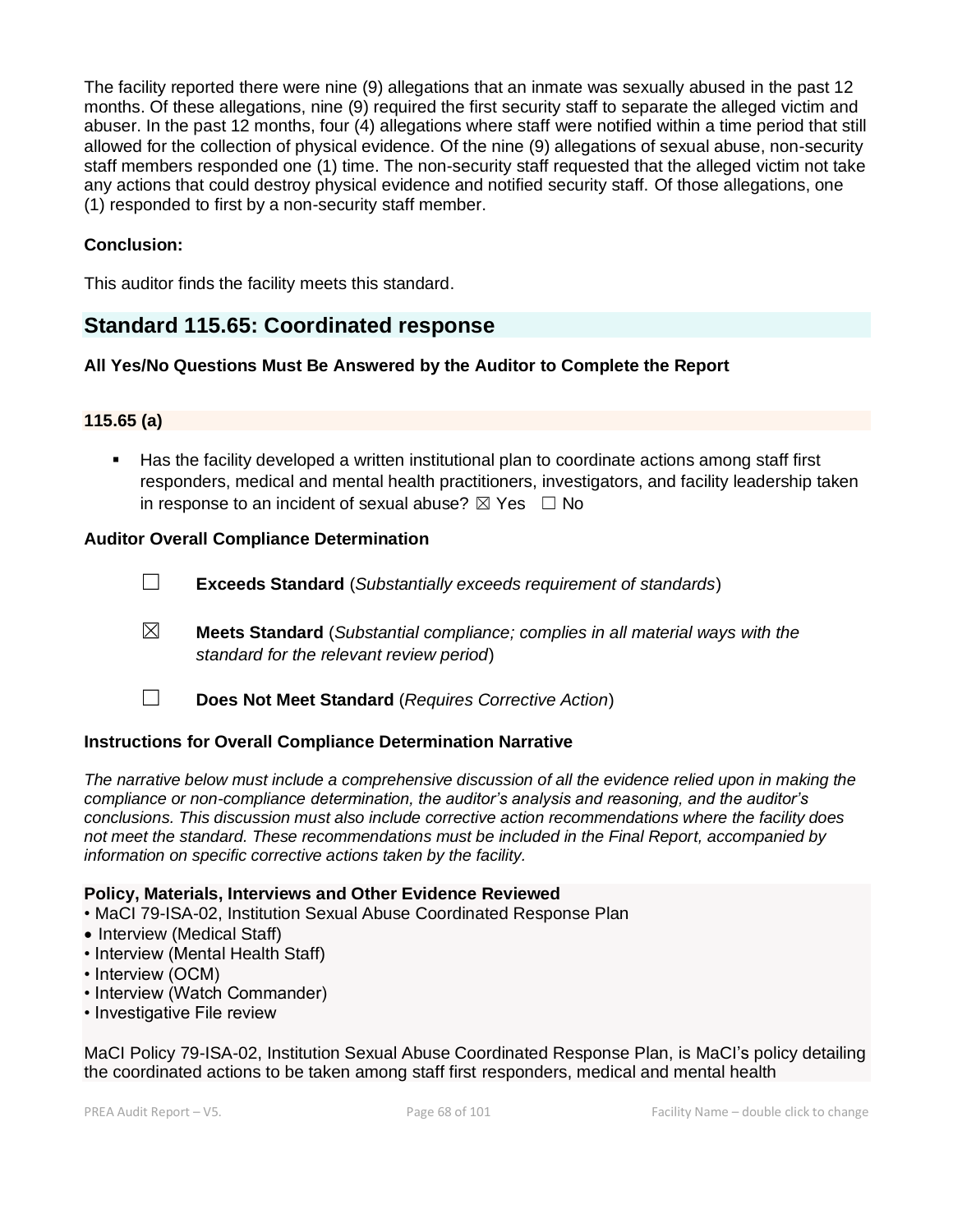practitioners, investigators, and facility leadership in response to an incident of sexual abuse, among staff first responders, medical and mental health practitioners, investigators, and facility leadership. During the site visit interviews were conducted with medical staff, mental health staff, Operational Compliance Manager, the facility Investigator and multiple supervisors. Their interviews confirmed their awareness to this specific policy and their specific responsibilities as they relate to responding to sexual abuse investigations.

## **Conclusion:**

This auditor finds the facility in compliance with this standard.

# **Standard 115.66: Preservation of ability to protect inmates from contact with abusers**

## **All Yes/No Questions Must Be Answered by the Auditor to Complete the Report**

## **115.66 (a)**

■ Are both the agency and any other governmental entities responsible for collective bargaining on the agency's behalf prohibited from entering into or renewing any collective bargaining agreement or other agreement that limits the agency's ability to remove alleged staff sexual abusers from contact with any inmates pending the outcome of an investigation or of a determination of whether and to what extent discipline is warranted?  $\boxtimes$  Yes  $\Box$  No

#### **115.66 (b)**

■ Auditor is not required to audit this provision.

# **Auditor Overall Compliance Determination**

- ☐ **Exceeds Standard** (*Substantially exceeds requirement of standards*)
- ☒ **Meets Standard** (*Substantial compliance; complies in all material ways with the standard for the relevant review period*)
- ☐ **Does Not Meet Standard** (*Requires Corrective Action*)

#### **Instructions for Overall Compliance Determination Narrative**

*The narrative below must include a comprehensive discussion of all the evidence relied upon in making the compliance or non-compliance determination, the auditor's analysis and reasoning, and the auditor's conclusions. This discussion must also include corrective action recommendations where the facility does not meet the standard. These recommendations must be included in the Final Report, accompanied by information on specific corrective actions taken by the facility.*

#### **Policy, Materials, Interviews and Other Evidence Reviewed**

- Review Ohio Civil Service Employees Association AFSCME Union Contract
- Interviews (Agency Head)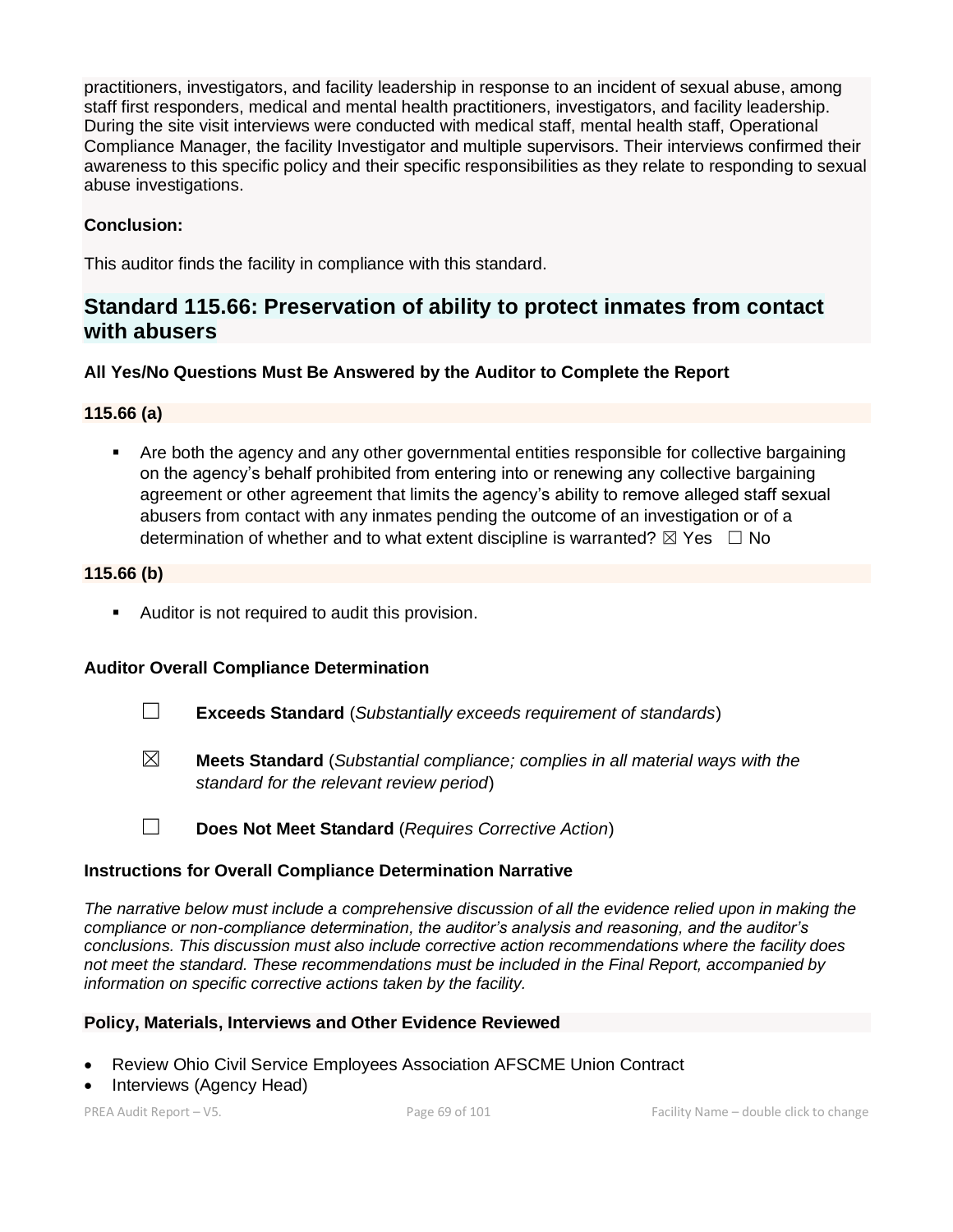ODRC engages in a collective bargaining unit. According to the Union Contract, the state retains the right to hire and transfer employees, suspend, discharge and discipline employees. This allows the agency to remove an alleged, staff sexual abusers from contact with any inmates pending the outcome of an investigation or of a determination of whether and to what extent discipline is warranted. It also allows the agency to set the regulations regarding employment and to determine the basis for the selection, retention and promoting employee.

## **Conclusion:**

This auditor finds the facility in compliance of this standard.

# **Standard 115.67: Agency protection against retaliation**

#### **All Yes/No Questions Must Be Answered by the Auditor to Complete the Report**

## **115.67 (a)**

- Has the agency established a policy to protect all inmates and staff who report sexual abuse or sexual harassment or cooperate with sexual abuse or sexual harassment investigations from retaliation by other inmates or staff?  $\boxtimes$  Yes  $\Box$  No
- Has the agency designated which staff members or departments are charged with monitoring retaliation?  $\nabla$  Yes  $\Box$  No

## **115.67 (b)**

■ Does the agency employ multiple protection measures, such as housing changes or transfers for inmate victims or abusers, removal of alleged staff or inmate abusers from contact with victims, and emotional support services, for inmates or staff who fear retaliation for reporting sexual abuse or sexual harassment or for cooperating with investigations?  $\boxtimes$  Yes  $\Box$  No

## **115.67 (c)**

- Except in instances where the agency determines that a report of sexual abuse is unfounded, for at least 90 days following a report of sexual abuse, does the agency: Monitor the conduct and treatment of inmates or staff who reported the sexual abuse to see if there are changes that may suggest possible retaliation by inmates or staff?  $\boxtimes$  Yes  $\Box$  No
- Except in instances where the agency determines that a report of sexual abuse is unfounded, for at least 90 days following a report of sexual abuse, does the agency: Monitor the conduct and treatment of inmates who were reported to have suffered sexual abuse to see if there are changes that may suggest possible retaliation by inmates or staff?  $\boxtimes$  Yes  $\Box$  No
- Except in instances where the agency determines that a report of sexual abuse is unfounded, for at least 90 days following a report of sexual abuse, does the agency: Act promptly to remedy any such retaliation?  $\boxtimes$  Yes  $\Box$  No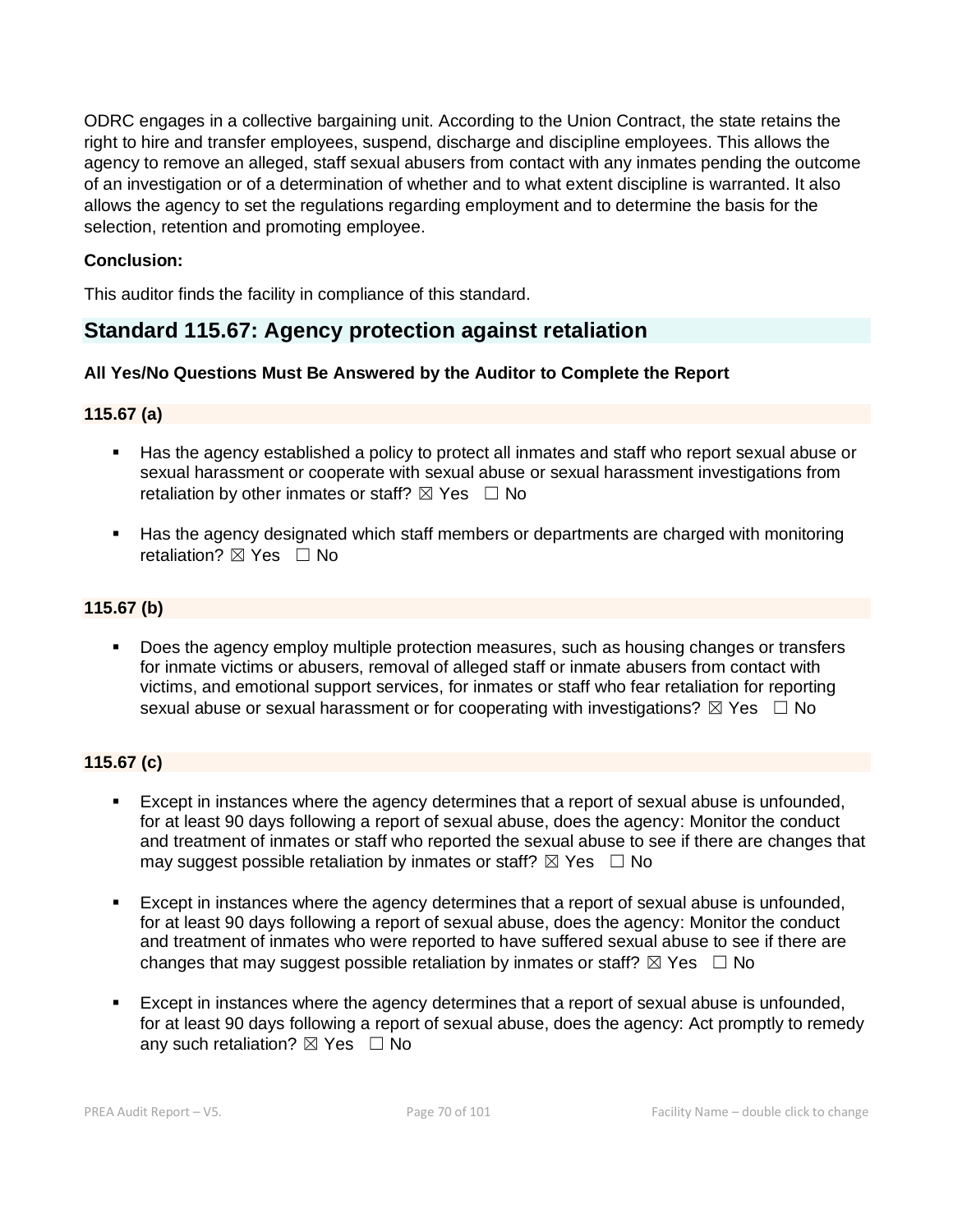- Except in instances where the agency determines that a report of sexual abuse is unfounded, for at least 90 days following a report of sexual abuse, does the agency: Monitor any inmate disciplinary reports?  $\boxtimes$  Yes  $\Box$  No
- Except in instances where the agency determines that a report of sexual abuse is unfounded, for at least 90 days following a report of sexual abuse, does the agency: Monitor inmate housing changes? ☒ Yes ☐ No
- Except in instances where the agency determines that a report of sexual abuse is unfounded, for at least 90 days following a report of sexual abuse, does the agency: Monitor inmate program changes?  $\boxtimes$  Yes  $\Box$  No
- Except in instances where the agency determines that a report of sexual abuse is unfounded, for at least 90 days following a report of sexual abuse, does the agency: Monitor negative performance reviews of staff?  $\boxtimes$  Yes  $\Box$  No
- Except in instances where the agency determines that a report of sexual abuse is unfounded, for at least 90 days following a report of sexual abuse, does the agency: Monitor reassignments of staff?  $\boxtimes$  Yes  $\Box$  No
- Does the agency continue such monitoring beyond 90 days if the initial monitoring indicates a continuing need?  $\boxtimes$  Yes  $\Box$  No

#### **115.67 (d)**

▪ In the case of inmates, does such monitoring also include periodic status checks? ☒ Yes ☐ No

#### **115.67 (e)**

If any other individual who cooperates with an investigation expresses a fear of retaliation, does the agency take appropriate measures to protect that individual against retaliation? ☒ Yes ☐ No

#### **115.67 (f)**

■ Auditor is not required to audit this provision.

#### **Auditor Overall Compliance Determination**

☐ **Exceeds Standard** (*Substantially exceeds requirement of standards*)

☒ **Meets Standard** (*Substantial compliance; complies in all material ways with the standard for the relevant review period*)



☐ **Does Not Meet Standard** (*Requires Corrective Action*)

#### **Instructions for Overall Compliance Determination Narrative**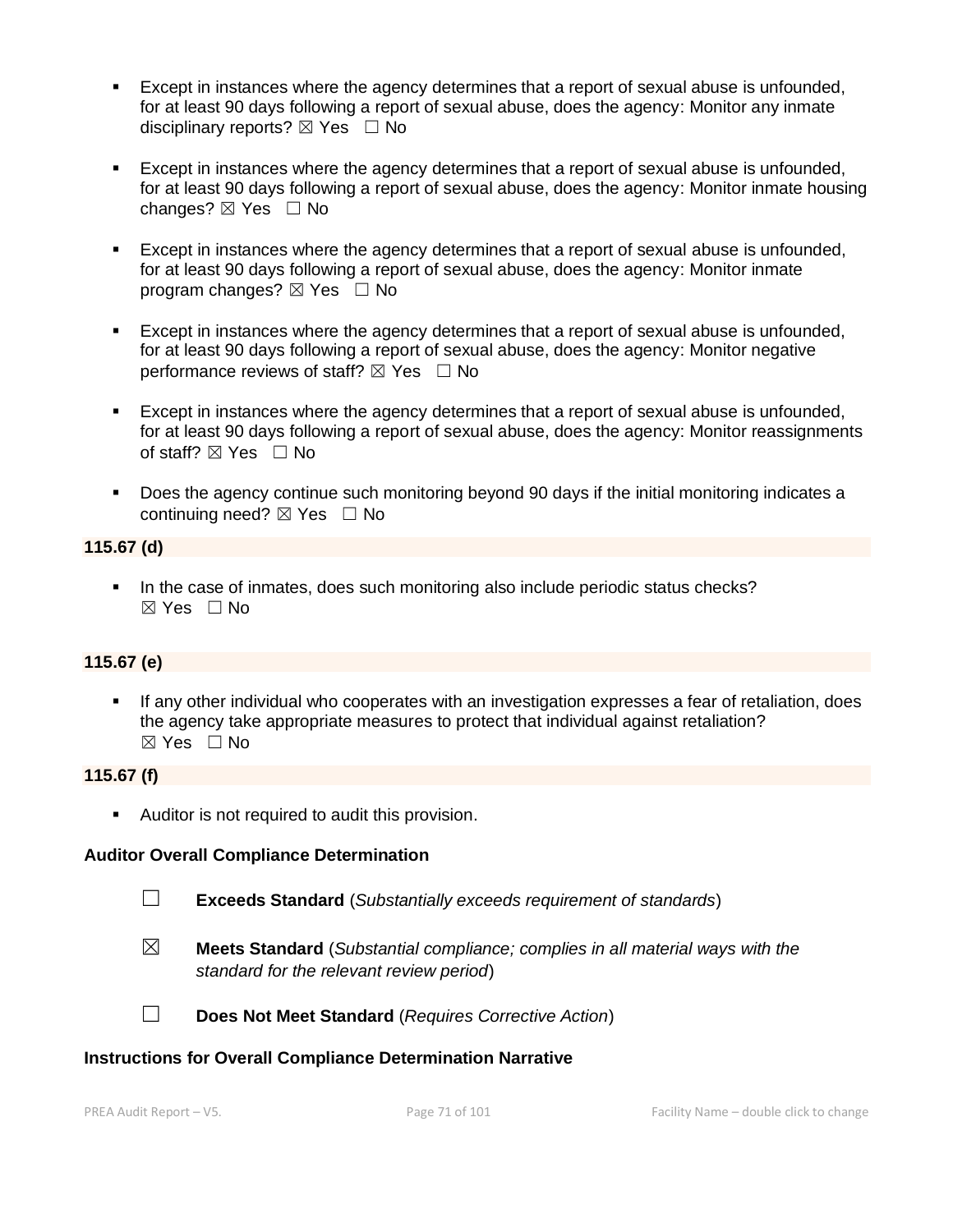*The narrative below must include a comprehensive discussion of all the evidence relied upon in making the compliance or non-compliance determination, the auditor's analysis and reasoning, and the auditor's conclusions. This discussion must also include corrective action recommendations where the facility does not meet the standard. These recommendations must be included in the Final Report, accompanied by information on specific corrective actions taken by the facility.*

#### **Policy, Materials, Interviews and Other Evidence Reviewed**

- ODRC policy 79-ISA-02 (Prison Sexual Misconduct Reporting, Response, Investigation and Prevention of Retaliation) July 24, 2017
- Interview (Facility Investigator)
- Interview (OCM)
- Interviews (Inmates Who Reported Sexual Abuse)
- Review (Case Files)

ODRC Policy, 79-ISA-02, requires the facility protect all inmates and staff who report sexual abuse or sexual harassment or cooperate with sexual abuse or sexual harassment investigations from retaliation by other inmates or staff. The institutional investigator is designated as the staff member responsible for monitoring retaliation resulting from cases of sexual abuse. The PCM/OCM is designated as the staff member responsible for monitoring retaliation resulting from cases of sexual harassment. The policy also requires the facility to employ multiple protection measures, such as housing changes or transfers for inmate victims or abusers, removal of alleged staff or inmate abusers from contact with victims, and emotional support services for inmates or staff who fear retaliation for reporting sexual misconduct or for cooperating with investigations.

Monitoring should be conducted for a period of at least (90) calendar days following the report of sexual misconduct. The monitoring should cover the conduct and treatment of inmates or staff who reported the sexual misconduct and of inmates who have reported to have suffered sexual misconduct to see if changes potentially suggest possible retaliation by inmates or staff. Staff should act immediately to remedy any retaliation discovered. Periodic status checks shall occur at least every 30 calendar days during the monitoring period and should include inmate disciplinary incidents, housing changes, program changes, job changes negative performance reviews and/or reassignment of staff. If a needed continued monitoring may occur beyond the 90 calendar days. All monitoring shall be documented in the electronic PREA incident reporting system. The individual being monitored will be interviewed during the periodic status checks. The institutional investigator and inmate shall sign and date the retaliation monitoring document in the electronic PREA incident reporting system. If any other individual who cooperates with an investigation expresses a fear of retaliation, appropriate measures are taken to protect them against retaliation in the same manner as an inmate or staff who reported allegation of sexual misconduct. MaCI has not had any incidents of retaliation against any inmate or staff during this audit period.

The facility's obligation to monitor retaliation ceases if the allegation is unfounded, the victim or witness is transferred to another facility or is released from custody. The auditor was provided with documentation that included the initial report of a sexual abuse allegation, the detailed investigation including the finding that the allegation was substantiated, victim support services being offered, initiation of the 90-day monitoring process to include 30-day periodic status checks signed by the inmate and the investigator. Policy was followed throughout the 90-days monitoring was taking place. There were no reported incidents of retaliation over the last 12 months.

#### **Conclusion:**

This auditor finds the facility meets the standard.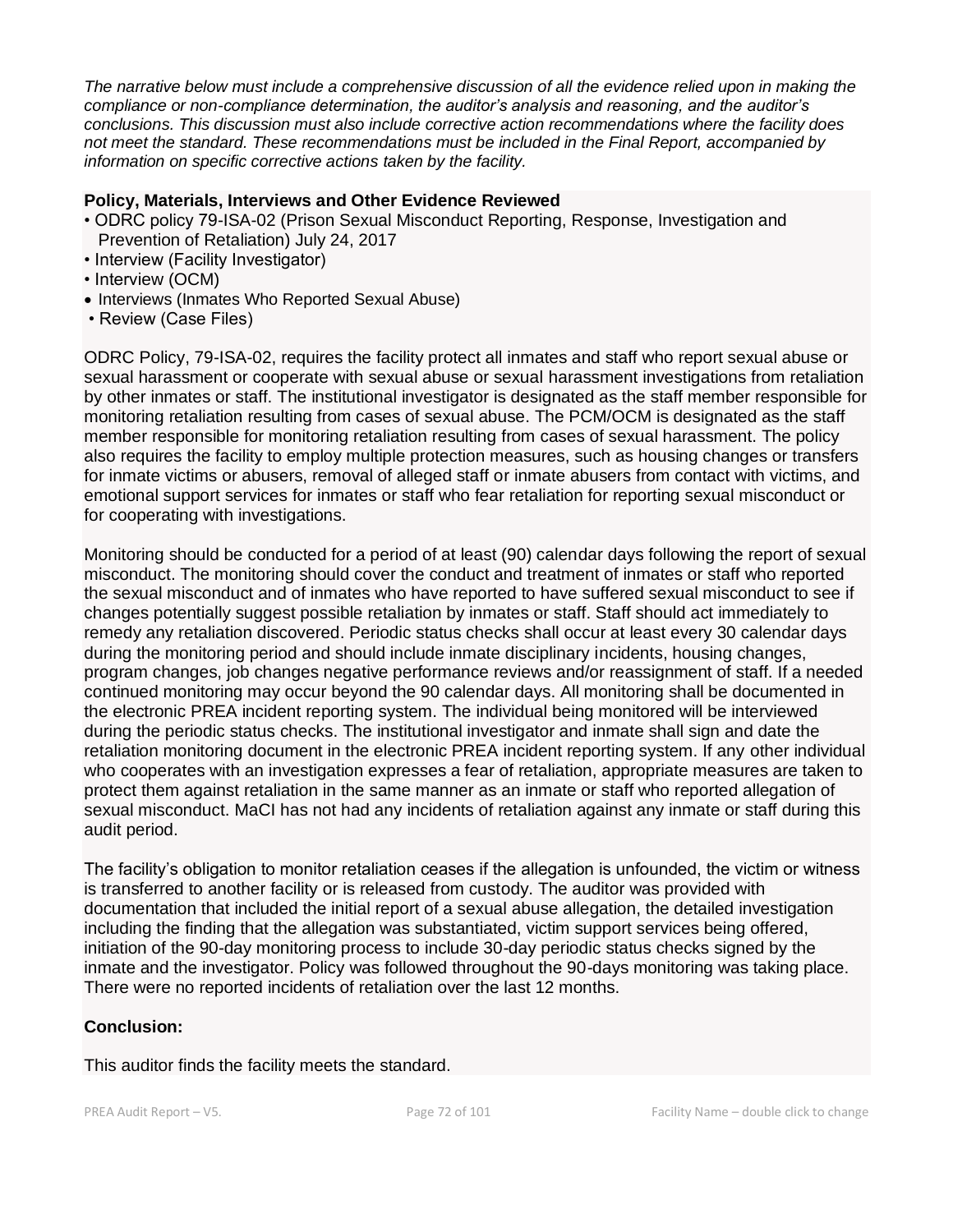# **Standard 115.68: Post-allegation protective custody**

## **All Yes/No Questions Must Be Answered by the Auditor to Complete the Report**

## **115.68 (a)**

Is any and all use of segregated housing to protect an inmate who is alleged to have suffered sexual abuse subject to the requirements of  $\S 115.43$ ?  $\boxtimes$  Yes  $\Box$  No

### **Auditor Overall Compliance Determination**

- ☐ **Exceeds Standard** (*Substantially exceeds requirement of standards*)
- ☒ **Meets Standard** (*Substantial compliance; complies in all material ways with the standard for the relevant review period*)
- ☐ **Does Not Meet Standard** (*Requires Corrective Action*)

## **Instructions for Overall Compliance Determination Narrative**

*The narrative below must include a comprehensive discussion of all the evidence relied upon in making the compliance or non-compliance determination, the auditor's analysis and reasoning, and the auditor's conclusions. This discussion must also include corrective action recommendations where the facility does not meet the standard. These recommendations must be included in the Final Report, accompanied by information on specific corrective actions taken by the facility.*

#### **Policy, Materials, Interviews and Other Evidence Reviewed**

- ODRC Policy, 79-ISA-04, PREA Risk Assessments and Accommodation Strategies
- Statement of Status noting that there were no placements into Involuntary Segregation at MaCI
- Interviews:
- Warden
- PCM/OCM
- Staff who Supervised Inmates in Segregation

ODRC policy 79-ISA-04 (PREA Risk Assessment and Accommodation Strategies) dated February 5, 2017, limits involuntary TPU assignments for victims of sexual assault at MaCI only until an alternative means of separation from likely abusers can be arranged and shall not ordinarily exceed thirty (30) calendar days. As noted in standard 115.43, Warden Schweitzer stated that the use of TPU to safeguard an inmate would be his last option. He would utilize other means like moving the inmate to another housing unit or placing the individual in the hospital and only utilize the TPU as a last resort. MaCI reported that there were no placements into Involuntary Segregation during the audit period.

## **Conclusion:**

This auditor finds the facility meets this standard.

# **INVESTIGATIONS**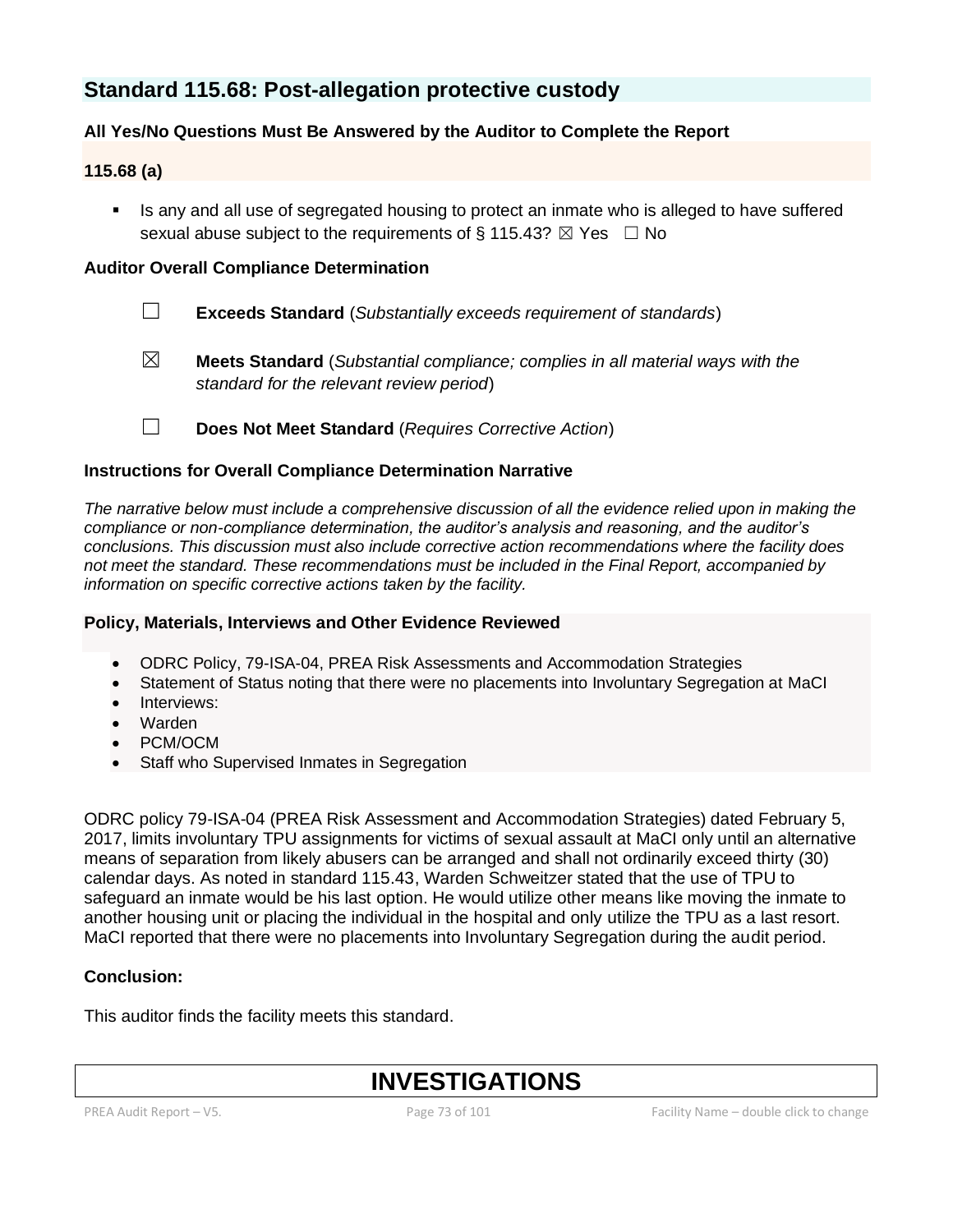# **Standard 115.71: Criminal and administrative agency investigations**

## **All Yes/No Questions Must Be Answered by the Auditor to Complete the Report**

## **115.71 (a)**

- When the agency conducts its own investigations into allegations of sexual abuse and sexual harassment, does it do so promptly, thoroughly, and objectively? [N/A if the agency/facility is not responsible for conducting any form of criminal OR administrative sexual abuse investigations. See 115.21(a).]  $\boxtimes$  Yes  $\Box$  No  $\Box$  NA
- Does the agency conduct such investigations for all allegations, including third party and anonymous reports? [N/A if the agency/facility is not responsible for conducting any form of criminal OR administrative sexual abuse investigations. See 115.21(a).]  $\boxtimes$  Yes  $\Box$  No  $\Box$  NA

#### **115.71 (b)**

**EXECT** Where sexual abuse is alleged, does the agency use investigators who have received specialized training in sexual abuse investigations as required by 115.34?  $\boxtimes$  Yes  $\Box$  No

#### **115.71 (c)**

- Do investigators gather and preserve direct and circumstantial evidence, including any available physical and DNA evidence and any available electronic monitoring data?  $\boxtimes$  Yes  $\Box$  No
- Do investigators interview alleged victims, suspected perpetrators, and witnesses? ☒ Yes ☐ No
- Do investigators review prior reports and complaints of sexual abuse involving the suspected perpetrator? ⊠ Yes □ No

#### **115.71 (d)**

■ When the quality of evidence appears to support criminal prosecution, does the agency conduct compelled interviews only after consulting with prosecutors as to whether compelled interviews may be an obstacle for subsequent criminal prosecution?  $\boxtimes$  Yes  $\Box$  No

## **115.71 (e)**

- Do agency investigators assess the credibility of an alleged victim, suspect, or witness on an individual basis and not on the basis of that individual's status as inmate or staff?  $\boxtimes$  Yes  $\Box$  No
- Does the agency investigate allegations of sexual abuse without requiring an inmate who alleges sexual abuse to submit to a polygraph examination or other truth-telling device as a condition for proceeding?  $\boxtimes$  Yes  $\Box$  No

#### **115.71 (f)**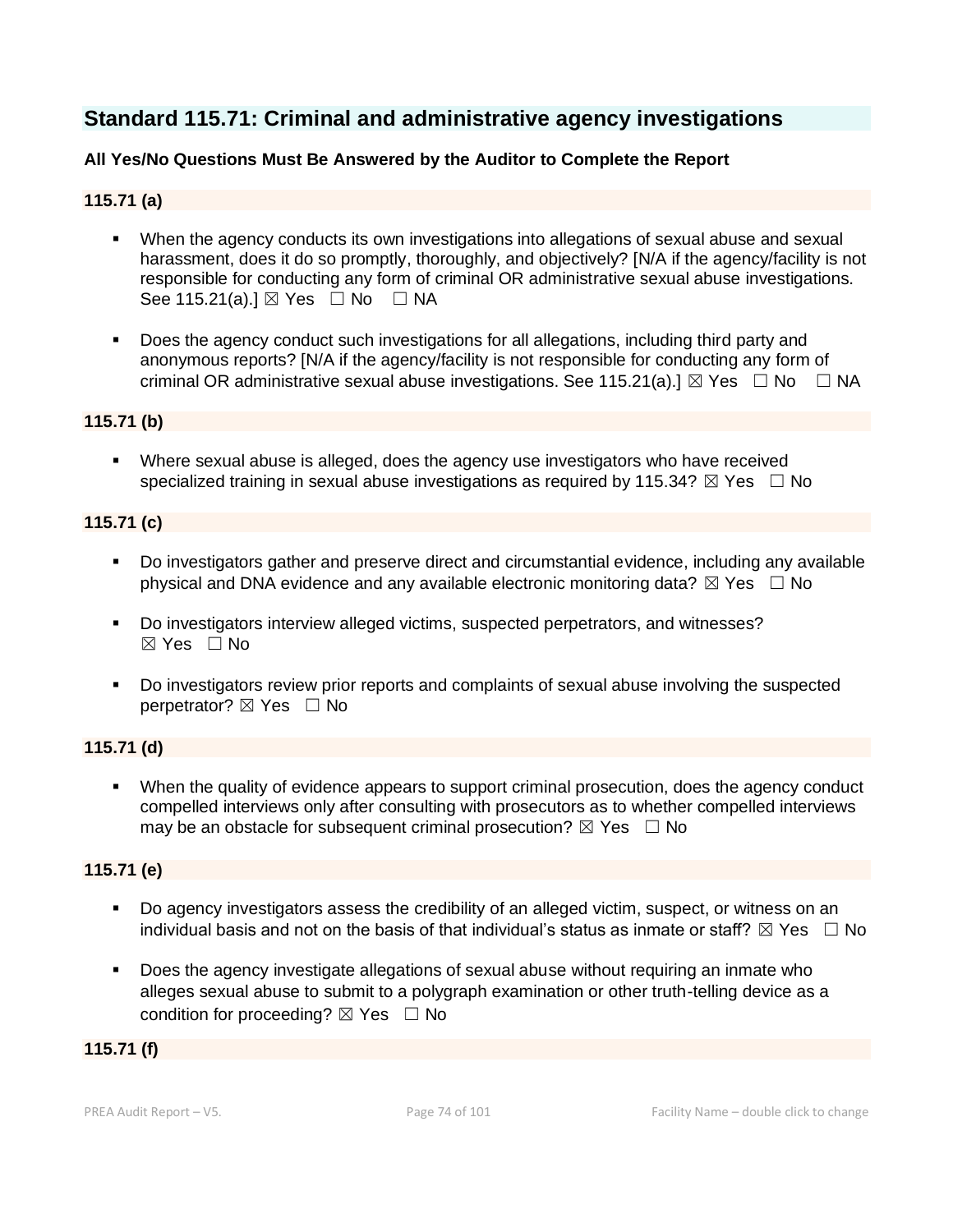- Do administrative investigations include an effort to determine whether staff actions or failures to act contributed to the abuse?  $\boxtimes$  Yes  $\Box$  No
- Are administrative investigations documented in written reports that include a description of the physical evidence and testimonial evidence, the reasoning behind credibility assessments, and investigative facts and findings?  $\boxtimes$  Yes  $\Box$  No

## **115.71 (g)**

■ Are criminal investigations documented in a written report that contains a thorough description of the physical, testimonial, and documentary evidence and attaches copies of all documentary evidence where feasible?  $\boxtimes$  Yes  $\Box$  No

#### **115.71 (h)**

■ Are all substantiated allegations of conduct that appears to be criminal referred for prosecution? ☒ Yes ☐ No

#### **115.71 (i)**

Does the agency retain all written reports referenced in 115.71(f) and (g) for as long as the alleged abuser is incarcerated or employed by the agency, plus five years?  $\boxtimes$  Yes  $\Box$  No

#### **115.71 (j)**

▪ Does the agency ensure that the departure of an alleged abuser or victim from the employment or control of the agency does not provide a basis for terminating an investigation? ☒ Yes ☐ No

#### **115.71 (k)**

■ Auditor is not required to audit this provision.

#### **115.71 (l)**

▪ When an outside entity investigates sexual abuse, does the facility cooperate with outside investigators and endeavor to remain informed about the progress of the investigation? (N/A if an outside agency does not conduct administrative or criminal sexual abuse investigations. See 115.21(a).) ⊠ Yes □ No □ NA

#### **Auditor Overall Compliance Determination**

- ☐ **Exceeds Standard** (*Substantially exceeds requirement of standards*)
- ☒ **Meets Standard** (*Substantial compliance; complies in all material ways with the standard for the relevant review period*)
- ☐ **Does Not Meet Standard** (*Requires Corrective Action*)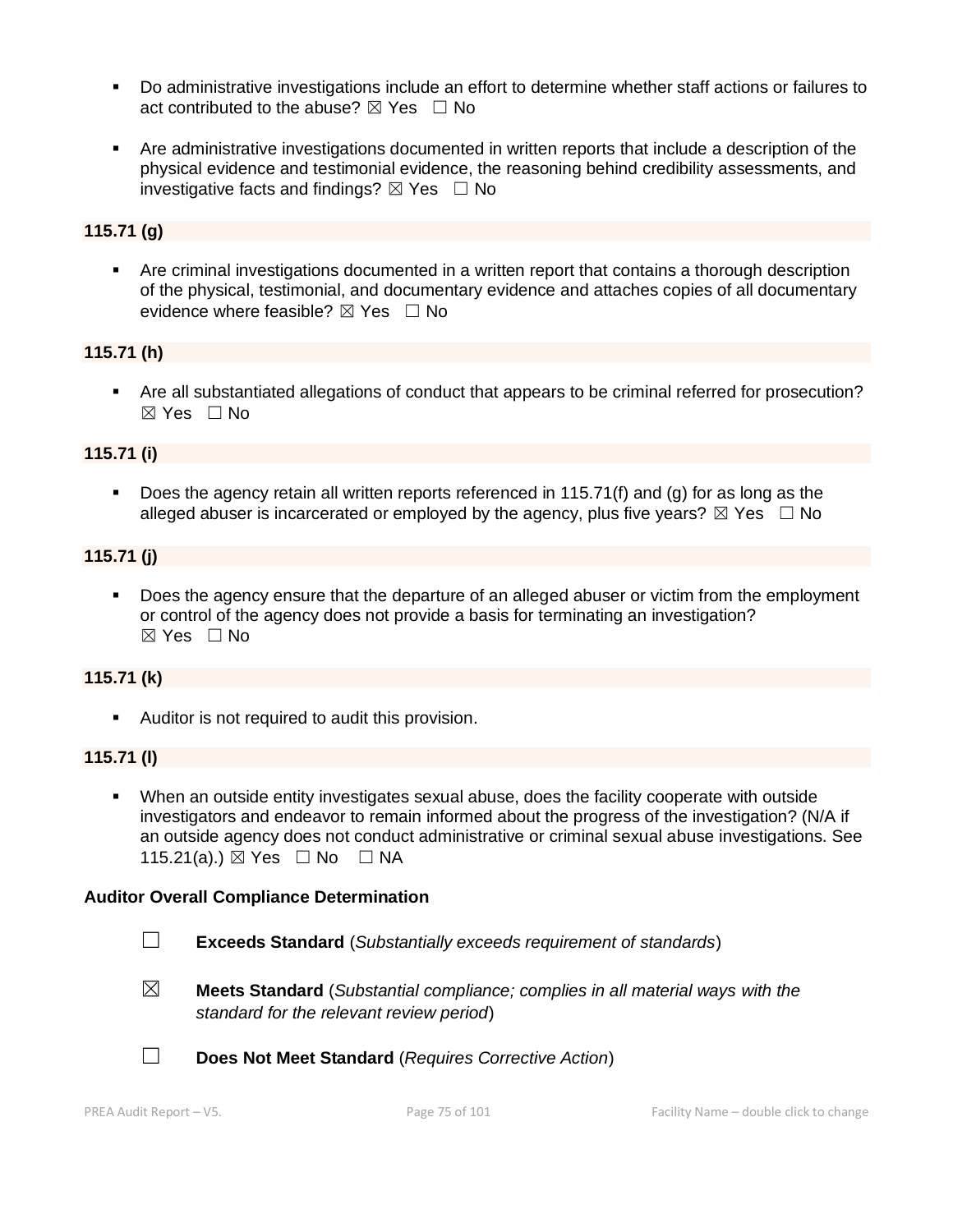#### **Instructions for Overall Compliance Determination Narrative**

*The narrative below must include a comprehensive discussion of all the evidence relied upon in making the compliance or non-compliance determination, the auditor's analysis and reasoning, and the auditor's conclusions. This discussion must also include corrective action recommendations where the facility does not meet the standard. These recommendations must be included in the Final Report, accompanied by information on specific corrective actions taken by the facility.*

#### **Policy, Materials, Interviews and Other Evidence Reviewed**

- ODRC Policy, 79-ISA-02, Prison Sexual misconduct Reporting, Response, Investigation, and Prevention of Retaliation
- ODRC Investigation Summary Report Administrative Investigation-substantiated sexual misconduct
- ODRC Investigation Summary Report Administrative Investigation-unfounded sexual harassment
- Training Certificate for ODRC Investigator, OCM, and OSHP Investigator
- ODRC Statement of Status- OSHP did not forward any sexual abuse or harassment cases for prosecution, therefore there are no criminal investigative reports during this audit period
- ODRC Record Retention Schedule
- Review (MOU between ODRC and OSHP)
- Interview (Investigator)
- Case File Review

According to ODRC Policy, 79-ISA-02, Prison Sexual Misconduct Reporting, Response, Investigation and Prevention of Retaliation, all reported incidents of alleged sexual abuse and sexual harassment are investigated. Per the policy, investigations into allegations of sexual abuse and sexual harassment shall be conducted promptly, thoroughly and objectively for all allegations including third-party and anonymous reports. The policy also details practice regarding evidence protocols, conducting compelled interviews and determining credibility of victims, suspects and witnesses. Administrative investigations shall include an effort to determine whether staff actions or failures to act contributed to the abuse and shall be documented in written reports that include a description of the physical and testimonial evidence, the reason behind credibility assessments and investigative facts and findings.

ODRC has a MOU with the OSHP concerning the investigations of PREA incidents. MaCI has a OSHP Trooper assigned to the facility that assists the facility investigator with PREA investigations. The MOU as well as the policy, outlines the specific details for PREA incident investigations. These details include:

- Evidence Protocol
- Medical exams for victims of sexual abuse
- Advocacy services for victims of sexual abuse
- Specialized training of the investigators
- Investigator interviews, to include compelled interviews
- Credibility of victims, suspects and witnesses are assessed on an individual basis
- Investigations documented in written report that contains thorough description of physical, testimonial and documentary evidence
- Substantiated allegations of conduct that appear to be criminal are referred for prosecution
- Departure of the alleged victim or abuser from employment or control of the facility shall not provide a basis for terminating an investigation

The facility investigator and the OSHP trooper both possessed certificates for completing a specialized training. During the interview with the facility investigator, it was determined that the credibility of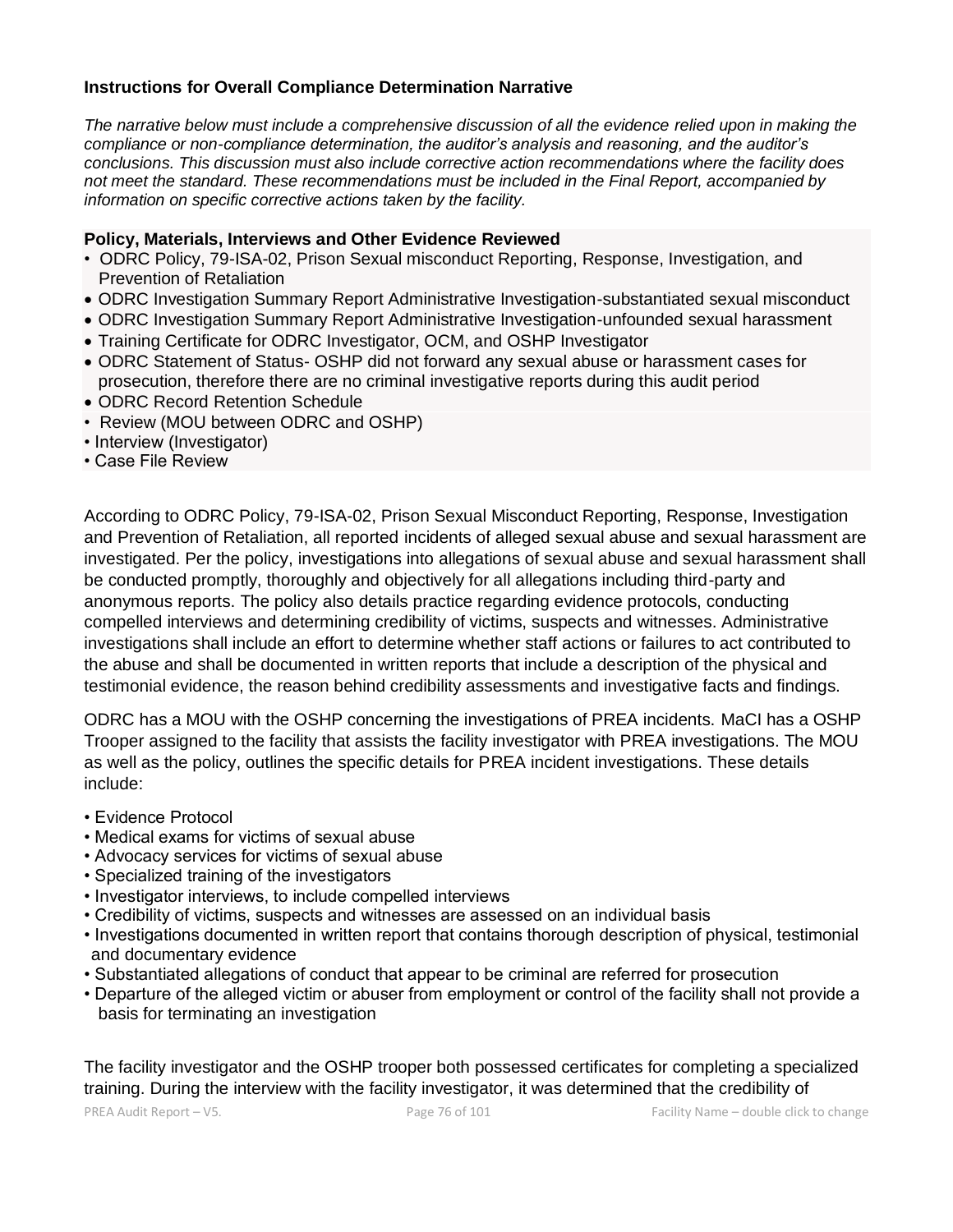anyone interviewed in a PREA investigation is impartially and individually assessed. Evidence protocols were also reviewed with the facility investigator, to include preserving, gathering and documenting physical and DNA evidence for potential criminal investigation. The facility investigator noted that ODRC does not require an inmate who alleged sexual abuse to submit to a polygraph examination as a condition for proceeding with an investigation.

Investigation case files were reviewed and contained evidence regarding the allegations that were made. The case files included interviews, review of video camera, first responder reports and details, investigation results, notifications, retaliation monitoring (if required) and incident reviews. The investigations reviewed were very thorough and documented.

Retention of investigations are consistent with PREA requirements. Administrative investigation case files are retained for 10 years after the inmate has reached final release, expiration of sentence, death, or 10 years after the employee is no longer employed by the agency. Criminal investigation case files are held indefinitely. Investigative case plans are thorough, detailed and completed in a timely manner. There were no substantiated allegations of conduct that appear to be criminal that were referred for prosecution since August 20, 2012, or since the last PREA audit. ODRC publishes their investigative policy on its website (http://drc.ohio.gov/policies/investigations). The site gives an overview of their PREA Policy and provides additional information by clicking on the topic hyperlink.

## **Conclusion:**

This auditor finds the facility meets this standard.

## **Standard 115.72: Evidentiary standard for administrative investigations**

## **All Yes/No Questions Must Be Answered by the Auditor to Complete the Report**

#### **115.72 (a)**

Is it true that the agency does not impose a standard higher than a preponderance of the evidence in determining whether allegations of sexual abuse or sexual harassment are substantiated? ⊠ Yes □ No

#### **Auditor Overall Compliance Determination**

- ☐ **Exceeds Standard** (*Substantially exceeds requirement of standards*)
- ☒ **Meets Standard** (*Substantial compliance; complies in all material ways with the standard for the relevant review period*)
- ☐ **Does Not Meet Standard** (*Requires Corrective Action*)

#### **Instructions for Overall Compliance Determination Narrative**

*The narrative below must include a comprehensive discussion of all the evidence relied upon in making the compliance or non-compliance determination, the auditor's analysis and reasoning, and the auditor's conclusions. This discussion must also include corrective action recommendations where the facility does not meet the standard. These recommendations must be included in the Final Report, accompanied by information on specific corrective actions taken by the facility.*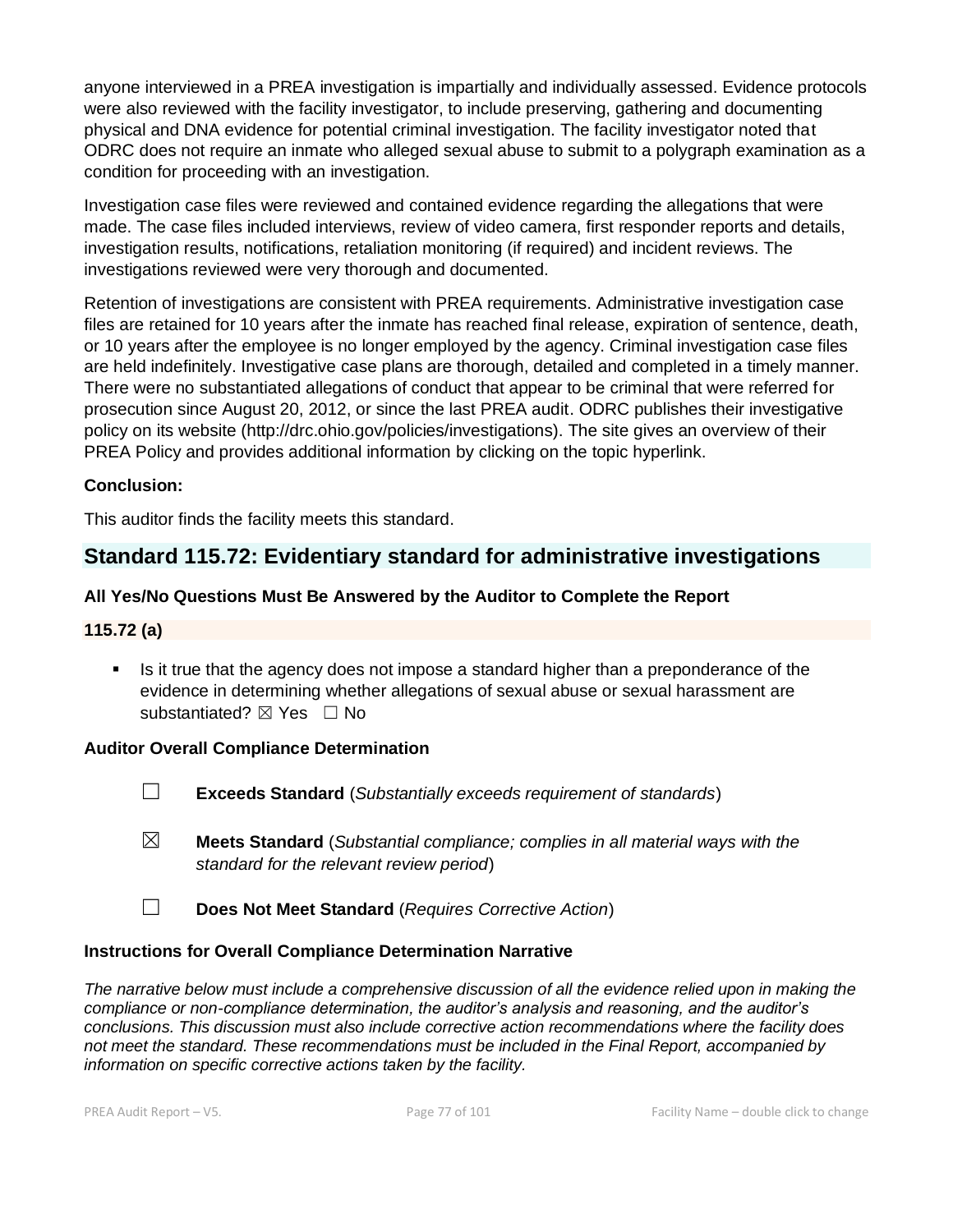#### **Policy, Materials, Interviews and Other Evidence Reviewed**

- ODRC policy 79-ISA-02 (Prison Sexual Misconduct Reporting, Response, Investigation and Prevention of Retaliation) July 24, 2017
- Interview (MaCI Investigator)
- Review (Case Files)

According to ODRC Policy, 79-ISA-02, Prison Sexual Misconduct Reporting, Response, Investigation and Prevention of Retaliation, ODRC shall impose no standard higher than a preponderance of the evidence in determining whether allegations of sexual misconduct are substantiated. The Facility Investigator was interviewed and a sample of the facility PREA investigations were reviewed. Inconsistencies as well as consistencies in inmate responses to questions, physical evidence, video footage, witness and inmate (victim/abuser) statements are all considered by the investigator in determining the outcome of the investigation. The standard for the "preponderance of evidence" in the investigations reviewed was established and used consistently in each investigation and used to make final determinations.

#### **Conclusion:**

This auditor finds the facility in compliance with the standard.

## **Standard 115.73: Reporting to inmates**

#### **All Yes/No Questions Must Be Answered by the Auditor to Complete the Report**

#### **115.73 (a)**

■ Following an investigation into an inmate's allegation that he or she suffered sexual abuse in an agency facility, does the agency inform the inmate as to whether the allegation has been determined to be substantiated, unsubstantiated, or unfounded?  $\boxtimes$  Yes  $\Box$  No

#### **115.73 (b)**

If the agency did not conduct the investigation into an inmate's allegation of sexual abuse in an agency facility, does the agency request the relevant information from the investigative agency in order to inform the inmate? (N/A if the agency/facility is responsible for conducting administrative and criminal investigations.)  $\boxtimes$  Yes  $\Box$  No  $\Box$  NA

#### **115.73 (c)**

- Following an inmate's allegation that a staff member has committed sexual abuse against the inmate, unless the agency has determined that the allegation is unfounded, or unless the inmate has been released from custody, does the agency subsequently inform the inmate whenever: The staff member is no longer posted within the inmate's unit?  $\boxtimes$  Yes  $\Box$  No
- Following an inmate's allegation that a staff member has committed sexual abuse against the inmate, unless the agency has determined that the allegation is unfounded, or unless the inmate has been released from custody, does the agency subsequently inform the inmate whenever: The staff member is no longer employed at the facility?  $\boxtimes$  Yes  $\Box$  No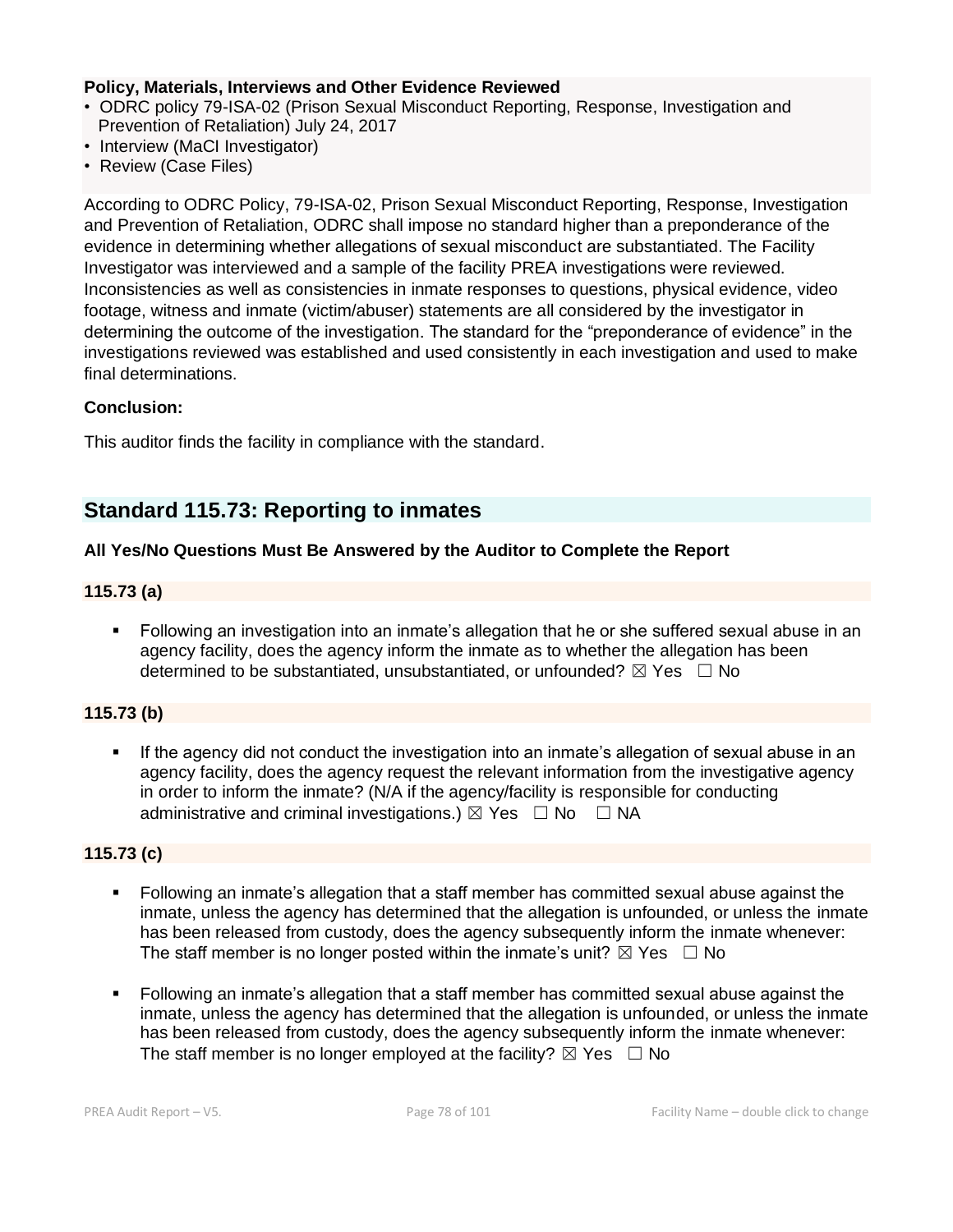- Following an inmate's allegation that a staff member has committed sexual abuse against the inmate, unless the agency has determined that the allegation is unfounded, or unless the inmate has been released from custody, does the agency subsequently inform the inmate whenever: The agency learns that the staff member has been indicted on a charge related to sexual abuse in the facility?  $\boxtimes$  Yes  $\Box$  No
- Following an inmate's allegation that a staff member has committed sexual abuse against the inmate, unless the agency has determined that the allegation is unfounded, or unless the inmate has been released from custody, does the agency subsequently inform the inmate whenever: The agency learns that the staff member has been convicted on a charge related to sexual abuse within the facility?  $\boxtimes$  Yes  $\Box$  No

## **115.73 (d)**

- Following an inmate's allegation that he or she has been sexually abused by another inmate, does the agency subsequently inform the alleged victim whenever: The agency learns that the alleged abuser has been indicted on a charge related to sexual abuse within the facility? ☒ Yes ☐ No
- Following an inmate's allegation that he or she has been sexually abused by another inmate, does the agency subsequently inform the alleged victim whenever: The agency learns that the alleged abuser has been convicted on a charge related to sexual abuse within the facility? ☒ Yes ☐ No

## **115.73 (e)**

**•** Does the agency document all such notifications or attempted notifications?  $\boxtimes$  Yes  $\Box$  No

#### **115.73 (f)**

■ Auditor is not required to audit this provision.

#### **Auditor Overall Compliance Determination**

- ☐ **Exceeds Standard** (*Substantially exceeds requirement of standards*)
- ☒ **Meets Standard** (*Substantial compliance; complies in all material ways with the standard for the relevant review period*)
- ☐ **Does Not Meet Standard** (*Requires Corrective Action*)

#### **Instructions for Overall Compliance Determination Narrative**

*The narrative below must include a comprehensive discussion of all the evidence relied upon in making the compliance or non-compliance determination, the auditor's analysis and reasoning, and the auditor's conclusions. This discussion must also include corrective action recommendations where the facility does not meet the standard. These recommendations must be included in the Final Report, accompanied by information on specific corrective actions taken by the facility.*

#### **Policy, Materials, Interviews and Other Evidence Reviewed**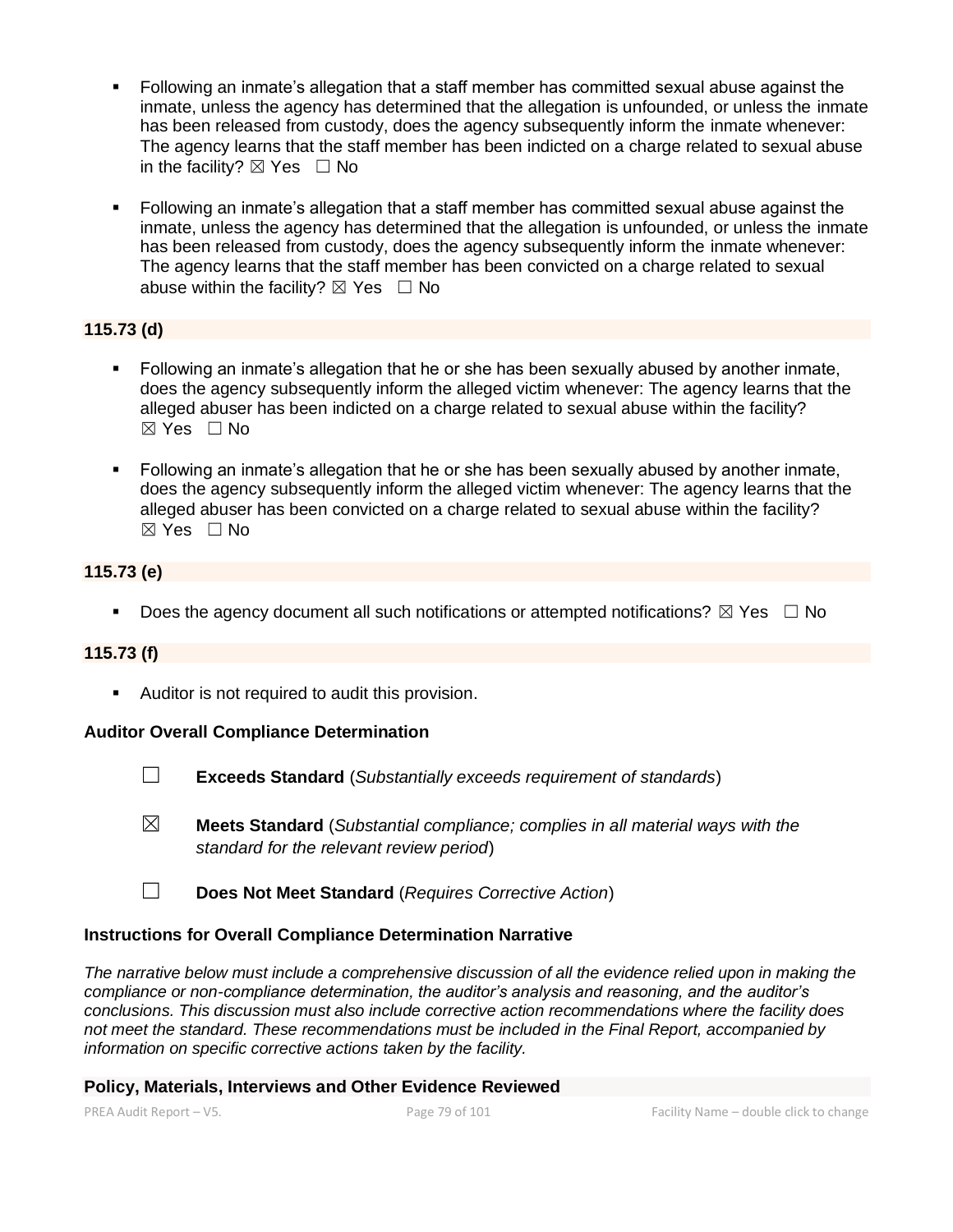- ODRC Policy, 79-ISA-02, Prison Sexual Misconduct Reporting, Response, Investigation and Prevention of Retaliation
- Investigative Summary Report Administrative Investigation
- Statement of Status reporting MaCI did not have any allegations of sexual abuse that involved staff on inmate during the audit year
- Statement of Status reporting MaCI did not have any allegations of were no substantiated allegations of Inmate-on-Inmate Sexual Abuse during this audit year.
- Interviews (Warden, Investigative Staff, Inmates who Reported Sexual Abuse)

Inmates at MaCI who make an allegation of sexual harassment or sexual abuse must be informed in writing at the conclusion of the investigation as to whether the allegation has been determined to be substantiated, unsubstantiated, or unfounded. This requirement is outlined in Policy 79-ISA-02. The inmate is provided a written decision into his allegation by the facility Investigator.

This same policy requires that following an inmate's allegation that a staff member has committed sexual abuse against the inmate, the facility will inform the inmate (unless the investigation has determined that the allegation was unfounded) whenever the employee is no longer assigned on his unit, no longer employed in the facility and if the employee was indicted or charged.

The inmate making the allegation is also required to be notified where the case made against another inmate results in and indictment and trial. He must also be appraised of the outcome of the trial as well.

There were nine (9) criminal and /or administrative investigations of alleged inmate sexual abuse completed by MaCI in the last 12 months. All nine (9) inmates were notified verbally or in writing of the results of the investigation. If there were any criminal investigations conducted, the facility investigator would work cooperatively with the investigative trooper from OSHP for the results of the investigation and proper notification to the inmate would be made by the facility investigator or PCM/OCM. The notifications were all made within reasonable time periods.

In the past 12 months there were four (4) alleged inmate sexual abuse in the facility that were completed by an outside agency. Of the outside agency investigations of alleged sexual abuse that were completed in the past 12 months, four (4) inmates alleging sexual abuse in the facility who were notified verbally or in writing of the results of the investigation.

In the past 12 months, thirteen (13) notifications to inmates that were provided pursuant to this standard and of those notification made, thirteen (13) documented.

Upon completion of an inmate sexual abuse allegation against a staff member (unless unfounded), the institutional investigator informs the inmates if the staff member is no longer posted within the inmate's unit, the staff member is no longer employed at the facility, the institution learns that the staff member has been indicted on a charge related to sexual abuse within the institution and/or the institution learns that the staff member has been convicted on a charge related to sexual abuse with an institution. Policy also requires that any inmate who makes an allegation against another inmate must be notified when the alleged abuser is indicted and also when the alleged abuser is convicted on a charge related to sexual abuse within a facility. Notifications/attempted notifications are documented in memo format. The facility's obligation to report will terminate if the inmate is released from ODRC's custody.

## **Conclusion:**

The auditor finds the facility in compliance with this standard.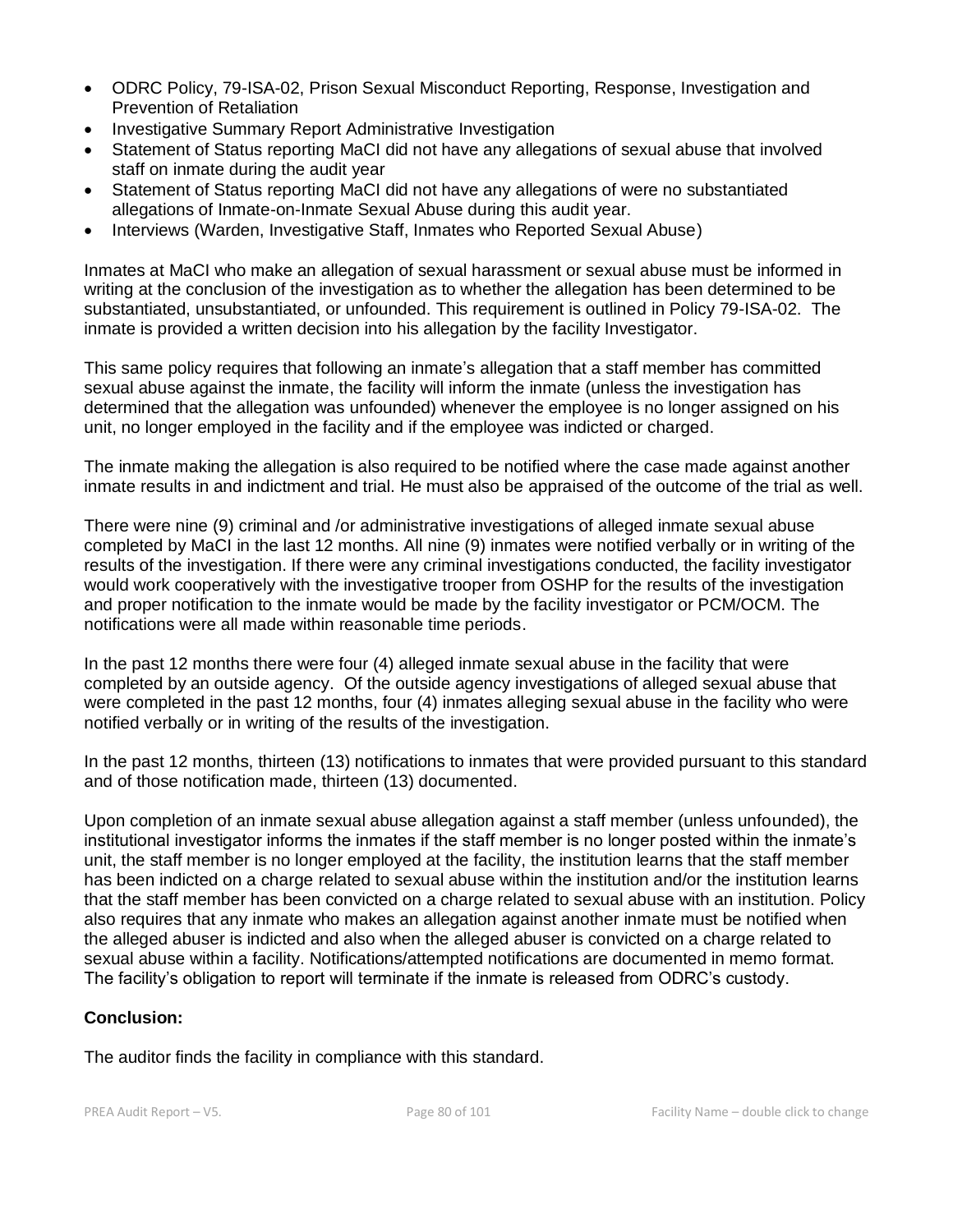# **DISCIPLINE**

# **Standard 115.76: Disciplinary sanctions for staff**

## **All Yes/No Questions Must Be Answered by the Auditor to Complete the Report**

#### **115.76 (a)**

Are staff subject to disciplinary sanctions up to and including termination for violating agency sexual abuse or sexual harassment policies? ⊠ Yes □ No

#### **115.76 (b)**

Is termination the presumptive disciplinary sanction for staff who have engaged in sexual abuse? ☒ Yes ☐ No

#### **115.76 (c)**

Are disciplinary sanctions for violations of agency policies relating to sexual abuse or sexual harassment (other than actually engaging in sexual abuse) commensurate with the nature and circumstances of the acts committed, the staff member's disciplinary history, and the sanctions imposed for comparable offenses by other staff with similar histories?  $\boxtimes$  Yes  $\Box$  No

#### **115.76 (d)**

- Are all terminations for violations of agency sexual abuse or sexual harassment policies, or resignations by staff who would have been terminated if not for their resignation, reported to: Law enforcement agencies (unless the activity was clearly not criminal)?  $\boxtimes$  Yes  $\Box$  No
- Are all terminations for violations of agency sexual abuse or sexual harassment policies, or resignations by staff who would have been terminated if not for their resignation, reported to: Relevant licensing bodies?  $\boxtimes$  Yes  $\Box$  No

#### **Auditor Overall Compliance Determination**

- ☐ **Exceeds Standard** (*Substantially exceeds requirement of standards*)
- ☒ **Meets Standard** (*Substantial compliance; complies in all material ways with the standard for the relevant review period*)
- ☐ **Does Not Meet Standard** (*Requires Corrective Action*)

#### **Instructions for Overall Compliance Determination Narrative**

*The narrative below must include a comprehensive discussion of all the evidence relied upon in making the compliance or non-compliance determination, the auditor's analysis and reasoning, and the auditor's conclusions. This discussion must also include corrective action recommendations where the facility does*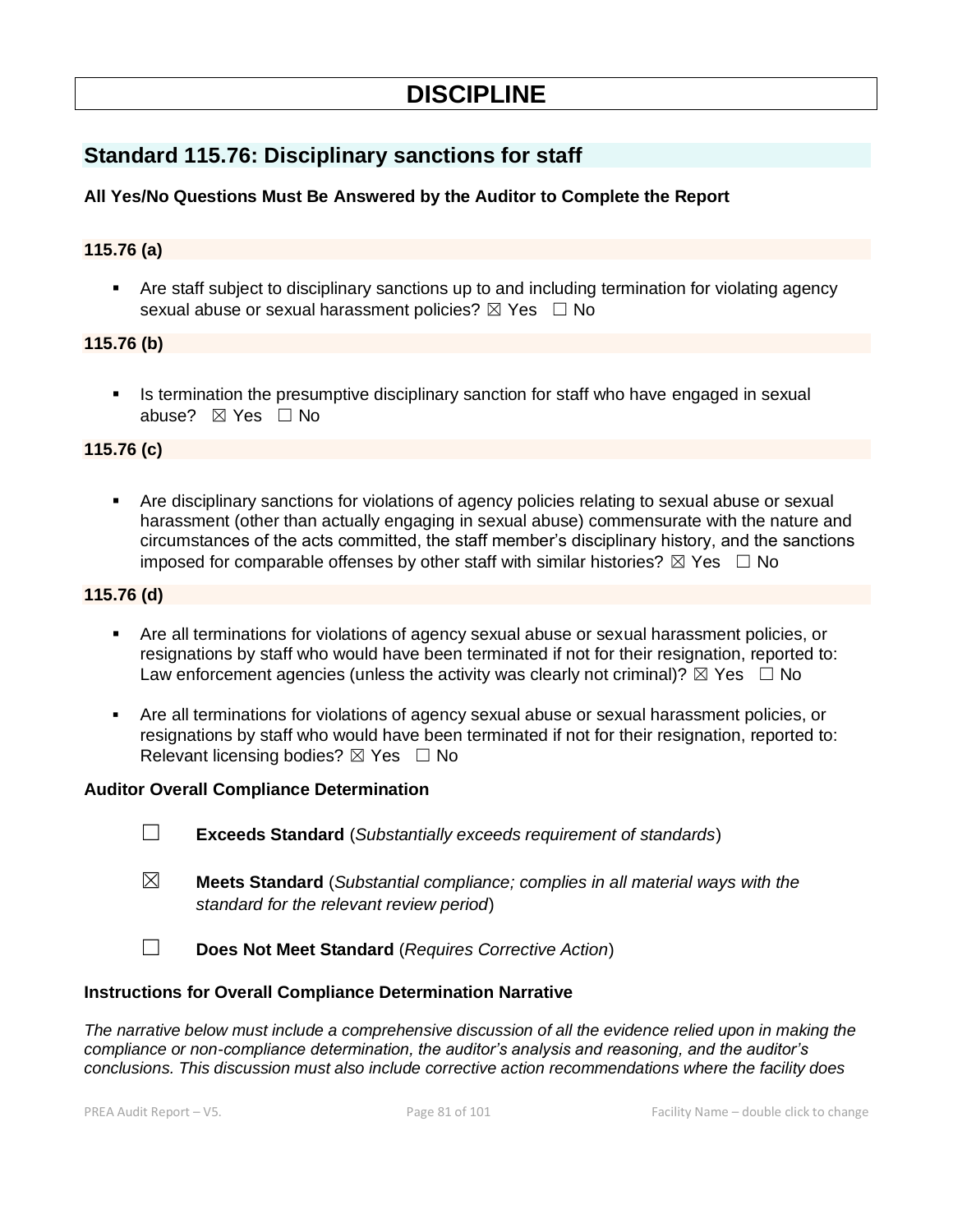*not meet the standard. These recommendations must be included in the Final Report, accompanied by information on specific corrective actions taken by the facility.*

#### **Policy, Materials, Interviews and Other Evidence Reviewed**

- Policy 79-ISA-01 (Prison Rape Elimination), February 23, 2017
- ODRC Policy 31-SEM-02, Standards of Employee Conduct
- ODRC Policy 31-SEM-02, Unauthorized Relationships
- Statement of Status saying that MaCI did not have any employees that violated agency sexual abuse or sexual harassment policies, thus no disciplinary sanctions up to and including termination.
- Interview (HR Staff)
- Interview (Warden)
- Review of PAQ

ODRC Policy, 79-ISA-01, Prison Rape Elimination and Policy 31-SEM-07, Unauthorized Relationships both stipulate that all employees are subject to disciplinary sanctions up to and including termination for violating agency sexual misconduct policies. Terminations for violations of agency sexual misconduct policy, or resignations by staff that would have been terminated if not for their resignation, shall be reported to law enforcement, unless the activity was clearly not criminal, and also reported to any relevant licensing bodies. There were no cases in the past 12 months that any staff violated agency sexual abuse or sexual harassment policies, thus there were no staff terminated (or resigned prior to termination). There were also no staff disciplined, short of termination, for agency sexual abuse or sexual harassment policies as well as no staff being reported to licensing boards following their termination (or resignation prior to termination).

#### **Conclusion:**

The auditor finds the facility meets the standard.

## **Standard 115.77: Corrective action for contractors and volunteers**

#### **All Yes/No Questions Must Be Answered by the Auditor to Complete the Report**

#### **115.77 (a)**

- **EXECT** Is any contractor or volunteer who engages in sexual abuse prohibited from contact with inmates? **⊠** Yes □ No
- Is any contractor or volunteer who engages in sexual abuse reported to: Law enforcement agencies (unless the activity was clearly not criminal)?  $\boxtimes$  Yes  $\Box$  No
- Is any contractor or volunteer who engages in sexual abuse reported to: Relevant licensing bodies? ⊠ Yes □ No

#### **115.77 (b)**

In the case of any other violation of agency sexual abuse or sexual harassment policies by a contractor or volunteer, does the facility take appropriate remedial measures, and consider whether to prohibit further contact with inmates?  $\boxtimes$  Yes  $\Box$  No

#### **Auditor Overall Compliance Determination**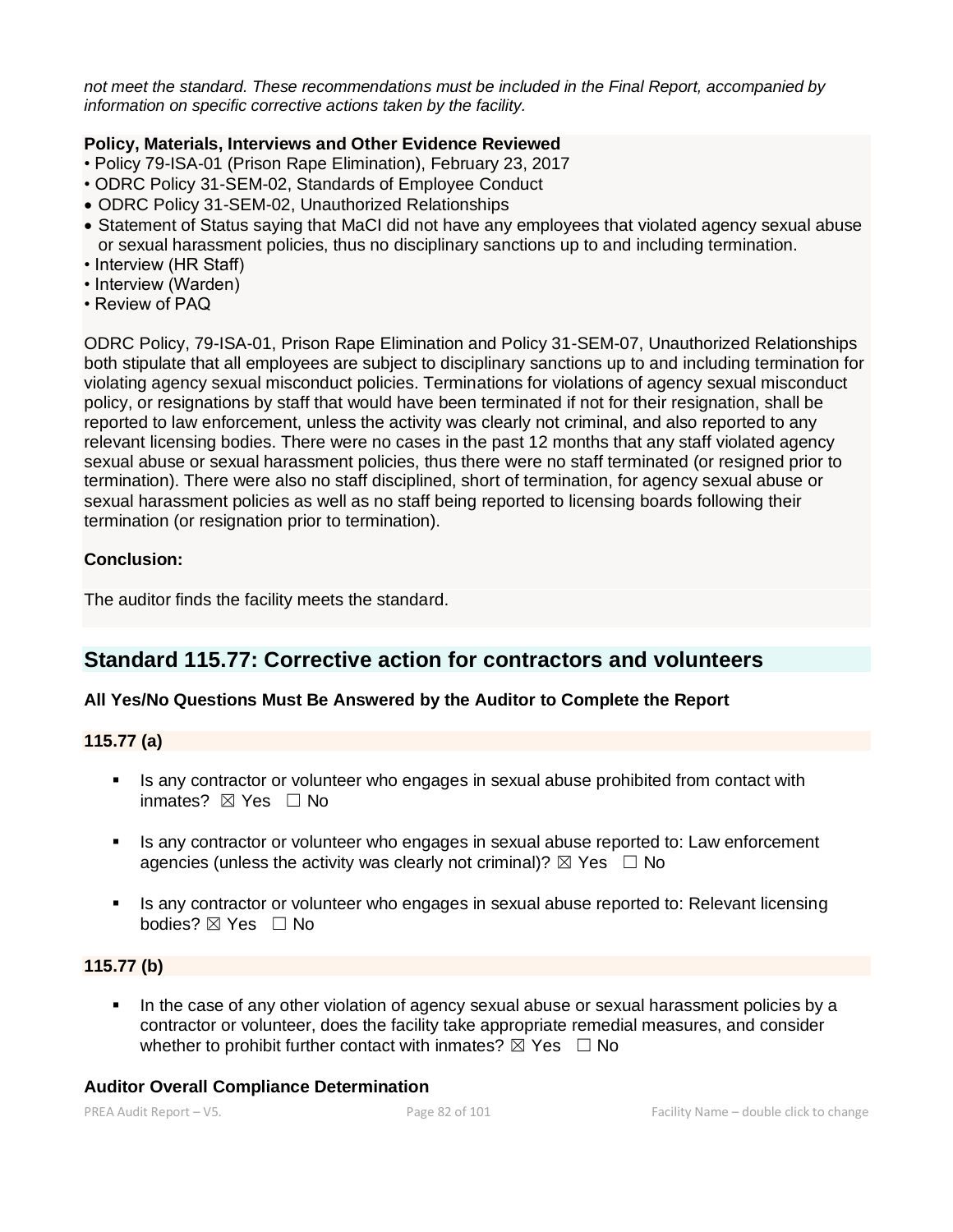☐ **Exceeds Standard** (*Substantially exceeds requirement of standards*)

☒ **Meets Standard** (*Substantial compliance; complies in all material ways with the standard for the relevant review period*)

☐ **Does Not Meet Standard** (*Requires Corrective Action*)

#### **Instructions for Overall Compliance Determination Narrative**

*The narrative below must include a comprehensive discussion of all the evidence relied upon in making the compliance or non-compliance determination, the auditor's analysis and reasoning, and the auditor's conclusions. This discussion must also include corrective action recommendations where the facility does not meet the standard. These recommendations must be included in the Final Report, accompanied by information on specific corrective actions taken by the facility.*

#### **Policy, Materials, Interviews and Other Evidence Reviewed**

- ODRC Policy, 79-ISA-01, Prison Rape Elimination, February 23, 2017
- ODRC Policy, 71-SOC-01, Recruitment, Training and Supervision of Volunteers
- Statement of Status-MaCI did not have any allegations of sexual abuse or harassment against a volunteer or contractor during the audit period.
- Standards of Conduct for Contractors, Volunteers and Interns
- Interview (Warden)

According to ODRC Policy, 79-ISA-01, Prison Rape Elimination and ODRC Policy 71-SOC-01, Recruitment, Training and Supervision of Volunteers, and ODRC Standards of Conduct for Contractors, Volunteers and Interns any contractor or volunteer who engages in sexual misconduct is prohibited from contact with inmates and shall be reported to relevant licensing bodies and law enforcement, unless the activity was clearly not criminal. During the interview with the Warden, he explained that a volunteer or contracted suspected of violating the policy would be immediately suspended until a thorough investigation was completed. If necessary, they would be terminated as a volunteer or contractor and not be allowed access into any institution.

Volunteers and contractors are trained and oriented in prohibited behaviors and actions that can stem from the prohibited behaviors. Contractors and Volunteers sign their acknowledgement of receipt of the Standards of Conduct for Contractors, Volunteers and Interns indicating they have read and understand these Standards and agree to abide by all rules and guidelines contained in the Standards.

There was one (1) volunteer or contractor that has been reported to law enforcement for engaging in sexual abuse of inmates.

#### **Conclusion:**

The auditor finds this standard in compliance.

# **Standard 115.78: Disciplinary sanctions for inmates**

#### **All Yes/No Questions Must Be Answered by the Auditor to Complete the Report**

## **115.78 (a)**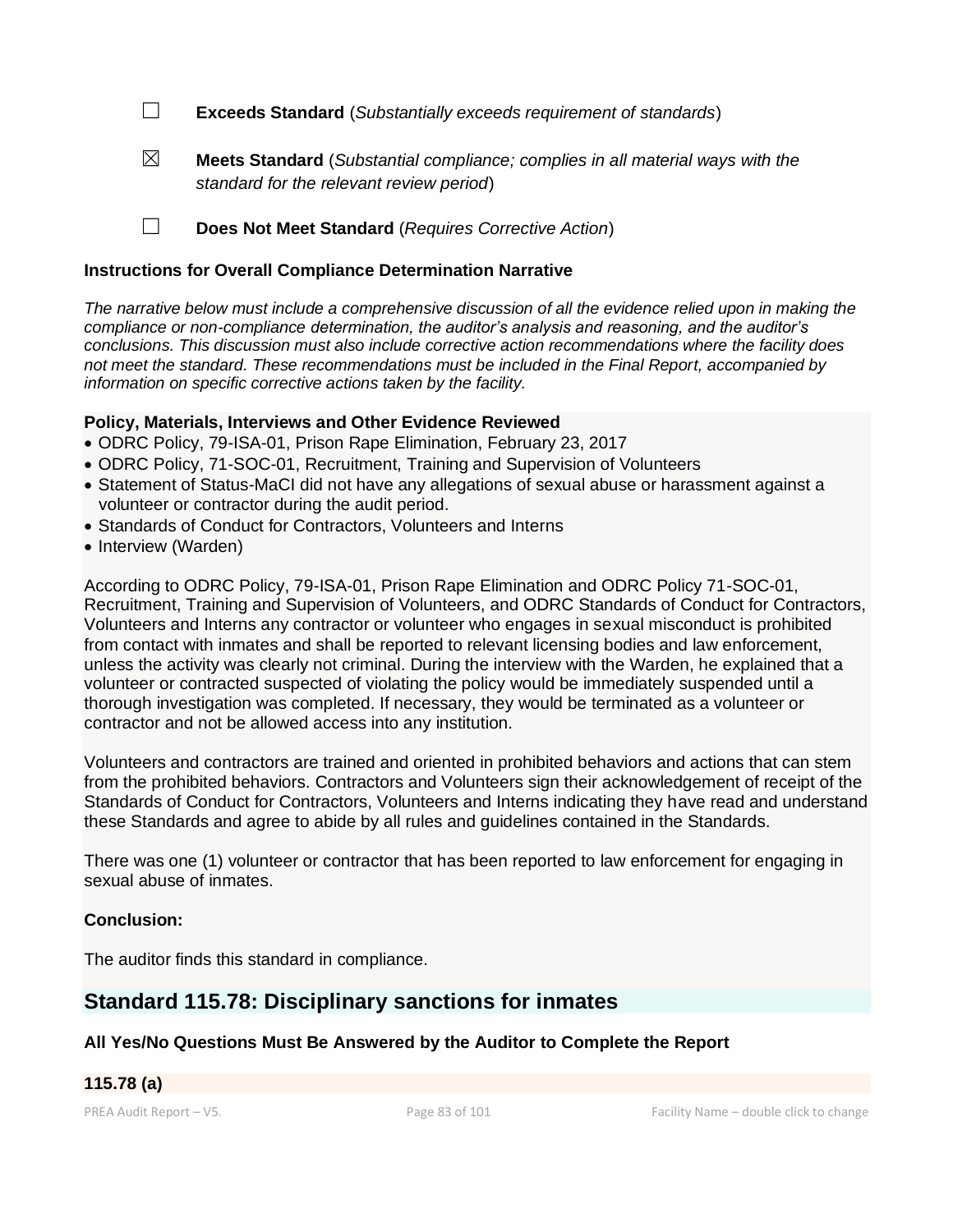▪ Following an administrative finding that an inmate engaged in inmate-on-inmate sexual abuse, or following a criminal finding of guilt for inmate-on-inmate sexual abuse, are inmates subject to disciplinary sanctions pursuant to a formal disciplinary process?  $\boxtimes$  Yes  $\Box$  No

#### **115.78 (b)**

▪ Are sanctions commensurate with the nature and circumstances of the abuse committed, the inmate's disciplinary history, and the sanctions imposed for comparable offenses by other inmates with similar histories?  $\boxtimes$  Yes  $\Box$  No

## **115.78 (c)**

▪ When determining what types of sanction, if any, should be imposed, does the disciplinary process consider whether an inmate's mental disabilities or mental illness contributed to his or her behavior? ⊠ Yes □ No

#### **115.78 (d)**

If the facility offers therapy, counseling, or other interventions designed to address and correct underlying reasons or motivations for the abuse, does the facility consider whether to require the offending inmate to participate in such interventions as a condition of access to programming and other benefits?  $\boxtimes$  Yes  $\Box$  No

#### **115.78 (e)**

■ Does the agency discipline an inmate for sexual contact with staff only upon a finding that the staff member did not consent to such contact?  $\boxtimes$  Yes  $\Box$  No

#### **115.78 (f)**

■ For the purpose of disciplinary action does a report of sexual abuse made in good faith based upon a reasonable belief that the alleged conduct occurred NOT constitute falsely reporting an incident or lying, even if an investigation does not establish evidence sufficient to substantiate the allegation?  $\boxtimes$  Yes  $\Box$  No

#### **115.78 (g)**

**.** If the agency prohibits all sexual activity between inmates, does the agency always refrain from considering non-coercive sexual activity between inmates to be sexual abuse? (N/A if the agency does not prohibit all sexual activity between inmates.)  $\boxtimes$  Yes  $\Box$  No  $\Box$  NA

#### **Auditor Overall Compliance Determination**



☐ **Exceeds Standard** (*Substantially exceeds requirement of standards*)

☒ **Meets Standard** (*Substantial compliance; complies in all material ways with the standard for the relevant review period*)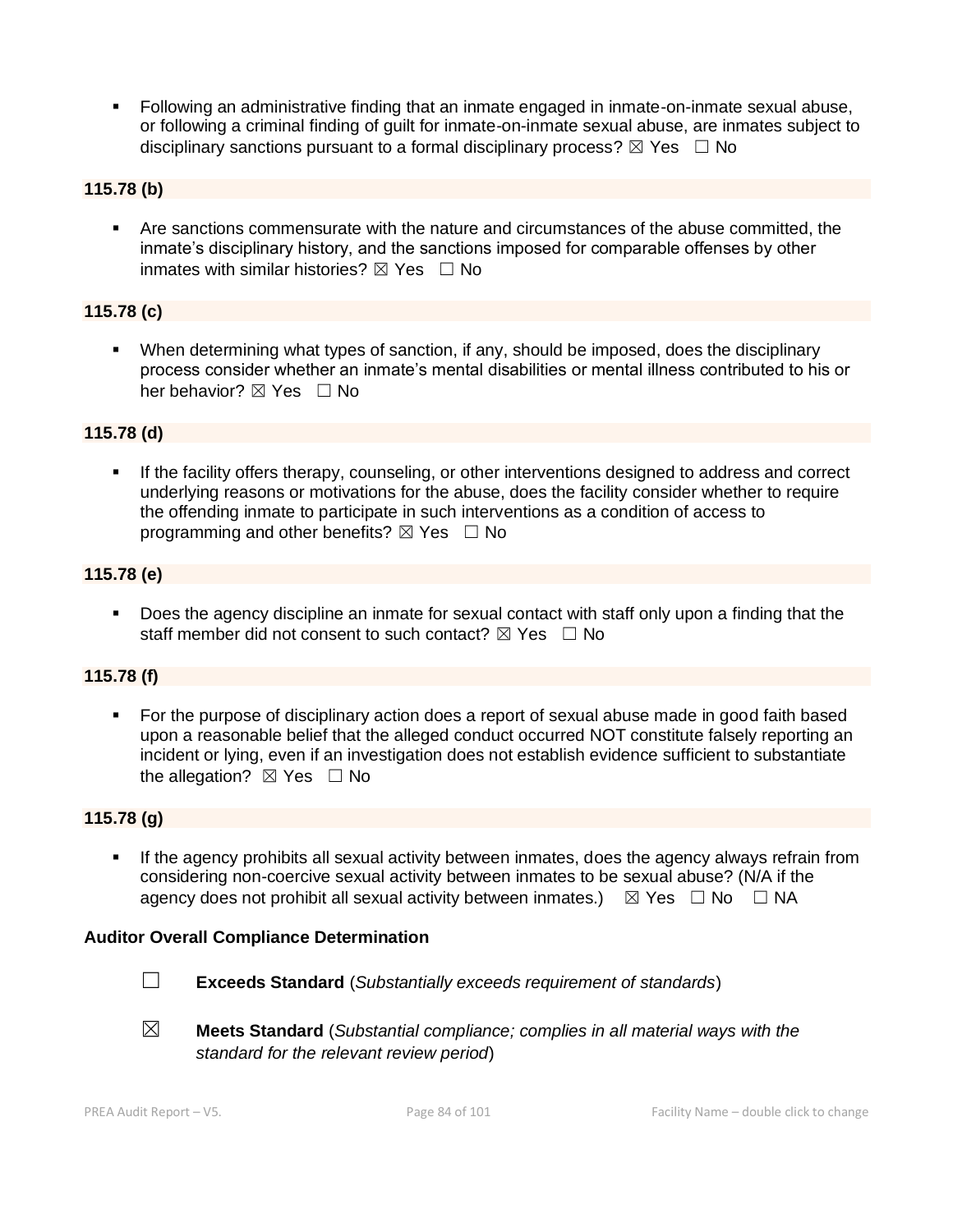☐ **Does Not Meet Standard** (*Requires Corrective Action*)

#### **Instructions for Overall Compliance Determination Narrative**

*The narrative below must include a comprehensive discussion of all the evidence relied upon in making the compliance or non-compliance determination, the auditor's analysis and reasoning, and the auditor's conclusions. This discussion must also include corrective action recommendations where the facility does not meet the standard. These recommendations must be included in the Final Report, accompanied by information on specific corrective actions taken by the facility.*

### **Policy, Materials, Interviews and Other Evidence Reviewed**

- ODRC Policy, 79-ISA-02, Prison Sexual Misconduct Reporting, Response, Investigation, and Prevention of Retaliation
- ODRC Policy, 56-DCS-01, Conduct Report and Hearing Officer Procedures
- Incident Report
- Inmate Conduct Report for consensual physical contact for the purpose of sexually arousing or gratifying either person.
- 5120-9-06 Inmate Rules of Conduct
- 5120-9-08 Disciplinary procedures for violations of inmate rules of conduct before the rules infraction board
- Interview (Warden, Medical and Mental Health)

ODRC Policy, 79-ISA-02, Prison Sexual Misconduct Reporting, Response, Investigation, and Prevention of Retaliation and ODRC Policy, 56-DCS-01, Conduct Report and Hearing Officer Procedures both explain the formal inmate disciplinary process of ODRC. Administrative and Criminal sanctions exist for inmates who engage in sexual misconduct. All sexual activity is prohibited between inmates at MaCI. No inmate reporting sexual misconduct shall be issued a conduct report for lying based solely on the fact their allegations could not be substantiated or that the inmate later recanted the allegation. Each case is evaluation on its merits, considering all evidence and circumstances and whether there is any possibility that the alleged incident could have occurred. Inmates who are found guilty by the Rules Infraction Board (RIB) of sexual abuse are considered for disciplinary sanctions and any/all of the following administrative actions:

- Referral to the Serious Misconduct Panel (SMP) for placement into Extended Restrictive Housing (ERH);
- Special security review which considers the sexual abuse behavior. At a minimum, the inmate should be considered for an increase of one security level;
- Institutional separations shall be placed on the aggressor and the victim consistent with ODRC policy 53-CLS-05, Inmate Separations; and;
- The RIB/SMP may order the aggressor to pay reasonable restitution to ODRC for the costs it incurred as a result of the sexual abuse.

Inmates found guilty by the RIB/SMP of sexual abuse shall be given appropriate programming and interventions if determined to be necessary by mental health services in consultation with sex offender services. If an inmate's behavior suggests serious mental illness, they can be referred to mental health staff for a mental health assessment.

In the past 12-months, there were eight (8) administrative findings of inmate-on-inmate sexual abuse that occurred at MaCI. There were no incidents of criminal findings of inmate-on-inmate sexual abuse at MaCI. Samples of conduct reports reviewed for sexual abuse included sanctions of limited privileges housing and loss of earned credit. Staff interviewed explained that if an inmate is appearing before the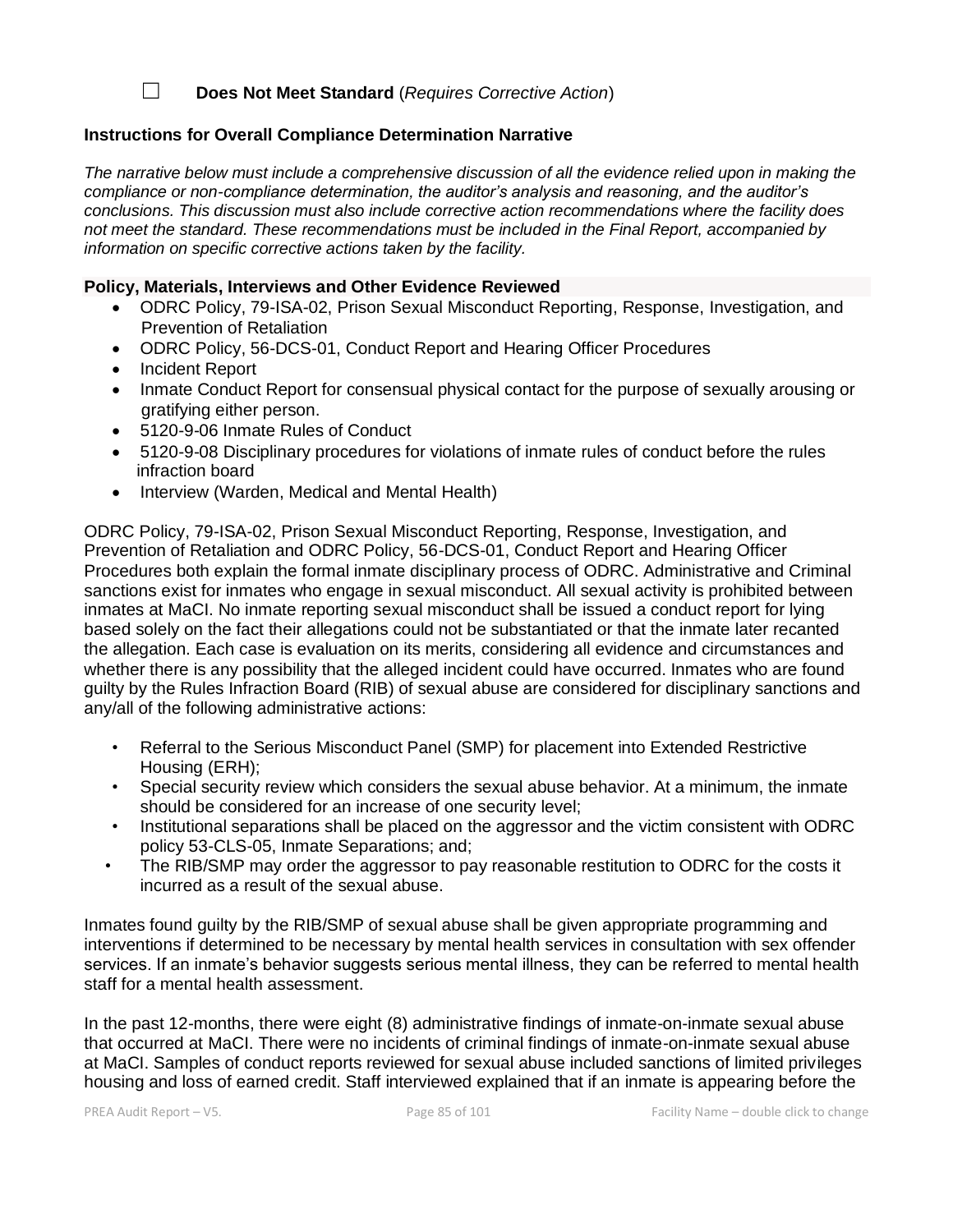RIB/SMP for a PREA-related conduct report, would have their mental health taken into consideration when determining sanctions.

## **Conclusion:**

The auditor finds the facility meets this standard.

# **MEDICAL AND MENTAL CARE**

## **Standard 115.81: Medical and mental health screenings; history of sexual abuse**

## **All Yes/No Questions Must Be Answered by the Auditor to Complete the Report**

## **115.81 (a)**

■ If the screening pursuant to § 115.41 indicates that a prison inmate has experienced prior sexual victimization, whether it occurred in an institutional setting or in the community, do staff ensure that the inmate is offered a follow-up meeting with a medical or mental health practitioner within 14 days of the intake screening? (N/A if the facility is not a prison.) ☒ Yes ☐ No ☐ NA

## **115.81 (b)**

**.** If the screening pursuant to  $\S$  115.41 indicates that a prison inmate has previously perpetrated sexual abuse, whether it occurred in an institutional setting or in the community, do staff ensure that the inmate is offered a follow-up meeting with a mental health practitioner within 14 days of the intake screening? (N/A if the facility is not a prison.)  $\boxtimes$  Yes  $\Box$  No  $\Box$  NA

## **115.81 (c)**

If the screening pursuant to  $\S$  115.41 indicates that a jail inmate has experienced prior sexual victimization, whether it occurred in an institutional setting or in the community, do staff ensure that the inmate is offered a follow-up meeting with a medical or mental health practitioner within 14 days of the intake screening?  $\boxtimes$  Yes  $\Box$  No

## **115.81 (d)**

Is any information related to sexual victimization or abusiveness that occurred in an institutional setting strictly limited to medical and mental health practitioners and other staff as necessary to inform treatment plans and security management decisions, including housing, bed, work, education, and program assignments, or as otherwise required by Federal, State, or local law? ☒ Yes ☐ No

## **115.81 (e)**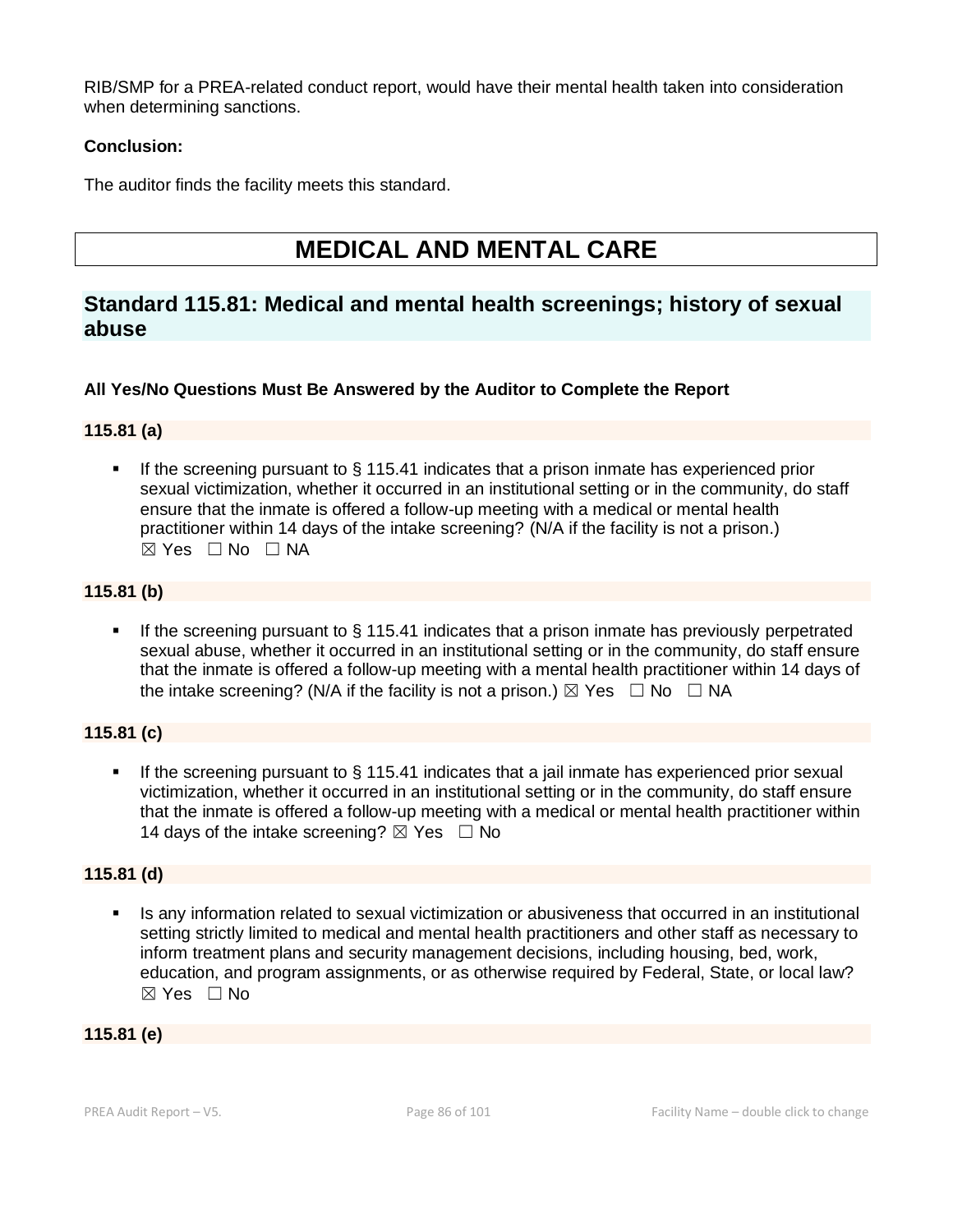Do medical and mental health practitioners obtain informed consent from inmates before reporting information about prior sexual victimization that did not occur in an institutional setting, unless the inmate is under the age of 18?  $\boxtimes$  Yes  $\Box$  No

#### **Auditor Overall Compliance Determination**

☐ **Exceeds Standard** (*Substantially exceeds requirement of standards*) ☒ **Meets Standard** (*Substantial compliance; complies in all material ways with the standard for the relevant review period*)

☐ **Does Not Meet Standard** (*Requires Corrective Action*)

#### **Instructions for Overall Compliance Determination Narrative**

*The narrative below must include a comprehensive discussion of all the evidence relied upon in making the compliance or non-compliance determination, the auditor's analysis and reasoning, and the auditor's conclusions. This discussion must also include corrective action recommendations where the facility does not meet the standard. These recommendations must be included in the Final Report, accompanied by information on specific corrective actions taken by the facility.*

#### **Policy, Materials, Interviews and Other Evidence Reviewed**

- ODRC Policy, 79-ISA-02, Prison Sexual Misconduct Reporting, Response, Investigation and Prevention of Retaliation.
- ODRC Policy, 79-ISA-04, PREA Risk Assessments and Accommodation Strategies
- PREA Assessment Process form indicating mental health referral date
- MaCI Mental Health Staff SOAP Note
- PREA Classification Report
- Statement of Status-MaCI did not have any inmates who wished to report sexual victimization within the community to law enforcement during the audit period.

ODRC utilizes an assessment process that is extensively detailed to conduct their PREA-related screening. During the screening process, if an inmate discloses any prior sexual victimization, staff ensures that the inmate is offered a follow-up meeting with a medical or mental health practitioner within 14 days of the screening. Examination of a sample of assessments indicated that the inmates were offered the follow-up meeting with medical or mental health practitioners. Medical and mental health records indicated that the follow-up visits with the inmate occurred within 14 days. The facility reported that over the past twelve (12) months, 100% of the inmates who disclosed prior victimization during screening were offered a follow-up meeting with a medical or mental health practitioner.

The same protocol applies to inmates who previously perpetrated sexual abuse (either in an institutional setting or in the community). Examination of a sample of assessments indicated that the inmates were offered the follow-up meeting with medical or mental health practitioners. Medical and mental health records indicated that the follow-up visits with the inmate occurred within 14 days. The facility reported that over the past twelve (12) months, 100% of the inmates who previously perpetrated sexual abuse (either in an institutional setting or in the community) were offered a follow-up meeting with a medical or mental health practitioner.

Policy requires that any information related to sexual victimization or abusiveness that occurred in an institutional setting shall be strictly limited to medical and mental health practitioners and other staff, as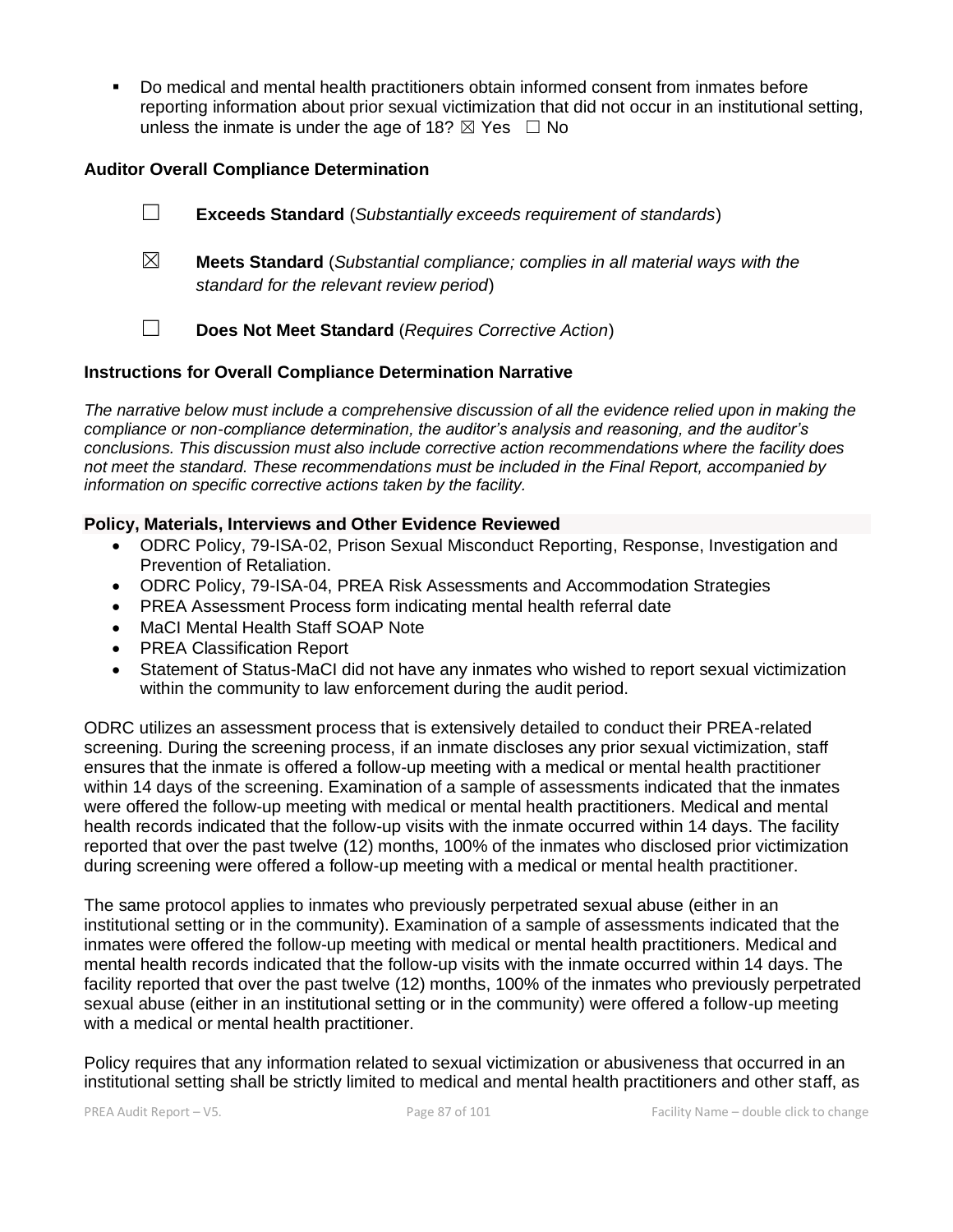necessary, to inform treatment plans and security and management decisions that include housing, bed, work, education and program assignments. Medical and mental health practitioners reported that access to this information is limited to only those staff who need to know specific information based on their job duties and access has to be granted. Access to the program requires log on information and a password.

Medical and mental health practitioners obtained informed consent from an inmate before reporting information to law enforcement about prior victimization that occurred in the community. Limitations of confidentiality and mandatory reporting laws are explained to each inmate when they meet with medical or mental health practitioners. If the alleged victim is under the age of eighteen (18) or considered a vulnerable adult, the institution shall report the allegation to the OSHP.

#### **Conclusion:**

The auditor finds the facility in compliance with this standard.

# **Standard 115.82: Access to emergency medical and mental health services**

## **All Yes/No Questions Must Be Answered by the Auditor to Complete the Report**

#### **115.82 (a)**

Do inmate victims of sexual abuse receive timely, unimpeded access to emergency medical treatment and crisis intervention services, the nature and scope of which are determined by medical and mental health practitioners according to their professional judgment?  $\boxtimes$  Yes  $\Box$  No

### **115.82 (b)**

- **.** If no qualified medical or mental health practitioners are on duty at the time a report of recent sexual abuse is made, do security staff first responders take preliminary steps to protect the victim pursuant to § 115.62?  $\boxtimes$  Yes  $\Box$  No
- Do security staff first responders immediately notify the appropriate medical and mental health practitioners?  $\boxtimes$  Yes  $\Box$  No

#### **115.82 (c)**

▪ Are inmate victims of sexual abuse offered timely information about and timely access to emergency contraception and sexually transmitted infections prophylaxis, in accordance with professionally accepted standards of care, where medically appropriate?  $\boxtimes$  Yes  $\Box$  No

**115.82 (d)**

**•** Are treatment services provided to the victim without financial cost and regardless of whether the victim names the abuser or cooperates with any investigation arising out of the incident?  $\boxtimes$  Yes  $\Box$  No

#### **Auditor Overall Compliance Determination**



☐ **Exceeds Standard** (*Substantially exceeds requirement of standards*)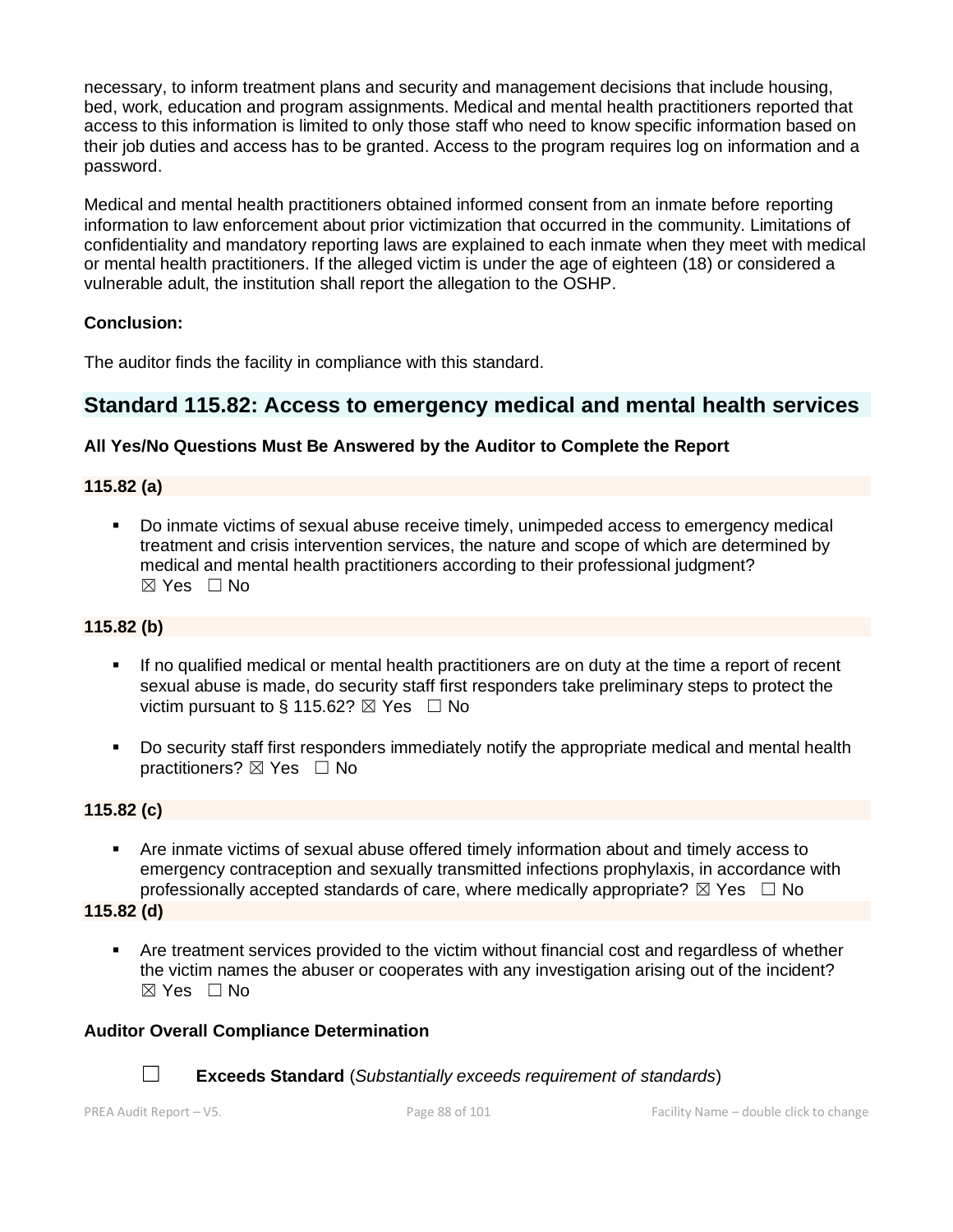☒ **Meets Standard** (*Substantial compliance; complies in all material ways with the standard for the relevant review period*)

☐ **Does Not Meet Standard** (*Requires Corrective Action*)

#### **Instructions for Overall Compliance Determination Narrative**

*The narrative below must include a comprehensive discussion of all the evidence relied upon in making the compliance or non-compliance determination, the auditor's analysis and reasoning, and the auditor's conclusions. This discussion must also include corrective action recommendations where the facility does not meet the standard. These recommendations must be included in the Final Report, accompanied by information on specific corrective actions taken by the facility.*

#### **Policy, Materials, Interviews and Other Evidence Reviewed**

- ODRC Policy, 79-ISA-02, Prison Sexual Misconduct Reporting, Response, Investigation, and Prevention of Retaliation
- ODRC Policy, 67-MNH-09, Suicide Prevention, March 22, 2017
- Medical Care Guidelines for Sexual Conduct or Recent Sexual Abuse B-11
- Mental Health Crisis On-Call List
- Interview (Medical)
- Interview (Mental Health)
- Interview (Targeted Inmate)

Policies 67-MNH-09 (Suicide Prevention), 79-ISA-02 (Prison Sexual Misconduct Reporting, Response, Investigation and Prevention of Retaliation) and B-11 (Medical Care Guidelines for Sexual Conduct or Recent Sexual Abuse) are the protocols medical staff at Madison must follow insuring victims of sexual abuse receive timely, unimpeded access to emergency medical treatment and crisis intervention services and requires the nature and scope of the services provided to the inmates be based according to their professional judgment.

Both the Mental Health Practitioner and Medical Practitioner both stated, during their interviews that the nature and scope of the services provided by Madison medical and mental health staff are based according to their professional judgment. They further stated If it is required, the outside hospital typically starts the medication (sexually transmitted infections prophylaxis) and it is then continued at the institution. All treatment services are provided to the victim without financial cost and regardless of whether the victim names the abuser or cooperates with any investigation arising out of the incident.

#### **Conclusion:**

The auditor finds the facility in compliance with this standard.

# **Standard 115.83: Ongoing medical and mental health care for sexual abuse victims and abusers**

#### **All Yes/No Questions Must Be Answered by the Auditor to Complete the Report**

#### **115.83 (a)**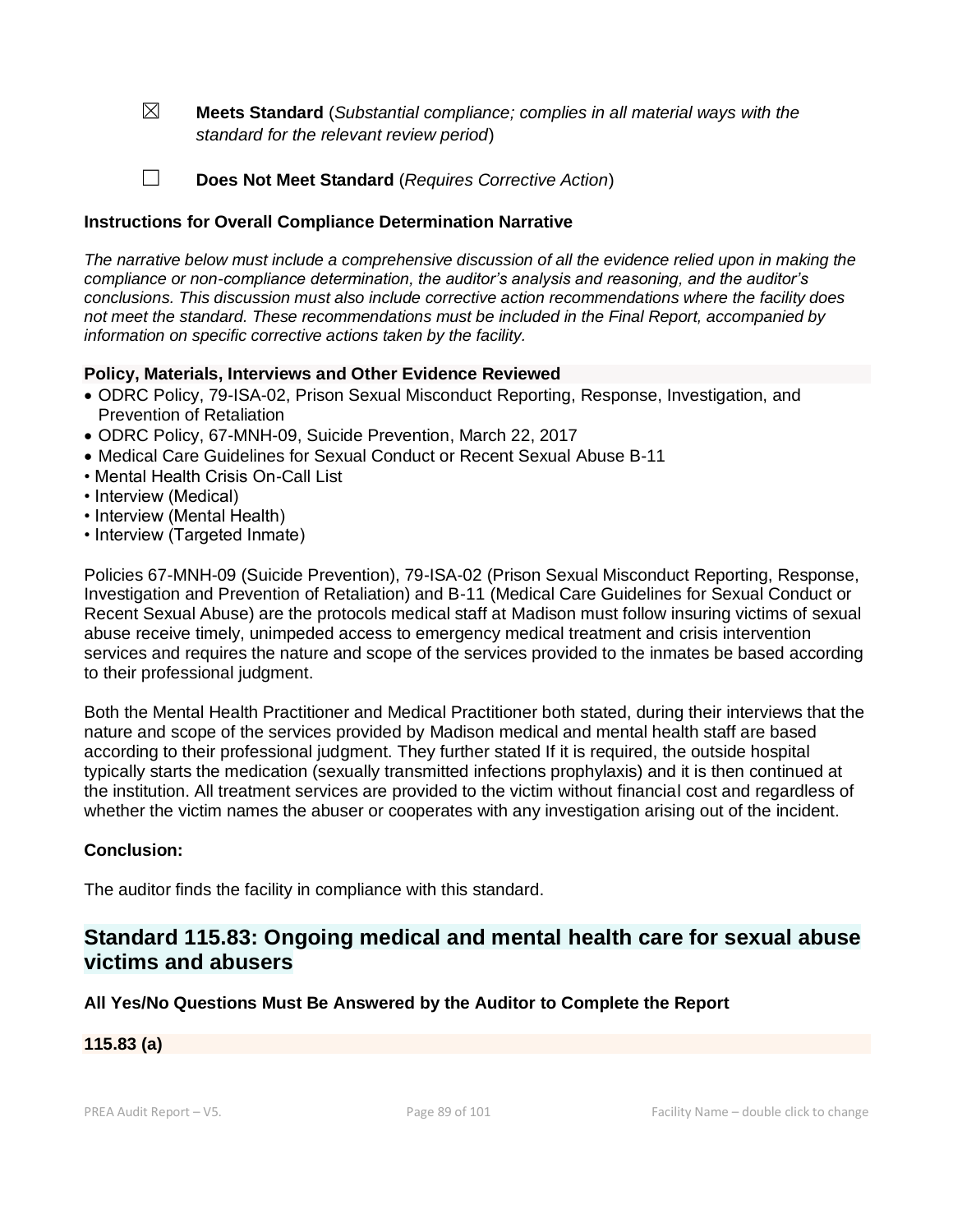Does the facility offer medical and mental health evaluation and, as appropriate, treatment to all inmates who have been victimized by sexual abuse in any prison, jail, lockup, or juvenile facility?  $\boxtimes$  Yes  $\Box$  No

#### **115.83 (b)**

▪ Does the evaluation and treatment of such victims include, as appropriate, follow-up services, treatment plans, and, when necessary, referrals for continued care following their transfer to, or placement in, other facilities, or their release from custody?  $\boxtimes$  Yes  $\Box$  No

#### **115.83 (c)**

▪ Does the facility provide such victims with medical and mental health services consistent with the community level of care?  $\boxtimes$  Yes  $\Box$  No

#### **115.83 (d)**

**•** Are inmate victims of sexually abusive vaginal penetration while incarcerated offered pregnancy tests? (N/A if "all-male" facility. *Note: in "all-male" facilities, there may be inmates who identify as transgender men who may have female genitalia. Auditors should be sure to know whether such individuals may be in the population and whether this provision may apply in specific circumstances.*) □ Yes □ No ⊠ NA

#### **115.83 (e)**

**•** If pregnancy results from the conduct described in paragraph  $\S$  115.83(d), do such victims receive timely and comprehensive information about and timely access to all lawful pregnancyrelated medical services? (N/A if "all-male" facility. *Note: in "all-male" facilities, there may be inmates who identify as transgender men who may have female genitalia. Auditors should be sure to know whether such individuals may be in the population and whether this provision may apply in specific circumstances.*) □ Yes □ No ⊠ NA

#### **115.83 (f)**

Are inmate victims of sexual abuse while incarcerated offered tests for sexually transmitted infections as medically appropriate?  $\boxtimes$  Yes  $\Box$  No

#### **115.83 (g)**

**•** Are treatment services provided to the victim without financial cost and regardless of whether the victim names the abuser or cooperates with any investigation arising out of the incident?  $\boxtimes$  Yes  $\Box$  No

#### **115.83 (h)**

If the facility is a prison, does it attempt to conduct a mental health evaluation of all known inmate-on-inmate abusers within 60 days of learning of such abuse history and offer treatment when deemed appropriate by mental health practitioners? (NA if the facility is a jail.)  $\boxtimes$  Yes  $\Box$  No  $\Box$  NA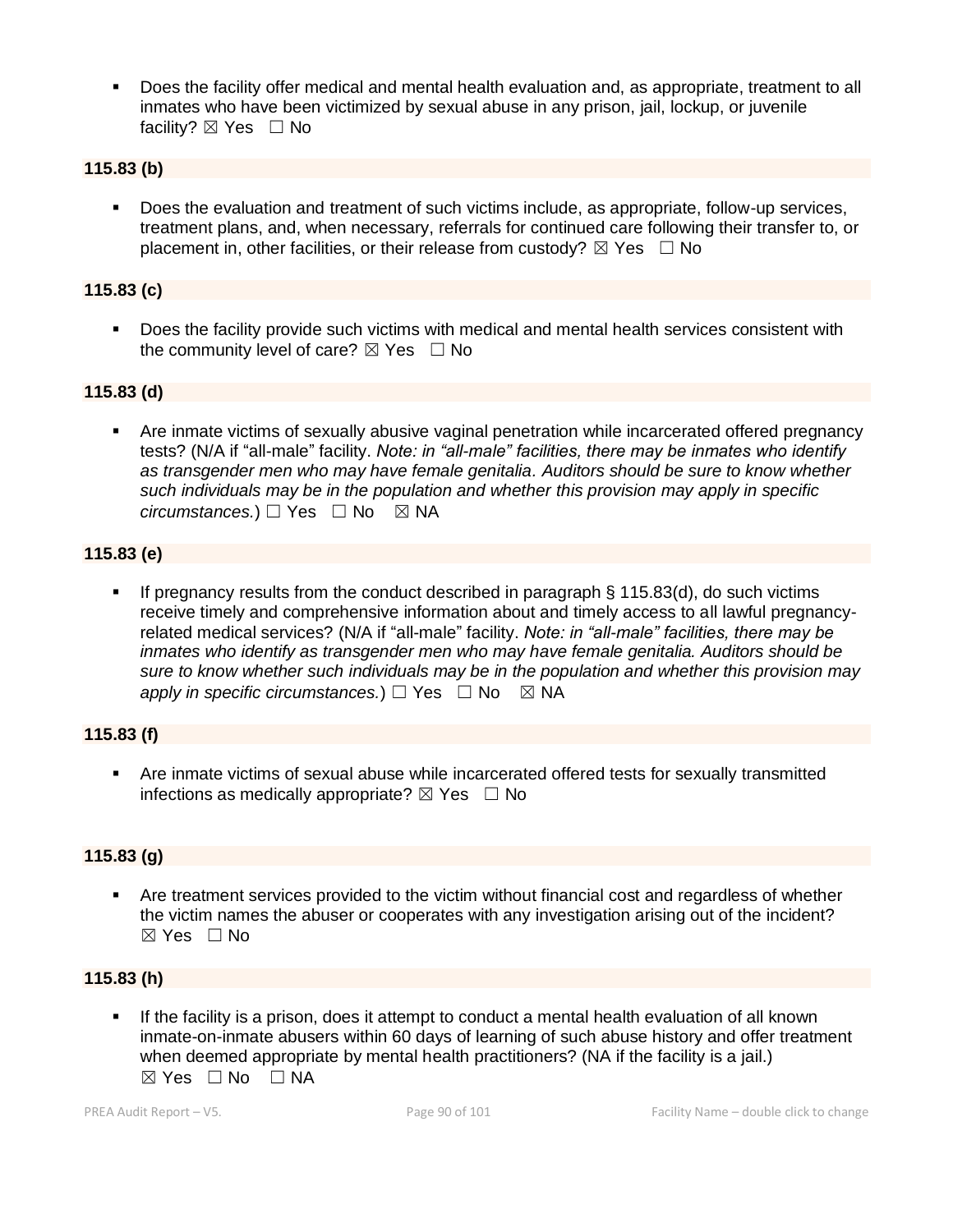#### **Auditor Overall Compliance Determination**

- ☐ **Exceeds Standard** (*Substantially exceeds requirement of standards*)
- ☒ **Meets Standard** (*Substantial compliance; complies in all material ways with the standard for the relevant review period*)
- ☐ **Does Not Meet Standard** (*Requires Corrective Action*)

#### **Instructions for Overall Compliance Determination Narrative**

*The narrative below must include a comprehensive discussion of all the evidence relied upon in making the compliance or non-compliance determination, the auditor's analysis and reasoning, and the auditor's conclusions. This discussion must also include corrective action recommendations where the facility does not meet the standard. These recommendations must be included in the Final Report, accompanied by information on specific corrective actions taken by the facility.*

#### **Policy, Materials, Interviews and Other Evidence Reviewed**

- Policy 79-ISA-02 (Prison Sexual Misconduct Reporting, Response, Investigation and Prevention of Retaliation) July 24, 2017
- Medical Protocol B-11, Medical Care Guidelines for Sexual Conduct or Recent Sexual Abuse
- DRC policy 67-MNH-02, Mental Health Screening and Mental Health Classification
- DRC policy 67-MNH-04. Transfer and Discharge of the Mental Health Case Load
- Interview (Mental Health Staff)
- Interview (Targeted Inmate)

Policy 67-MNH-15, Policy 67-MNH-15 and 79-ISA-02, require that ODRC facilities offer medical and mental health evaluation and as appropriate, treatment, to inmate's who have been victimized by sexual abuse in prison, jail, lockup, or juvenile facility. Treatment is offered without financial cost and regardless of whether the victim names the abuser or cooperates with any investigation arising out of the incident. Policy Prison Sexual Misconduct, Reporting, Response, Investigation and Prevention of Retaliation requires that mental health service shall attempt to conduct an evaluation on all known abusers within sixty (60) calendar days of learning of such history and offer treatment when deemed appropriate.

The Mental Health practitioner indicated that when they are notified or whenever they become aware of an inmate abuser the mental health department would meet with the inmate and offer services to him.

#### **Conclusion:**

MaCI is an adult male facility with no females. The auditor finds the facility in compliance with this standard.

# **DATA COLLECTION AND REVIEW**

## **Standard 115.86: Sexual abuse incident reviews**

#### **All Yes/No Questions Must Be Answered by the Auditor to Complete the Report**

## **115.86 (a)**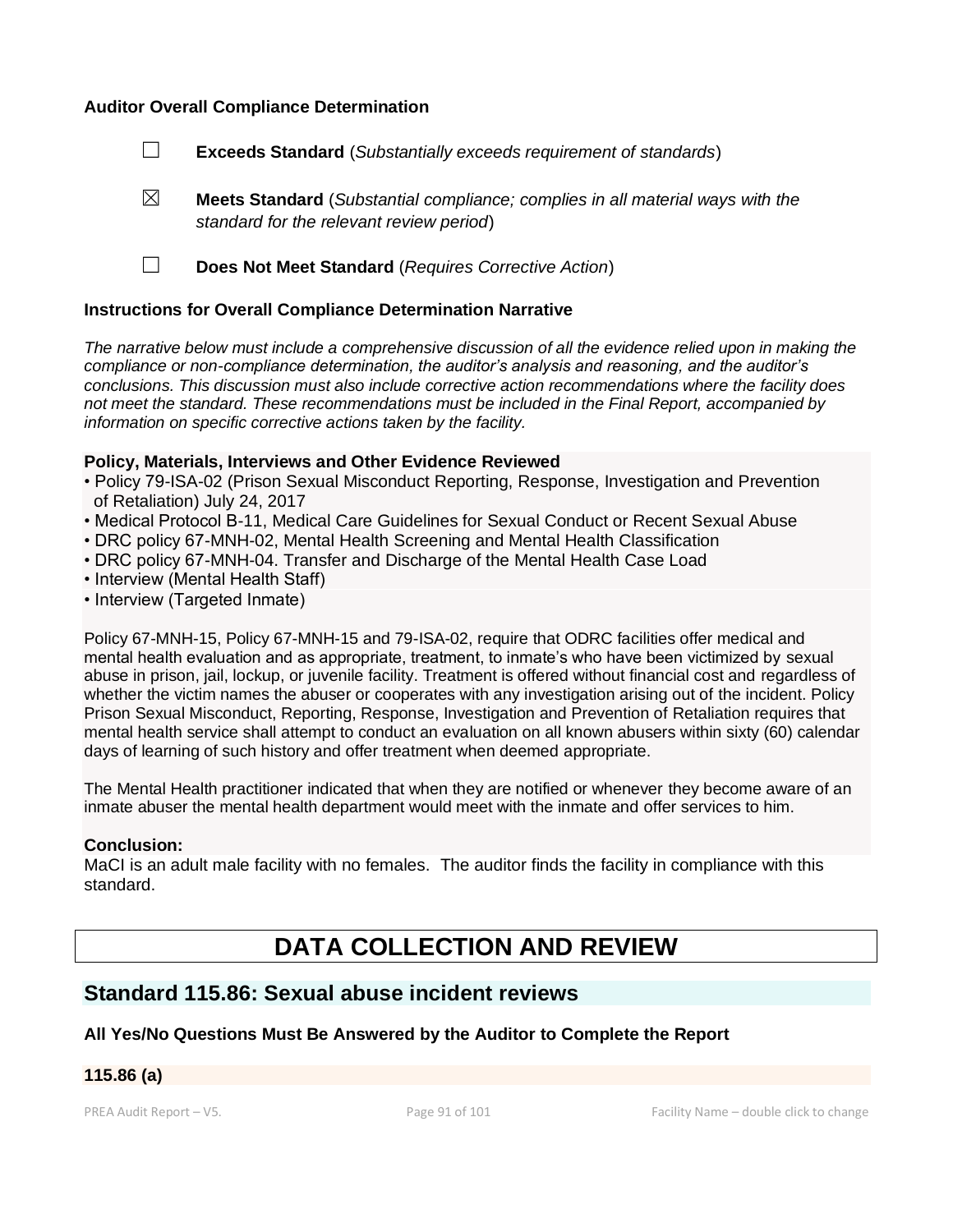Does the facility conduct a sexual abuse incident review at the conclusion of every sexual abuse investigation, including where the allegation has not been substantiated, unless the allegation has been determined to be unfounded?  $\boxtimes$  Yes  $\Box$  No

#### **115.86 (b)**

▪ Does such review ordinarily occur within 30 days of the conclusion of the investigation?  $\boxtimes$  Yes  $\Box$  No

#### **115.86 (c)**

Does the review team include upper-level management officials, with input from line supervisors, investigators, and medical or mental health practitioners?  $\boxtimes$  Yes  $\Box$  No

#### **115.86 (d)**

- Does the review team: Consider whether the allegation or investigation indicates a need to change policy or practice to better prevent, detect, or respond to sexual abuse?  $\boxtimes$  Yes  $\Box$  No
- Does the review team: Consider whether the incident or allegation was motivated by race; ethnicity; gender identity; lesbian, gay, bisexual, transgender, or intersex identification, status, or perceived status; gang affiliation; or other group dynamics at the facility?  $\boxtimes$  Yes  $\Box$  No
- Does the review team: Examine the area in the facility where the incident allegedly occurred to assess whether physical barriers in the area may enable abuse?  $\boxtimes$  Yes  $\Box$  No
- Does the review team: Assess the adequacy of staffing levels in that area during different shifts? ⊠ Yes □ No
- Does the review team: Assess whether monitoring technology should be deployed or augmented to supplement supervision by staff?  $\boxtimes$  Yes  $\Box$  No
- Does the review team: Prepare a report of its findings, including but not necessarily limited to determinations made pursuant to  $\S\S 115.86(d)(1) - (d)(5)$ , and any recommendations for improvement and submit such report to the facility head and PREA compliance manager?  $\boxtimes$  Yes  $\Box$  No

#### **115.86 (e)**

Does the facility implement the recommendations for improvement, or document its reasons for not doing so?  $\boxtimes$  Yes  $\Box$  No

#### **Auditor Overall Compliance Determination**



- ☐ **Exceeds Standard** (*Substantially exceeds requirement of standards*)
- ☒ **Meets Standard** (*Substantial compliance; complies in all material ways with the standard for the relevant review period*)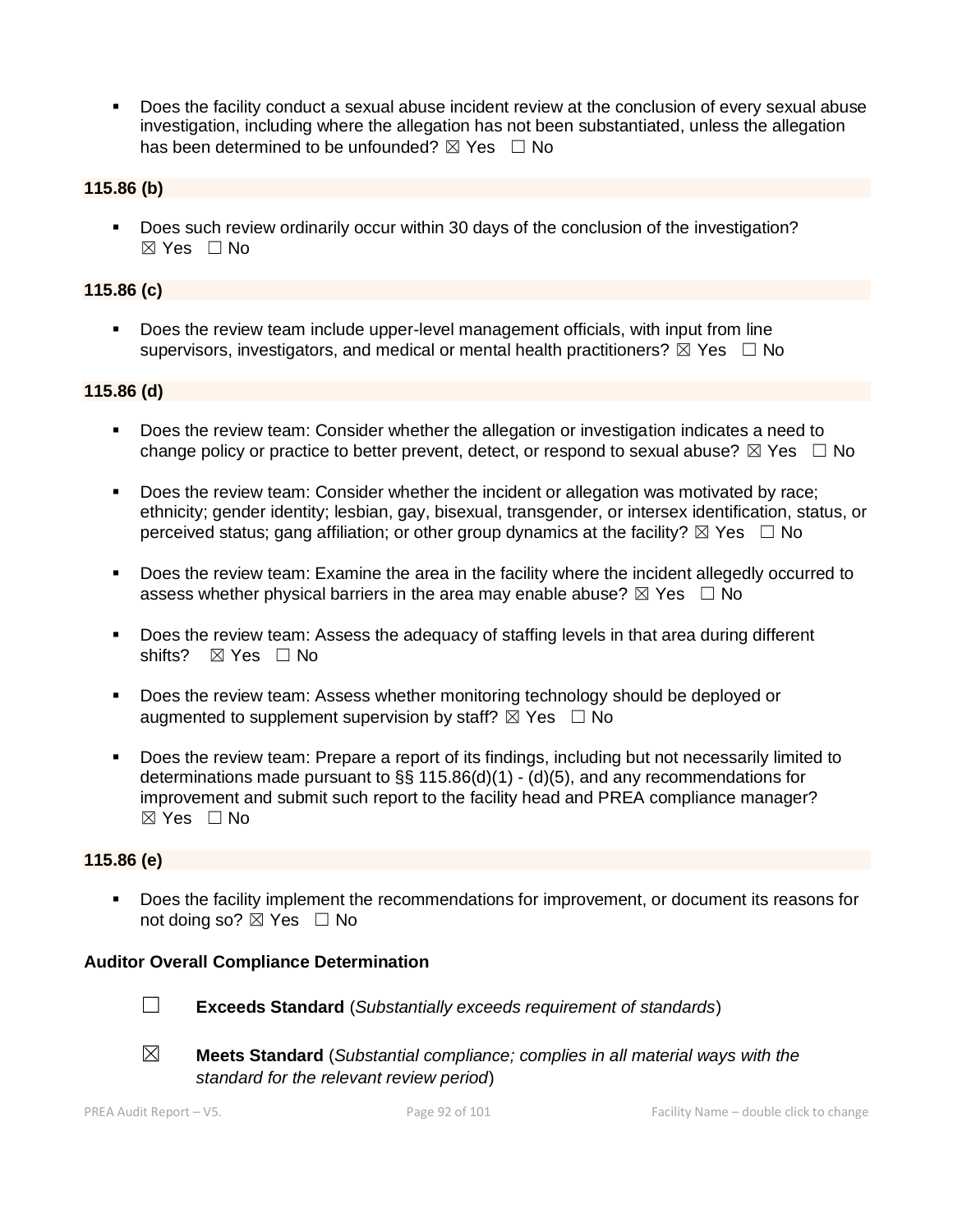☐ **Does Not Meet Standard** (*Requires Corrective Action*)

#### **Instructions for Overall Compliance Determination Narrative**

*The narrative below must include a comprehensive discussion of all the evidence relied upon in making the compliance or non-compliance determination, the auditor's analysis and reasoning, and the auditor's conclusions. This discussion must also include corrective action recommendations where the facility does not meet the standard. These recommendations must be included in the Final Report, accompanied by information on specific corrective actions taken by the facility.*

#### **Policy, Materials, Interviews and Other Evidence Reviewed**

- ODRC policy 79-ISA-03 (Sexual Abuse Review Team) July 17, 2017
- ODRC Summary Report-Administrative Investigation/PREA Incident packet
- Interview (SART Member)
- Interview (OCM)
- Interview (MaCI Investigator)
- Review of Case Files

Policy 79-ISA-03 requires that the Warden designates a Sexual Abuse Review Team (SART). At a minimum, SART members include the Deputy Warden, Institutional Investigator, designated victim support person or other staff that may have relevant input such as unit staff, line supervisors medical or mental health staff. The OCM/PCM is the chairperson of the SART. The SART is tasked with reviewing all sexual abuse incidents, unless determined to be unfounded, within thirty (30) calendar days of the conclusion of the investigation.

The SART considers events that took place prior to the incident as well as potential contributing factors when reviewing each incident to include:

- Whether the allegation or investigation indicates a need to change policy or practice to better prevent, detect, or respond to sexual abuse;
- Whether the incident or allegation was motivated by race, ethnicity, gender identity, lesbian, gay, bisexual, transgender, or intersex identification, status, or perceived status; or gang affiliation; or was motivated or otherwise caused by other group dynamics at the facility;
- Whether the area in the facility where the incident allegedly occurred contains physical barriers in the area that may enable abuse;
- The adequacy of staffing levels in that area during different shifts;
- Whether monitoring technology should be deployed or augmented to supplement supervision by staff.

The SART completes the Sexual Abuse Case Review in the electronic PREA Incident Reporting System, and document the SART's findings and recommendations for improvement. The OCM/PCM will then advise the "managing officer," (Warden), of the completed review. The managing officer then implements the recommendations of the SART for improvement or documents the reasons for not doing so. SART team members interviewed knew what contributing factors to look for. The Warden was confident in the recommendations the SART team made.

In the past 12 months there were five (5) investigations of alleged sexual abuse completed at the facility, excluding only "unfounded" incidents. Sexual abuse incident reviews were completed well within in the prescribed timeframe on all investigations determined to be either substantiated or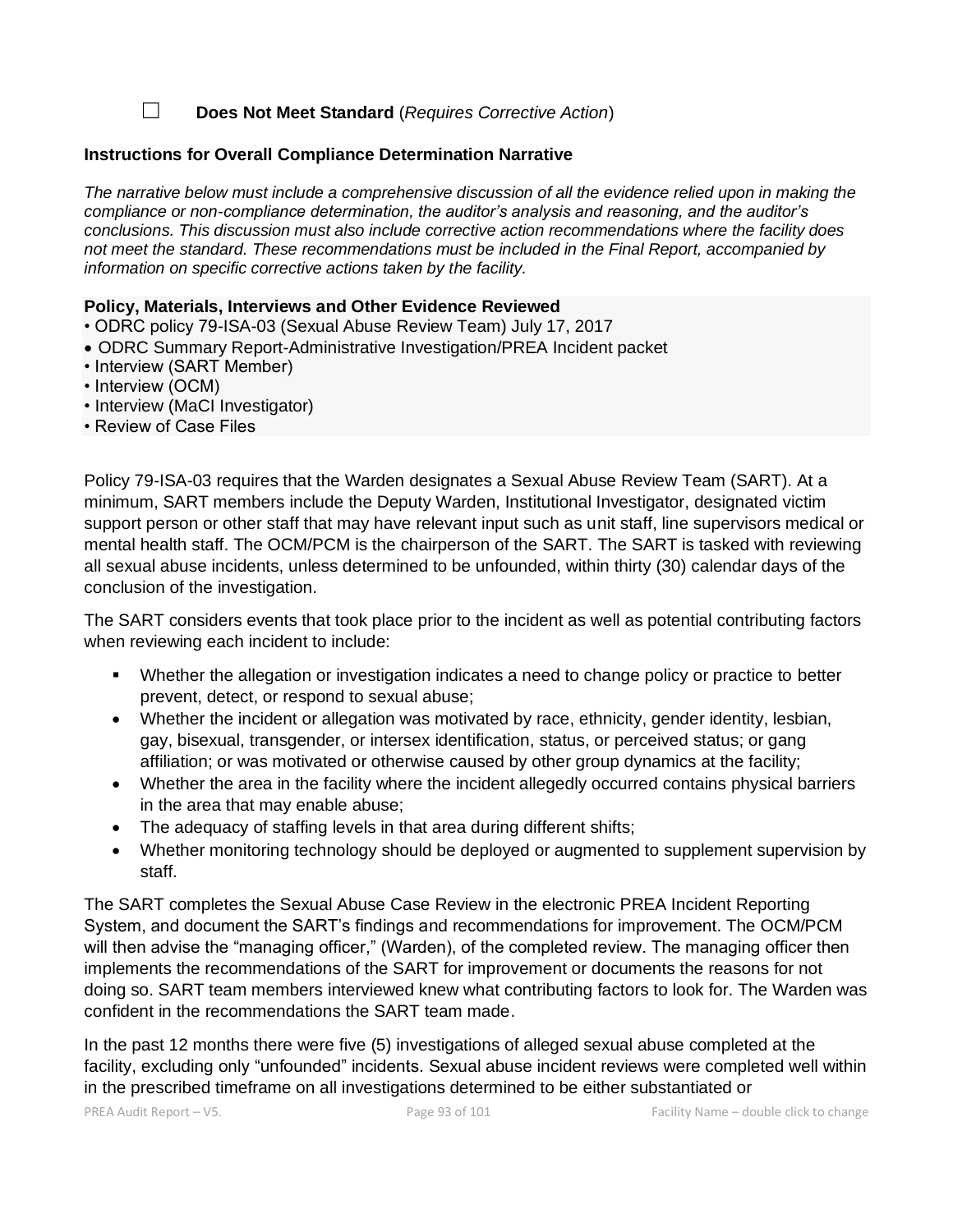unsubstantiated during the audit period. The SARTs on all five (5) were completed well within the (30) day time limit.

## **Conclusion:**

The auditor finds the facility in compliance of this standard.

# **Standard 115.87: Data collection**

## **All Yes/No Questions Must Be Answered by the Auditor to Complete the Report**

## **115.87 (a)**

Does the agency collect accurate, uniform data for every allegation of sexual abuse at facilities under its direct control using a standardized instrument and set of definitions?  $\boxtimes$  Yes  $\Box$  No

#### **115.87 (b)**

▪ Does the agency aggregate the incident-based sexual abuse data at least annually? ☒ Yes ☐ No

#### **115.87 (c)**

Does the incident-based data include, at a minimum, the data necessary to answer all questions from the most recent version of the Survey of Sexual Violence conducted by the Department of Justice? ☒ Yes ☐ No

## **115.87 (d)**

▪ Does the agency maintain, review, and collect data as needed from all available incident-based documents, including reports, investigation files, and sexual abuse incident reviews? ☒ Yes ☐ No

#### **115.87 (e)**

Does the agency also obtain incident-based and aggregated data from every private facility with which it contracts for the confinement of its inmates? (N/A if agency does not contract for the confinement of its inmates.)  $\boxtimes$  Yes  $\Box$  No  $\Box$  NA

#### **115.87 (f)**

▪ Does the agency, upon request, provide all such data from the previous calendar year to the Department of Justice no later than June 30? (N/A if DOJ has not requested agency data.)  $\boxtimes$  Yes  $\Box$  No  $\Box$  NA

#### **Auditor Overall Compliance Determination**



- ☐ **Exceeds Standard** (*Substantially exceeds requirement of standards*)
- 
- ☒ **Meets Standard** (*Substantial compliance; complies in all material ways with the standard for the relevant review period*)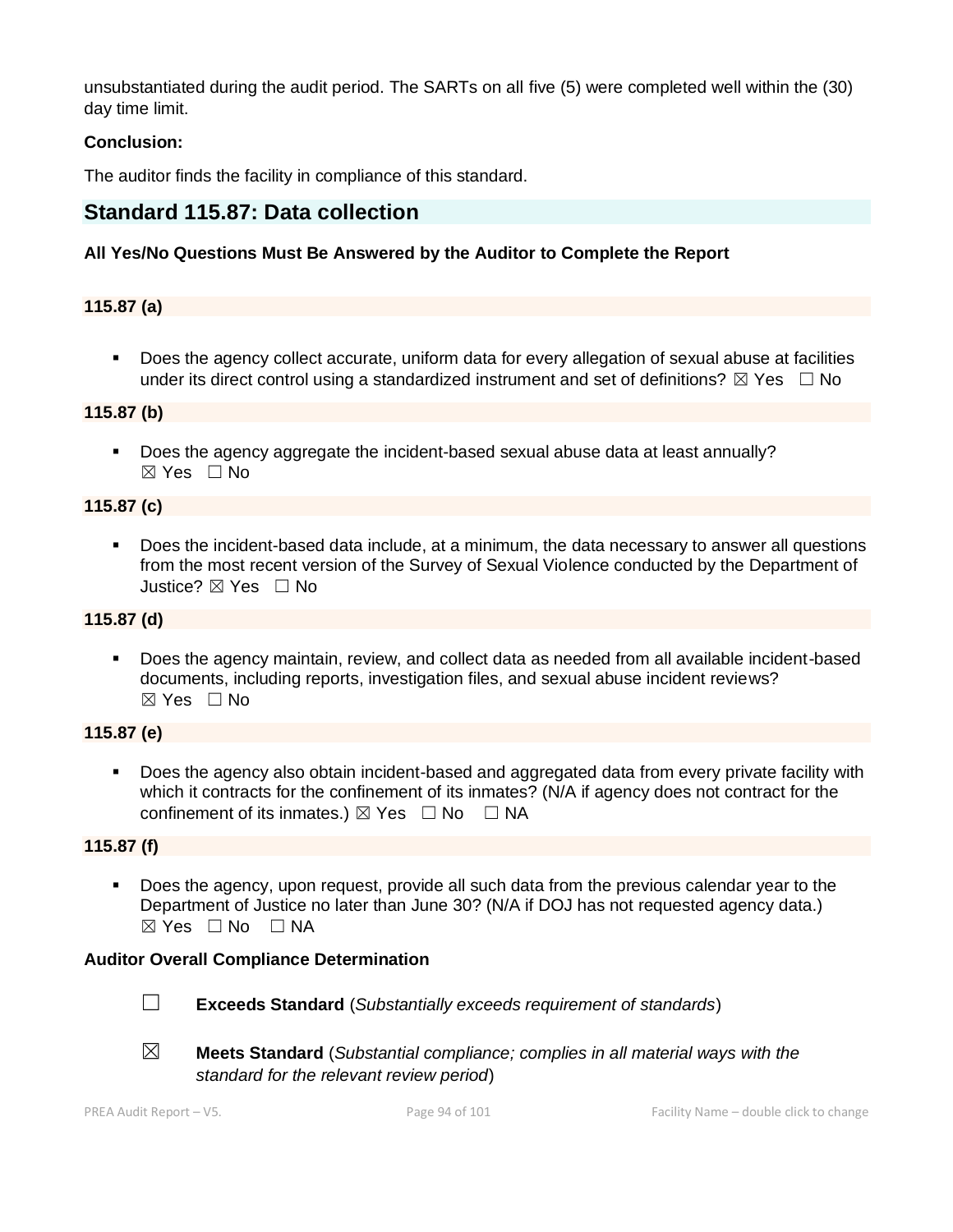☐ **Does Not Meet Standard** (*Requires Corrective Action*)

#### **Instructions for Overall Compliance Determination Narrative**

*The narrative below must include a comprehensive discussion of all the evidence relied upon in making the compliance or non-compliance determination, the auditor's analysis and reasoning, and the auditor's conclusions. This discussion must also include corrective action recommendations where the facility does not meet the standard. These recommendations must be included in the Final Report, accompanied by information on specific corrective actions taken by the facility.*

#### **Policy, Materials, Interviews and Other Evidence Reviewed**

- Policy 79-ISA-01 (Prison Rape Elimination), February 23, 2017
- Interview (PREA Coordinator)
- Interview (OCM)
- ODRC 2019 Annual Internal Report on Sexual Assault Data-An Analysis of Sexual Assault Data
- PREA Incident Packet Instructions

ODRC Policy, 79-ISA-01, Prison Rape Elimination requires the collection of uniform data for each allegation of sexual abuse at MACI, using a standardized instrument and set of definitions. The PREA Incident Packet Instructions captures the necessary information about allegations of abuse, harassment and retaliation. This data is combined with data from all other ODRC facilities every year and is published on the agency website. The incident-based data collected includes data used to answer all questions from the Survey of Sexual Violence-2 (SSV-2) that is submitted to the Department of Justice. Data from all incident-based documents, including reports, investigation files, and sexual abuse incident reviews are maintained, reviewed and collected as needed to complete the SSV-2. Aggregated data is reviewed annually for the purpose of identifying problem areas, taking corrective action on an ongoing basis and preparing the annual report.

The agency published the 2018, 2019 and 2020 ODRC Annual Internal Report on Sexual Assault Data on their website (http://www.drc.ohio.gov/prea).

## **Standard 115.88: Data review for corrective action**

#### **All Yes/No Questions Must Be Answered by the Auditor to Complete the Report**

#### **115.88 (a)**

- Does the agency review data collected and aggregated pursuant to  $\S$  115.87 in order to assess and improve the effectiveness of its sexual abuse prevention, detection, and response policies, practices, and training, including by: Identifying problem areas?  $\boxtimes$  Yes  $\Box$  No
- Does the agency review data collected and aggregated pursuant to § 115.87 in order to assess and improve the effectiveness of its sexual abuse prevention, detection, and response policies, practices, and training, including by: Taking corrective action on an ongoing basis? ☒ Yes ☐ No
- Does the agency review data collected and aggregated pursuant to § 115.87 in order to assess and improve the effectiveness of its sexual abuse prevention, detection, and response policies, practices, and training, including by: Preparing an annual report of its findings and corrective actions for each facility, as well as the agency as a whole?  $\boxtimes$  Yes  $\Box$  No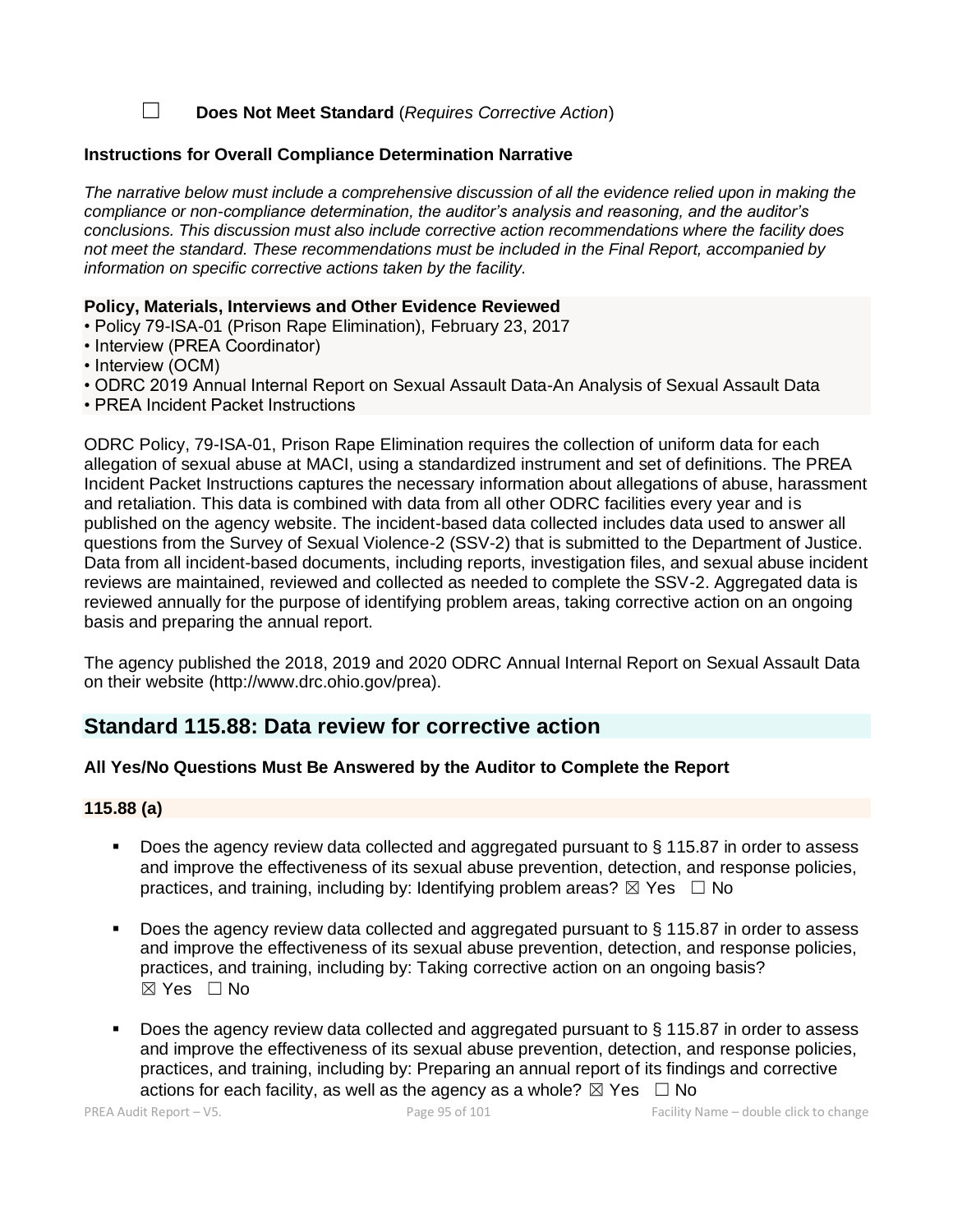#### **115.88 (b)**

Does the agency's annual report include a comparison of the current year's data and corrective actions with those from prior years and provide an assessment of the agency's progress in addressing sexual abuse  $\boxtimes$  Yes  $\Box$  No

#### **115.88 (c)**

**Example 1** Is the agency's annual report approved by the agency head and made readily available to the public through its website or, if it does not have one, through other means?  $\boxtimes$  Yes  $\Box$  No

#### **115.88 (d)**

▪ Does the agency indicate the nature of the material redacted where it redacts specific material from the reports when publication would present a clear and specific threat to the safety and security of a facility?  $\boxtimes$  Yes  $\Box$  No

#### **Auditor Overall Compliance Determination**

- ☐ **Exceeds Standard** (*Substantially exceeds requirement of standards*)
- ☒ **Meets Standard** (*Substantial compliance; complies in all material ways with the standard for the relevant review period*)
- ☐ **Does Not Meet Standard** (*Requires Corrective Action*)

#### **Instructions for Overall Compliance Determination Narrative**

*The narrative below must include a comprehensive discussion of all the evidence relied upon in making the compliance or non-compliance determination, the auditor's analysis and reasoning, and the auditor's conclusions. This discussion must also include corrective action recommendations where the facility does not meet the standard. These recommendations must be included in the Final Report, accompanied by information on specific corrective actions taken by the facility.*

#### **Policy, Materials, Interviews and Other Evidence Reviewed**

- Policy 79-ISA-01 (Prison Rape Elimination)
- Interview (PREA Coordinator)
- ODRC 2018 Annual Internal Report on Sexual Assault Data-An Analysis of 2016-2017 Sexual Assault Data
- ODRC 2019 Annual Internal Report on Sexual Assault Data-An Analysis of 2017-2018 Sexual Assault Data

The agency PREA Coordinator and other staff designated by the agency Director review and collect data from all facilities. Aggregated data is utilized to improve the overall effectiveness of ODRC's sexual abuse prevention, detection and response policies and training including problem areas, taking corrective action on an ongoing basis and preparing an annual report of its findings from its data review and any corrective actions for each facility and ODRC as a whole. A review of the ODRC 2018 and 2019 Annual Internal Report on Sexual Assault Data-An Analysis of 2016-2017 and 2017-2018 Sexual Assault Data included a comparison of the current year's data and corrective actions with those from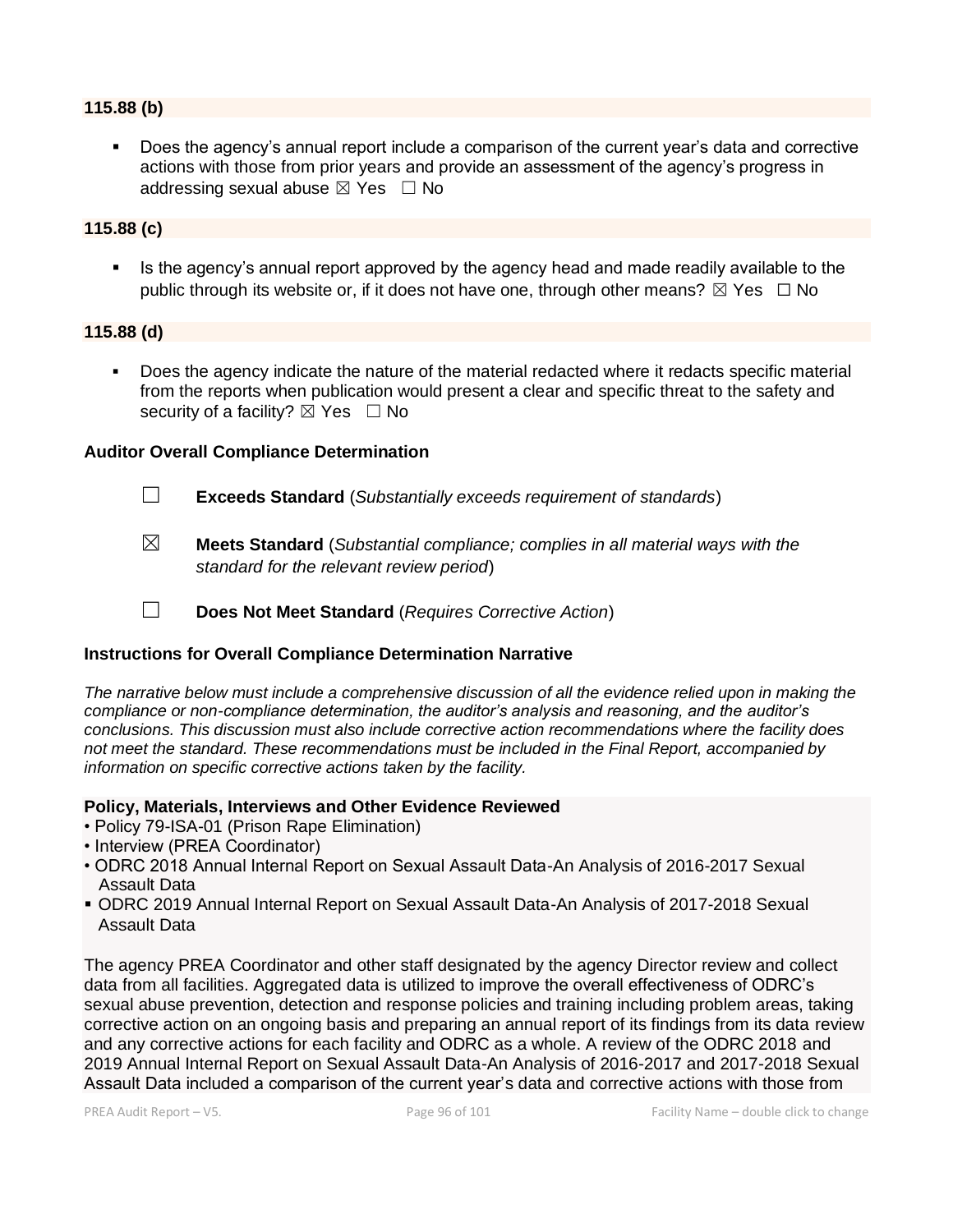prior years as well as provided an assessment of the progress the agency has made in addressing sexual abuse. The report is prepared by the PREA Coordinator and approved by the ODRC Director. This report as well as prior reports can be viewed on the agency's website, http://www.drc.ohio.gov/prea. Personal identifiers were removed from the report.

### **Conclusion**:

The auditor finds the facility in compliance with this standard.

# **Standard 115.89: Data storage, publication, and destruction**

## **All Yes/No Questions Must Be Answered by the Auditor to Complete the Report**

#### **115.89 (a)**

■ Does the agency ensure that data collected pursuant to § 115.87 are securely retained?  $\boxtimes$  Yes  $\Box$  No

#### **115.89 (b)**

▪ Does the agency make all aggregated sexual abuse data, from facilities under its direct control and private facilities with which it contracts, readily available to the public at least annually through its website or, if it does not have one, through other means?  $\boxtimes$  Yes  $\Box$  No

#### **115.89 (c)**

**•** Does the agency remove all personal identifiers before making aggregated sexual abuse data publicly available?  $\boxtimes$  Yes  $\Box$  No

#### **115.89 (d)**

Does the agency maintain sexual abuse data collected pursuant to  $\S$  115.87 for at least 10 years after the date of the initial collection, unless Federal, State, or local law requires otherwise?  $\boxtimes$  Yes  $\Box$  No

#### **Auditor Overall Compliance Determination**



- ☒ **Meets Standard** (*Substantial compliance; complies in all material ways with the standard for the relevant review period*)
- ☐ **Does Not Meet Standard** (*Requires Corrective Action*)

#### **Instructions for Overall Compliance Determination Narrative**

*The narrative below must include a comprehensive discussion of all the evidence relied upon in making the compliance or non-compliance determination, the auditor's analysis and reasoning, and the auditor's*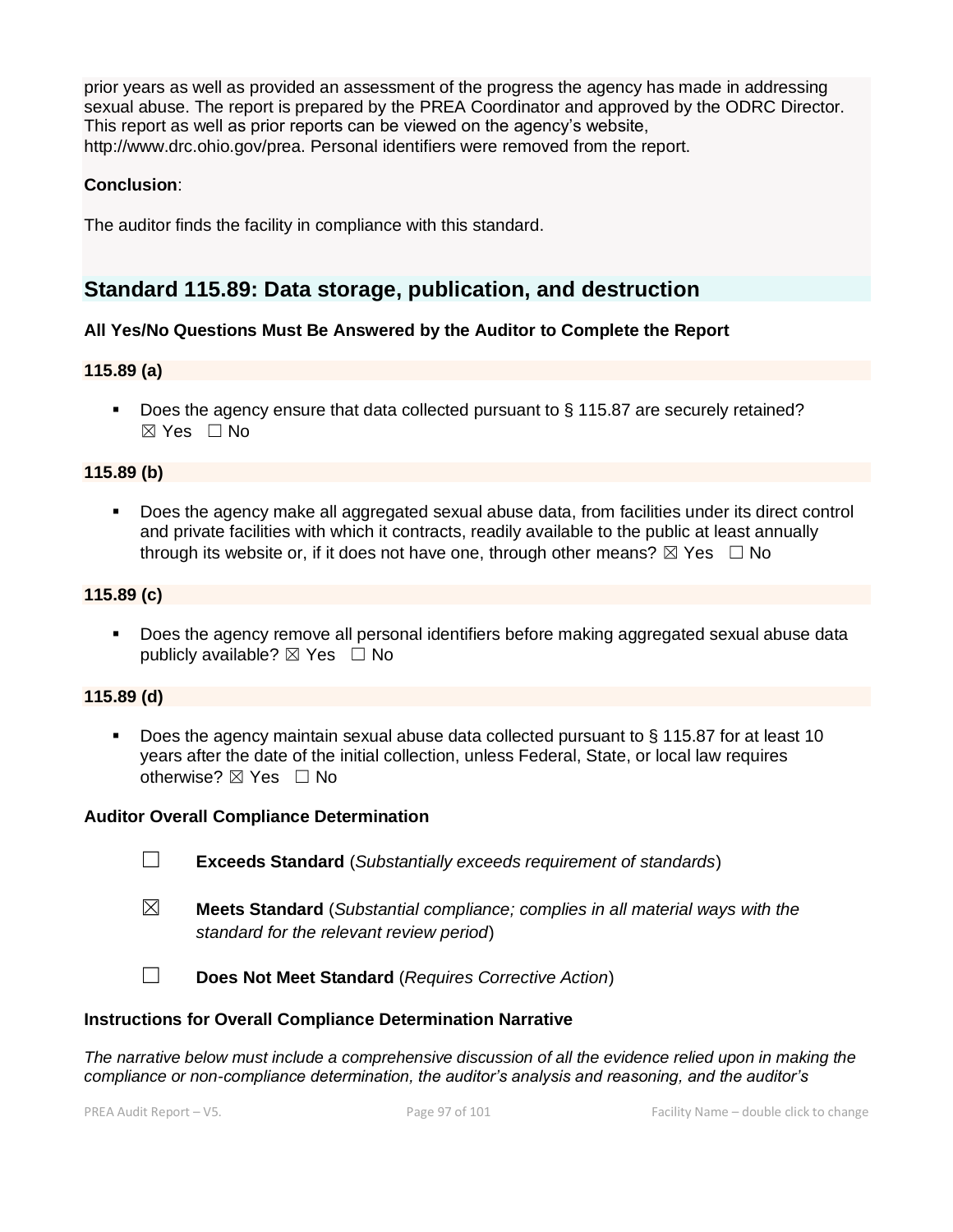*conclusions. This discussion must also include corrective action recommendations where the facility does not meet the standard. These recommendations must be included in the Final Report, accompanied by information on specific corrective actions taken by the facility.*

## **Policy, Materials, Interviews and Other Evidence Reviewed**

- ODRC Policy, 79-ISA-01, Prison Rape Elimination
- ODRC 2018 Annual Internal Report on Sexual Assault Data-An Analysis of 2016-2017 Sexual Assault Data
- ODRC Records Retention Schedule
- **·** Interviews (PREA Coordinator)

ODRC Policy, 79-ISA-01, Prison Rape Elimination requires that all case records associated with allegations of sexual misconduct or retaliation including incident reports, investigation reports, offender information, case disposition, medical and counseling evaluation findings and recommendations for post-release treatment and/or counseling shall be securely retained for 10 years after the inmate has

reached final release, expiration of sentence or death. Any records pertaining to an employee named in a PREA violation are also retained for 10 years after the staff member leaves the employment of the agency. All case records are maintained securely and confidentiality is maintained by the use of passwords. The Records Retention Schedule indicates that file cases related to criminal investigation cases are permanently retained as are reports produced from with ODRC that contains data routinely requested by the public.

ODRC Policy, 79-ISA-01, also requires that aggregated sexual abuse data from facilities under the direct control and private facilities with which it contracts readily available to the public at least annually through its website with all personal identifiers being removed. The 2018 and 2019 ODRC Annual Internal Report on Sexual Assault Data contains comparative data from 2016 and 2017 & 2017-2018. The auditor reviewed this report on the agency website: http://drc.ohio.gov/prea.

#### **Conclusion:**

The auditor finds the facility in compliance with this standard.

# **AUDITING AND CORRECTIVE ACTION**

# **Standard 115.401: Frequency and scope of audits**

## **All Yes/No Questions Must Be Answered by the Auditor to Complete the Report**

**115.401 (a)**

**•** During the prior three-year audit period, did the agency ensure that each facility operated by the agency, or by a private organization on behalf of the agency, was audited at least once? (*Note: The response here is purely informational. A "no" response does not impact overall compliance with this standard.*)  $\boxtimes$  Yes  $\Box$  No

#### **115.401 (b)**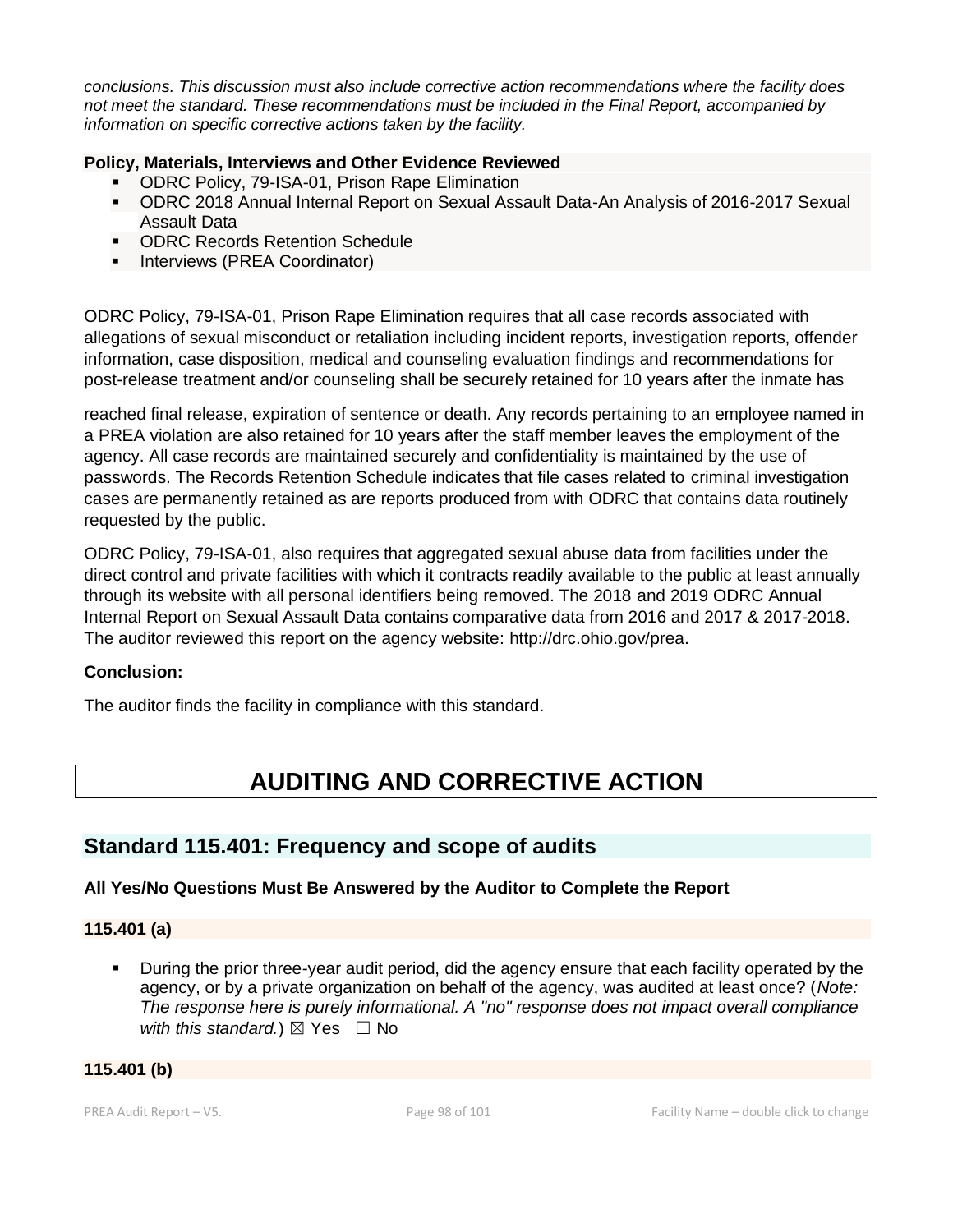- **EXECT** Is this the first year of the current audit cycle? (*Note: a "no" response does not impact overall compliance with this standard.*)  $\boxtimes$  Yes  $\Box$  No
- **.** If this is the second year of the current audit cycle, did the agency ensure that at least one-third of each facility type operated by the agency, or by a private organization on behalf of the agency, was audited during the first year of the current audit cycle? (N/A if this is **not** the *second* year of the current audit cycle.)  $\boxtimes$  Yes  $\Box$  No  $\Box$  NA
- If this is the third year of the current audit cycle, did the agency ensure that at least two-thirds of each facility type operated by the agency, or by a private organization on behalf of the agency, were audited during the first two years of the current audit cycle? (N/A if this is **not** the *third* year of the current audit cycle.)  $\boxtimes$  Yes  $\Box$  No  $\Box$  NA

#### **115.401 (h)**

▪ Did the auditor have access to, and the ability to observe, all areas of the audited facility? ☒ Yes ☐ No

#### **115.401 (i)**

▪ Was the auditor permitted to request and receive copies of any relevant documents (including electronically stored information)?  $\boxtimes$  Yes  $\Box$  No

#### **115.401 (m)**

▪ Was the auditor permitted to conduct private interviews with inmates, residents, and detainees? ☒ Yes ☐ No

#### **115.401 (n)**

▪ Were inmates permitted to send confidential information or correspondence to the auditor in the same manner as if they were communicating with legal counsel?  $\boxtimes$  Yes  $\Box$  No

#### **Auditor Overall Compliance Determination**

- ☐ **Exceeds Standard** (*Substantially exceeds requirement of standards*)
- ☒ **Meets Standard** (*Substantial compliance; complies in all material ways with the standard for the relevant review period*)
- ☐ **Does Not Meet Standard** (*Requires Corrective Action*)

#### **Instructions for Overall Compliance Determination Narrative**

*The narrative below must include a comprehensive discussion of all the evidence relied upon in making the compliance or non-compliance determination, the auditor's analysis and reasoning, and the auditor's conclusions. This discussion must also include corrective action recommendations where the facility does not meet the standard. These recommendations must be included in the Final Report, accompanied by information on specific corrective actions taken by the facility.*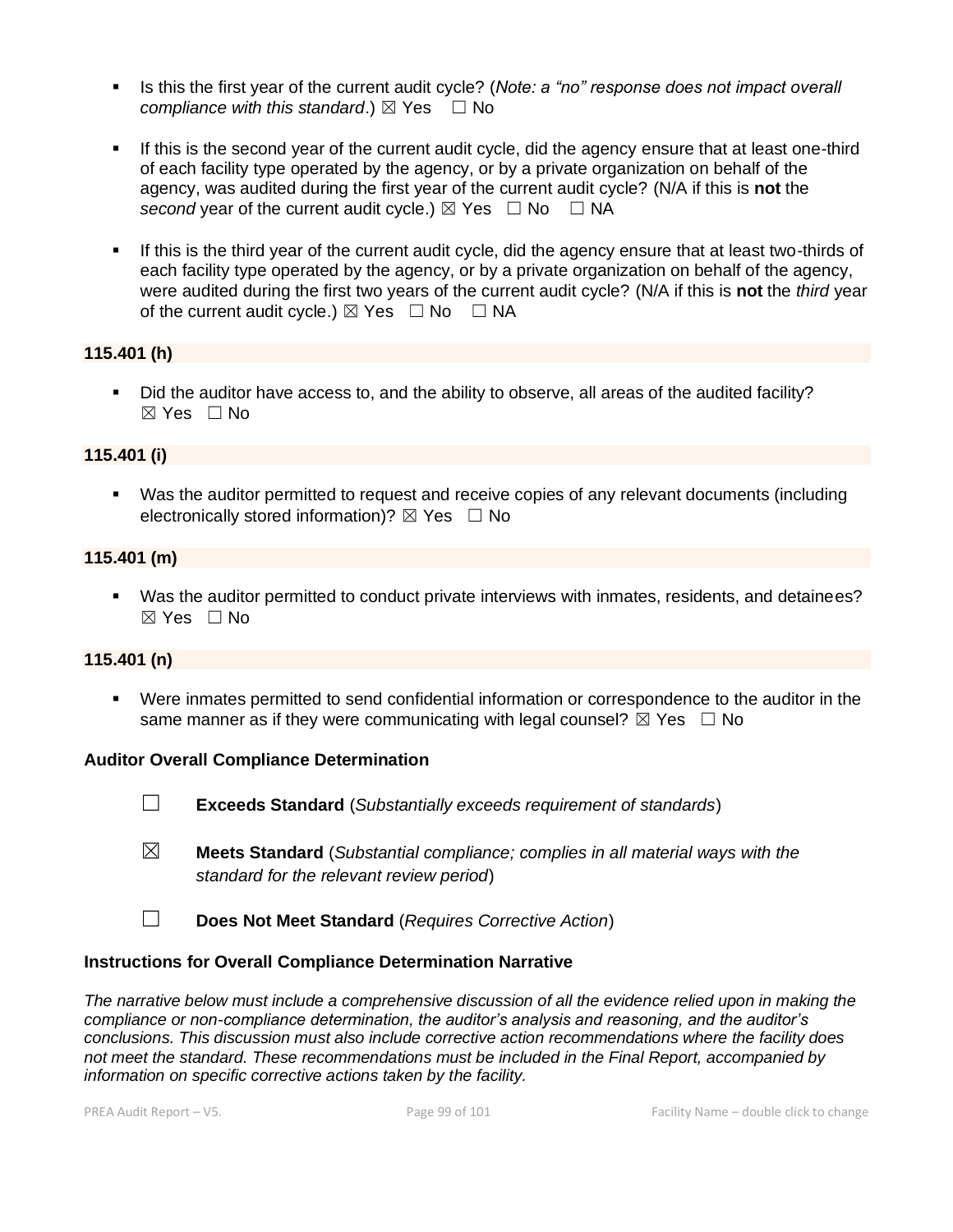Starting August 20, 2013, and during each three-year period thereafter, ODRC ensured each of their facilities operated by the agency and private organizations, was audited at least once. The entire agency was PREA compliant within the first cycle.

# **Standard 115.403: Audit contents and findings**

## **All Yes/No Questions Must Be Answered by the Auditor to Complete the Report**

### **115.403 (f)**

The agency has published on its agency website, if it has one, or has otherwise made publicly available, all Final Audit Reports. The review period is for prior audits completed during the past three years PRECEDING THIS AUDIT. The pendency of any agency appeal pursuant to 28 C.F.R. § 115.405 does not excuse noncompliance with this provision. (N/A if there have been no Final Audit Reports issued in the past three years, or in the case of single facility agencies that there has never been a Final Audit Report issued.)  $\boxtimes$  Yes  $\Box$  No  $\Box$  NA

## **Auditor Overall Compliance Determination**

- ☐ **Exceeds Standard** (*Substantially exceeds requirement of standards*)
- ☒ **Meets Standard** (*Substantial compliance; complies in all material ways with the standard for the relevant review period*)
- ☐ **Does Not Meet Standard** (*Requires Corrective Action*)

#### **Instructions for Overall Compliance Determination Narrative**

*The narrative below must include a comprehensive discussion of all the evidence relied upon in making the compliance or non-compliance determination, the auditor's analysis and reasoning, and the auditor's conclusions. This discussion must also include corrective action recommendations where the facility does not meet the standard. These recommendations must be included in the Final Report, accompanied by information on specific corrective actions taken by the facility.*

The Agency places completed audit reports on the Agency web site as required by the standard. It has provided these documents since 2013 and continues to post them within 2 weeks of the documents being provided to them by the auditor. (http://www.drc.ohio.gov/prea)